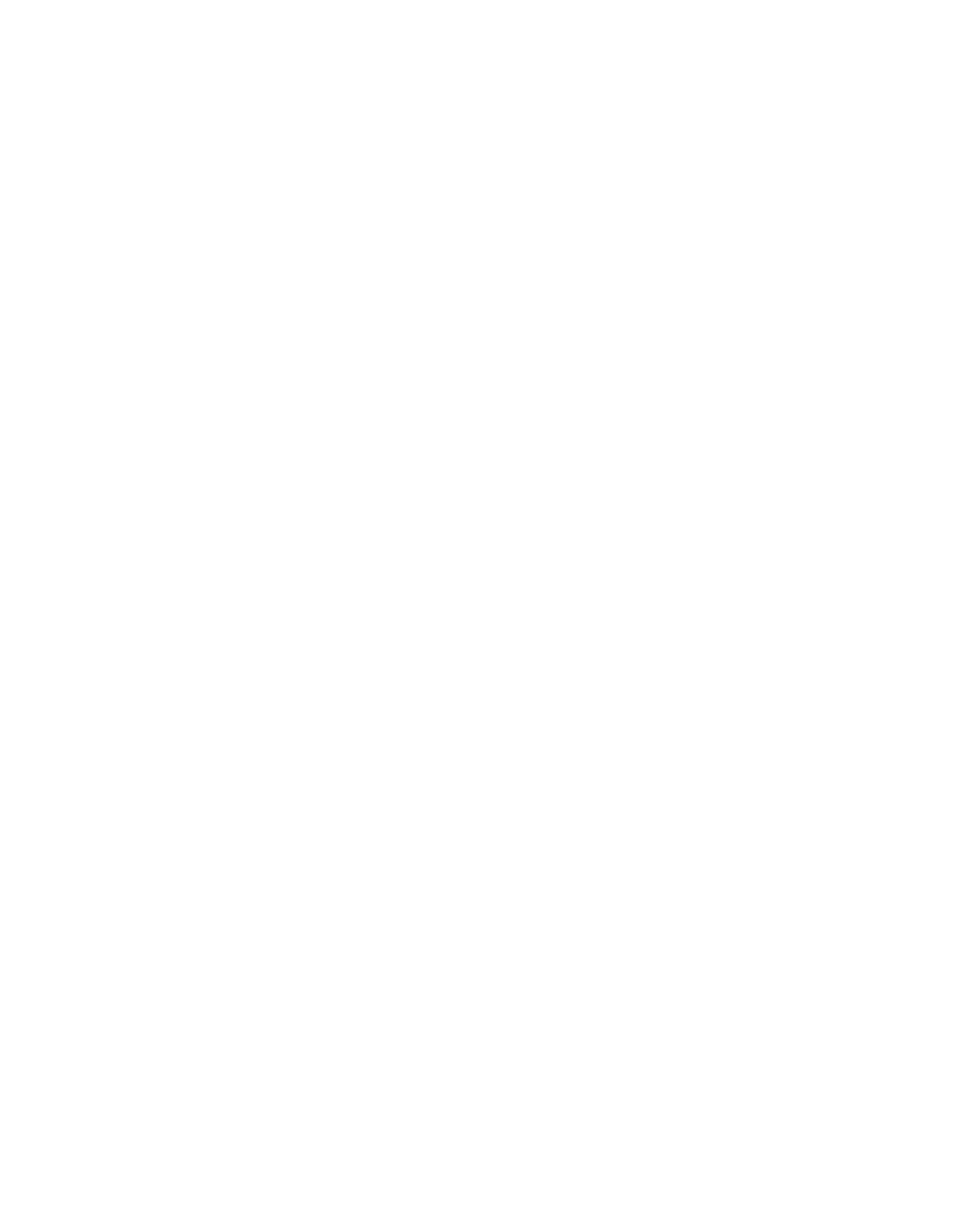## Executive Summary

The Consumer Expenditure Survey (CE) is a program run by the Bureau of Labor Statistics (BLS) to collect data on American consumer spending. The program currently consists of two distinct data collection efforts, the Quarterly Consumer Expenditure Interview (CEI) survey and the Consumer Expenditure Diary (CED) survey, each with its own sample of respondents. Researchers use CE data to study consumer spending in the United States. The data also are crucial to the computation of the Consumer Price Index (CPI).

The data collection methods used in the CE program have not been fundamentally redesigned in several decades. However, evidence strongly suggests that CE data are increasingly yielding biased estimates of consumer spending, especially in certain expenditure categories. BLS is considering a number of approaches to updating and enhancing the CE program, with several goals in mind:

- Improving the quality of CE data by reducing measurement and nonresponse error;
- Diminishing the burden on CE respondents; and
- Containing the costs of the CE program.

The BLS contracted with Westat and the University of Wisconsin – Milwaukee to assist in the planning for the redesign of the CE program. This report is the primary product of that contract. The report has four sections. The first presents background material related to the CE program and the plans to redesign it. The second section proposes changes to the CE data collection methods, and presents the rationale for each proposed change. The third section presents a plan for evaluating the proposed ideas for redesigning the CE methods. The final section presents the estimated costs of conducting the CE program using the proposed, redesigned data collection methods.

**Proposed redesign to the CE program.** The second section of the report gives the recommendations for the proposed redesign. The main features of the new design include:

- **Use a single sample.** Instead of recruiting one sample that maintains diaries and a separate sample that completes interviews, use a single sample that does both.
- **Reduce the number of interviews.** Instead of conducting 5 interviews at 3-month intervals, conduct 2 interviews, 12 months apart.



i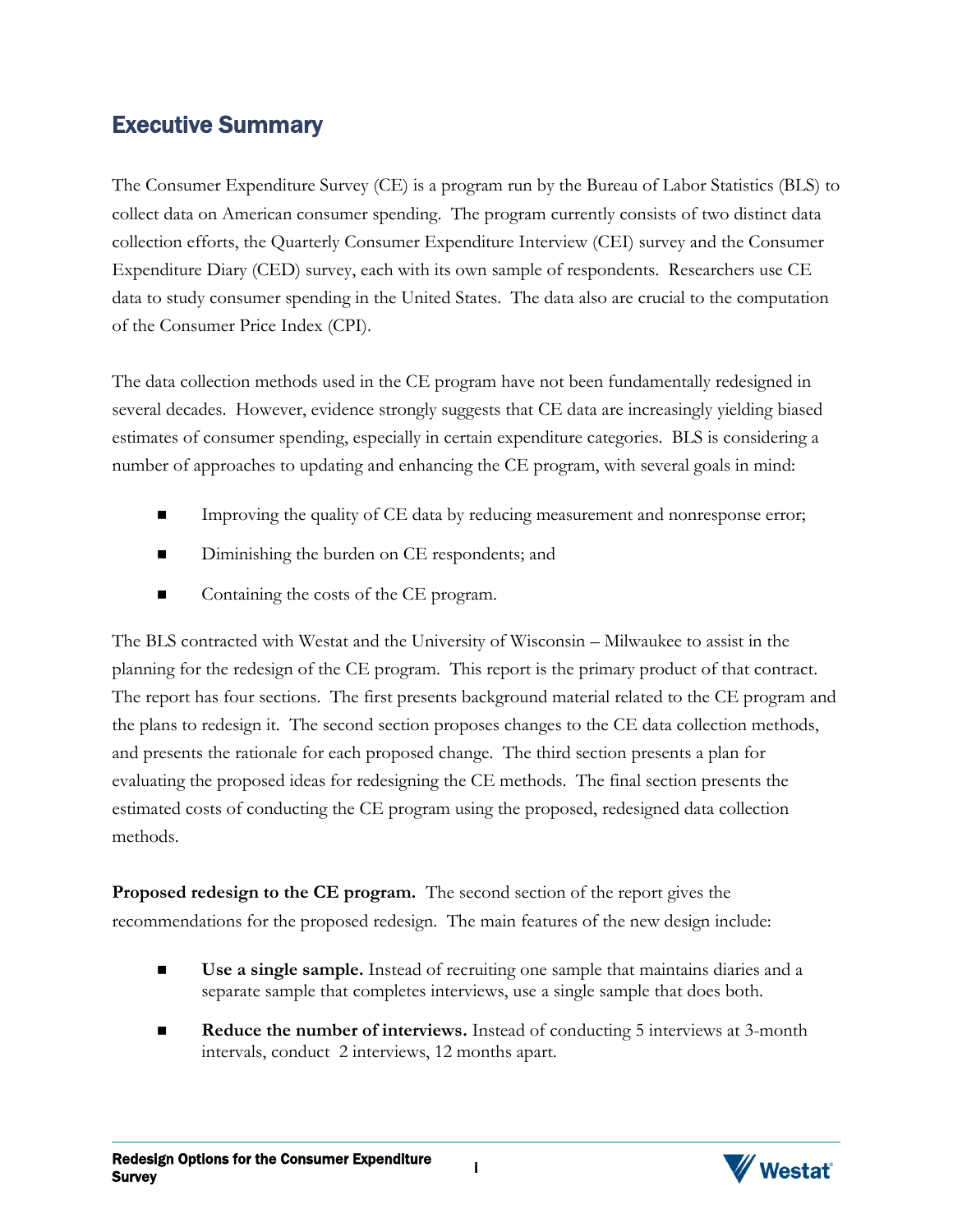- **Reduce the diary data collection period by half.** Ask the respondents to keep expenditure diaries for 1 week, instead of the current 2-week period.
- **Vary the reference period in the interviews.** Instead of using a 3-month reference period for almost all of the expenditure categories in the interviews, vary the reference period as appropriate for the specific expenditures.
- **Reduce the redundancy between the diary and the interview.** Limit the focus of the diary data collection to certain expenditure categories, including food. Use global rather than detailed questions for those expenditure categories in the interview.
- **Create a web version of the diary.** Develop a web-based version of the diary to replace the current paper-and-pencil version. Allow respondents to use their own technology, including desktop and laptop computers and mobile devices, to maintain the diary. Lend a tablet to respondents who need a way to access the diary. Accommodate respondents who insist on using a paper-and-pencil version of the diary.
- **Use the capabilities of the web.** Design the web-based diary with interactive features that help respondents enter their data quickly and easily. Include features that allow respondents to direct questions to the CE staff, and that permit the CE staff to detect respondents who appear to have stopped entering expenditure data.
- **Develop an app for respondents to quickly make note of expenditures.** Develop and offer respondents a smart phone app that permits them to create a record of expenditures quickly at the time of purchase.
- **Have multiple respondents for the diary.** Instead of enlisting just a single respondent in each household, ask all members of age 15 or older to maintain the 1-week expenditure diary.
- **Emphasize the use of records.** Train the interviewers to encourage respondents to refer to expenditure records, such as receipts and bank and credit card statements. Call respondents a few days following each interview to collect any data that the respondents have found on such records.
- **Provide incentives.** Offer the respondents monetary incentives, to increase their motivation. Train interviewers to foster a collaborative relationship with respondents.
- **Reduce the burden for reporting of grocery purchases**. Allow respondents to submit their cash register receipts for grocery store or a supermarket purchases instead of entering those purchases, which often comprise many items, into the diary. Ask respondents to write explanatory notes on the receipts where necessary.

**Evaluation.** The third section of this report presents a plan for developing and evaluating the proposed new data collection approaches. The evaluation plan is intended to be feasible within the time and financial constraints with which the BLS is likely to be working.



ii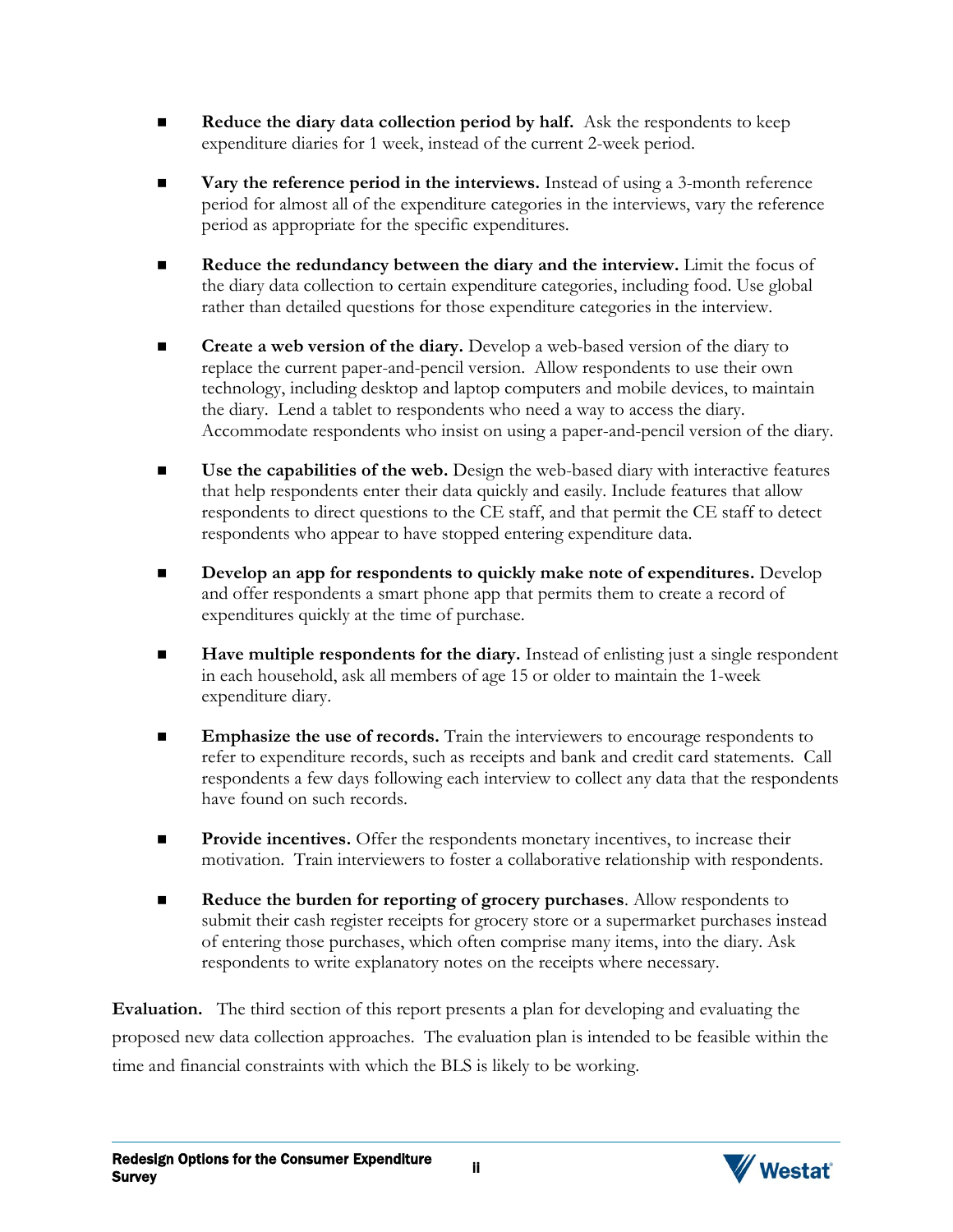The components of the proposed evaluation are as follows:

- **Development of the web-based diary.** The evaluation will help ensure that the webbased diary is easy to use and widely accepted by the respondents. The evaluation methods include an environmental scan, stakeholder interviews and focus groups, prototype testing, and tests in a usability laboratory. The evaluation will involve respondents who use desktop and laptop computers, and who use mobile devices.
- **Content of the interview and diary.** The evaluation will help determine which expenditures should be covered in the interviews and which expenditures should be covered by the diary. Using field tests, the evaluation will explore the feasibility of covering food, alcoholic beverages, personal products, and possibly apparel primarily in the diary.
- **Use of global questions.** Cognitive laboratory research will explore the feasibility of using global questions in the interview. With global questions, respondents provide a single overall estimate of all expenses within a category, or respond to detailed questions only after they have answered a gate question.
- **Length of the reference periods.** Cognitive laboratory research will also explore the feasibility of varying the reference period for various expenditures in the interview. Reference periods of 1, 3, and 6 months may be appropriate, depending upon the nature of the specific expenditure.
- Use of annotated grocery receipts. A small-scale feasibility study will examine the merits of allowing respondents to submit a grocery or supermarket receipt, with any necessary notations, in place of entering every item on the receipt into the diary.
- **Encouraging record use.** A series of experiments could help identify the most effective and feasible ways of persuading respondents to use receipts, checking account and credit card data, and other documentation to improve the accuracy and completeness of their expenditure reports.
- **Integrating the interview and diary samples.** A pilot test and a field test will examine the feasibility and potential drawbacks of integrating the current CE interview and diary samples. This field test could also study the use of global questions. The field test could reveal how the proposed redesigned methods affect the number and level of reported expenditures, the time needed to complete the interview, the perceived burden and perhaps respondent-interviewer interactions.
- **Final field test.** A field test involving about 3,000 households could examine multiple redesign proposals, including recruiting multiple diary-keepers in each household, and offering various levels of incentives.

The proposed evaluation plan is not intended to be comprehensive. The proposed testing plan could benefit from more resources to test alternative designs in larger field tests, as well as increasing sample sizes to increase the power of the tests that are proposed.

iii

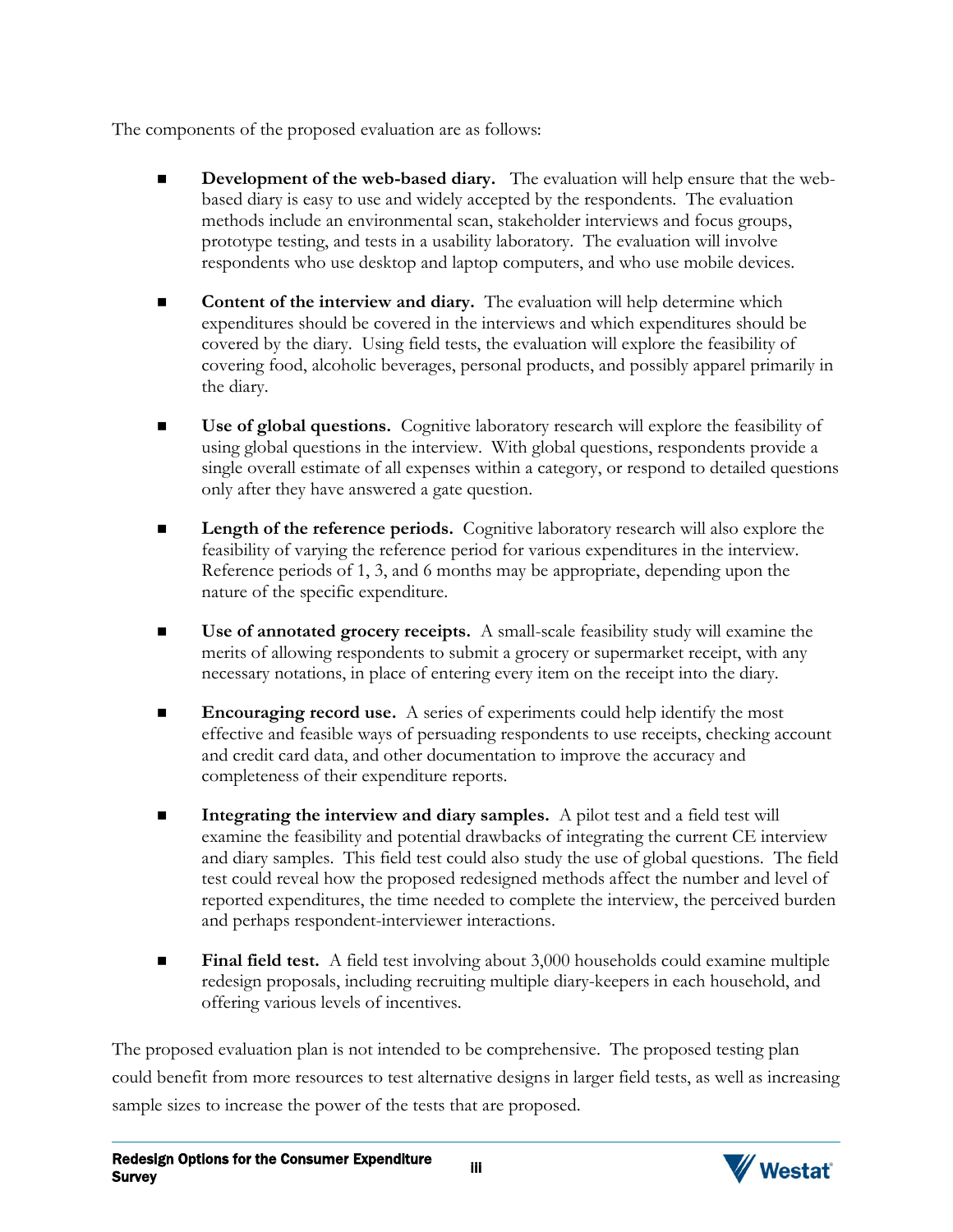**Costs for the new design.** A major constraint in creating the revised design is the requirement that it be cost neutral. The objectives of the final section of this report are as follows:

- To estimate the annual cost of the revised design in its steady state, after implementation;
- To create assumptions based on recent cost data provided by the Census Bureau; and
- To specify the assumptions used for each cost element.

The BLS provided summary cost data from the Census Bureau for conducting the CE in 2011. Total cost was about \$30,000,000. This cost included both the diary and interview components. It did not include any program costs at BLS.

The Census costs were broken out into four categories:

| 1. | Total field activity tasks | \$6.4 million   |
|----|----------------------------|-----------------|
| 2. | Interview only             | $$10.7$ million |
| 3. | Diary only                 | \$3.5 million   |
|    | Overhead                   | \$9.2 million   |

The proposed redesigned methods include only two waves of interviewing per household, which is three less than the current design. That change will lower costs. However, in the redesign, the data collection during the two waves require more interviewer effort than any two waves of the current design. The additional effort in the redesign includes the following:

- **First interview.** The interviewers both conduct the first interview and place the diary. Because there is higher burden for the respondent, more interviewer attempts are required to gain cooperation.
- **First interview.** The interviewers track the respondents' diary entries over the week, and call when no expenditures are being entered.
- **First interview.** The interviewers telephone diary-compliant respondents to close out the diary.
- **First interview.** Interviewers call to obtain data that respondents found on any records or documentation that they located after the interview.
- **Second interview.** Interviewers conduct the second interview in-person.



iv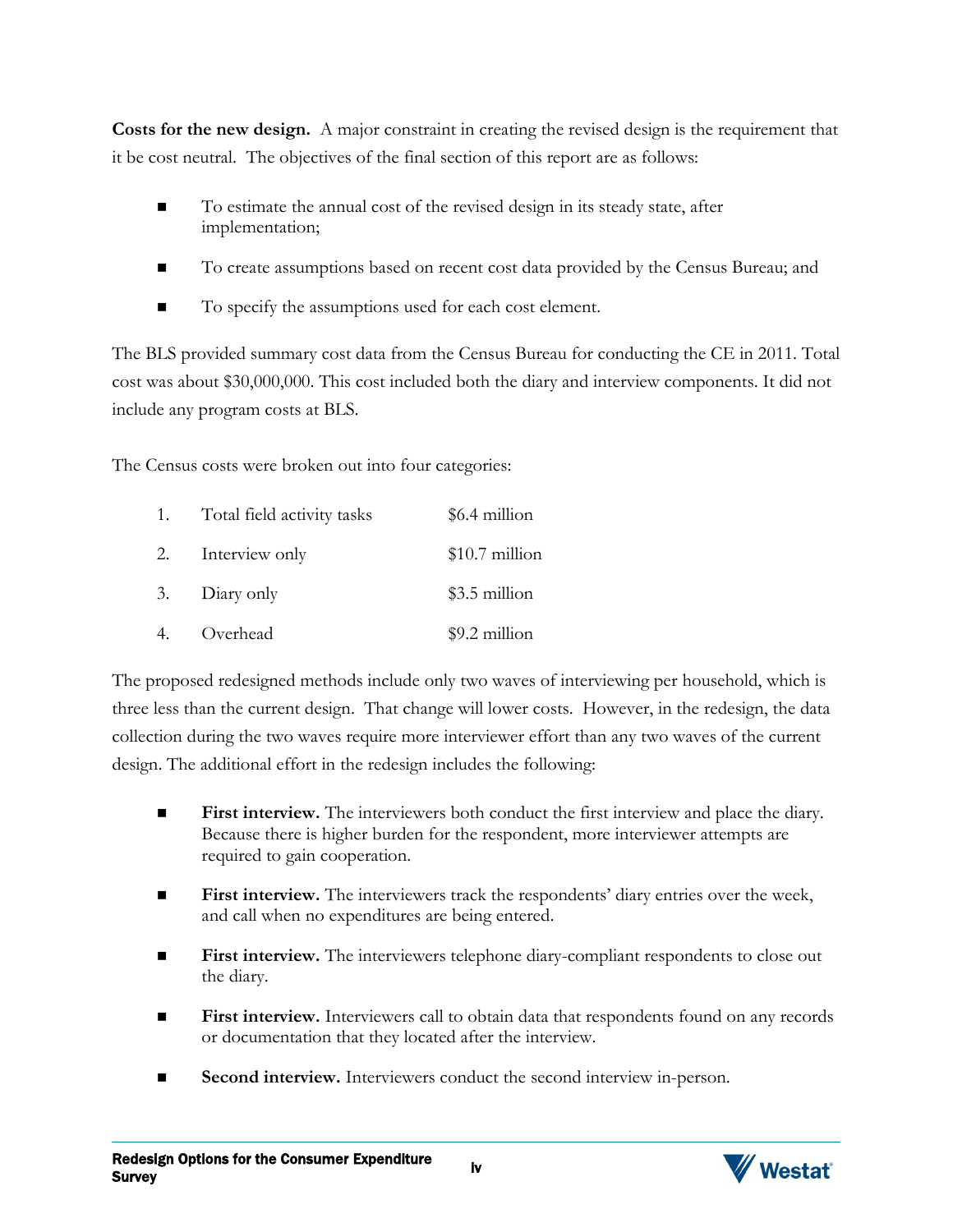**Second interview.** Interviewers call to obtain data that respondents found on any records or documentation that they located after the interview.

This section of the report presents cost calculations relevant to the proposed, redesigned data collection methods. The calculations suggest that the redesign costs are approximately the same as the current design costs. The estimate for the redesign costs is very sensitive to the degree of field effort required to achieve the desired number of completed interviews and diaries and the response rate targets.

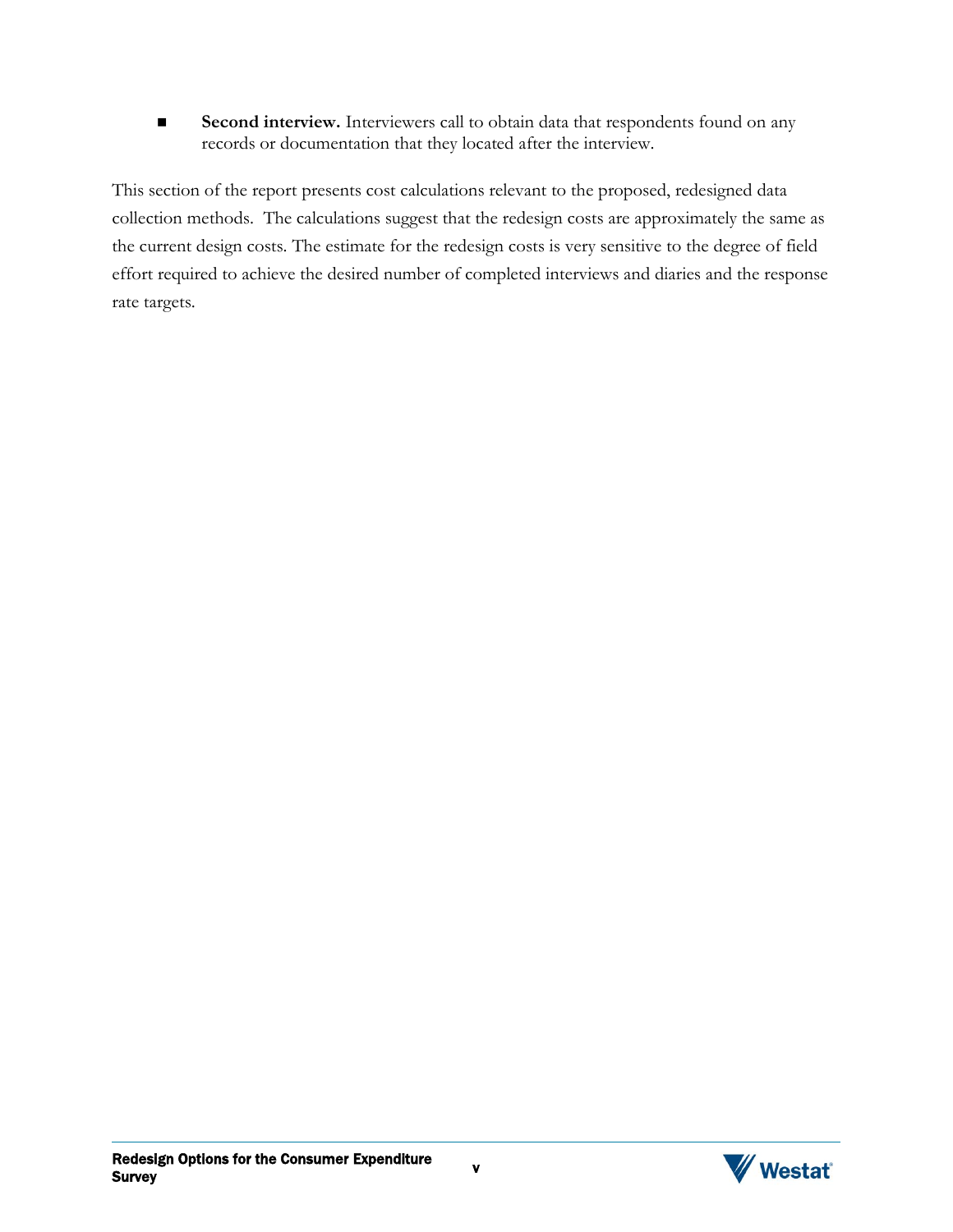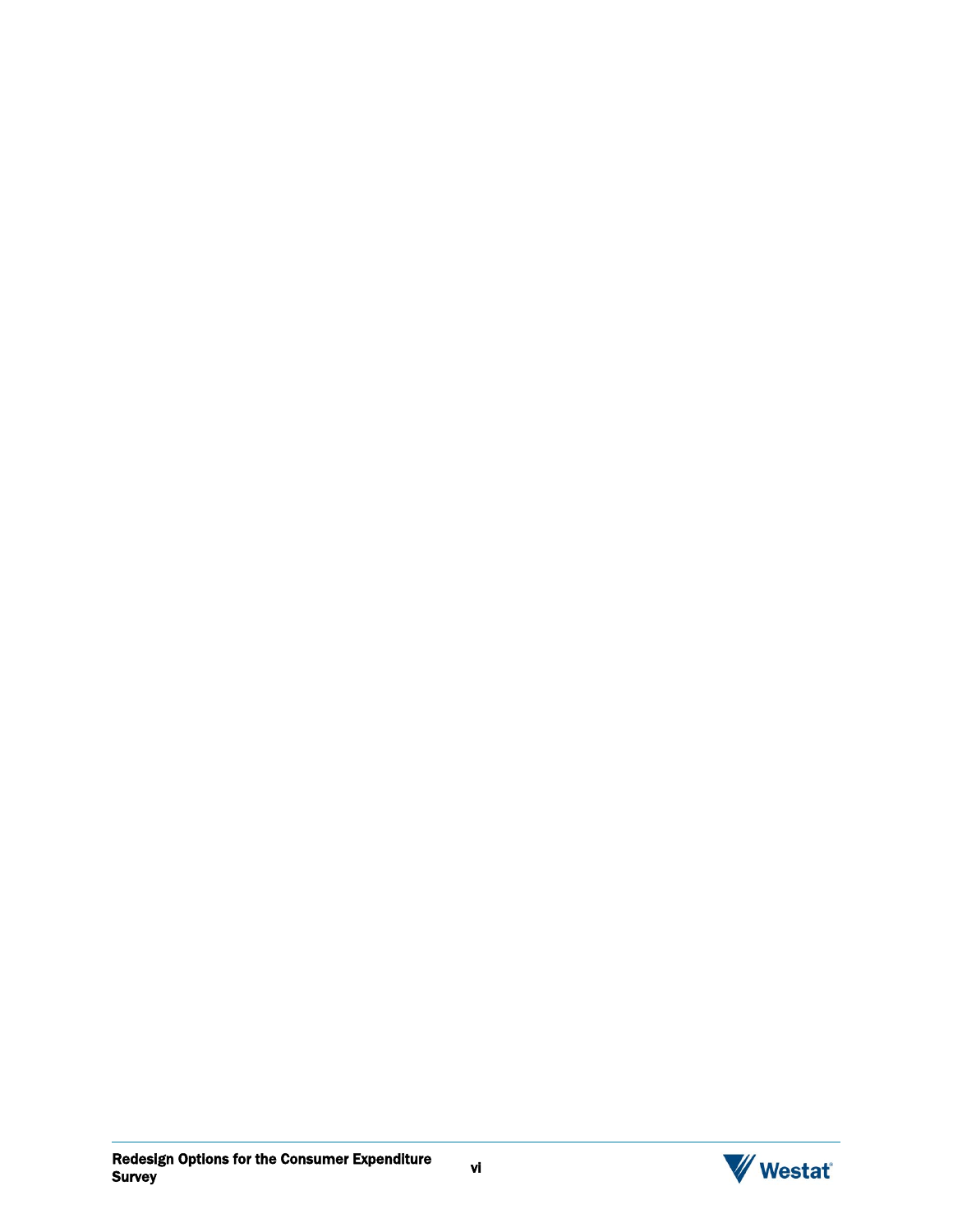# **Table of Contents**

| <b>Chapter</b> |                                                                     | <b>Page</b> |
|----------------|---------------------------------------------------------------------|-------------|
|                |                                                                     |             |
|                |                                                                     |             |
|                |                                                                     |             |
|                |                                                                     |             |
|                |                                                                     |             |
|                |                                                                     |             |
|                |                                                                     |             |
|                |                                                                     |             |
|                |                                                                     |             |
|                |                                                                     |             |
|                |                                                                     |             |
|                |                                                                     |             |
|                |                                                                     |             |
|                |                                                                     |             |
|                |                                                                     |             |
|                |                                                                     |             |
|                |                                                                     |             |
|                |                                                                     |             |
|                |                                                                     |             |
|                |                                                                     |             |
|                |                                                                     |             |
|                |                                                                     |             |
|                |                                                                     |             |
|                |                                                                     |             |
|                |                                                                     |             |
|                |                                                                     |             |
|                |                                                                     |             |
|                |                                                                     |             |
|                |                                                                     |             |
|                | Record Use: Understanding Record Organization and Willingness to    |             |
|                |                                                                     |             |
|                | Field Test: Global Questions, Diary Content and Reference Periods52 |             |
|                |                                                                     |             |
|                |                                                                     |             |

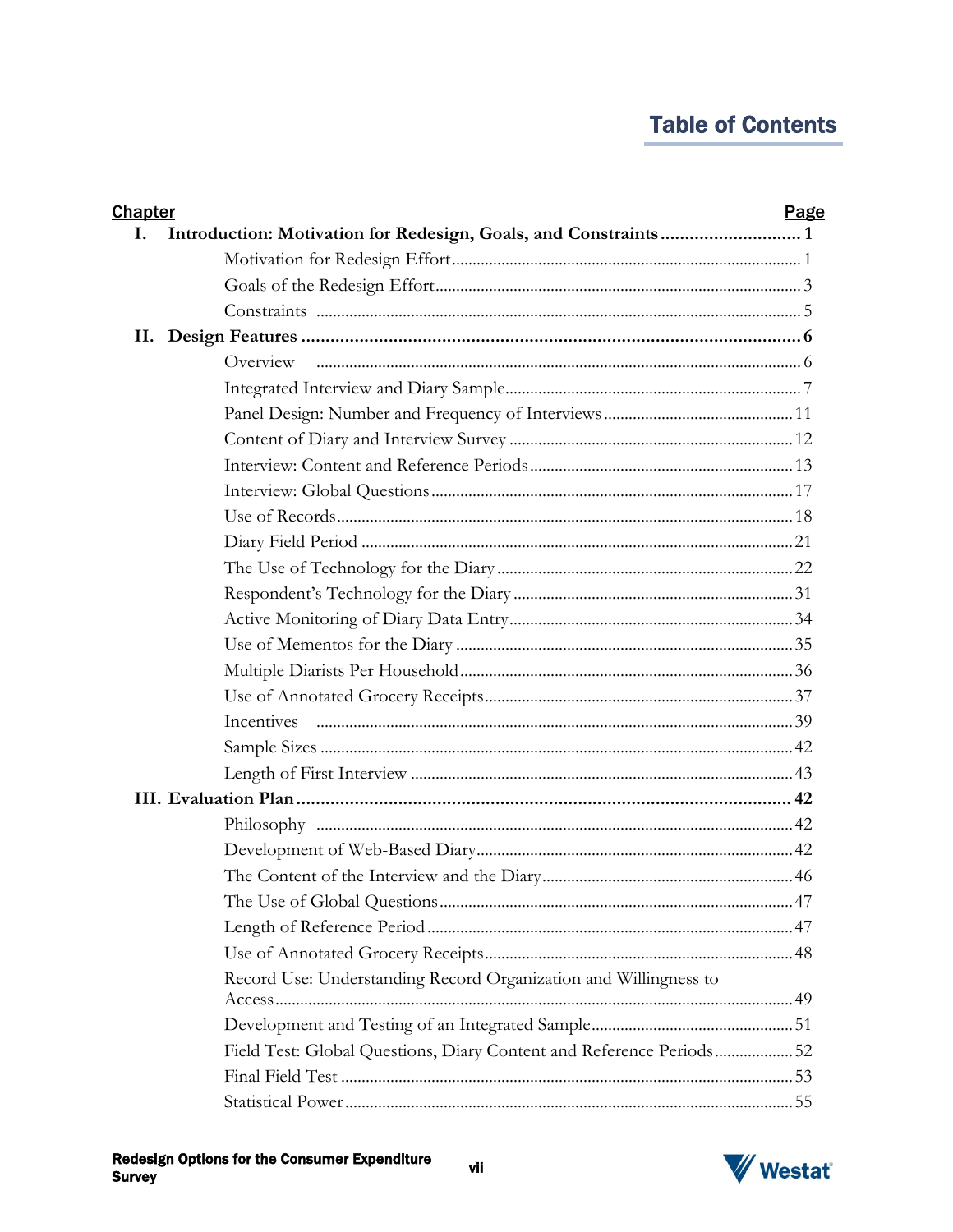| Summary of Schedule and Costs of Development and Testing Plan 56 |  |
|------------------------------------------------------------------|--|
|                                                                  |  |
|                                                                  |  |
|                                                                  |  |
|                                                                  |  |
| Extrapolation of Essentially Variable Costs from Census Cost     |  |
|                                                                  |  |
|                                                                  |  |
|                                                                  |  |

| <b>Table</b> |                                                                       | <b>Page</b> |
|--------------|-----------------------------------------------------------------------|-------------|
| 1.           | Proposed reference periods for OPLC categories on the recall          |             |
|              |                                                                       |             |
| 2.           | Recurring expenses proposed for 6-month reference periods and         |             |
| 3.           |                                                                       |             |
| 4.           | Power for difference in proportions by sample size, level of rate and |             |
| 5.           | Power for difference of means for selected expenditures, completed    |             |
| 6.           | Power for difference of means for selected expenditures, completed    |             |
| 7.           |                                                                       |             |
| 8.           |                                                                       |             |
| 9.           |                                                                       |             |
| 10.          |                                                                       |             |
| 11.          |                                                                       |             |

| <b>Figure</b> |                                                                                                                                                                                                                   | Page |
|---------------|-------------------------------------------------------------------------------------------------------------------------------------------------------------------------------------------------------------------|------|
| 1.            |                                                                                                                                                                                                                   |      |
| 2.            | An early screen. An early screen asks respondents what they need to<br>do.                                                                                                                                        | 25   |
| 3             | First screen for entering expenditure data. The respondent first enters<br>a description of the purchase, and clicks a radio button to indicate the<br>category of the purchase. The questions that come next are |      |
|               |                                                                                                                                                                                                                   |      |

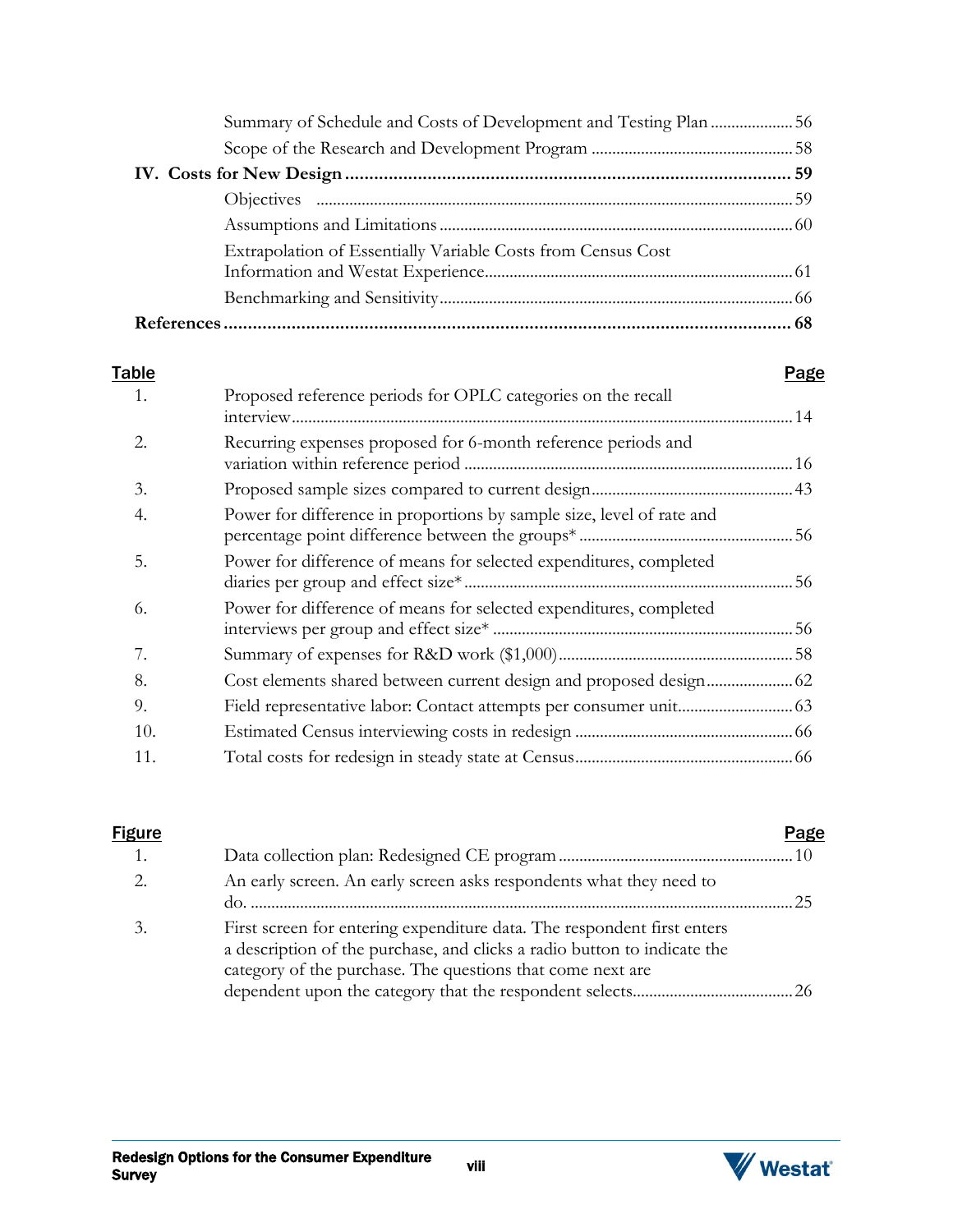| <b>Figure</b> |                                                                                                                                                                                                                                                                                                                                                                | Page |
|---------------|----------------------------------------------------------------------------------------------------------------------------------------------------------------------------------------------------------------------------------------------------------------------------------------------------------------------------------------------------------------|------|
| 4.            | Next screen for entering expenditure data. If the respondent entered<br>an expenditure that fell into the category "any other product or<br>service," the next screen would ask for the price without tax, and the                                                                                                                                             | 27   |
| 5.            | Later screen for entering expenditure data. This screen would appear<br>for all expenditures except those in the category "food and drink                                                                                                                                                                                                                      | 28   |
| 6.            | Help screen. If a respondent clicked the link "help" for the question<br>about the cost of an expenditure, the screen that popped up would<br>offer brief overall guidance, and list common sources of confusion<br>about the price. When the respondent clicked an item on the list,<br>another screen would pop up to explain how to handle that situation29 |      |
|               |                                                                                                                                                                                                                                                                                                                                                                |      |
|               |                                                                                                                                                                                                                                                                                                                                                                |      |

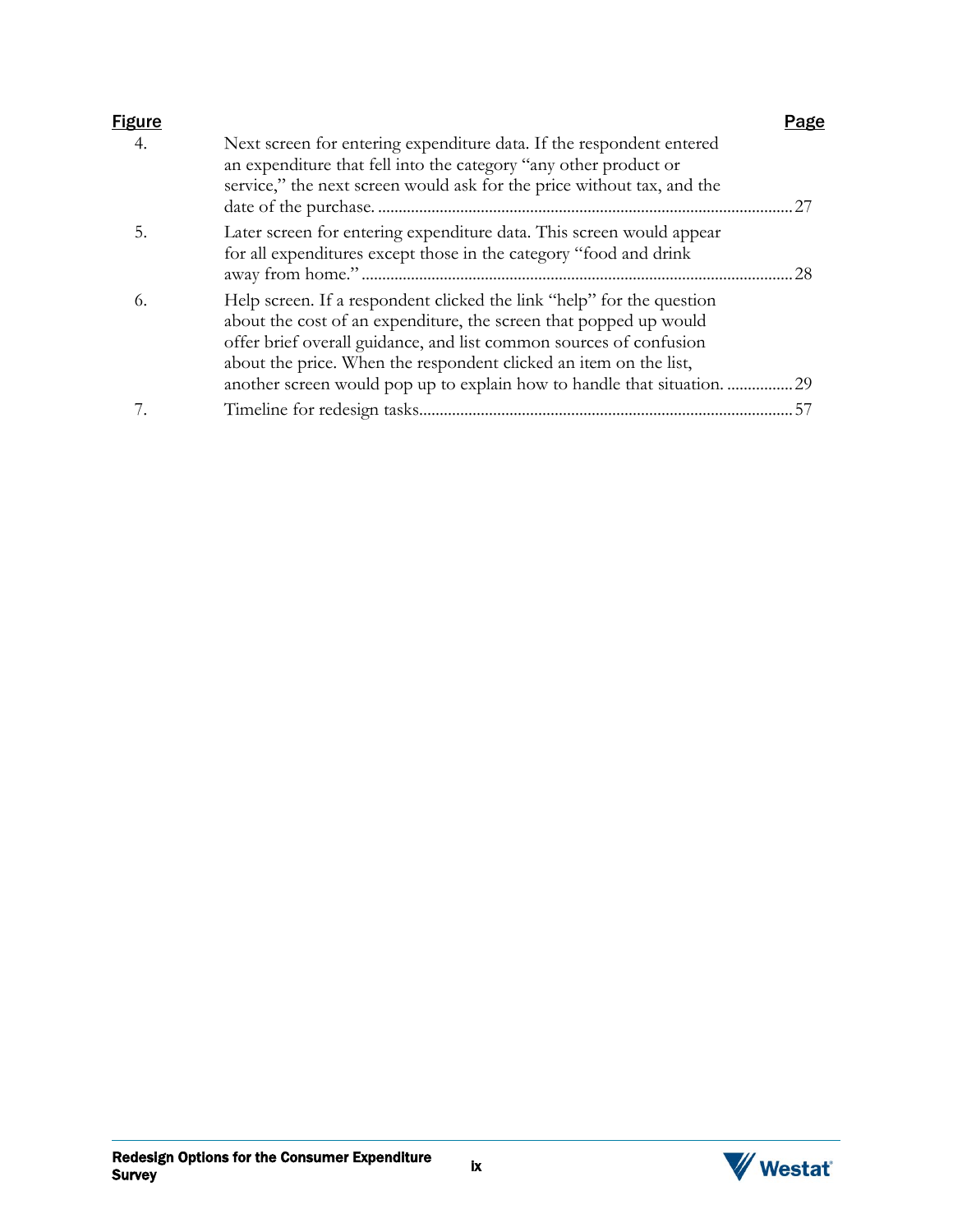# Introduction: Motivation for **Redesign, Goals, and Constraints**

<span id="page-11-0"></span>The Consumer Expenditure Survey (CE) is a program run by the Bureau of Labor Statistics (BLS) to collect data on American consumer spending. The CE program consists of two distinct data collection efforts, the Quarterly Consumer Expenditure Interview (CEI) survey and the Consumer Expenditure Diary (CED) survey.

In both the CEI and the CED, one household member serves as the respondent for the household economic unit, called the consumer unit (CU). The CEI and CED use separate samples of CUs. In the CEI, respondents are interviewed once per quarter for five consecutive quarters. In the initial interview, respondents report their demographic and family characteristics, their ownership of major durable goods, and their CU's expenditures for the past month. The initial interview serves as a bounding interview; the expenditure data are never analyzed. In the subsequent four interviews, the respondents report on their CU's expenditures for the past 3 months. Those interviews are generally conducted in person, but increasingly they must be conducted by telephone.

In the CED, respondents record all household expenditures on diaries over two consecutive 1-week periods. The diaries are in a paper-and-pencil format. Before completing the diaries, the CUs provide data about their demographic and family characteristics, much like the CEI CUs do.

Estimation of total expenditures is based on an integrated approach, drawing upon data from both the CEI and CED. Researchers use data from the CE program to study purchasing behavior in the United States. The data are also used for calculating the Consumer Price Index (CPI; Bureau of Labor Statistics, 2009).

#### <span id="page-11-1"></span>Motivation for Redesign Effort

BLS has decided to redesign the methods of the CE program. The central goal of the redesign is to improve the quality of CE data while controlling the cost of the program. Comparisons between estimates based on CE data and estimates based on data from the Personal Consumption Expenditures (PCE) program of the Bureau of Economic Analysis point to deterioration in the

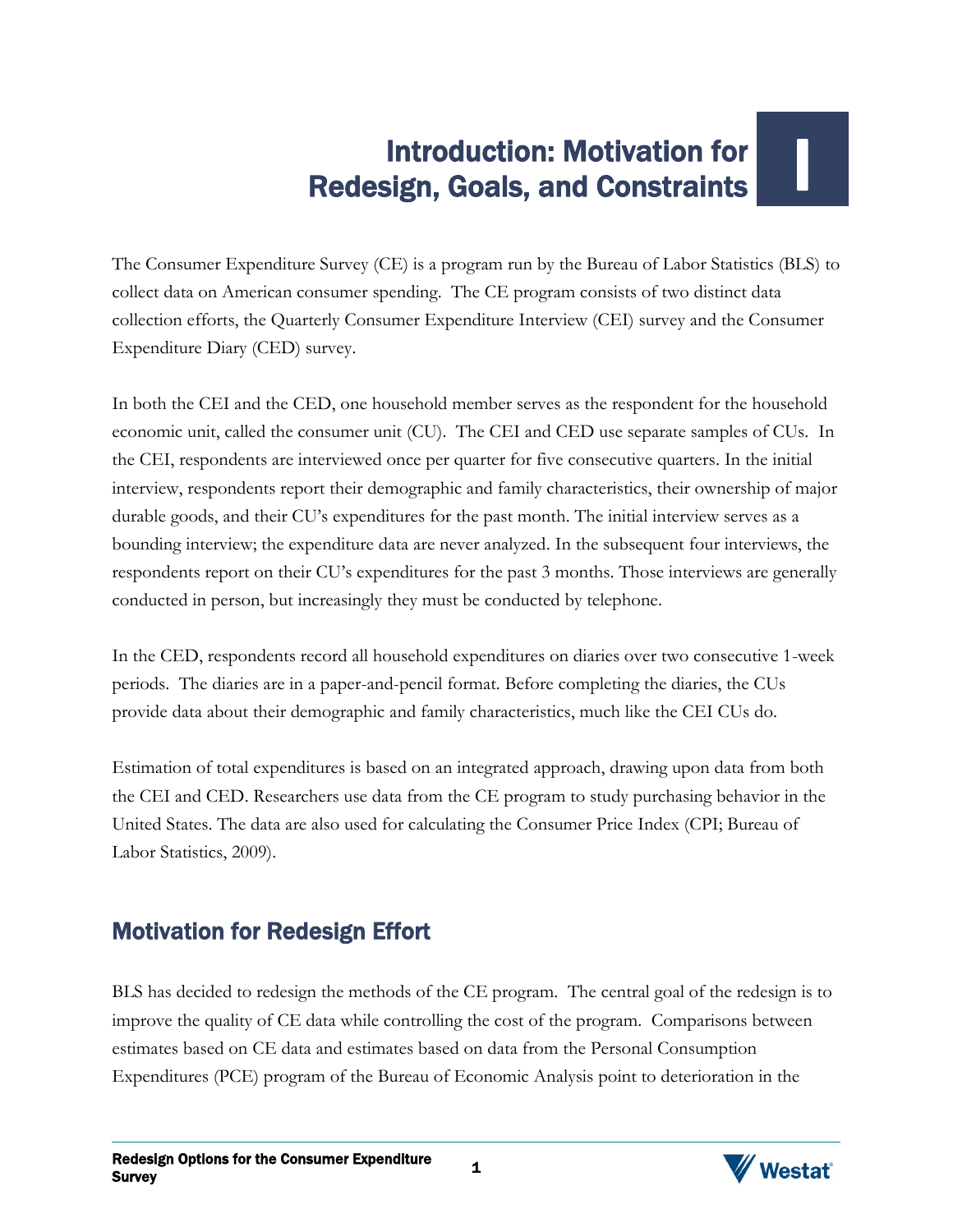quality of CE data, especially over the past decade (e.g., Slesnick, 2001).<sup>1</sup> Several sources of measurement error may be affecting CE data. For example, respondents interviewed by telephone may be more likely than those interviewed in person to under-report expenditures (Safir and Goldenberg, 2008; McGrath, 2005). As more respondents have to be interviewed by telephone, the quality of CEI data may be declining. In the CED, the respondents' expenditure reports tend to diminish over the course of the 2-week diary keeping period (Silberstein and Scott, 1991). That finding suggests that the quality of CED data is affected by the length of the reporting period.

Nonresponse error may also be contributing to the disparity between CE and PCE data. The period of increasing discrepancies between the CE and the PCE estimates has also been a period of fluctuating CE response rates (Goldenberg, McGrath, and Tan, 2009; Safir, 2011). More important than the nonresponse rate is nonresponse error--the strength of the association between response propensity and the expenditures being measured. Chopova et al. (2008) assessed nonresponse bias in the CEI and found differential participation as a function of race, income and dwelling unit characteristics as well as evidence of nonresponse bias for particular expenditure categories.

Both the CEI and CED data collection efforts are burdensome--the interview with respect to the cognitive burden of retrospective recall for 3-month reference period, the diary with respect to the sheer recording burden when respondents must use paper-and-pencil forms. The quality of CE data might improve if the burden on the respondents could be diminished.

The quality of CE data might also improve if a CU could have multiple respondents, instead of just one. Grootaert (1986) found that expenditures, especially for personal items such as clothing, footwear, and services, were significantly higher in households that had multiple respondents, as compared with households that were limited to a single respondent. Similarly, a field study conducted by BLS in 2006 (Edgar et al., 2006) found that the use of multiple diaries per CU resulted in an increase number of expenditure items reported as well as an increased dollar value of the expenditures.<sup>2</sup>

 $\overline{a}$ 



<sup>1</sup> Similar to Slesnick (2001) one has to also question the extent to which the external data used to benchmark CE data accurately represent consumer expenditures

<sup>&</sup>lt;sup>2</sup> The experimental study had a lower response rate than the production data and completed interviews required more trips on the part of field interviewers as compared to the production cases. In addition, the CED experimental study also yielded comments from some CU members that they felt the individual diaries were redundant and unnecessary since the unit makes purchases collectively.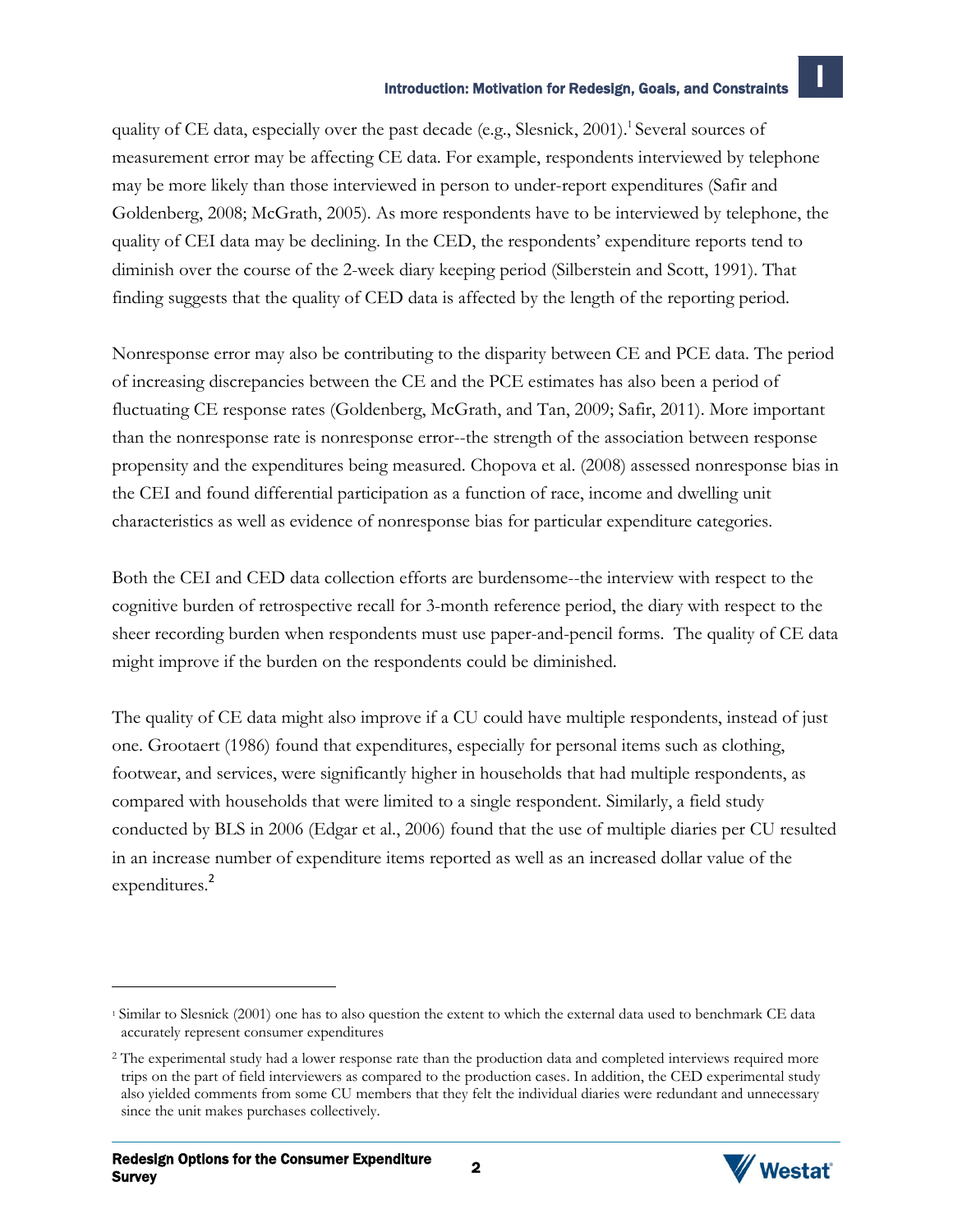Technology may facilitate the collection of information from multiple members of the household. In particular, the task of keeping a diary might be less burdensome if the respondents could use an electronic version of the diary.

The separate samples in CEI and CED may also contribute to problems with CE data. With these separate samples, a very large number of CUs must report data about topics such as demographic background and ownership of durable goods. Integrating the two samples may diminish the overall burden on the public by reducing the number of CUs that have to provide this information. The bounded interview design, in which data from the first interview are not used for estimates, is expensive and places burden on the CUs. Eliminating the bounding interview may help contain the cost of redesigning the CE program.

The CUs in the CEI and CED receive no incentive, monetary or otherwise. Adding an incentive might improve the quality of CE data.

In summary, the motivation to redesign the CE program stems from a desire to meet several goals:

- **IMPROVE THE GUALA** Integral and non-temporaries errors in Improve the quality of CE data by reducing measurement and nonresponse error;
- Diminish the burden on CE respondents; and
- Contain the costs of the CE program.

In order to reach these goals, BLS is conducting the Gemini Project, a comprehensive effort to redesign the CE program. The Gemini Project is considering changes to many aspects of the CE program. The purpose of this project was to recommend a specific design and research program that addresses each of the above goals.

# <span id="page-13-0"></span>Goals of the Redesign Effort

A redesign of the Consumer Expenditure Surveys has not been undertaken since the late 1970s. Since that time, technology, the retail environment, and the CE program itself have radically changed. The Gemini Project offers an opportunity to modernize the CE design, incorporating the best data collection practices while addressing the unique requirements of the CE program. The BLS web site [\(http://www.bls.gov/cex/geminiproject.htm\)](http://www.bls.gov/cex/geminiproject.htm) explains the Gimini Project goals:

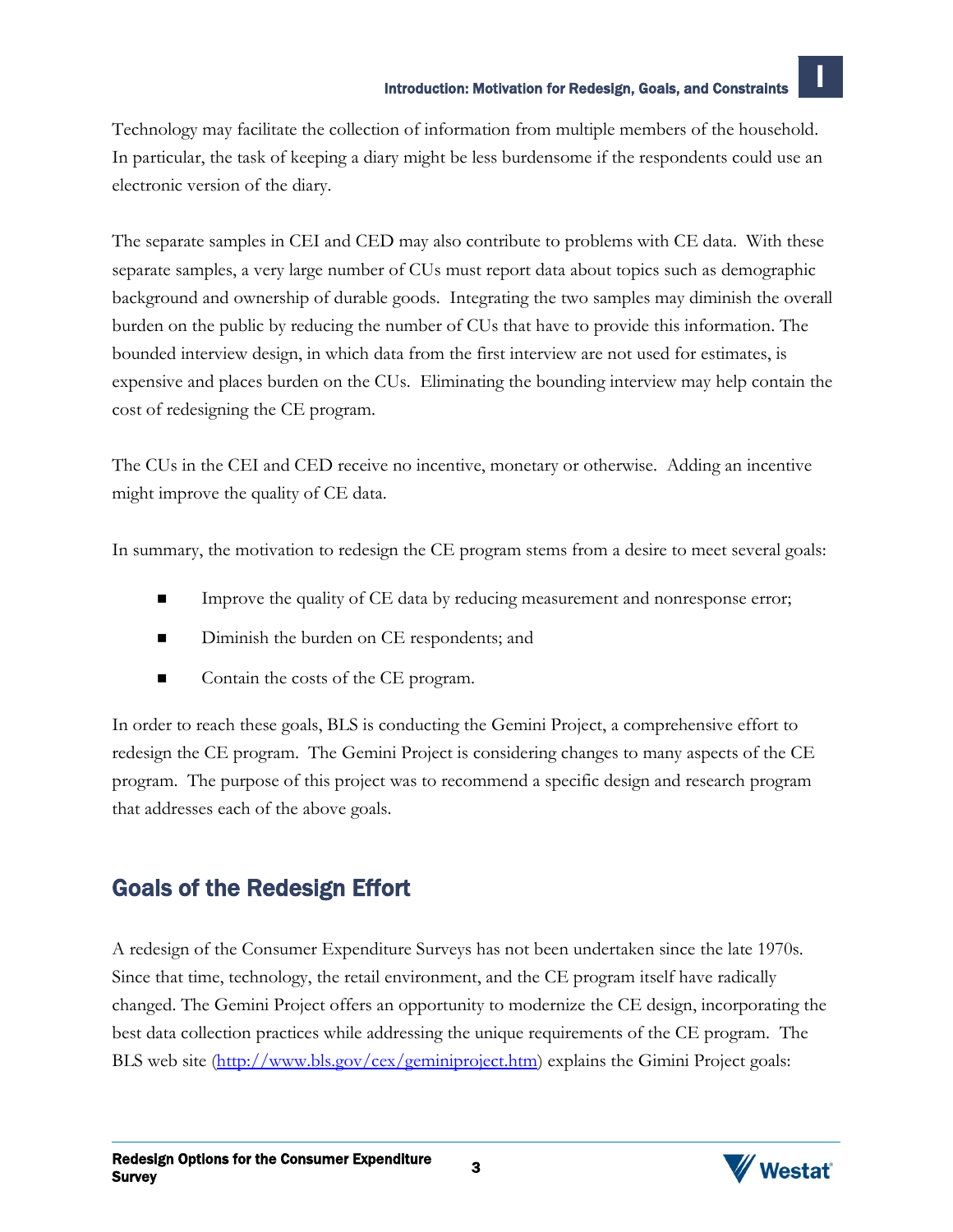The mission of the Gemini Project is to redesign the [Consumer](http://www.bls.gov/cex/home.htm)  [Expenditure](http://www.bls.gov/cex/home.htm) surveys (CE) in order to improve data quality through a verifiable reduction in measurement error, with a particular focus on underreporting. The effort to reduce measurement error is to be explored in a manner consistent with combating further declines in response rates. Accordingly, any expected benefits of survey design changes will be balanced against any potential negative effects on response rates. The primary objective of the Gemini Project is to develop a detailed research planning document for a redesign of the CE surveys. The planning document will describe the priorities, individual steps, timeframe, resource needs, and costs required for the development, pilot testing, evaluation, and implementation of a redesigned CE survey or surveys. To allow for an unpredictable budgetary environment, the planning document will address both a complete redesign of the CE surveys as well as more limited modifications to the current design. A secondary objective of the project is to generate a planned research agenda that will guide the development and implementation of CE research studies throughout the Gemini project lifecycle.

In this report, we present our recommendations for redesigning the CE program. We also present our recommendations for evaluation studies, and our analyses of the costs involved.

We have attempted to approach the redesign and the evaluation studies with a concern for both measurement and nonresponse error; that is, our recommended redesign attempts to improve data quality while reducing, or at least not increasing, nonresponse error. Inherent in our approach is a philosophy that the respondents should understand that the interviewer's goal is not only to achieve a completed interview but also to foster a collaboration between the respondent and the interviewer. Most respondents currently are ill-informed as to the nature of their data reporting tasks–in part because interviewers are reluctant to request the respondents' commitment for fear of harming response rates. We believe that the success of our recommended redesign will require clear communication to the respondent about the nature of the data reporting tasks and the goals of accurate and complete data. Our approach incorporates methods such as asking the respondents to use expenditure records, preparing the respondents for the initial interview via the advance letter, and encouraging respondents to complete their diaries daily. We also believe that the interviewers' task requires evaluation across a range of metrics beyond response rates, including the rate of record use among respondents, the rate of diary compliance, and the assessment of data quality (controlling, of course, for respondent characteristics). Best practices with respect to monitoring of field interviewers are moving toward the incorporation of quality control measures often used in centralized telephone interviewing–for example, computer assisted recording of interviews (CARI),

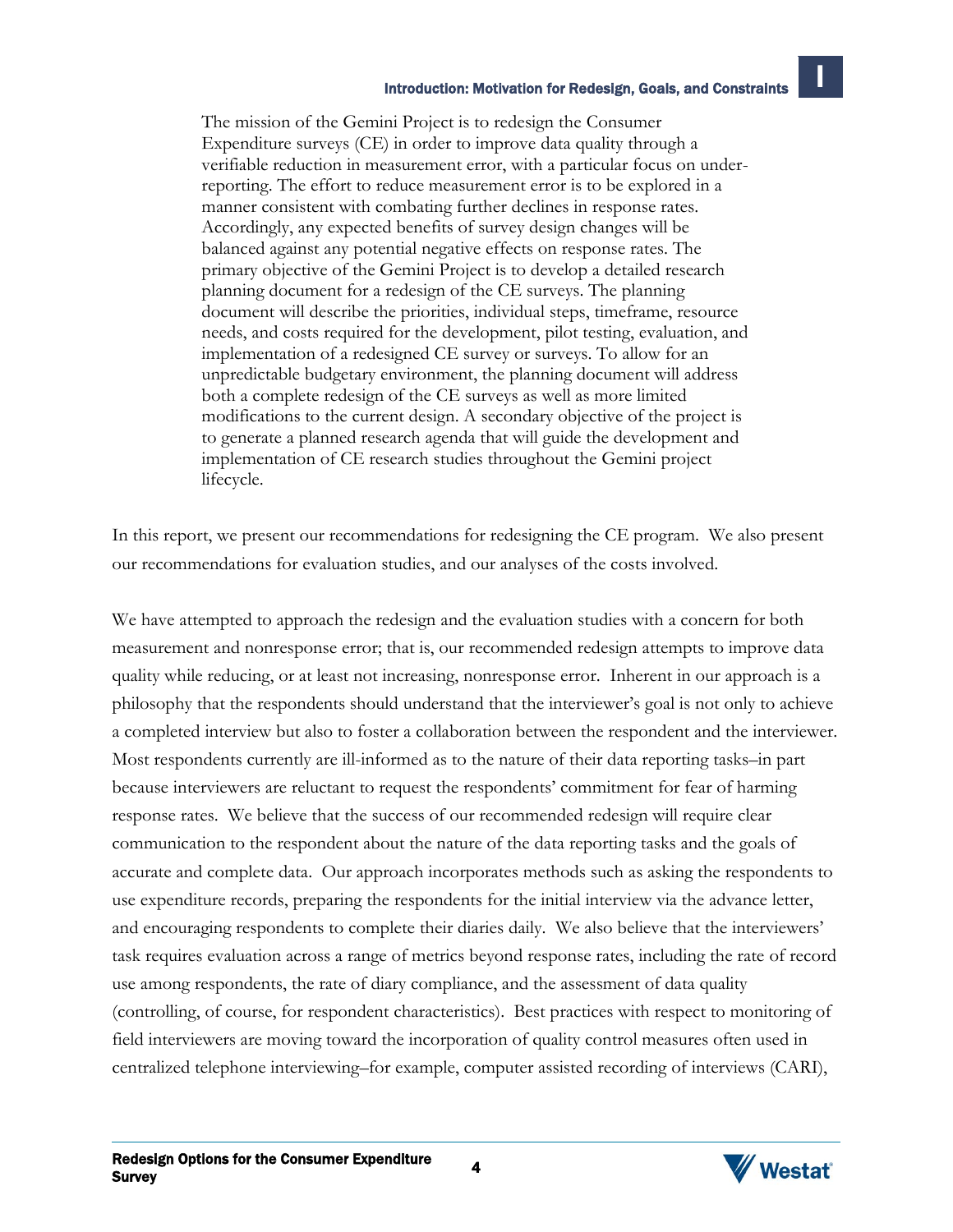so as to measure and provide feedback to field interviewers across a broader range of metrics than merely response rates (Cantor, 2010).

We recognize that this philosophy underlying our design represents to some extent a paradigm shift in how the CE has been fielded in the past. However, this total quality approach to field efforts is the direction in which the field is moving and is not dissimilar to the approaches increasingly used in other federal data collection efforts.

#### <span id="page-15-0"></span>**Constraints**

The Gemini project – and the design outlined in this report – face several constraints. Most notable are time limitations. The redesign must be completed, including evaluation, in 5 years. In addition, the redesign faces two limitations related to costs: (1) the redesign efforts and evaluation must not exceed \$1 million per year (total \$5 million) and (2) the redesigned survey must be cost neutral. It is with consideration of these constraints that we have outlined both a set of design features for the new CE as well as a plan to evaluate those design features.

We also note that a major constraint is the lack of sufficient empirical knowledge at this point in time to specify a definitive approach to the CE data collection. Many of our recommendations outlined in Section II of this report lack detail because the details are dependent upon the outcome of the evaluation projects outlined in Section III. The recommended design should be viewed as the framing of a house, the details of which will depend upon the results of the evaluation studies. In an ideal world, we would have the opportunity to return to the design recommendations in five years, when the empirical data from the evaluation studies are available. In addition, details of evaluation field studies–particularly the larger field studies–will be informed by earlier, more exploratory efforts (e.g., laboratory-based studies, focus groups); as such, the details for some of these studies are not included and cannot be outlined at this time.

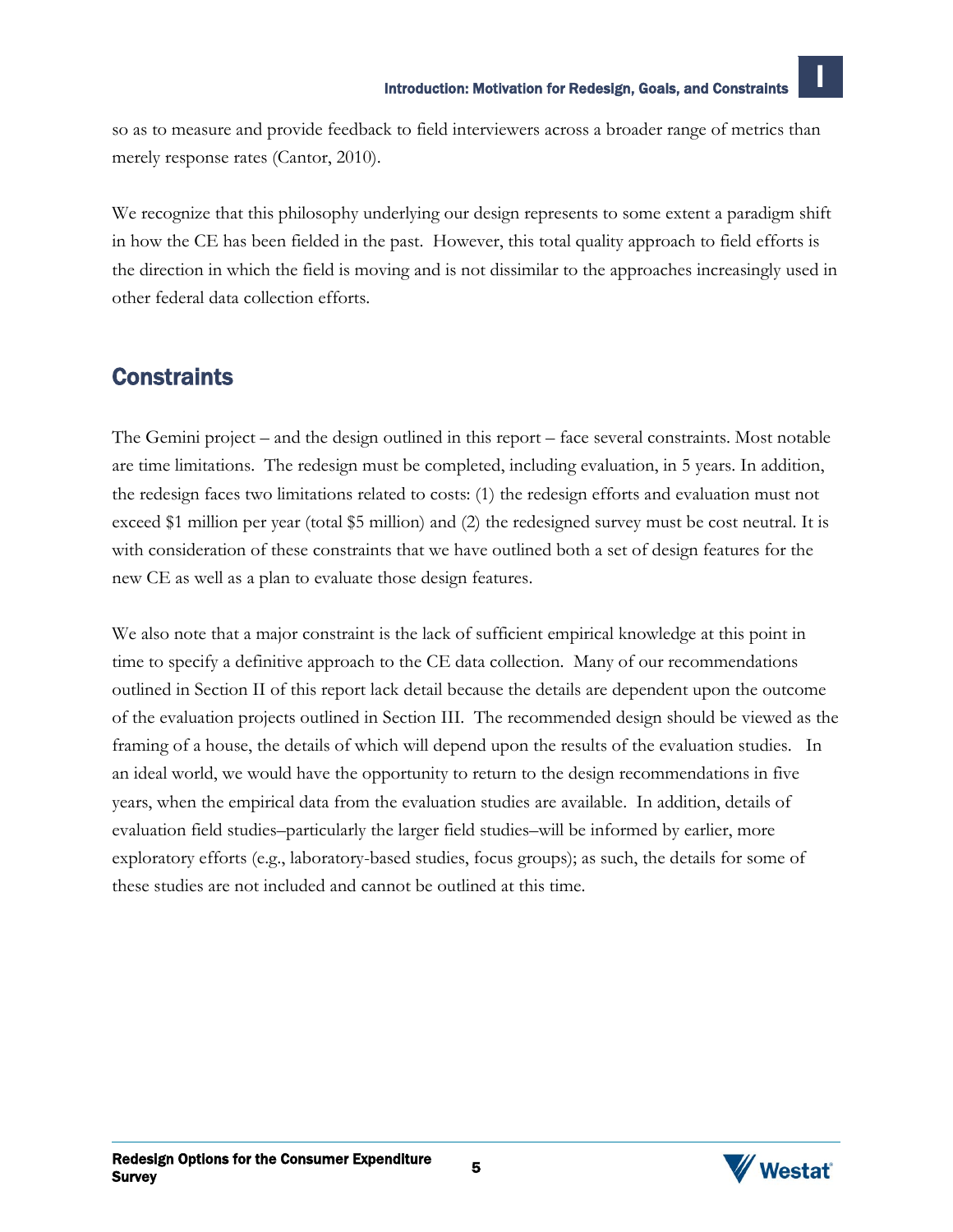## <span id="page-16-1"></span><span id="page-16-0"></span>**Overview**

Our recommendations for redesigning the CE program include a number of significant departures from the current design:

- **Use a single sample.** Instead of recruiting one sample that maintains diaries and a separate sample that completes interviews, we recommend recruiting a single sample that does both.
- **Reduce the number of interviews.** Instead of conducting 5 interviews at 3-month intervals, we recommend conducting just 2 interviews, 12 months apart.
- **Vary the reference period in the interviews.** Instead of using a 3-month reference period for almost all of the expenditure categories in the interviews, we recommend varying the reference period according to the nature of the expenditure.
- **Reduce the redundancy between the diary and the interview.** We recommend limiting the focus of the diary data collection to certain expenditure categories, including food. We recommend using global rather than detailed questions for those expenditure categories in the interview.
- **Reduce the diary data collection period by half.** We recommend asking respondents to keep expenditure diaries for 1 week, instead of the current 2-week period.
- **Create a web version of the diary.** Currently, the diary is available only in paper-andpencil format. We recommend developing a web version. Respondents can then use their own technology or use a government-supplied tablet device to access the diary.
- **Use the capabilities of the web.** We recommend designing the web-based diary with interactive features that help respondents enter their data quickly and accurately, especially for complex expenditures. We also recommend including features in the webbased diary that allow respondents to direct questions to the CE staff, and that permit the CE staff to detect respondents who appear to have stopped providing data.
- **Develop an app for respondents to quickly make note of expenditures.** We recommend developing a smart phone app that permits respondents to create a record of an expenditure at the time of purchase.

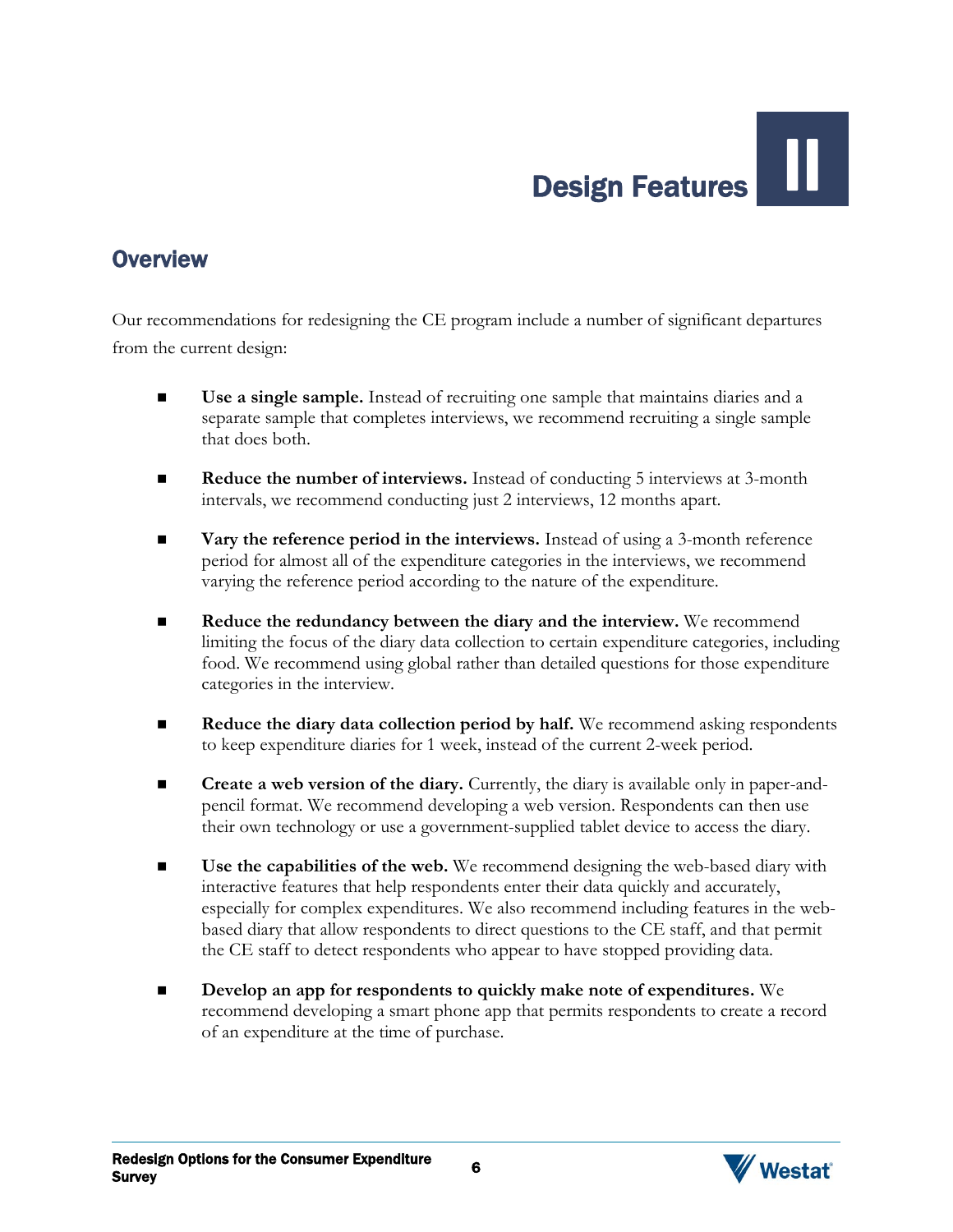- **Include all members of the CUs.** Instead of enlisting just a single respondent in each CU, we recommend asking all members of age 15 or older to complete the 1-week expenditure diary and participate in the two interviews.
- **Reduce the burden for reporting of grocery purchases**. Currently respondents must enter each item that they purchased at a grocery store or a supermarket into the diary. We recommend allowing the respondents to submit their cash register receipts instead. The respondents would write notes on the receipts where necessary.
- **Emphasize the use of records.** We recommend encouraging respondents to refer to expenditure records, such as receipts and bank statements, so that they can provide accurate data.
- **Provide incentives.** We recommend increasing the respondents' motivation by offering them monetary incentives.

In this chapter, we present our recommendations and explain their rationale. We describe why we believe that our recommendations may improve data quality, foster respondent compliance, and control data collection costs while meeting the objectives of the CE program.

## <span id="page-17-0"></span>Integrated Interview and Diary Sample

#### Recommendation: We recommend adopting a single sample design that incorporates two waves of in-person interview data collection conducted 12 months apart, with a single week of diary-keeping immediately following the first wave of CE interview data collection.

The redesign of the CE program must improve the quality of the data while also meeting certain data requirements (e.g., for the CPI). This challenge needs to be addressed without additional burden to the CU or cost to the overall CE budget. For that reason, we recommend keeping both interview and diary methods of data collection. The interview is most suited to certain expenditure categories such as appliances, while the diary is most suited to other expenditure categories such as apparel. However, we recommend discarding the current design in which separate samples participate in the CEI and CED, and replacing it with a single sample design. With our recommended design, a single sample would participate in two in-person interviews, 12 months apart, and keep an expenditure diary for one week after the first interview.

Outside CE data users clearly desire a single sample design that integrates diary and interview data collection methods (Edgar, 2005; Henderson et al., 2011). Moving to a single, integrated design

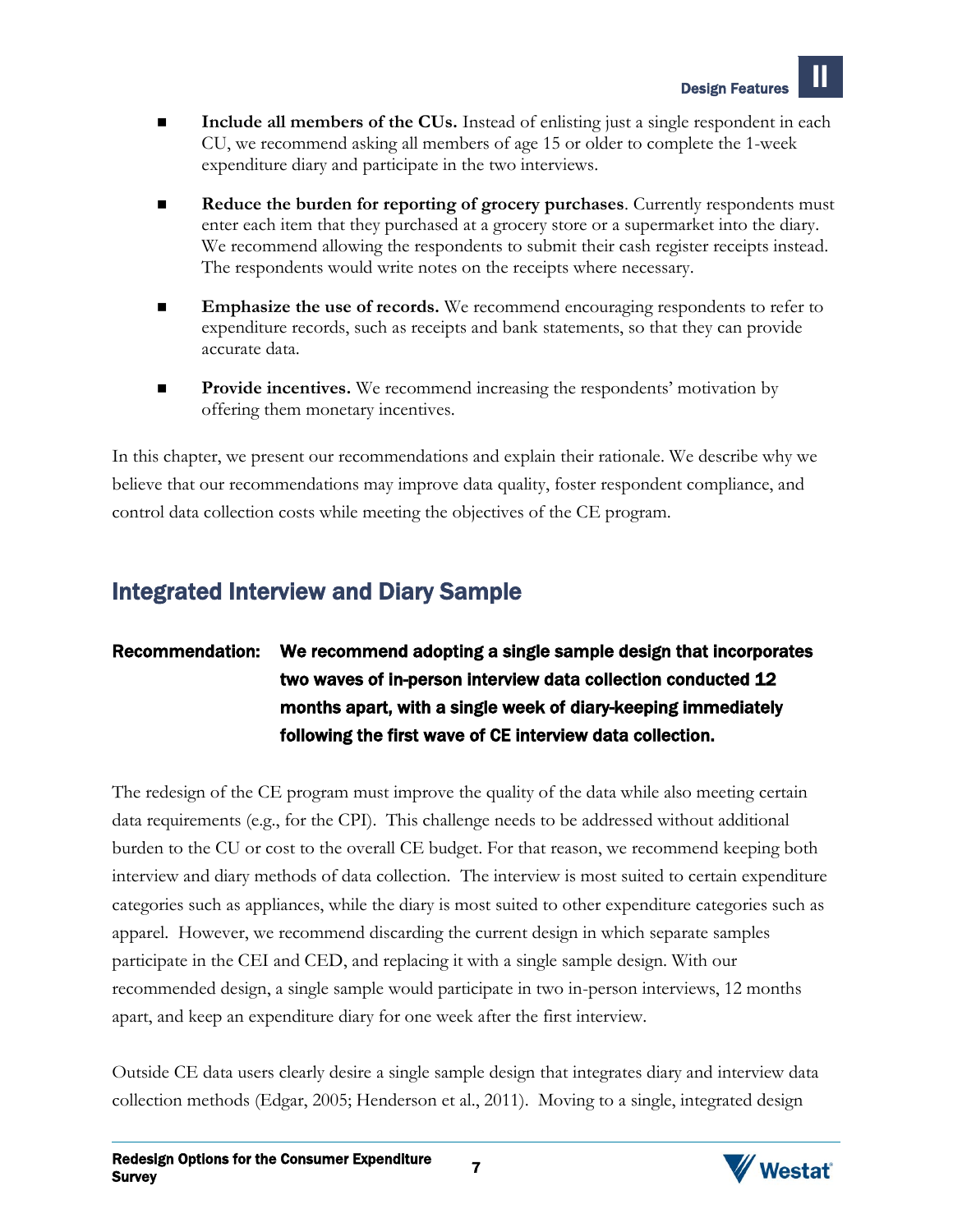provides flexibility in index construction for the CPI (Casey, 2010). It offers micro-data users the advantage of accessing a single data source for the best estimate of expenditures and for studying change over time.

Successfully recruiting respondents is a major task facing any survey, especially when the survey entails substantial burden. An integrated design with a single sample reduces the costs related to recruiting two independent samples. Also, with an integrated design, the interviewers can establish rapport with the respondents during the interview data collection; the respondents may then be motivated to provide good-quality data on the diary.

Other countries have moved to an integrated design for their consumer expenditure surveys (Horsfield, 2010; Tremblay, Lynch, and Dubreuil, 2011). Both Canada and the United Kingdom have an integrated design. However, the design that we propose for the United States differs in several fundamental ways from the Canadian and the UK designs:

- The Canadian and UK designs require that a CU maintain a diary for 2 weeks after the initial interview. We recommend a 1-week diary following the interview.
- In the Canadian and UK designs, respondents record data in their diaries for all expenditures, with a few exceptions such a utilities and mortgages. We recommend minimizing redundancy between the interview and the diary, so as to focus the diary specifically on those expenditures that are best collected as they occur. This approach may reduce burden and improve the quality of the expenditure reports. The Canadian and UK designs employ cross-sectional samples, in which a CU is included for a single interview and a 2-week diary reporting period. Our proposed design – albeit increasing burden from those of the Canadian and UK designs – attempts to leverage a tradeoff among recruitment, burden, data quality, costs, and user requirements with two interviews 12 months apart but a single request for a 1-week diary.
- The Canadian experience does not include the use of an incentive. The UK design does include an incentive for the diary paid at the individual level but not for the interview. We recommend incentives for both the diary and the interview.
- In the Canadian design, respondents are permitted to provide receipts, instead of making diary entries, for restaurant and grocery expenditures. The UK design does not have this feature. We recommend that respondents be allowed to provide receipts in lieu of diary entries for expenditures at grocery stores and supermarkets.

We are keenly aware of the response rates that Canada and the UK achieved with their integrated designs. The Canadian experience, implemented in 2010, achieved interview response rates around 66 percent during its first 2 years, with less than 70 percent of those who completed the interview completing the diary (effective response rate of approximately 46% for the diary). We could not find

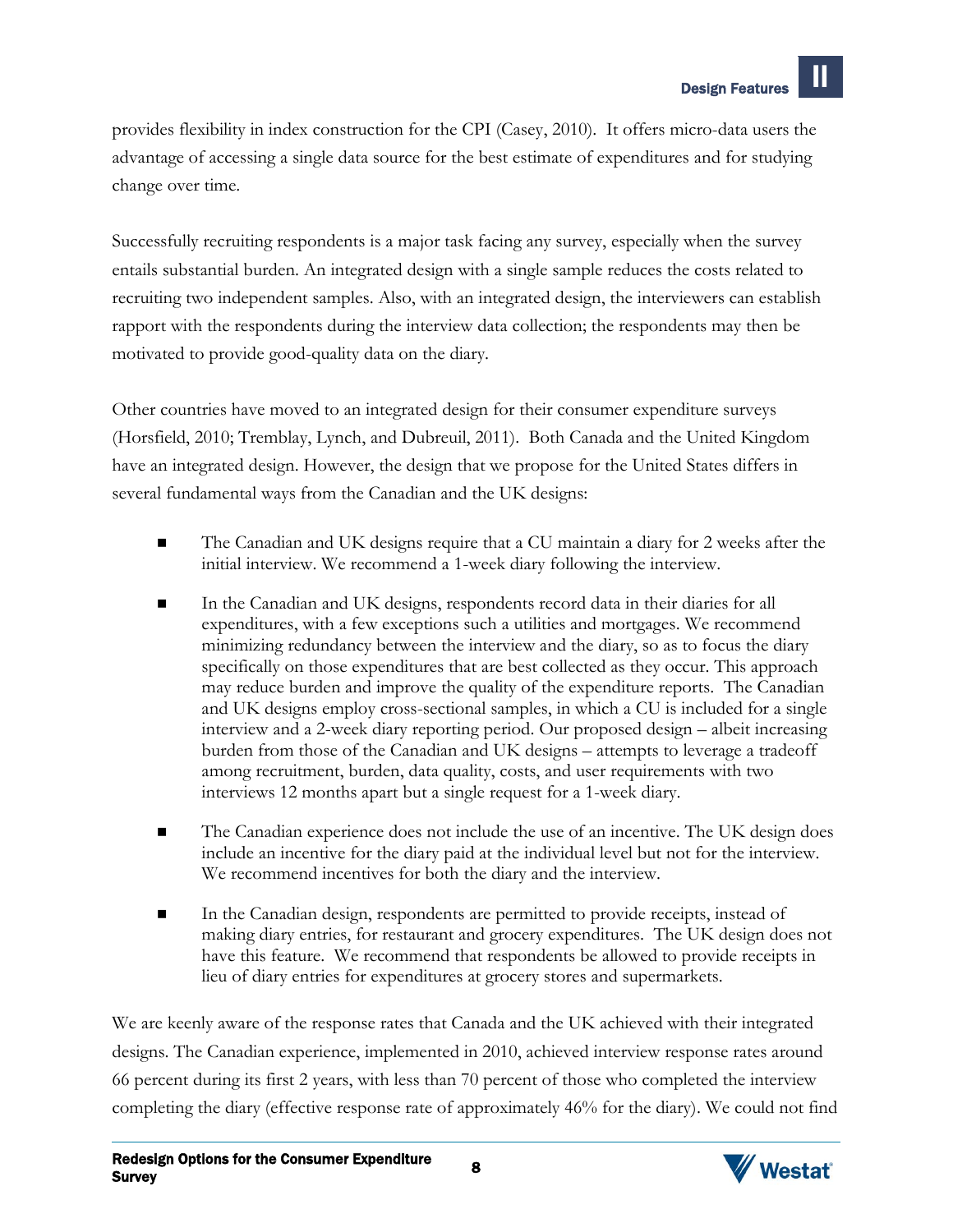separate estimates for the response rates in the interview and the diary in the UK, but the overall response rate for the Living Costs and Food Survey is 51 percent.

Clearly the Canadian interview response rate is lower than the stand-alone CEI response rate in the United States. It is unclear (and unknowable without testing) whether the discrepancy is due to the difference in the nature of the request (interview plus diary) or a function of differing interviewing staffs in the two countries.

A possible field protocol for an integrated interview-diary sample might be as follows:

- 1. Advance letter. The advance letter encourages CUs to collect their expenditure records. It informs them of the incentive.
- 2. Initial face-to-face contact with sampled CU. During the initial visit, the interviewer conducts the first interview, and places diary materials with the CU.
- 3. Followup visit. The interviewer returns to the CU 8 days following the start date of the diary data collection. During this visit, the interviewer collects receipts for grocery and supermarket expenditures. In some cases, this face-to-face visit will not be necessary; the interviewer and CU could interact through telephone calls and U.S. Mail. The interviewer pays the incentives.
- 4. Follow-up contact to enhance interview data. The interviewer contacts the household to revise data from the initial interview using any records and other information that the respondent has found since that interview.
- 5. Advance contact for the second interview. The interviewer telephones, emails, or sends U.S. Mail to the CU 7 days prior to second interview. In this contact, the interviewer reminds CU members to gather records needed for the interview.
- 6. Second interview. The interviewer visits the CU and conducts the second interview, 12 months after the first interview. The interviewer pays the incentives.
- 7. Follow-up contact to enhance the second interview. The interviewer contacts the household to revise data from the initial interview using any records and other information that the respondent has found since that interview.

This data collection plan is shown graphically in Figure 1.

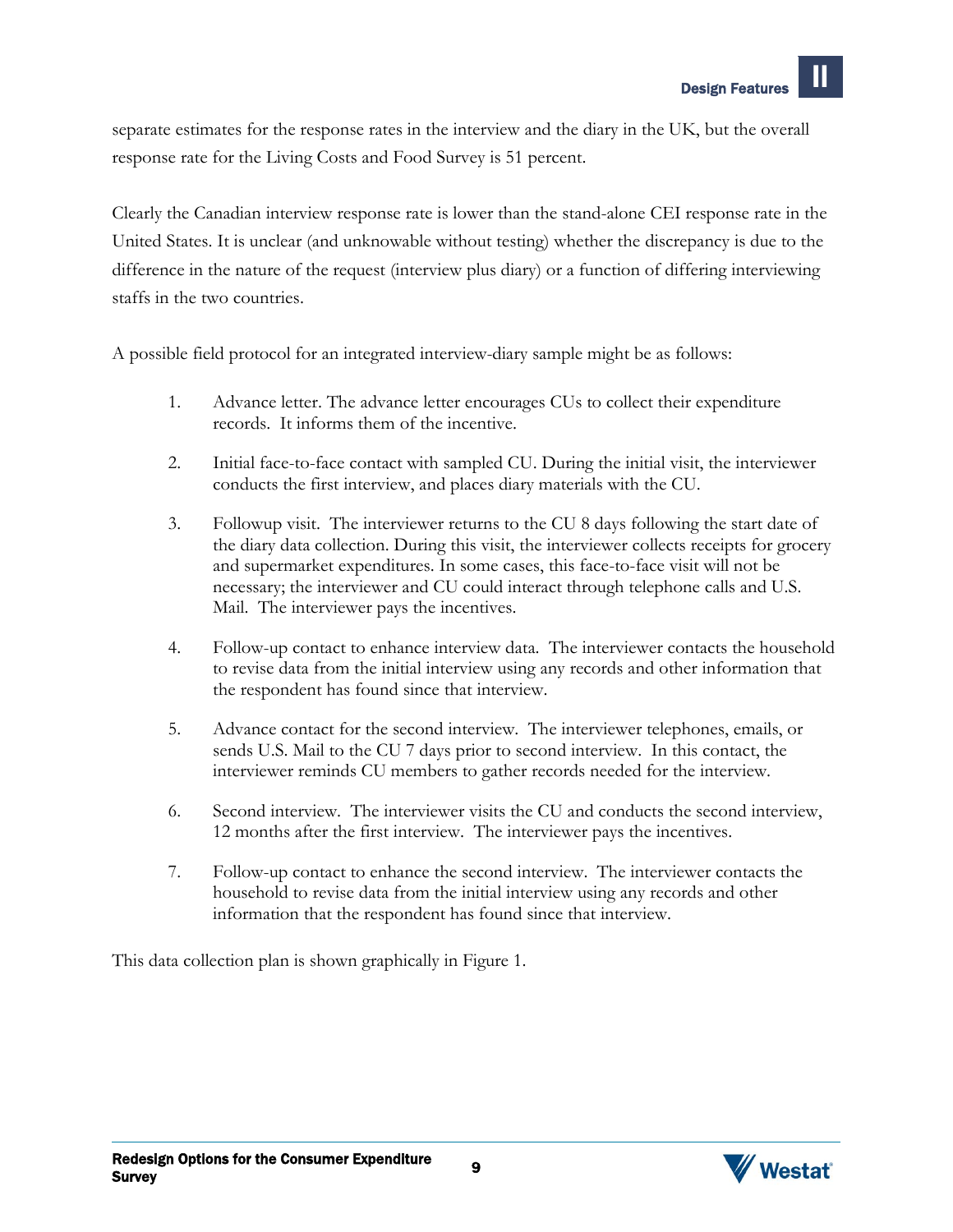

#### <span id="page-20-0"></span>Figure 1. Data collection plan: Redesigned CE program



With respect to respondent burden, this design has two advantages. First, it reduces the number of interviews from five to two. Second, there is a reduction in the redundant collection of expenditure items. Currently all items are collected on both the interview and the diary. The recommended design restricts content on the diary. Relative to the current CED, the burden on a single CU goes up with the requirement of completing the interviews. But when viewed in the context of the current CEI, where five interviews are required, the tradeoff is a net reduction. The question that needs to be addressed is whether the response rates and the quality of the expenditure reports on the diary suffer after integrating the diary with the interview.

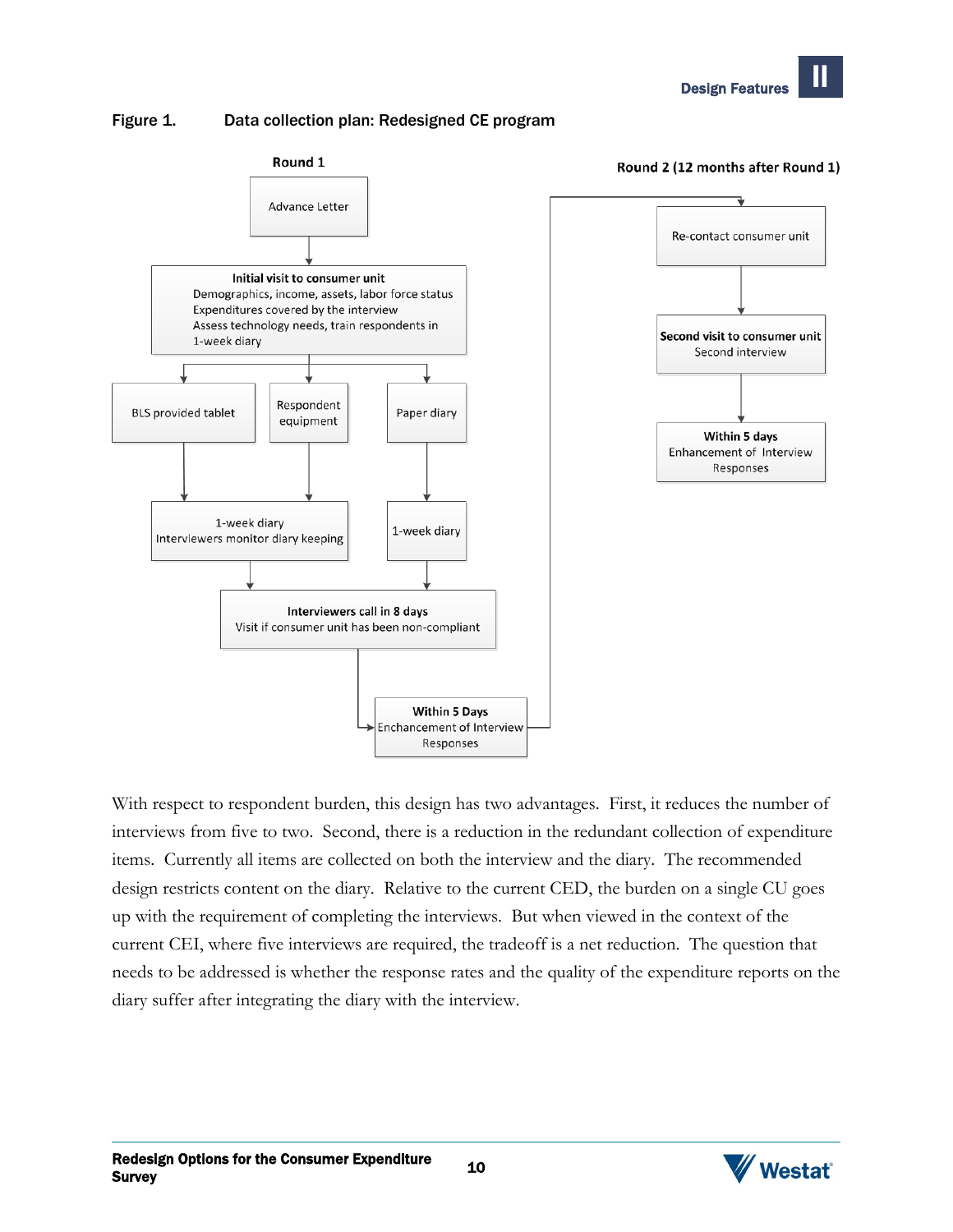## <span id="page-21-0"></span>Panel Design: Number and Frequency of Interviews

#### Recommendation: Limit participation for a sampled CU to two waves, conducted 12 months apart.

The current CE interview schedule consists of five quarterly interviews, with the first interview serving as a bounding interview. Data from the bounding interview are not utilized in estimation; therefore 20 percent of the collected data are not used. The cost of collecting data that are never used for estimation is large, both in terms of interviewing costs and respondent burden. In addition, the repeated interviewing leads to inefficiencies with respect to variance estimation (Westat, 2011). Our design recommendations are driven by the priorities established for CPI estimation. To maximize the quality of data, minimize costs, while achieving the precision needed for the CPI, we recommend a two-wave panel, with interviews conducted 12 months apart. By limiting the panel to two interviews, our proposed design reduces burden on the CUs. Prior research suggests that reducing the number of interviews used for estimation from four to two, while shifting the reference period for some expenditures, may also significantly improve the precision of the estimates (Westat., 2011).

A major disadvantage of our recommended 2-interview design is the loss of 12 months of consecutive data for a CU. Although the design permits annual comparisons – from a quarter in year *t* to a quarter for year *t+1*-- the importance of the loss of annual data should not be underestimated, especially for data users outside of BLS. The current five-interview design does provides micro-data users the ability to model full year consumer expenditure patterns. Although the five-interview panel data are not a requirement for the CPI, they are desirable for analytic uses of the data.

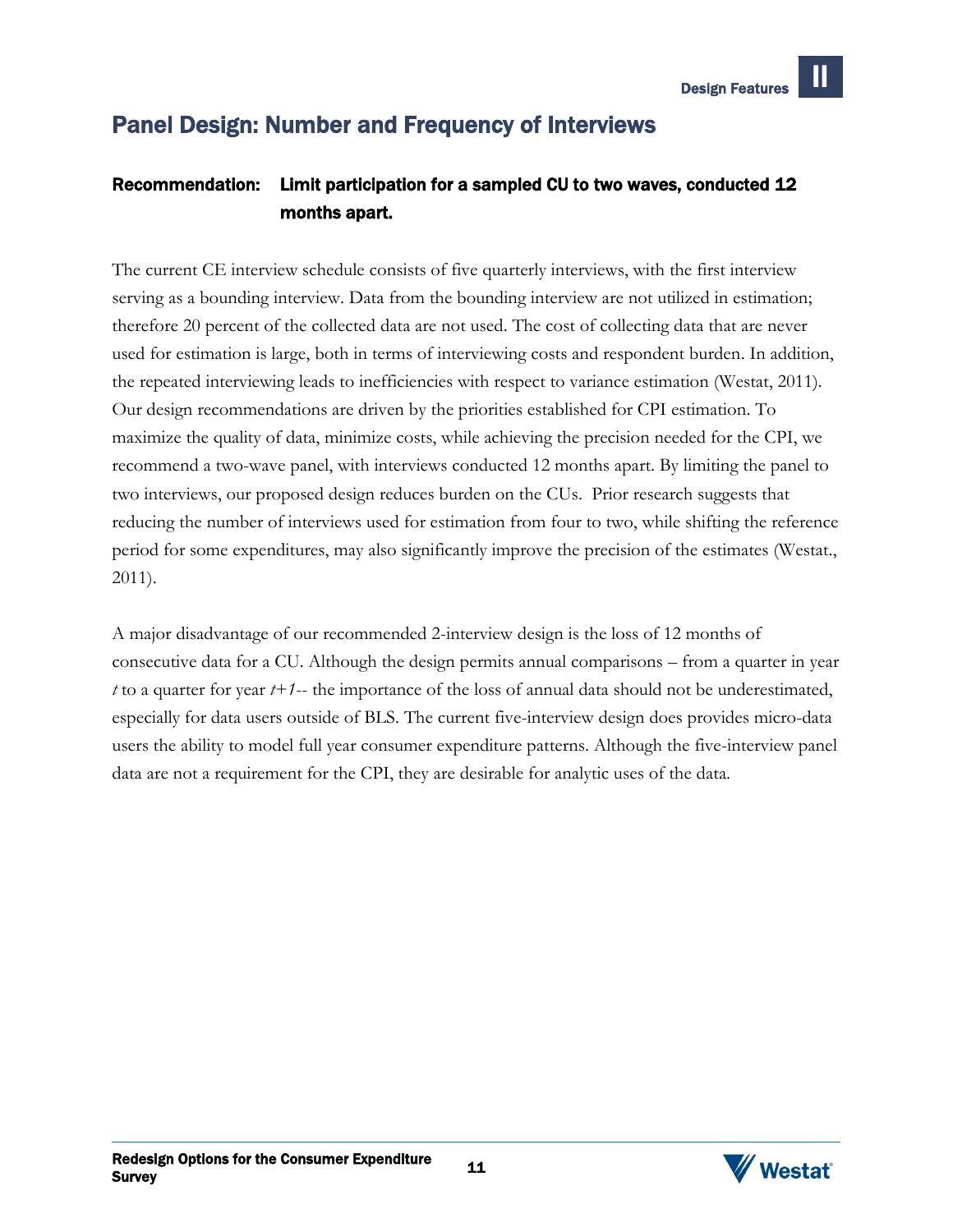# <span id="page-22-0"></span>Content of Diary and Interview Survey

#### Recommendation: We recommend including only food, alcohol, apparel, and personal product expenditures in the diary data collection, and including all other expenditures in the interview data collection. The interview should also include global estimates for the expenditures covered by the diary.

We reviewed the source (CEI or CED) for the current CE estimates for the Universal Classification Codes (UCCs) of each of the 125 Office of Prices and Living Conditions (OPLC) categories. Based on this review, we developed an initial proposal for splitting the UCCs between the interview and diary. The OPLC categories with 85 percent of expenditures from UCCs taken from a single source were assigned to that source.<sup>3</sup> For the CED, these are food, alcohol, and personal care products. For the interview, these are recurring expenditures (e.g., utility bills), large items (e.g., cars, appliances) and intermediate items that can't be reliably collected on the diary (e.g., floor coverings).

We reviewed each of the remaining OPLC categories with two criteria in mind. The first was whether the items could be logically assigned to diary data collection. The expenditure items to be included on the diary should be salient and memorable. Food and alcohol expenditures are examples. Respondents buy food on a frequent basis and the universe of eligible events is easily remembered. Personal care products don't necessarily fit in with food or alcohol, but they are small, frequently purchased items that are sold at many of the same stores that sell food. Other types of expenses which are not as salient or as frequently purchased, such as "tools, outdoor equipment and supplies," should not be assigned to diary data collection. If they were included, respondents could not easily define and remember the universe to be included on the diary.

"Apparel," however, could be assigned to diary data collection. "Apparel" comprises several different OPLC categories (men's, women's, children's, footwear, infants', and toddlers'). While these items are not purchased as frequently or at the same stores as food, alcohol or personal care products, they do constitute a clear, cognitively salient, grouping that respondents could remember.

The second criteria determining the split between expenditures to be collected on the diary and the interview is the precision of the estimate. If the items within an OPLC category are not purchased very often, relying on the diary will not yield an estimate with adequate precision. This is the case for

 $\overline{a}$ 



<sup>&</sup>lt;sup>3</sup> An exception to this is "other personal services," which is assigned to the interview.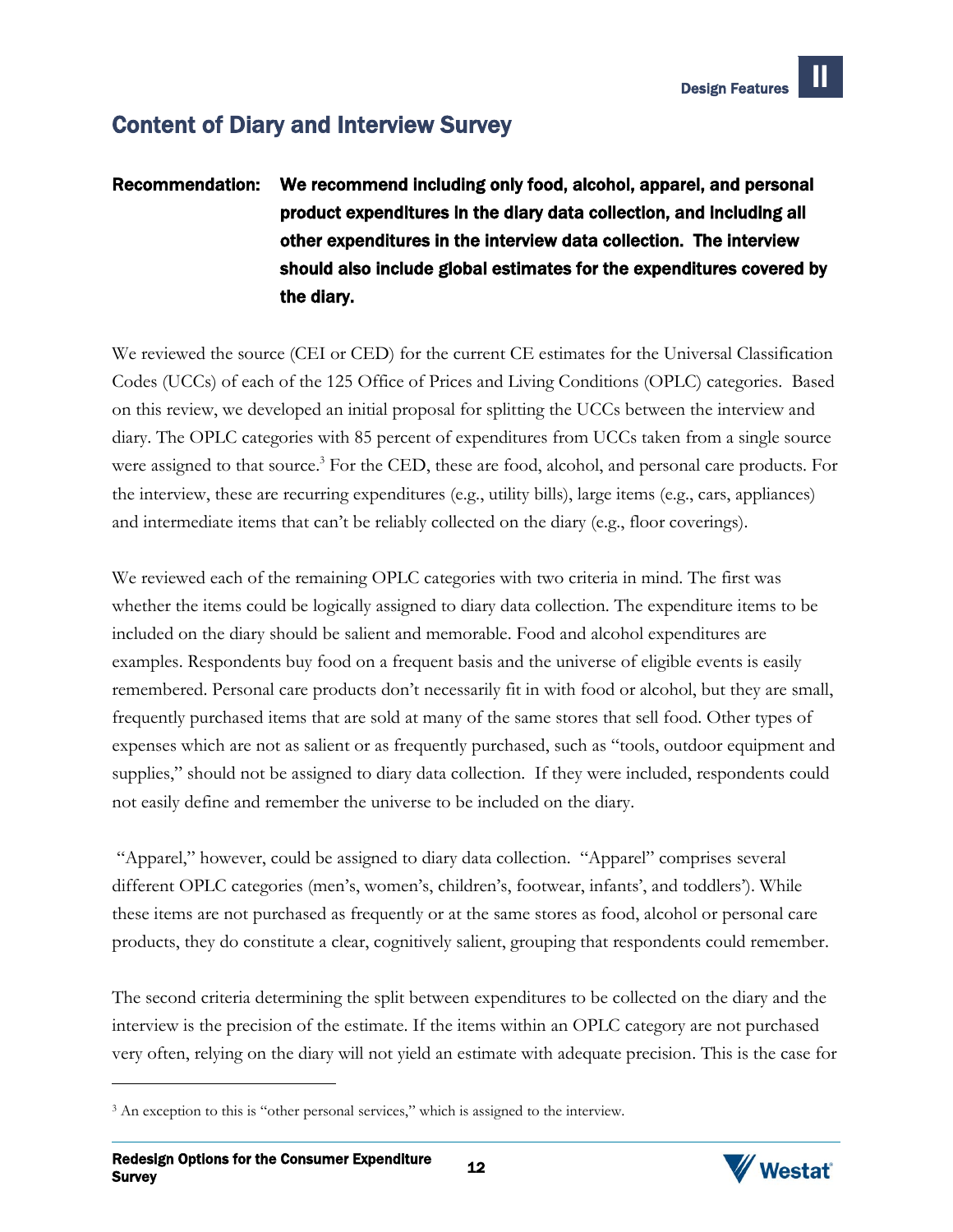some of the apparel OPLC categories. Boy's apparel, for example, has about 66 percent of expenses currently taken from the interview survey. About one-third of expenses for the other apparel OPLC categories come from the interview.

We propose that the diary cover expenditures for food, alcohol, personal care products and apparel. All other expenditures will be covered on the two recall interviews. If there are certain types of apparel that cannot be estimated with enough precision from the diary, then the interview could include selected apparel items.

For expenditure items covered by the diary the interview should include global rather than detailed questions.

## <span id="page-23-0"></span>Interview: Content and Reference Periods

#### Recommendation: The content of the interview survey will vary across the first and second interview. The first interview will include all expenditures proposed for the interview. The second interview will include the same expenditures, except it will not include the largest expenditures.

Our recommended design calls for two interviews at each CU, spaced 12 months apart. In the current CEI, the reference period for all expenditure items is the same: 3 months. With our recommended design, the reference periods for the expenditure items will vary between 1, 3, and 6 months.<sup>4</sup> The 6-month items will be covered only in the first interview, while the 1 and 3 month items will be covered in both interviews. This procedure will minimize respondent burden while still providing adequate data. Table 1 provides the reference periods that we recommend for each OPLC category.

Assignment to particular reference periods was based on examining the salience and regularity of expenditures in each category. Salient purchases, such as large expenses (cars, major household appliances), were assigned to a 6-month period. Very regular expenses, such as rent and utilities, were also assigned to a 6-month period. Most other expenses were assigned to a 3-month period.

 $\overline{a}$ 



<sup>4</sup> At the proof of concept presentation we recommended a 12-month period. After review of the sample size requirements and the concern with burden, we have shortened the reference period to 6 months.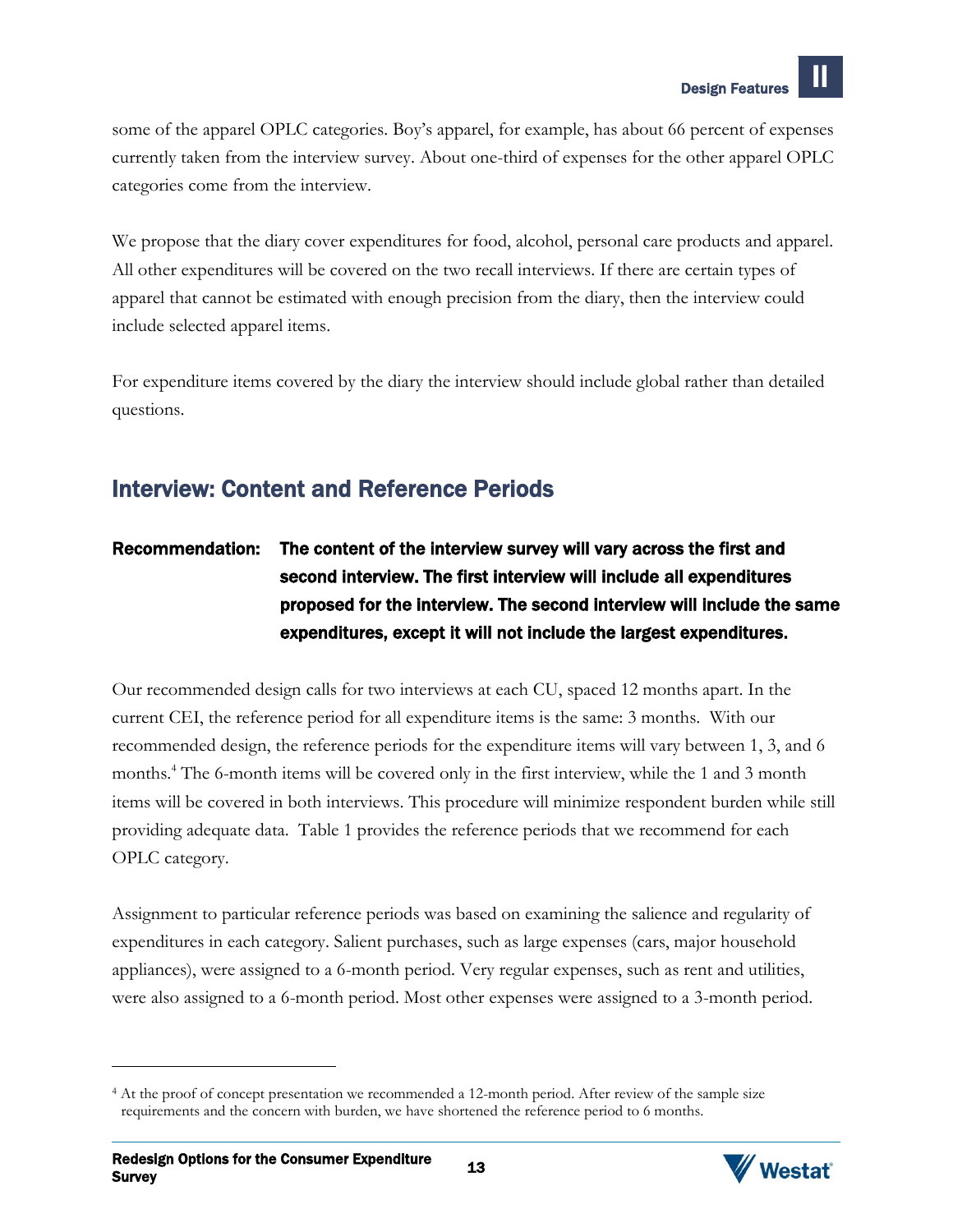The exceptions were those OPLC categories that had over half of their UCC expenses taken from the diary for the current CE estimates. These were assigned to a 1-month period. The 6-month items are divided into two types – recurring and non-recurring. Recurring items are typically regular bills or expenses that repeat over the reference period. Non-recurring items are occasional purchases; for the most part, these purchases are of relatively expensive items. For each item, respondents report the amount of the expenditure and the month it was incurred. At first glance, this reporting could be a very burdensome task for the recurring expenditures that involve 6 separate occurrences of a monthly expenditure. However, the size of many of the recurring expenses should be constant across the reference period and should be relatively easy to report. Table 2 provides a classification of the recurring expenditures, indicating whether or not each expenditure is likely to have a constant amount over the 6-month period.

| <b>Expense category</b>                              | <b>Reference period</b> |
|------------------------------------------------------|-------------------------|
| Regular expense                                      |                         |
| Mortgage interest and charges                        | 6                       |
| Owners' equivalent rent of primary residence         | 6                       |
| Owners' equivalent rent of vacation/second residence | 6                       |
| Personal property taxes                              | 6                       |
| <b>Property taxes</b>                                | 6                       |
| Electricity                                          | 6                       |
| <b>Fuel oil and other fuels</b>                      | 6                       |
| <b>Internet services</b>                             | 6                       |
| Natural gas                                          | 6                       |
| <b>Telephone services</b>                            | 6                       |
| Water, sewer, and trash collection services          | 6                       |
| <b>Household insurance</b>                           | 6                       |
| Long-term care insurance*                            | 6                       |
| <b>Commercial health insurance</b>                   | 6                       |
| <b>Adult care</b>                                    | 6                       |
| <b>Medicare payments</b>                             | 6                       |
| Child care                                           | 6                       |
| <b>College tuition</b>                               | 6                       |
| Other school tuition tutoring and test preparation   | 6                       |
| Rent of primary residence                            | 6                       |
| Medicare prescription drug premiums*                 | 6                       |
| CE life and other personal insurance                 | 6                       |
| CE vehicle finance charges                           | 6                       |
| Trade-in allowance, new motorcycles*                 | 6                       |
| Amount motorcycle sold or reimbursed*                | 6                       |
| <b>Funeral expenses</b>                              | 6                       |

#### <span id="page-24-0"></span>Table 1. Proposed reference periods for OPLC categories on the recall interview

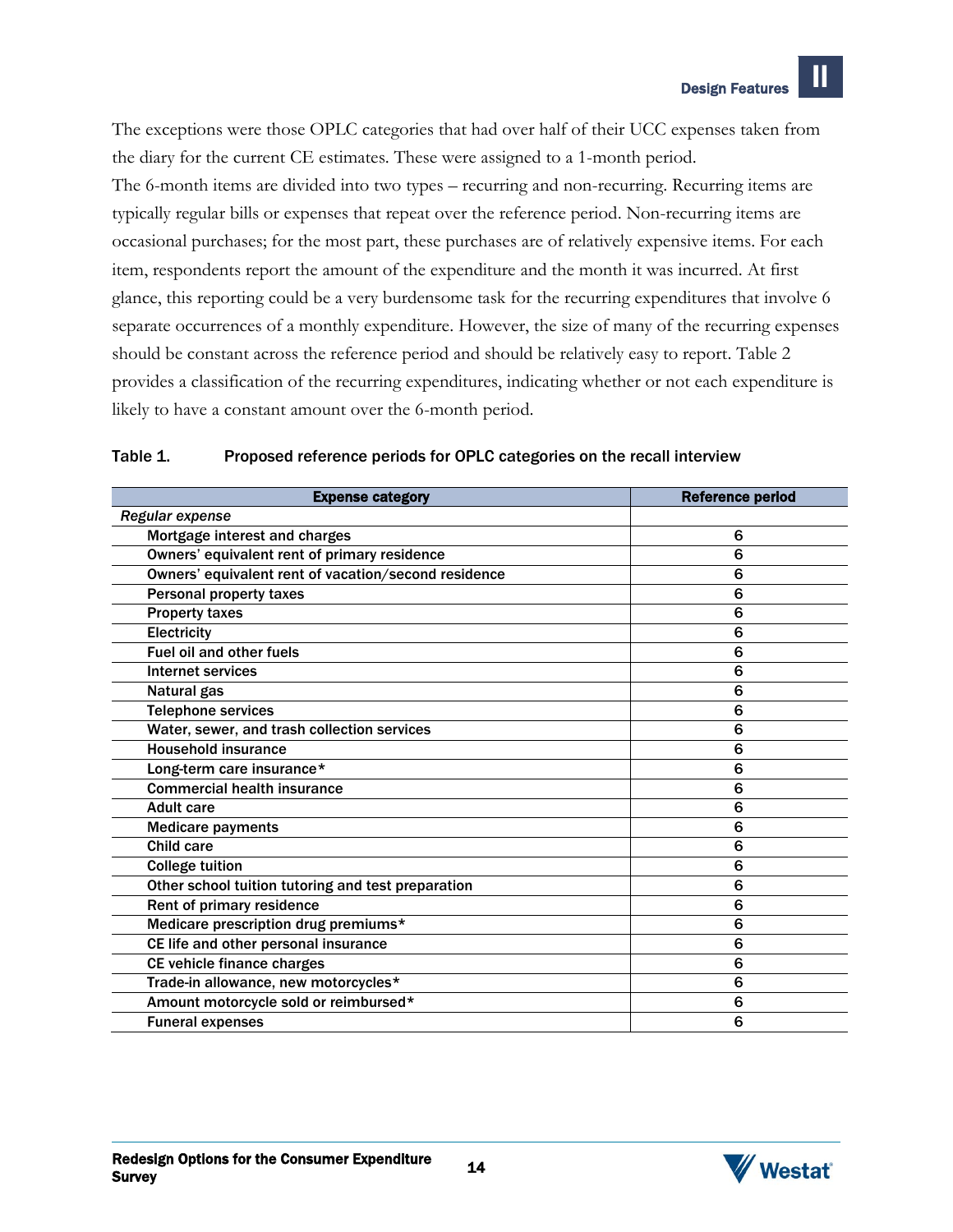

| <b>Expense category</b>                                                | <b>Reference period</b> |
|------------------------------------------------------------------------|-------------------------|
| Large expense                                                          |                         |
| <b>Furniture</b>                                                       | 6                       |
| Amount vehicle sold or reimbursed                                      | 6                       |
| Boats, RVs, and other recreational vehicles                            | 6                       |
| New cars and trucks*                                                   | 6                       |
| Used cars and trucks*                                                  | 6                       |
| <b>Motorcycles</b>                                                     | 6                       |
| CE finance charges excluding mortgage and vehicle                      | 6                       |
| <b>Catered affairs</b>                                                 | 6                       |
| <b>Other housing expenses</b>                                          | 3                       |
| Maintenance and repair supplies                                        | 3                       |
| <b>Appliances</b>                                                      | 3                       |
| Information and information processing other than Internet services    | 3                       |
| Unpriced maintenance and repair services                               | 3                       |
| <b>Floor coverings</b>                                                 | 3                       |
| Motor vehicle parts and equipment                                      | 3                       |
| Other apparel services                                                 | 3                       |
| Leased and rented vehicles                                             | 3                       |
| Trade-in allowance, leased vehicles                                    | $\overline{\mathbf{3}}$ |
| Legal fees and financial services                                      | 3                       |
| Trade-in allowance, new vehicles                                       | 3                       |
| <b>Motor fuel</b>                                                      | 3                       |
| <b>Motor vehicle fees</b>                                              | 3                       |
| Motor vehicle maintenance and repair                                   | 3                       |
| <b>Dental services</b>                                                 | 3                       |
| <b>Hospital and related services</b>                                   | 3                       |
| <b>Other medical services</b>                                          | 3                       |
| <b>Physician services</b>                                              | 3                       |
| <b>Airline fares</b>                                                   | 3                       |
| Lodging away from home                                                 | 3                       |
| Rent as pay                                                            | $\overline{\mathbf{3}}$ |
| Meals as pay                                                           | $\overline{3}$          |
| <b>Household operations</b>                                            | 3                       |
| <b>Medical equipment and supplies</b>                                  | 3                       |
| Food on out-of-town trips*                                             | 3                       |
| School meals*                                                          | 3                       |
| Food prepared by CU on out-of-town trips*                              | 3                       |
| Occupational expenses*                                                 | 3                       |
| CE deductions for social security (3 month)                            | 3                       |
| CE payroll deductions to retirement plans (3 month)                    | 3                       |
| CE non-payroll deposit to retirement plans                             | 3                       |
| <b>CE Alimony</b>                                                      | 3                       |
| CE support for college students                                        | $\overline{3}$          |
| CE cash contributions to charities, education, and other organizations | 3                       |
| CE other cash and non-cash gifts                                       | 3                       |
| <b>CE assets and liabilities</b>                                       | 3                       |

#### Table 1. Proposed reference periods for OPLC categories on the recall interview (Continued)

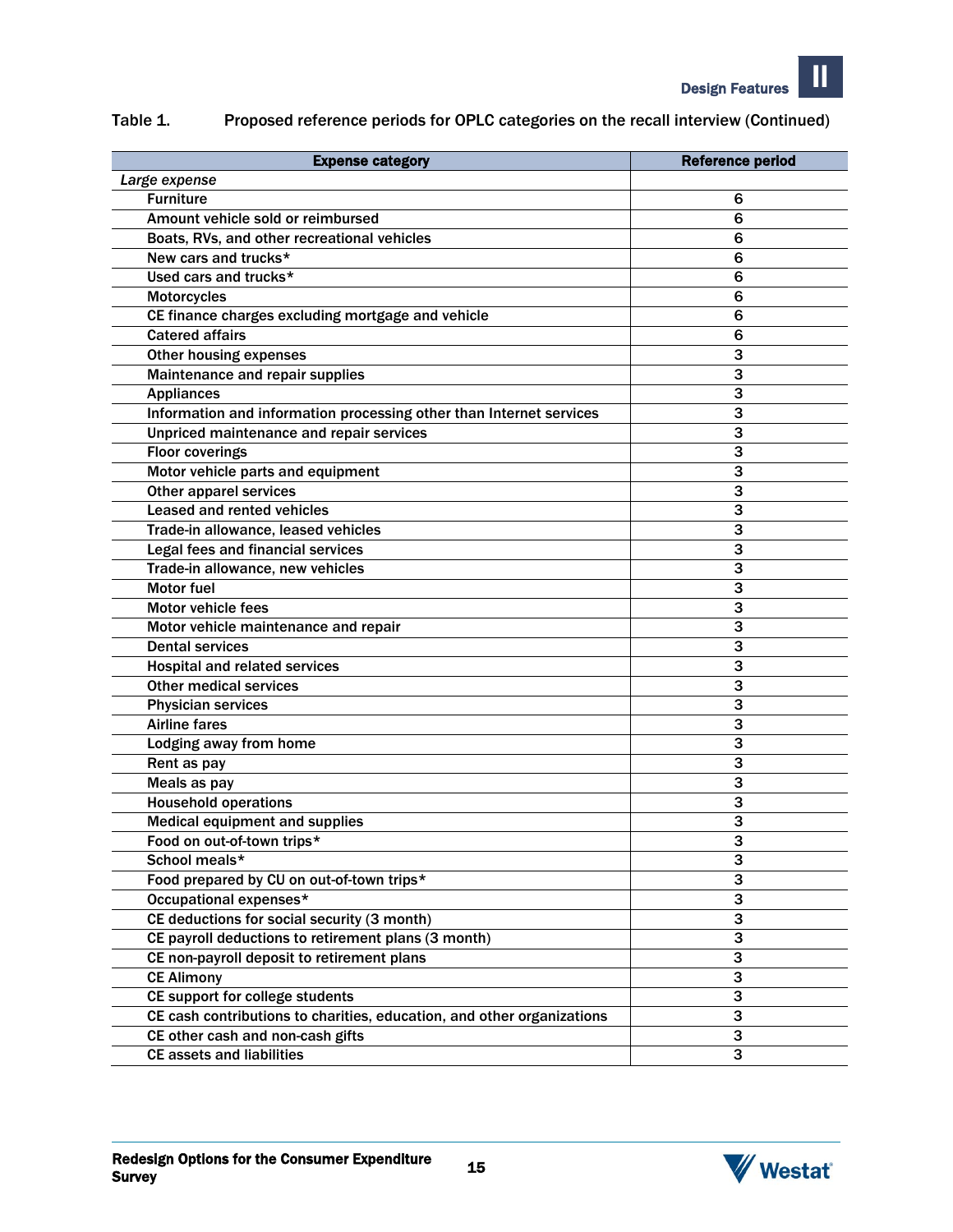

| <b>Expense category</b>                                             | <b>Reference period</b> |
|---------------------------------------------------------------------|-------------------------|
| 51% to 84% of UCC expenses from CE interview                        |                         |
| Information and information processing other than Internet services | 3                       |
| Photography                                                         | 3                       |
| <b>Sporting goods</b>                                               | 3                       |
| <b>Video and audio</b>                                              | 3                       |
| <b>Household textiles</b>                                           | 3                       |
| Jewelry and watches                                                 | 3                       |
| <b>Educational books, and supplies</b>                              | 3                       |
| Movie, theater, sporting event, and other admissions                | 3                       |
| <b>Recreation services</b>                                          | 3                       |
| Recreational reading materials                                      | 3                       |
| Other public transportation                                         | 3                       |
| Pets, pet products, and services                                    | 3                       |
| <b>Tobacco and smoking products</b>                                 | 3                       |
| 51% to 84% of UCC expenses from diary                               |                         |
| Tools, hardware, outdoor equipment, and supplies                    | 1                       |
| Household supplies*                                                 | 1                       |
| Other household equipment and furnishings                           | 1                       |
| Sewing                                                              | 1                       |
| <b>Medicinal drugs</b>                                              | 1                       |
| <b>Miscellaneous</b>                                                | 1                       |
| Other recreational goods                                            | 1                       |
| Postage and delivery services                                       | 1                       |
| <b>Motor vehicle insurance</b>                                      | 1                       |
| Other personnel services+                                           | 1                       |

#### Table 1. Proposed reference periods for OPLC categories on the recall interview (Continued)

\* New categories.

+ 100 percent of these expenses are sourced from the diary for Current CE estimates.

#### <span id="page-26-0"></span>Table 2. Recurring expenses proposed for 6-month reference periods and variation within reference period

| <b>Expense category</b>                              | Same amount each time unit? |
|------------------------------------------------------|-----------------------------|
| Mortgage interest and charges                        | Yes                         |
| Owners' equivalent rent of primary residence         | Yes                         |
| Owners' equivalent rent of vacation/second residence | Yes                         |
| Personal property taxes                              | Yes                         |
| <b>Property taxes</b>                                | Yes                         |
| <b>Electricity</b>                                   | No                          |
| <b>Fuel oil and other fuels</b>                      | No                          |
| Internet services                                    | Yes                         |
| Natural gas                                          | No                          |
| <b>Telephone services</b>                            | Yes                         |
| Water                                                | No                          |
| Sewer                                                | No                          |
| <b>Trash collection services</b>                     | Yes                         |
| <b>Household insurance</b>                           | Yes                         |
| Long-term care insurance                             | Yes                         |
| <b>Commercial health insurance</b>                   | Yes                         |

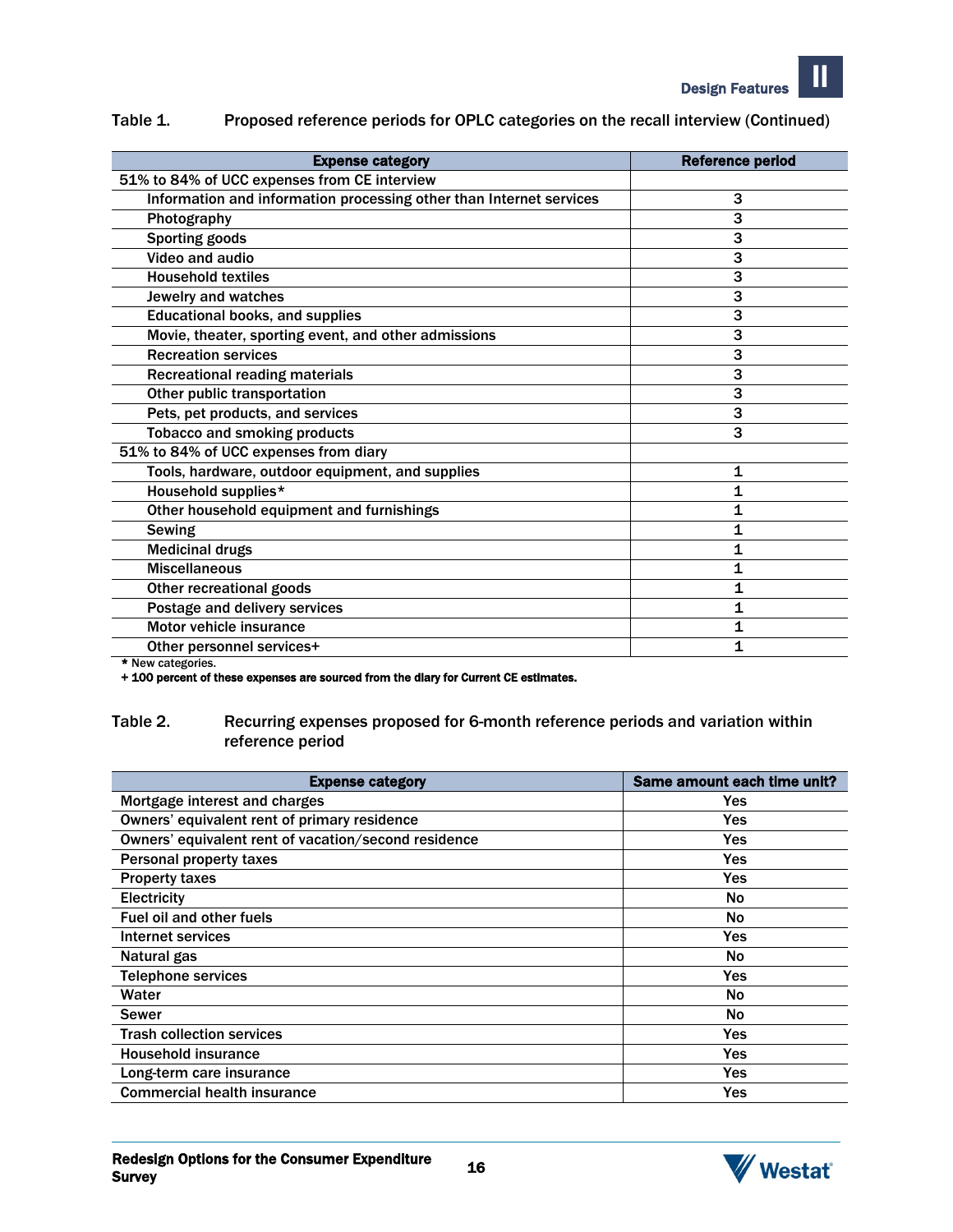#### Table 2. Recurring expenses proposed for 6-month reference periods and variation within reference period (Continued)

| <b>Expense category</b>                            | Same amount each time unit? |
|----------------------------------------------------|-----------------------------|
| <b>Adult care</b>                                  | Yes                         |
| <b>Medicare payments</b>                           | Yes                         |
| <b>Child care</b>                                  | Yes                         |
| <b>College tuition</b>                             | Yes                         |
| Other school tuition tutoring and test preparation | No                          |
| Rent of primary residence                          | Yes                         |
| Medicare prescription drug premiums                | Yes                         |
| CE life and other personal insurance               | Yes                         |
| CE vehicle finance charges                         | Yes                         |

# <span id="page-27-0"></span>Interview: Global Questions

#### Recommendation: We recommend using global questions in the interview when appropriate.

We recommend using global questions wherever possible in the interview. This will minimize respondent burden while still generating adequate data. Rather than asking respondents to report on a number of specific expenditures, the interviewer would ask about entire classes of expenditures. Respondents would then have a way to report that they had no expenditures for a class of items (e.g., men's clothing), rather than having to respond to questions about each item within each class, as the current interview requires.

Global questions can take one of two forms. With the first form, respondents provide a single estimate for a broad class of expenditures. The empirical evidence on the accuracy of the data obtained using this strategy relative to using more specific questions is mixed (e.g., BLS, 2010). However, the evidence seems strong that the accuracy of the data depends on the specific expenditure items involved. Beatty (2010) and Creech et al. (2012) found that global questions yielded comparable or superior data for expenditures in homogenous categories that are amenable to respondent cognitive organization.

It could be argued that global questions are most appropriate to collect data about regular purchases, because respondents tend to overestimate these expenditures when they try to decompose them into specific classes. However, Beatty (2010) argued that global questions are appropriate for eliciting

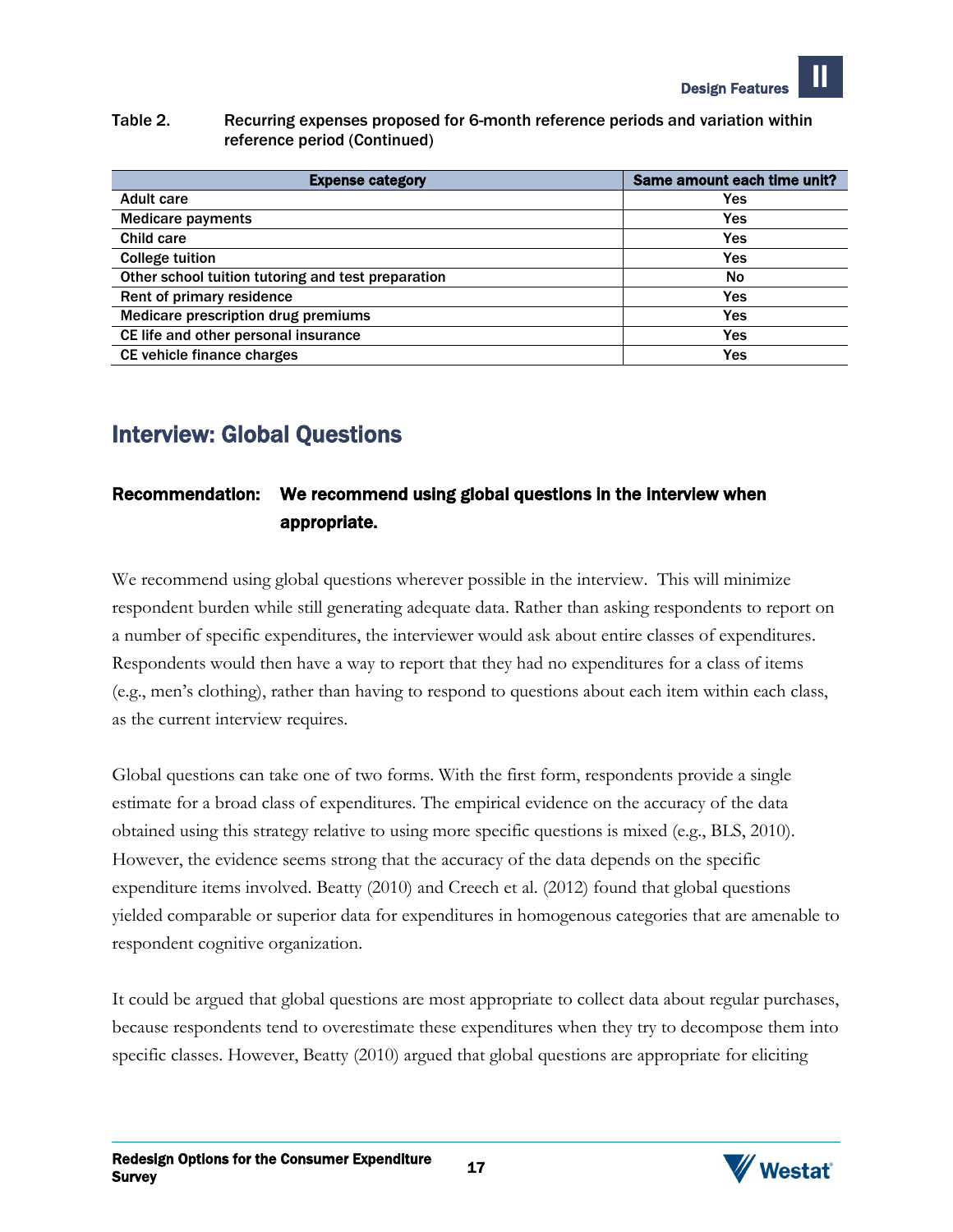data about highly frequent, relatively simple behavior (e.g., getting a drink from a fountain), but not about many of the expenditures covered on the CEI. Clearly more research is needed into this issue.

The second type of global question serves as a filter question, which allows respondents to skip out of entire sections of the interview if they respond by saying that they have made no purchases in a particular category. As Kreuter et al. (2011) have found, however, this type of filter question may encourage respondent's "satisficing," once they realize they can avoid follow-up questions if they answer "no."

The natural unit for global questions is the OPLC categories that will be used for analysis. In our evaluation plan (in Section III, below), we recommend testing global questions to determine which of the OPLC categories are suited to this methodology. We recommend that the expenditure items that are covered by the diary be among those that are covered in the interview using global questions.

# <span id="page-28-0"></span>Use of Records

#### Recommendation: Encourage respondents to refer to records for the interview. First, the advance material should ask the respondents to gather records that they could use during the first interview. Interviewers should contact the CUs to ask them to gather records before the second interview, too.

Currently, CE interviewers mention the benefits of recordkeeping to respondents in the CED and the CEI. The CE paper diaries have a pocket in the back for the respondents to store receipts and other records. During the interviews, respondents can refer to any readily-available records. We recommend that the interviewers go even further to help ensure that respondents gather and use their expenditure records. Item #3 in the Consensus Design Document of May 7, 2012 supports the development of techniques to enhance the use of records.

The rationale for asking respondents to refer to records is simply that records are likely to contain accurate information. Respondents who try to recollect their expenditures without referring to records are more likely to forget some expenditures and commit errors reporting the ones that they

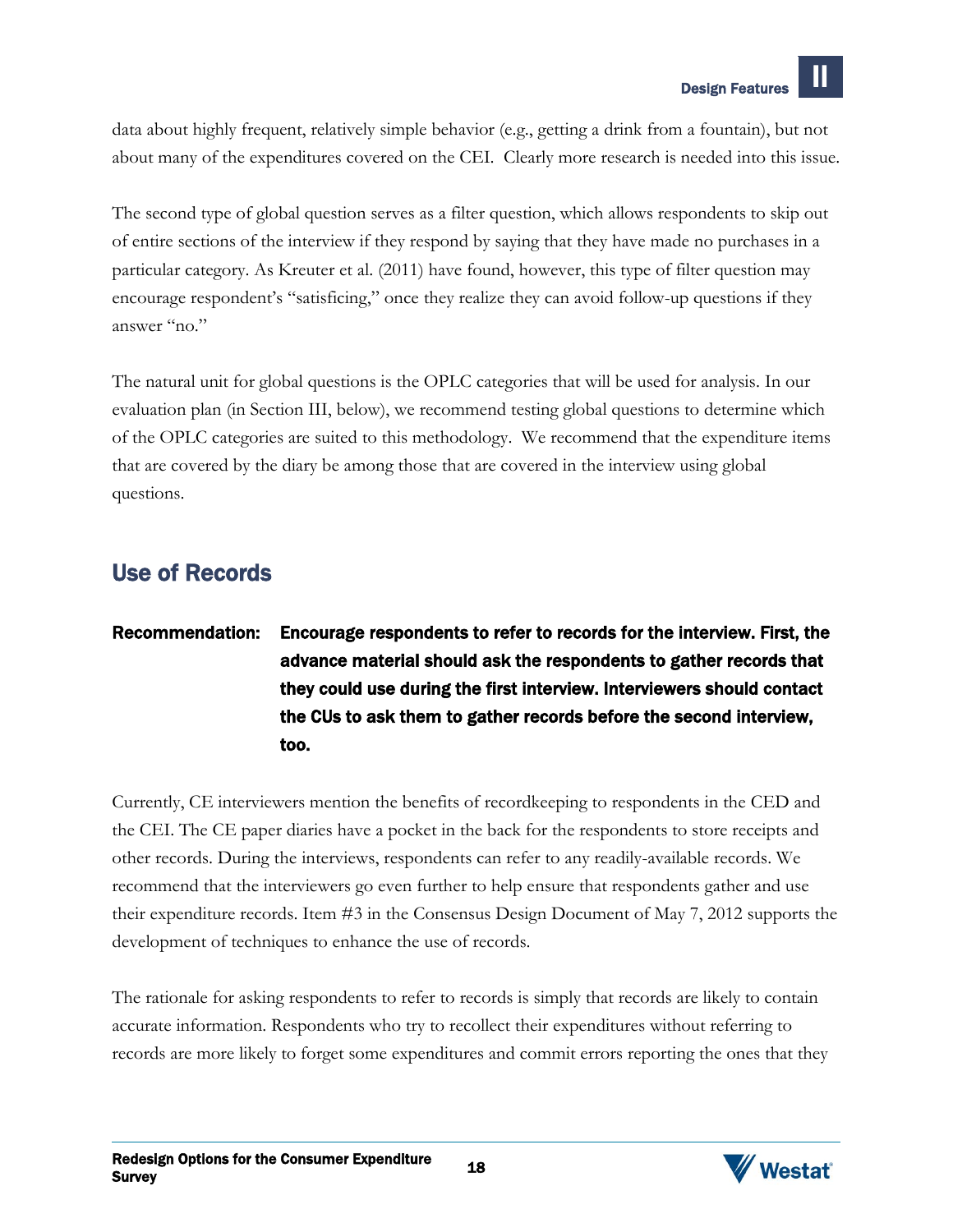remember. In other federal data collection efforts, such as the Medical Expenditure Survey (MEPS), respondents are strongly encouraged to save their records.

Edgar (2010) investigated how often respondents actually referred to records during the CEI. She found that almost 39 percent of the respondents never or almost never referred to records, and about 19 percent only occasionally referred to records. She also found that the use of records was associated with improved data quality, particularly for certain types of expenditures, such as payments for utilities and health insurance.

Recently, two contractors conducted field tests to investigate the feasibility of encouraging respondents to keep and refer to expenditure records. RTI International researchers (Gelsen et al., 2011) found that respondents with certain demographic characteristics, such as non-Hispanic whites and homeowners, were more likely than others to refer to records. Respondents were especially likely to have records for recurrent expenditures, higher-cost expenditures, and for recent purchases. Respondents tended not to print out receipts for online purchases. The researchers found that the use of records improved the quality of the respondents' reported data; however, the respondents themselves placed confidence in their own recollections even when they did not refer to records.

NORC researchers (Sjoblom and Lee, 2012) found that CE respondents generally complied with requests to keep expenditure records. Overall, respondents could produce records corresponding to about 80 percent of all reported expenditures. Respondents in the lowest income groups and living in one-person households were among the least likely to keep records. Respondents tended not to have records for certain types of expenditures, mostly because no receipt or other record was ever created for these expenditures, which included public transportation fares, and concession stand and vending machine purchases.

The NORC researchers reported that over 80 percent of the respondents thought that keeping records was easy, and over 65 percent reported that they were able to keep all of their relevant expenditure records. Nearly half reported that they could easily persuade other members of the household to provide records. Over 80 percent stated that they did not feel uncomfortable sharing all of their expenditure records. Over 94 percent used a special receipt holder that the interviewers provided to them. The researchers examined the records that the respondents provided and found that very few contained any personally identifiable information like the purchaser's name.

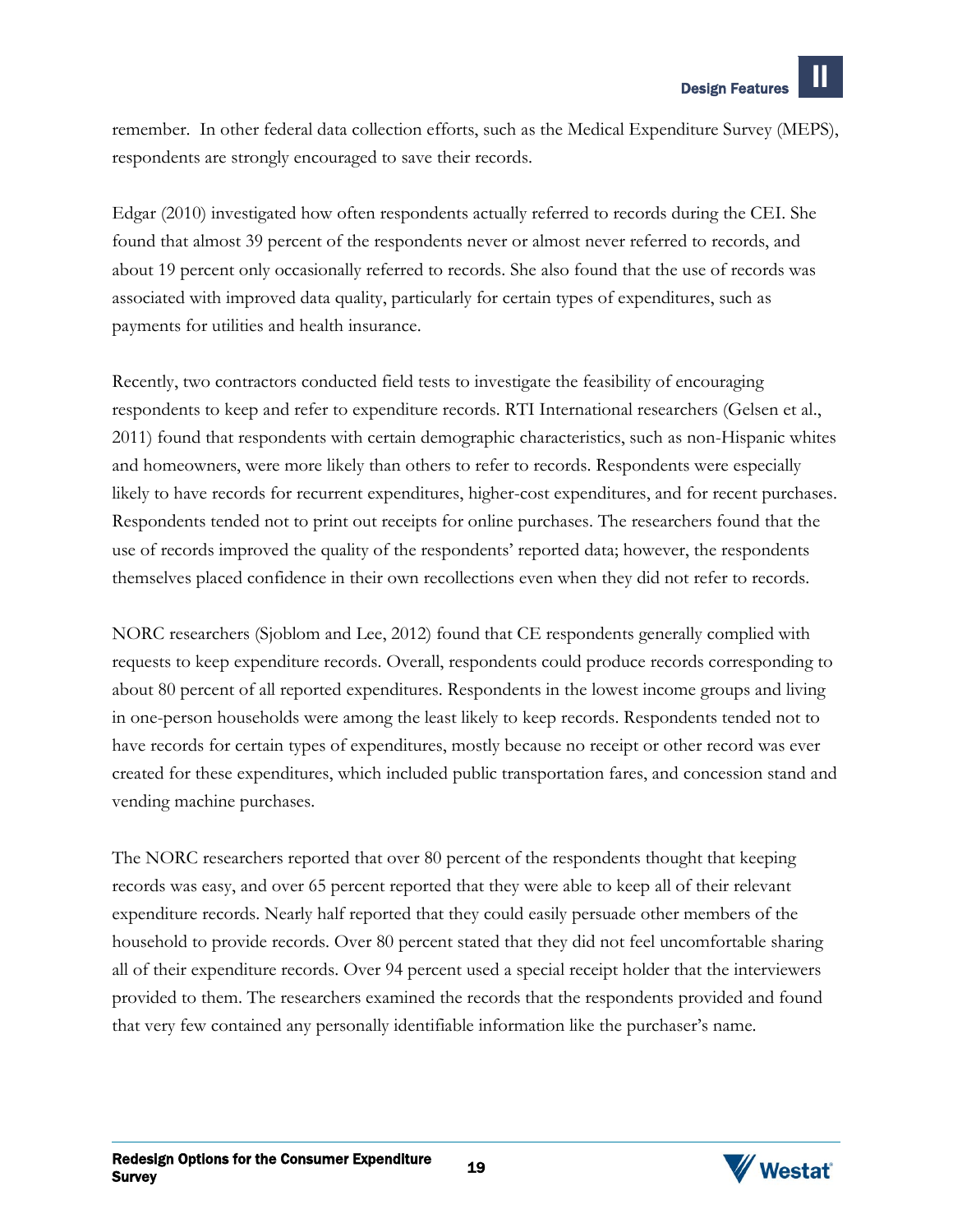The RTI and NORC field tests suggest that further encouraging recordkeeping may be relatively easy to implement and may help improve data quality. However, the impact will not affect all respondents or all expenditure categories equally.

In Section III (below), we propose an evaluation to identify the most effective methods to encourage respondents to gather and use their expenditure records.

#### Recommendation: Prior to starting an interview, the interviewer should ask respondents to gather summary records (e.g., credit card statements, checking account statements) that might assist in recall of expenditures.

Prior to the start of each interview, the interviewers should ask the respondents to access credit card statements, bank statements, checkbooks, or other records that may help the respondents recall their purchases over the reference period. Banks keep a database of all checks that the respondents have written. These databases always contain the amount of each check and the date that it cleared. Sometimes they also contain the payee, at least for some of the checks. The databases may also contain a digital image of each check. Also, credit card companies keep a database of all charges, including the date, payee, and dollar amount. The respondents could view these databases online, or download and print out the contents of the databases. They could also see the same data on their checking and credit card account statements, which they may receive in the U.S. Mail or view online. At least by one estimate, approximately 70% of all consumer purchases are contained in electronic records like this (Westat, 2011).

#### Recommendation: At the conclusion of each interview, interviewers should ask respondents to find expenditure records over the next several days. The interviewer should call the main household respondent back after a pre-specified period of time (see below) and ask for any updates or changes to information as a result of new information contained in the records retrieved since the interview.

We recommend the interviewers ask the respondent to gather expenditure records during the days after the interview is completed. The interviewer would ask the respondent to collect any records that were not on hand during the interview, with a special emphasis on the larger purchases reported using the 6 or 3 month reference period. These records would represent expenditure information for items that were reported from memory at the first interview. Or it may be expenses that were completely left out during the first interview. The interviewer would call the respondent to collect

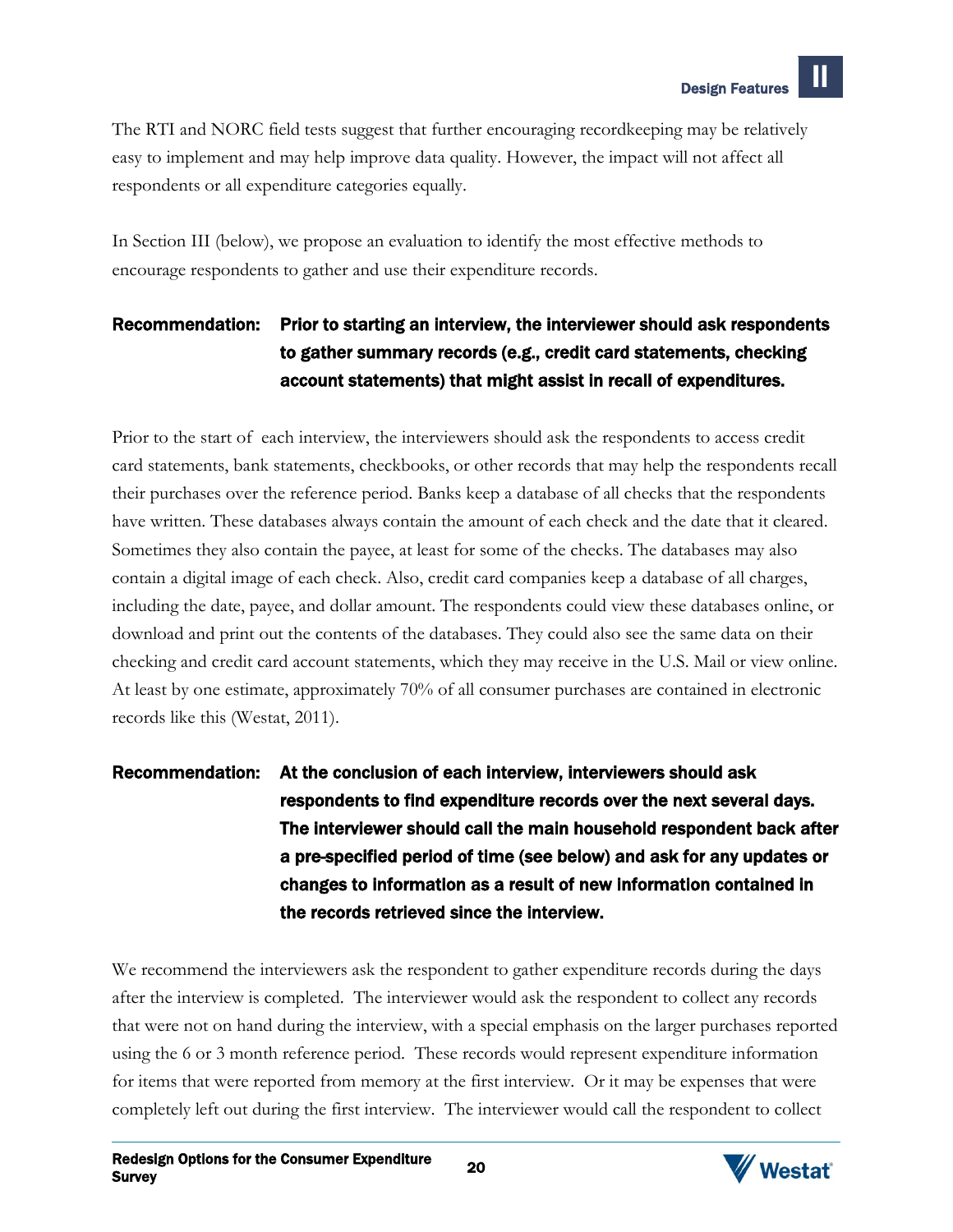this updated information. After the first interview, this callback would occur within five days after the diary is collected. At the second interview, the callback would occur within 5 days after the interview. This "enhancement" could take one of two forms. One would have the interviewer pull up interview data that had not come from records and ask the respondent if a record had been found. If so, the information would be updated using the new information. A second possible format would be open-ended, with the interviewer asking the respondent to produce any records they might have gathered. For each record found, the interviewer would locate the section of the interview that needed updating.

For purposes of budgeting (Chapter 4), we have assumed this is conducted as a followup telephone interview. Alternatively, the respondents could enter the information on a special online form. In Section III (below), we propose an evaluation to study the use of records this way.

#### Recommendation: Interviewers should encourage the use of records when completing the diary.

The respondents should verify their diary entries against receipts, online purchasing records, checking account statements, and credit card statements. Interviewers could furnish the respondents with special receipt holders, and with stickers reading "Remember to get a receipt!" for their wallets.

Below we also recommend that respondents be permitted to provide grocery store and supermarket receipts, with appropriate annotation, in lieu of entering data into the diary. This procedure would spare the respondent a significant amount of burdensome and possibly error-prone diary entry.

# <span id="page-31-0"></span>Diary Field Period

#### Recommendation: Limit the diary data collection to 7 days.

The recommendation to move to a single week rather than a two-week diary period is based on the empirical literature that demonstrates a decline in reporting as the length of the diary period increases. The literature on this issue with respect to CE diaries is relatively limited. The most salient findings include these:

 For daily or weekly expenditure diaries, several authors have reported systematic declines in expenditure estimates. They observed that the estimates of the first week are

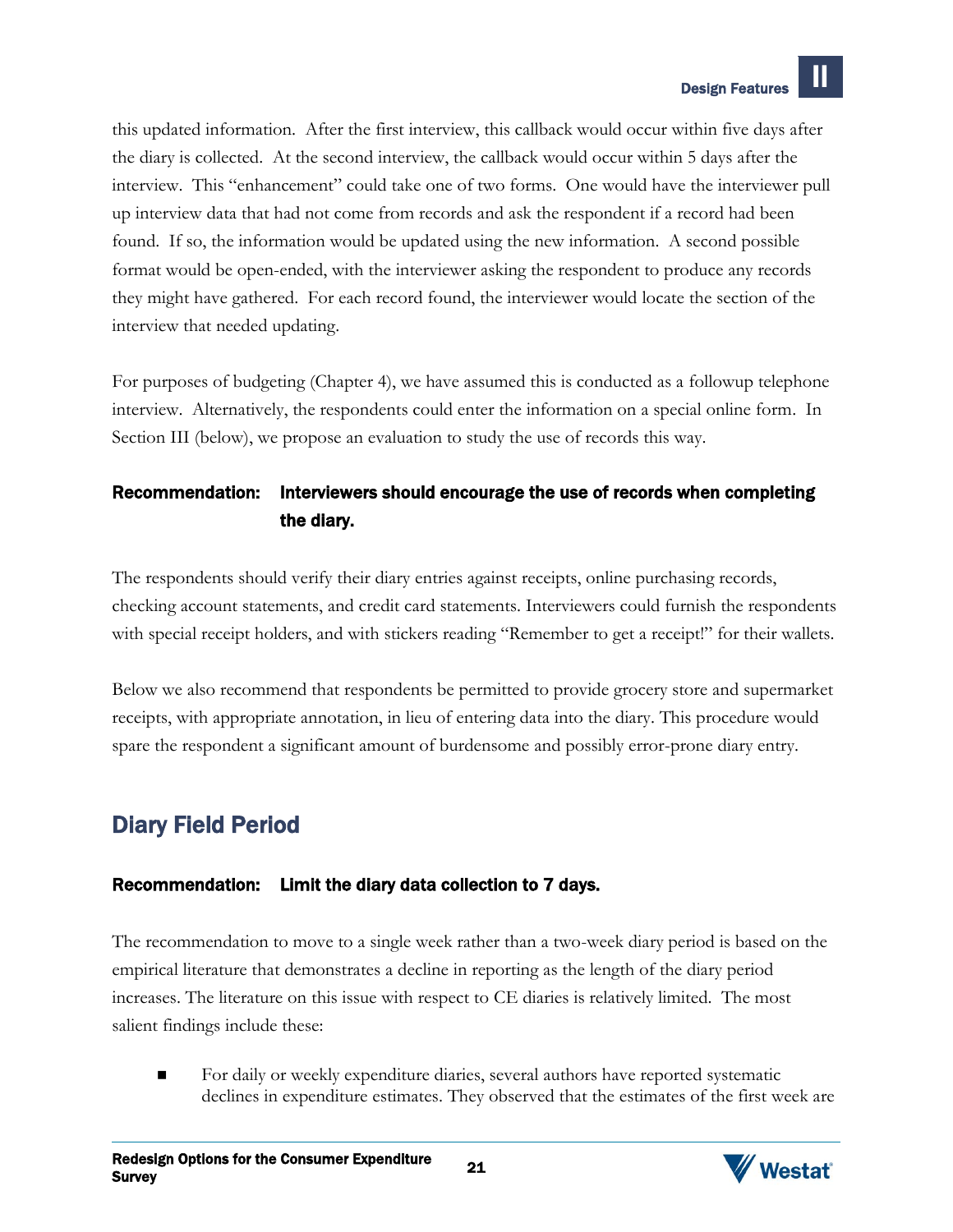higher than those of the subsequent week or weeks, and that the average estimate of the first day of the first week is greater than the overall average estimate (Cho, Eltinge, and Steinberg, 2004; Dippo et al,1977; Pearl, 1977; Silberstein and Scott, 1991).

- The mean expenditure amount drops on average 20 percent from the first to second day of the first week and 10 percent from the first to the second week (Silberstein and Scott, 1991).
- Regardless of the week, weekly expenditure means decline as a function of the amount that recall, rather than records, is used. Expenditures had the highest means when there is no recall, followed by when there is partial recall and the lowest when all expenditures are provided by recall.

Other studies incorporating diaries have seen similar fall off. Examples include health diaries (Verbrugge, 1980), food diaries, and time use diaries.

This research suggests that CE data quality may improve if the diary-keeping period were shortened from 2 weeks to 1 week. Moreover, respondents may perceive less burden and be more likely to cooperate when their diary keeping task lasts only 1 week.

# <span id="page-32-0"></span>The Use of Technology for the Diary

#### Recommendation: Create a web version of the diary. Design the web-based diary with interactive features that facilitate data entry.

We concur with item #5 in the Consensus Design Document of May 7, 2012, calling for the development of a web-based diary. The rationale for our recommendation to develop a web-based diary is straightforward:

- Research in other data collection projects suggests that replacing paper-based data collection methods with electronic methods may potentially improve data quality;
- **Many respondents will be reluctant to download software for the purpose of data entry,** but few will feel uncomfortable accessing a web-based diary;
- The current CE paper diary provides a relatively cumbersome data entry process; and
- A web-based diary can have capabilities which facilitate data entry and which are infeasible with paper diaries.

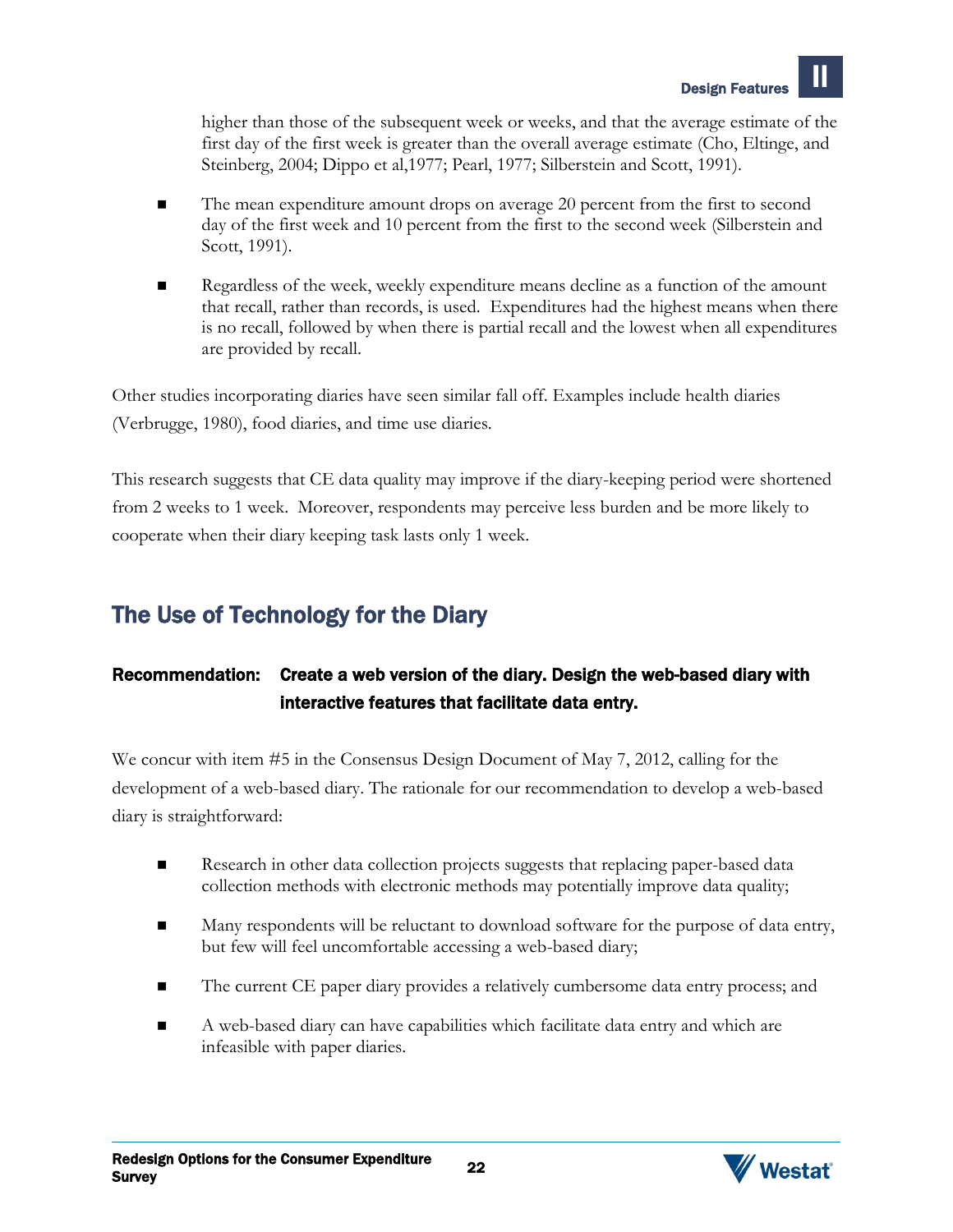Research from other data collection projects suggests that converting from paper-based diaries to electronic diaries may improve the quality of the data that the respondents provide (Iida et al., 2012; Krishamurthy, 2008; Stone et al., 2002). Those projects include psychological research in which respondents were asked to record their activities or self-observations. Those projects also include clinical trials of investigational medications in which patients recorded events such as side effects. The results of those projects suggest that respondents tend to enter their data more promptly and accurately on electronic diaries, as compared to paper diaries. The CE program might similarly benefit from a transition to an electronic diary.

An electronic diary can be created two ways: The diary can run on the web, or it can run as software on smart phones, tablets, and laptop and desktop computers. With a web-based diary, respondents use a browser to access the diary and enter their data. With a software-based diary, respondents run the diary software on their own computers or mobile devices; after they enter their data, the software uploads the data to a central database.

We recommend that the BLS create a web-based diary, not a software-based diary, because many respondents are likely to be reluctant to download the software. Only 43 percent of American adults who own a smart phone ever download apps onto it (Smith, 2012). Michael Link (personal communication, September, 2012) found that respondents were often unwilling to download software for data collection in Nielsen projects, even though those same respondents sometimes download games and other software that they know little about. Some respondents may view the requirement to download software as an unnecessary burden. Some respondents may encounter difficulty trying to download the software. Some may even suspect that the software could be dangerous.

By contrast, respondents are not likely to have misgivings about accessing a web-based diary. Respondents would not need to download any software to access the web-based diary. They would access it in the same manner that they access any web site.

The current paper diaries are burdensome in a number of ways. Respondents must locate the appropriate day and category on the diary forms before entering each expenditure. All the instructions are in a single, lengthy section at the start of the diary, where they are not easily available when the respondent needs them. Respondents using the paper diary are therefore likely to guess about how to handle complicated expenditures or ambiguous purchase prices. In addition, respondents using the paper diary have limited ability to interact with CE staff. A web-based diary need not have those drawbacks (Davis, Stinson, and To, 2002).

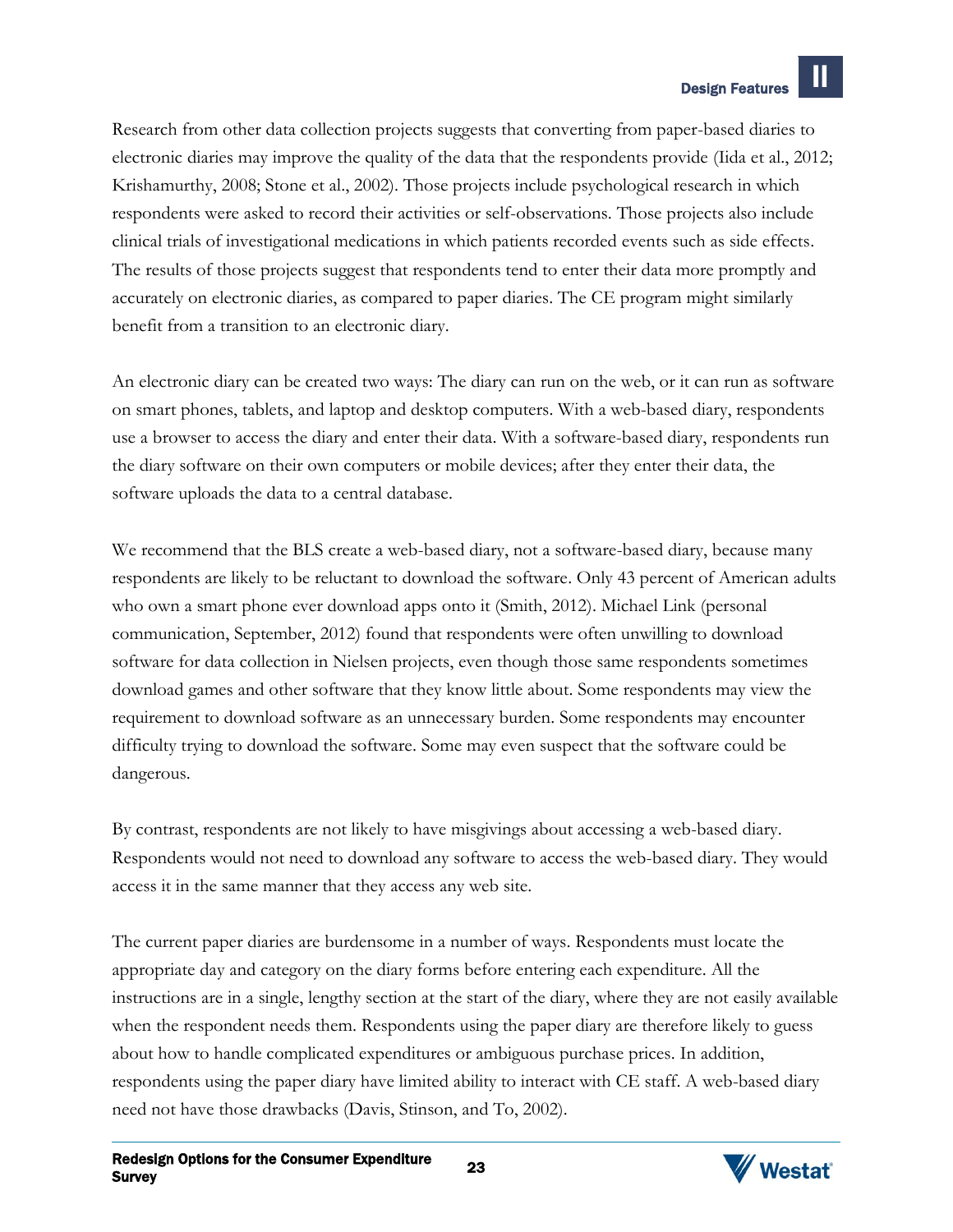A well-designed web-based diary would enable respondents to enter their expenditure data with a minimum of effort. BLS has designed and will soon field test a web-based version of the current CE paper diary. The design of that web-based diary generally conforms to the design of the paper diary; the respondent enters expenditure data onto online tables that resemble the forms in the paper diary.

We recommend a different design for the web-based diary. With our recommended design, the webbased diary prompts the respondents to enter their expenditures interactively by answering questions, rather than by entering expenditure data directly into tables. Respondents would not need to navigate to specific pages based on the date or the category of the purchase.

An example of one possible version of our proposed design, the respondents would first indicate what they wished to do. They would see a screen like the one in Figure 2. They would indicate whether they needed to enter an expenditure, view or change information about an expenditure that they already entered, or enter information about an expenditure that they already entered but then returned or exchanged.

Respondents who wanted to enter data about an expenditure would next see a screen that prompted them to enter a description of the expenditure and to select the category that best described the expenditure (Figure 3). The screen that the respondents saw next would depend on the selected category.

If a respondent was entering data about an expenditure in the "other" category—that is, not food away from home, nor food for home consumption, nor apparel—then the next screen would ask the respondent to enter the amount paid, and the date of the expenditure (Figure 4). If the respondent had entered an expenditure in the "food and drink away from home" category, the screen would ask for the price with tax and tip, and the screen that came next would have the questions "meal type," "where purchased," and the questions about the kind and cost of alcoholic drinks that may have been purchased with the meal. Similarly, if the respondent had entered an expenditure in the "clothing, shoes, jewelry, and accessories" category or the "food and drink for home consumption" category, the screens would ask for the specific information required by the CE program.

On the succeeding screen, the respondent would indicate whether the expenditure was for someone not on the household list (Figure 5). The screen would display the household list, in case the respondent did not remember the list.

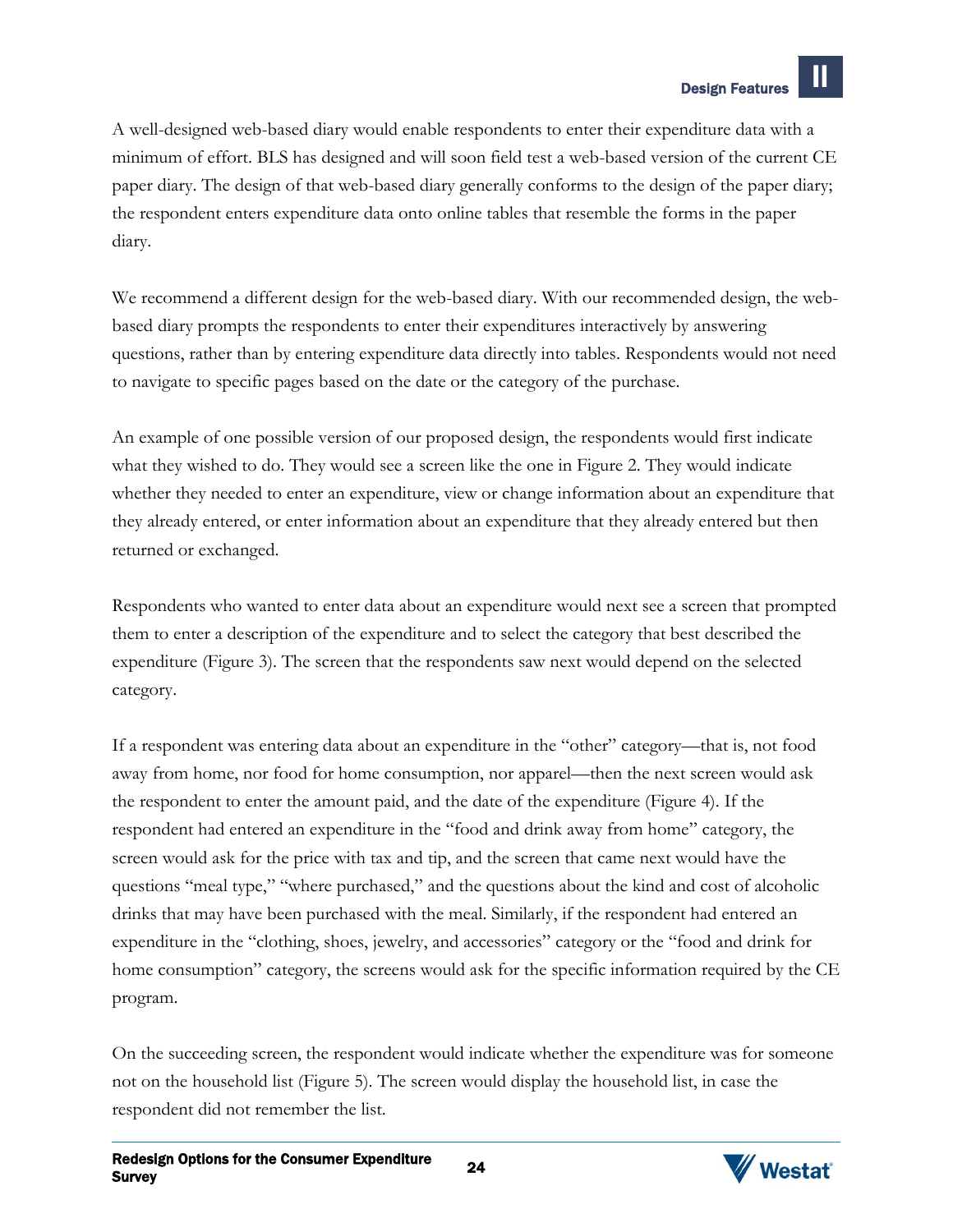The respondents would see the word "help" below each question. When they clicked the "help" link, they would receive guidance for that particular question. For example, Figure 6 shows a screen that respondents might see if they clicked the "help" link below the question about the dollar amount of an expenditure. The "help" screen provides general instructions, along with a list of possible sources of confusion, such as purchases in which the respondent receives a discount for the merchandise, or pays for the merchandise in installments. When the respondent clicked on the text describing the situation, a text box would pop up providing guidance about how the respondent should compute the price. With this "help" feature, the respondent will feel that adequate guidance is always quickly available; as a result, respondents may be less tempted to guess how to enter the data.

#### <span id="page-35-0"></span>Figure 2. An early screen. An early screen asks respondents what they need to do.



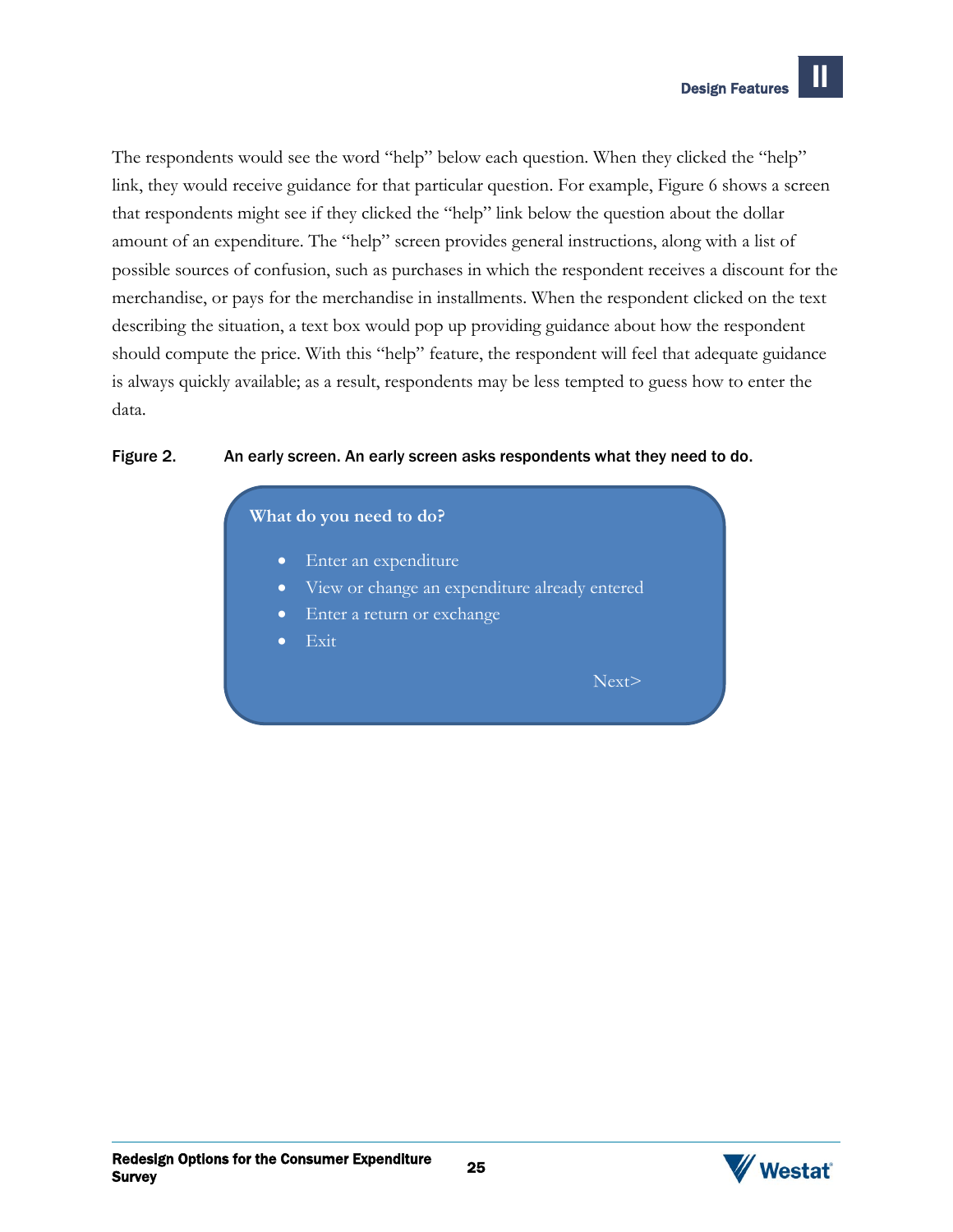Figure 3. First screen for entering expenditure data. The respondent first enters a description of the purchase, and clicks a radio button to indicate the category of the purchase. The questions that come next are dependent upon the category that the respondent selects.

|                  | Help                                     |
|------------------|------------------------------------------|
|                  | What kind of purchase was this?          |
| $\circ$          | Food or drink away from home             |
| $\bigcap$        | Food or drink for home consumption       |
| $\circ$          | Clothing, shoes, jewelry, or accessories |
| $\circ$          | Any other product or service             |
|                  | Help                                     |
| $\triangle$ Back | Next                                     |

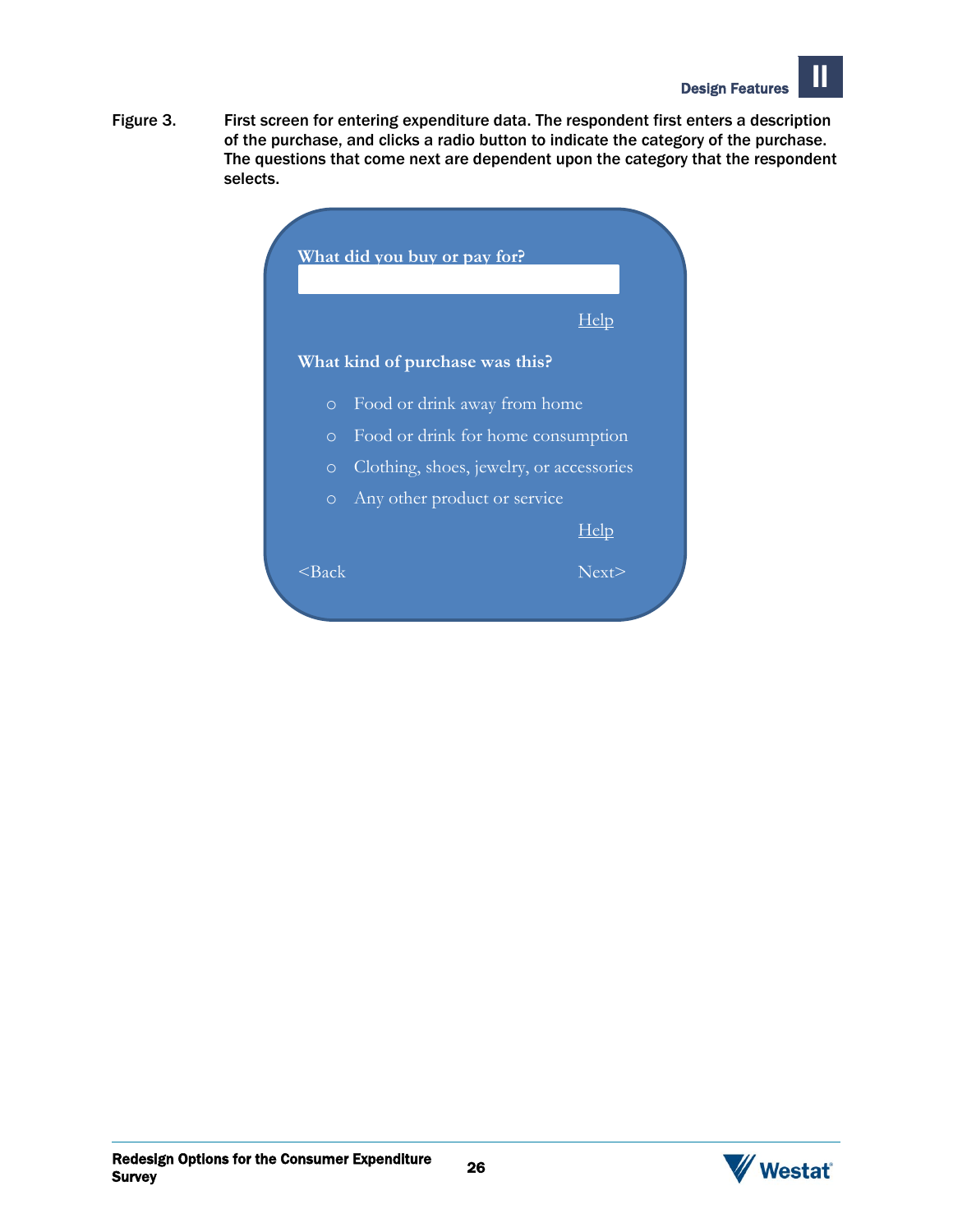Figure 4. Next screen for entering expenditure data. If the respondent entered an expenditure that fell into the category "any other product or service," the next screen would ask for the price without tax, and the date of the purchase.



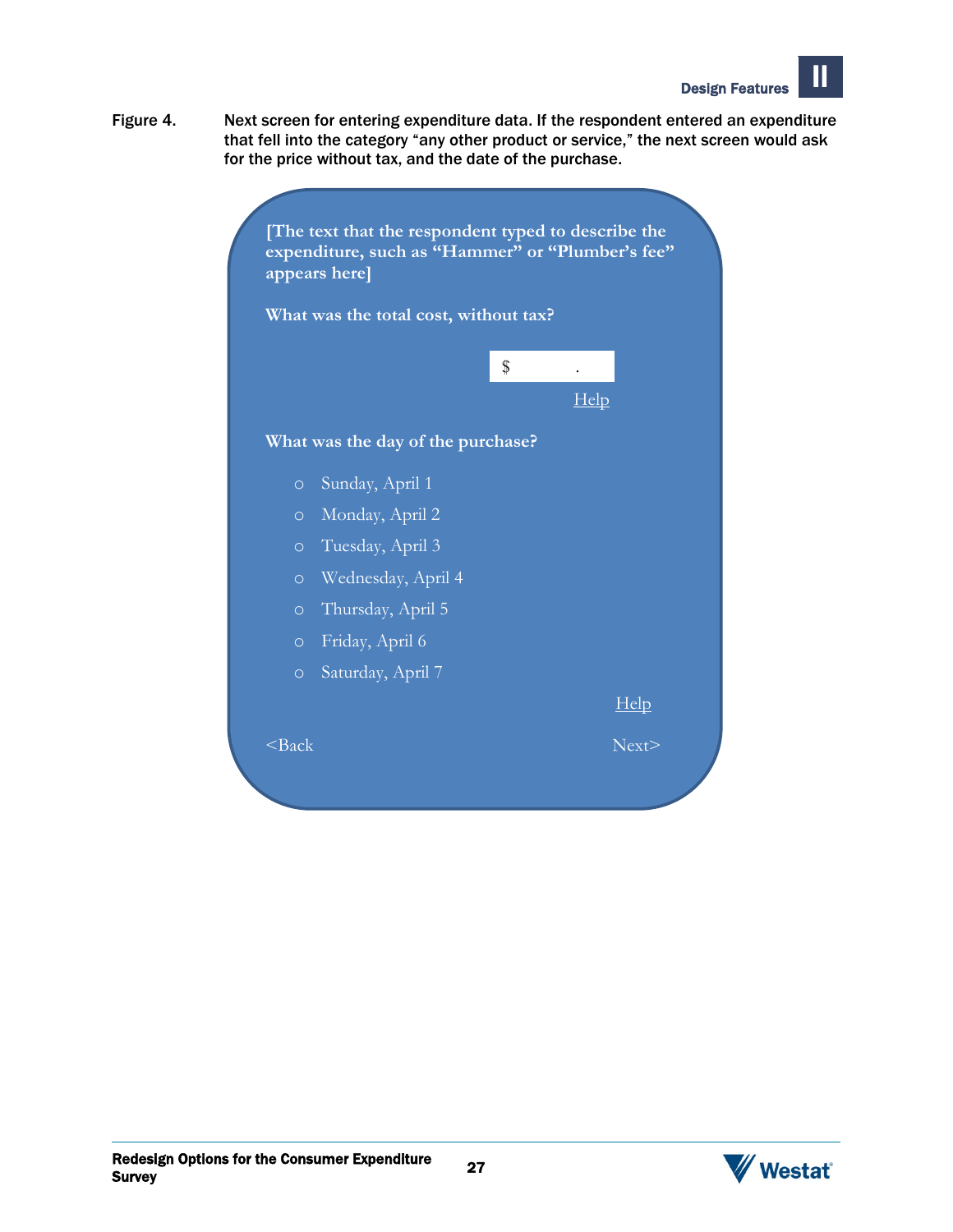Figure 5. Later screen for entering expenditure data. This screen would appear for all expenditures except those in the category "food and drink away from home."

> **[The text that the respondent typed to describe the expenditure, such as "Hammer" or "Plumber's fee" appears here] Was this purchase for someone in your household?** o Yes, it was for someone who is in my household o No, it was for someone who is NOT in my household Help <Back Next> Your household John Q. Doe Jane Roe-Doe Billy Doe Sally Doe

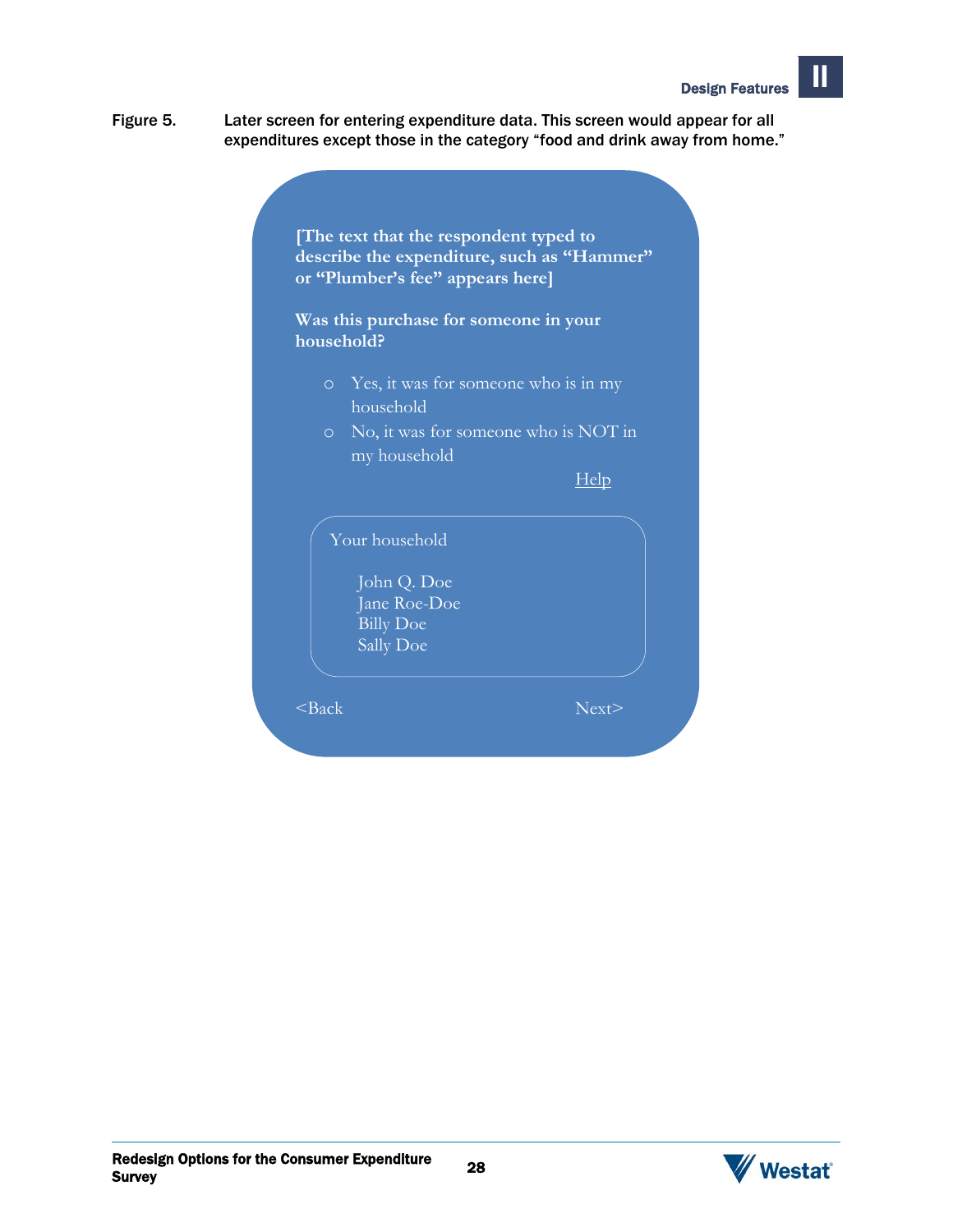Figure 6. Help screen. If a respondent clicked the link "help" for the question about the cost of an expenditure, the screen that popped up would offer brief overall guidance, and list common sources of confusion about the price. When the respondent clicked an item on the list, another screen would pop up to explain how to handle that situation.

> Enter the total cost, but do not include any tax or tip. So if you paid \$10.00 for a haircut and added a \$2.00 tip, enter "\$10.00." If you bought a hammer and paid \$5.00 plus 40 cents tax, enter  $\frac{1}{10}$   $\frac{1}{100}$   $\frac{1}{100}$

Sometimes the cost is not completely clear. Click the situation that applies to this purchase for more explanation:

I paid for something now, but will not use it until later. For example, I bought a train ticket today but will use it next week.

I bought something and received it, but paid nothing now. I will not pay until later.

I used a coupon to reduce the price of the item.

I bought something but made only a partial payment now. I'll pay the rest later.

I received a discount that applies to the total purchase price, not to the individual items that I bought.

I will receive a refund of all or part of the price later. For example, I will send in a coupon to receive a rebate.

I received a "buy one get one free," or "buy one, get another at half price," or "buy one, get something else free," or similar discount.

Close

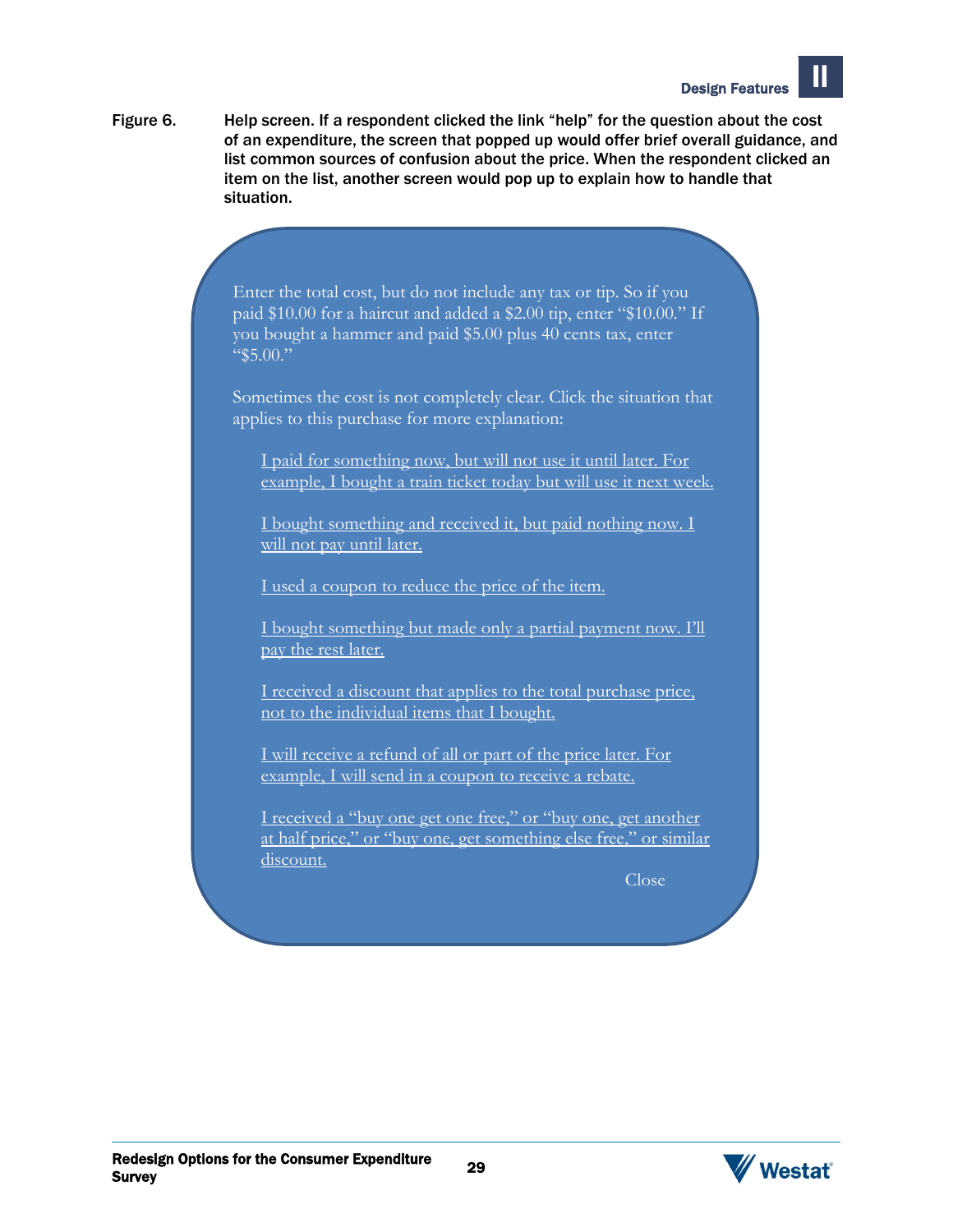Respondents might need to view or change data about the expenditures that they have already entered, or to report that they returned or exchanged an item that they already entered as an expenditure. In those cases, the web-based diary might present a list of the expenditures that the respondent had already entered. The list might include the description of the expenditure, the price, and the date. If the respondent clicked on one of the expenditures on the list, the next screen would show all the entered data about the expenditure. The respondent could then delete the expenditure, or change any of the data. The respondent could indicate that the purchase was returned and the payment was refunded. Or, the respondent could indicate that the purchased item was exchanged; the next screen would ask the respondent about the merchandise received in exchange.

The system could provide some level of error checking. For example, it could ask respondents to verify apparent errors, such as entering \$250 as the price of apples, or categorizing a shirt as food.

The web-based diary could include a way to interact with CE staff. For example, respondents might click a link to create and send a message to the staff. When respondents used the data entry system later, they would read the reply. Also, the web-based diary might even include "live chat," like many e-commerce sites today. With "live chat," respondents would interact with CE staff in real time.

We emphasize that many approaches are feasible for designing an interactive diary. We have presented here only one of many possibilities. Moreover, some respondents may prefer to enter their data into online tables rather than with an interactive series of questions. A well-designed webbased diary will be flexible, allowing respondents to enter data in the way they prefer.

We recommend that the interviewers spend the necessary time to explain the web-based diary to the respondents. In addition, we recommend that the interviewers call the respondents 2 days into the diary period. The interviewers can then address any difficulties that the respondents may have encountered; Horsfield (2010) used that procedure in a different expenditure data project.

Our proposed solution offers an adequate level of data security. The web-based diary would use a secure Hypertext Transfer Protocol Secure (HTTPS) protocol, like the web sites of most banks and credit card companies use. All respondents would be required to enter a user identification and password before they entered expenditure data. After they finished entering data, they would log off of the system. If they did not log off, the session would time out.

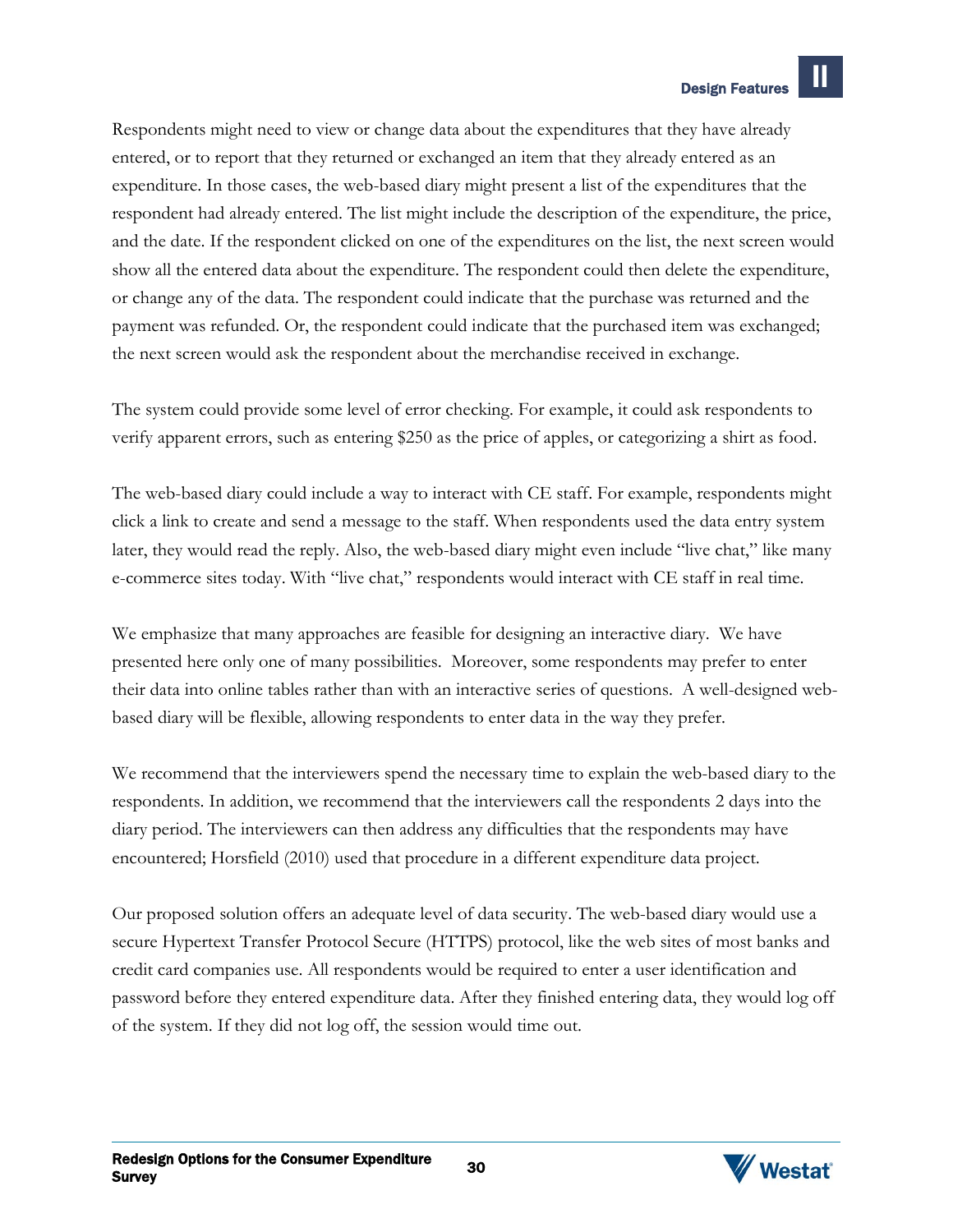# Respondent's Technology for the Diary

#### Recommendation: Allow respondents to use their own technology to enter their expenditure data on the web-based diary. Provide tablets to respondents when necessary. Offer the paper diary to respondents who prefer to provide data that way.

We recommend allowing respondents to use their own smart phones, tablets, laptop computers, or desktop computers to enter their expenditure data on the web-based diary. Research from the Pew Internet and American Life project suggests that a very large proportion of American adults have Internet access conveniently available:

- About 80 percent of American adults have access to the Internet, although poorer and less educated individuals are disproportionately less likely to have Internet access (Zickuhr and Smith, 2012).
- About 62 percent of American adults have broadband Internet access at home (Zickuhr and Smith, 2012).
- About 25 percent of American adults have a tablet computer (Rainie, 2012).

Those findings suggest that most CE respondents could be expected to have convenient access to the Internet and be well accustomed to using web sites for a variety of purposes. They may expect to be permitted to enter their data using their own technology.

There are clearly challenges in developing a web-based diary that respondents can use on a range of platforms. The term "Responsive Web Design" is defined in Wikipedia as "an approach to web design in which a site is crafted to provide an optimal viewing experience—easy reading and navigation with a minimum of resizing, panning, and scrolling—across a wide range of devices, from desktop computer monitors to mobile phones." BLS would need to apply the techniques of Responsive Web Design in order to make a suitable web-based diary for the CE program.

When a browser requests a web page from a server, it provides certain information, such as what kind of browser it is, and the hardware and operating system it is using. With effective Responsive Web Design, the server configures the web page according to that information.

Developers today have at their disposal numerous Responsive Web Design tools including Hypertext Markup Language Revision 5 (HTML5), Cascading Style Sheets Level 3 (CCS3), JQuery

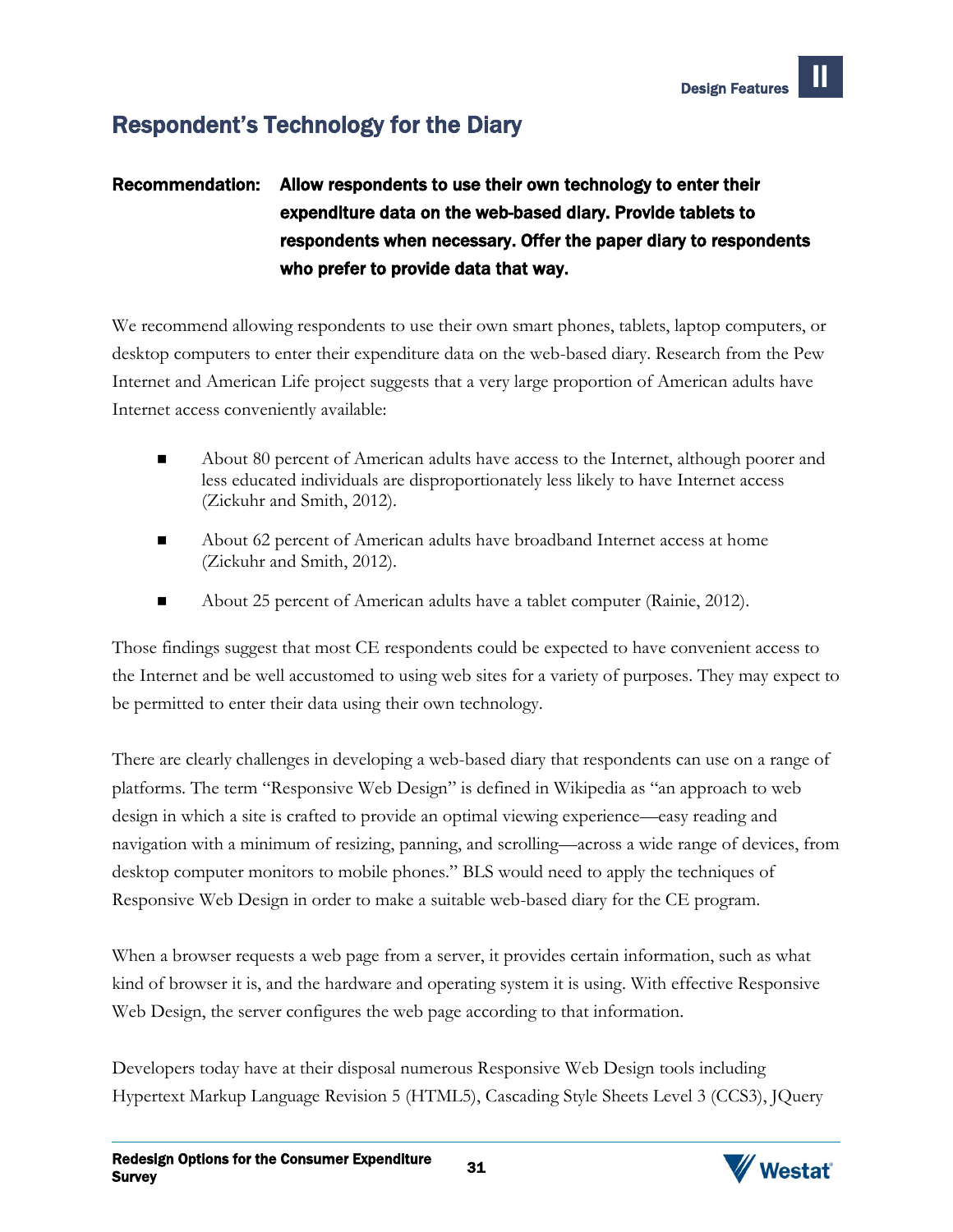Mobile [\(www.jquerymobile.com\)](http://jquerymobile.com/), and Sencha Touch (www.sencha.com). Developers use these tools to create web sites that accommodate consumers who use a vast diversity of computers and mobile devices.

Some providers of web-based surveys use Responsive Web Design tools to ensure that all respondents can complete their surveys, no matter what technology they own. For example, Voxco claims that web surveys developed with its Acuity4 system can be completed on almost any platform [\(http://www.voxco.com/en/product/web/online-survey-software.php\)](http://www.voxco.com/en/product/web/online-survey-software.php). Other web survey systems, including REDCap and Vovici, make the same claim. Clearly data collection using Responsive Web Design tools is becoming prevalent.

A web-based diary for the CE program need not contain extensive graphics, or lengthy text, or a very large number of pages. A skilled designer will be able to create the web-based diary so that it ran on the range of contemporary platforms consistently and usably.

CE interviewers, during the initial visit to a CU, could ask respondents about the devices that they owned and their willingness to use those devices for data entry. The interviewers could ensure that the devices were suitable for using the web-based diary. If not, the respondent would be asked to use a tablet supplied by the government.

We do not concur with the National Academy of Sciences (NAS) panel's recommendation that BLS provide all CUs with a tablet as the sole data entry method, and not allow respondents to use their own computers and mobile devices (Dillman and House, 2013). We recognize that the NAS recommendation would simplify the data collection process in some ways. However, we also believe that the tablet-only approach has drawbacks:

- If BLS provided a tablet to every CU, BLS would need considerable resources to replace the tablets if significantly superior technology became available. Our recommendation allows more flexibility to BLS to adjust to changing technology over the next 5 to 10 years, when the CE redesign will be implemented.
- Respondents would have no way to enter data when they are away from the tablet, such as at work or out shopping or on trips. When respondents must wait until they return to the tablet before they can report their data, the delay is likely to diminish the quality of the data that the respondents report (Krishamurthy, 2008; Stone et al., 2002);
- Many respondents are likely to be feel burdened and inconvenienced if they cannot use their own, readily-available computers and mobile devices to report their data. Some respondents may not trust a government-supplied computer.

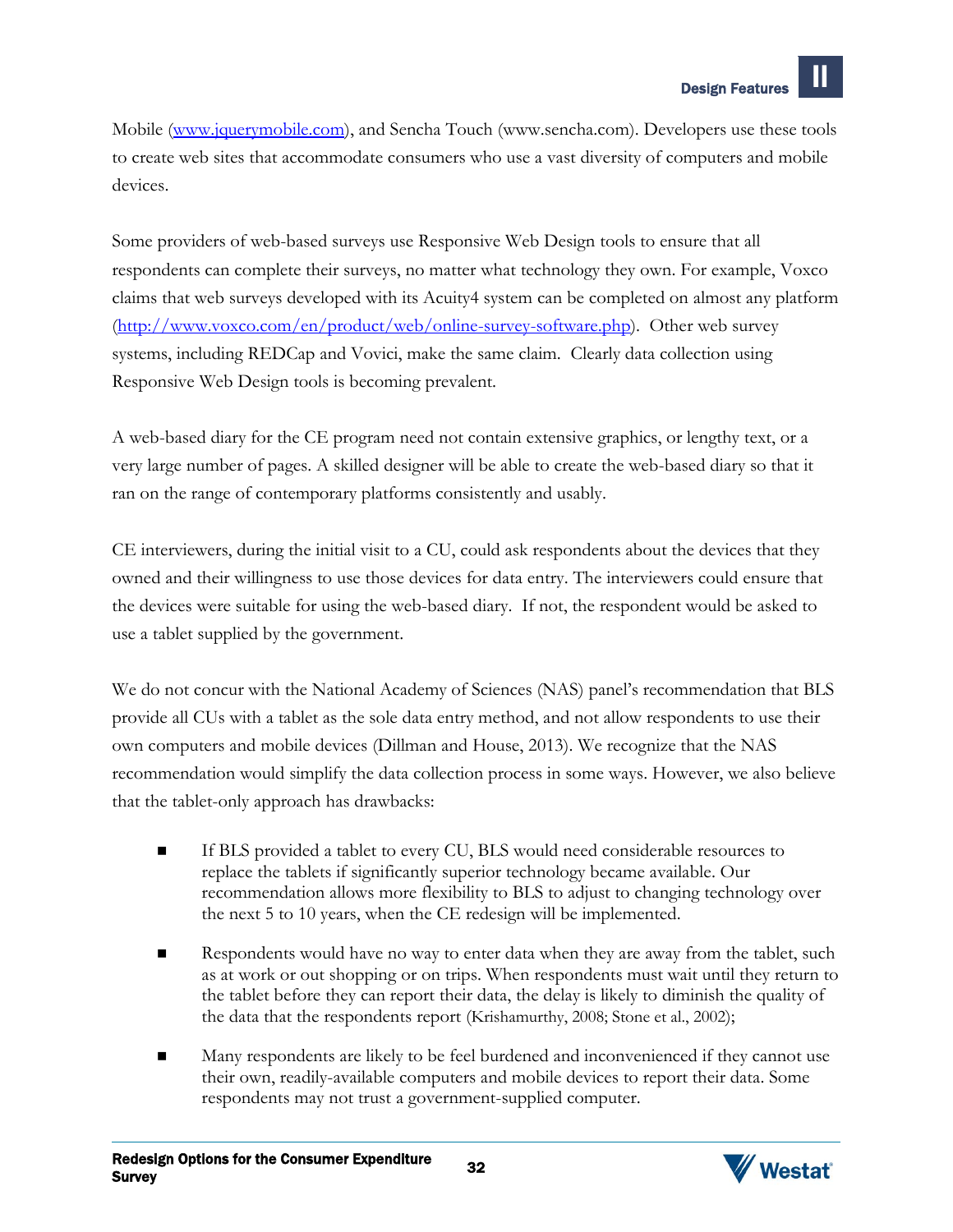We nonetheless do recommend lending tablets to respondents who wish to use the web-based diary but do not have the technology to do so. Some respondents may wish to enter their expenditure data on the web-based diary but lack adequate access to the Internet. For example, some respondents may have Internet access only at work. Some respondents may have access to the Internet only with a smart phone, but not wish to enter data on its tiny screen. The CE interviewers would lend these respondents a tablet computer. Because a respondent's home may not have WiFi, the tablet would have cellular connectivity with the Internet. The tablet would be locked down so that respondents could use it only to enter expenditure data on the web-based diary. More than one respondent in the CU could use the tablet. The respondents would not be restricted to using the tablet as their sole data entry device; they could also enter data by accessing the web-based diary with any other device that they had the opportunity to use, such as a desktop computer at work.

Some respondents may not wish to use any technology at all. These respondents would enter their expenditure data using paper forms.

Below we recommend allowing each CU to have multiple diary respondents instead of only one. Within a single CU, some respondents might enter data using their own devices, while other respondents used a tablet provided by the interviewer, and other respondents relied on paper forms.

Respondents who use the BLS-issued tablet would not have access to any data other than their own. Even if they were sharing the tablet with others in their CU, they would be able to view only their own data after entering a username and password.

Our recommended solution—allowing respondents to use their own technology but lending tablets to respondents who lack technology—is not a new idea. Other data collection efforts have successfully employed similar strategies. For example, the firm Knowledge Networks, now a unit of GfK, fielded web surveys to a nationwide panel of households. Most of the household members accessed the surveys using their own computers. Knowledge Networks gave a netbook to about 30 percent of the households, however, because they did not have their own technology to access the Internet [\(http://www.knowledgenetworks.com/](http://www.knowledgenetworks.com/)knpanel/index.html).

We considered the possibility that the interviewers could lend respondents smart phones as well as tablets. However, it is unlikely that many respondents who lack Internet access will wish to enter their data using a smart phone. Many of the respondents who do not have Internet access may have limited Internet experience (Zickuhr and Smith, 2012). They might well prefer the larger screen of a tablet.

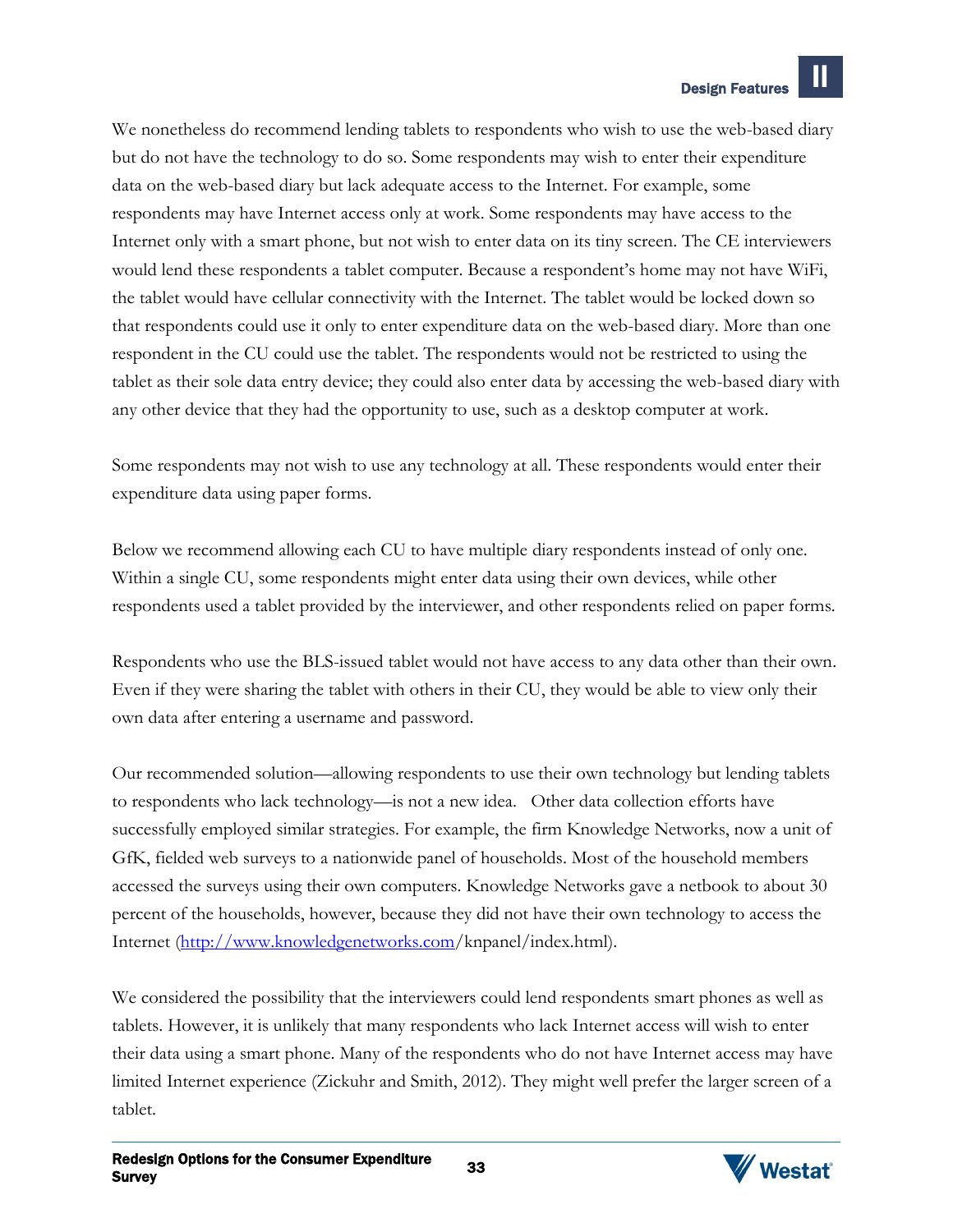We recommend that the respondents who receive a tablet use the browser to enter their data over the Internet. However, an alternative approach is also possible: The diary could be pre-loaded onto the tablet. Respondents could enter their expenditure data directly on the tablet. The data would then be automatically uploaded to a central database. That approach might minimize data charges. That approach also has a disadvantage: updating the diary software may be difficult when a new version is developed.

# Active Monitoring of Diary Data Entry

#### Recommendation: Take advantage of the web-based diary design to monitor and encourage daily diary entries for all CU members.

Shifting the diary to a web-based instrument allows for real time monitoring of each CU's entries into the diary. We recommend that the instructions to the respondents outline the need for daily data entry, even if there have not been any expenditures.

The diary would be designed so that respondents could indicate "no expenditures today." When respondents indicated that they had no expenditures, the diary could present a checklist of potentially overlooked expenditures such as "vending machine purchases" and "automatic utility payments." This checklist could help respondents recall expenditures that they had forgotten. Respondents could check one of the expenditures on the list; they would then be asked to enter the relevant CE data. When respondents checked "No expenditures today," they would be affirming that they did not neglect to enter expenditures for the day, but actually had no expenditures to report. CE staff would then know that the respondent had not simply decided to stop reporting CE data. If a respondent did fail to interact with the data collection system at all for a period of several days, then the interviewer could call, text, or email the respondent. In Section III below, we suggest evaluating the effectiveness of this procedure in improving data quality.

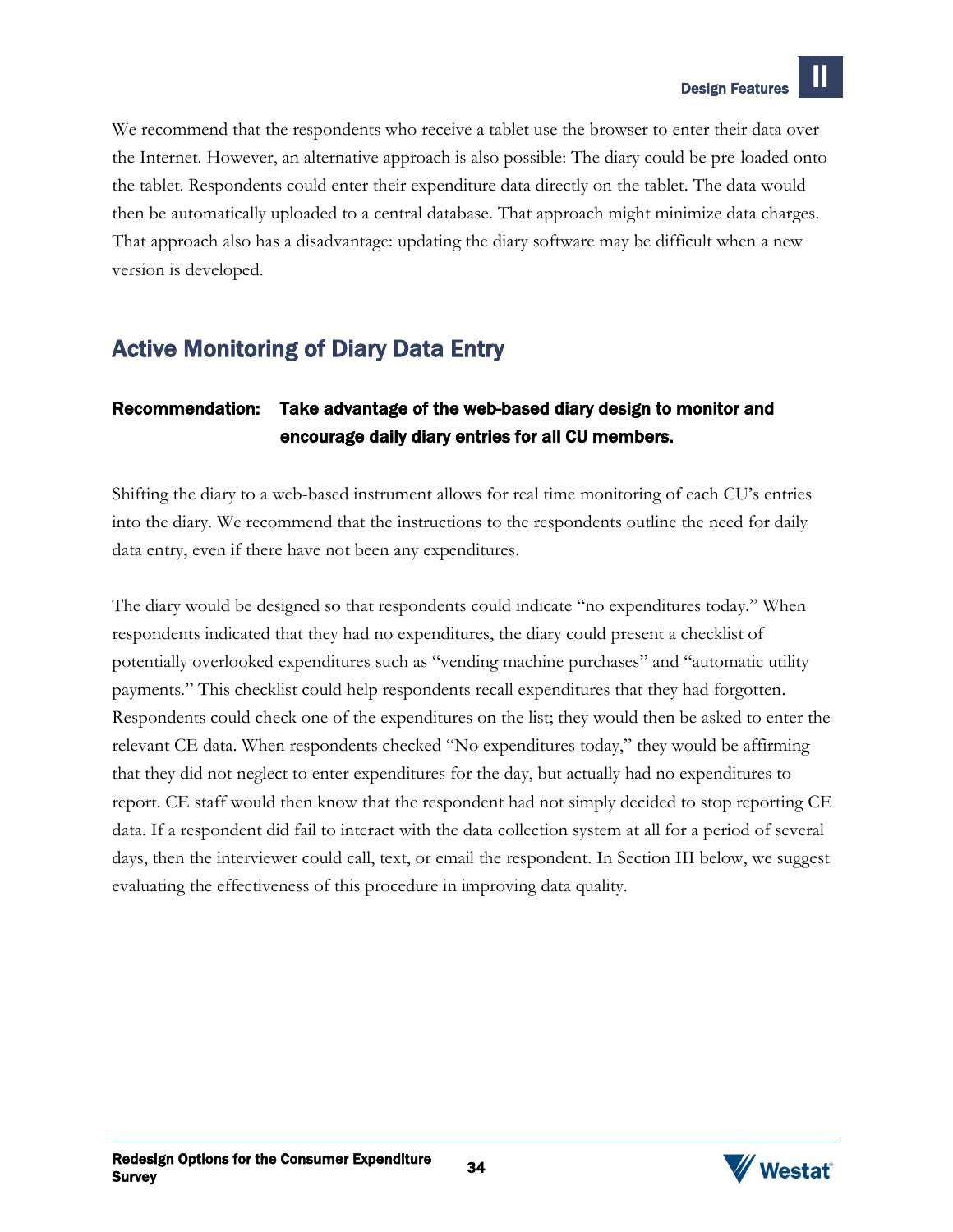# Use of Mementos for the Diary

#### Recommendation: Develop a smartphone app for respondents to make note of expenditures quickly.

Some respondents may wish to create mementos when they purchase something, to help them remember to enter data about that purchase. For example, respondents rushing through a checkout line at a store might take a photograph of the merchandise that they were buying. Respondents who wished to use mementos would download an app onto their smart phones. The app would permit them to take a photograph, record a voice memo, or type or write a short note. The app would automatically upload the memento, encrypted, to a central database. The next time that the respondents accessed the web-based diary, they would see the photograph, read the note, or hear the voice memo, reminding them to enter data about the purchase.

Respondents would not be required to enter a user identification or password to create a memento on their smart phones. Respondents would typically be in a rush when they created a memento. They may have just handed a payment to a busy cashier, for example, and not have time to enter a user identification and password into a smart phone. For that reason, the proposed app would allow them to take a photo, record an audio memo, or type or write a note very quickly. The memento app could help some respondents remember their expenditures. Of course, only respondents who were willing to download this app could use it. Pew research suggests that smart phone owners often like to create mementos. For example, about 82 percent of American adults who own a smart phone use it to take photos (Duggan and Rainie, 2012).

Some respondents might choose instead to use their own apps to create photos, audio memos, or typed and written notes. Since these mementos would not be uploaded, the respondents would need to remember to check them when entering data into the diary.

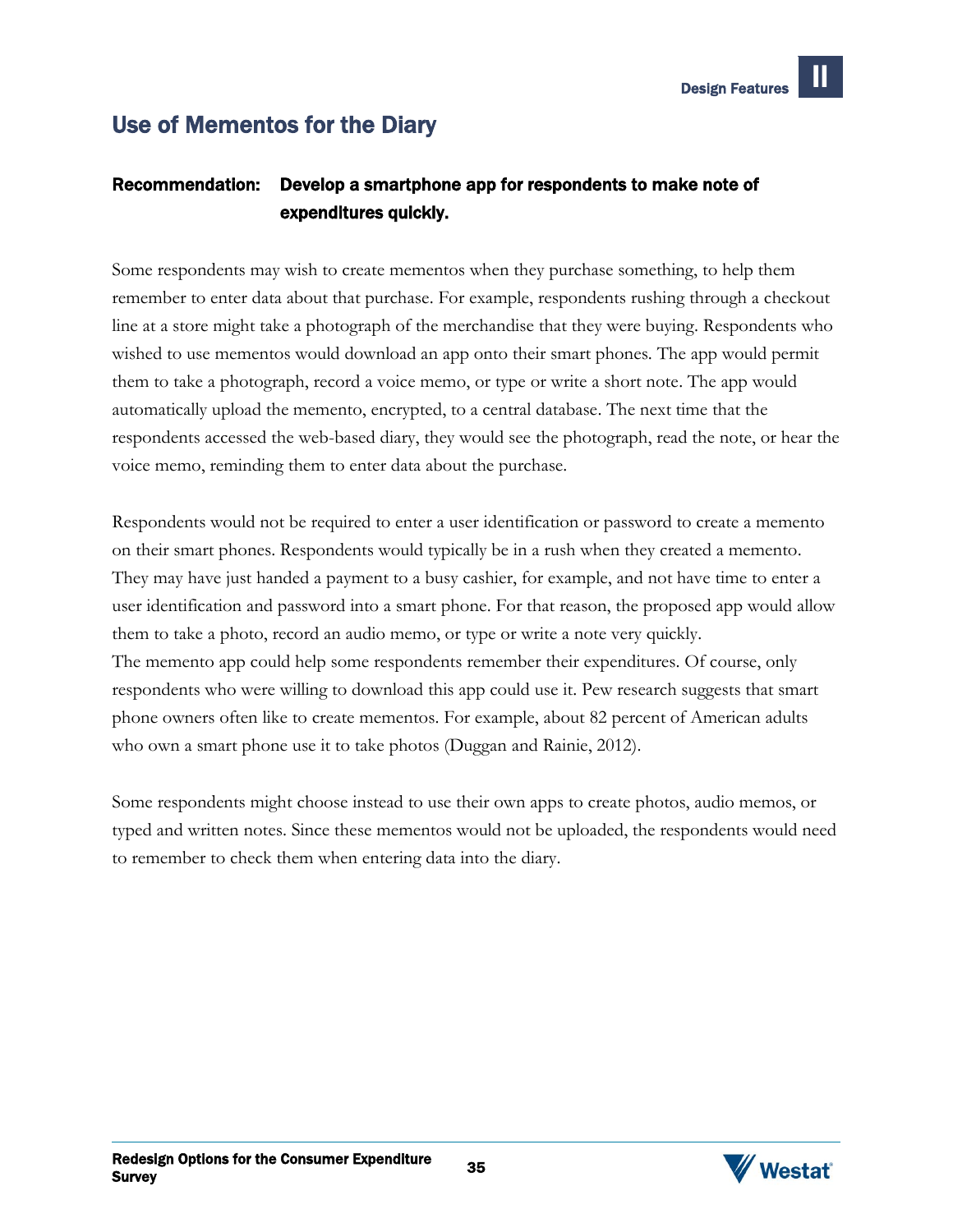# Multiple Diarists Per Household

#### Recommendation: We recommend that all CU members, ages 15 and older, complete a 1-week diary.

A limited body of empirical research suggests that switching from the current single respondent per CU design to a multiple respondent per CU design may improve the quality of the data collected with the CE diary, primarily by reducing under-reporting. Examining household expenditures in Hong Kong between 1979 and 1980, Grootaert (1986, p. 943) found that switching from the single diary to a multiple diary approach lead to a 10.7 percent increase in expenditures for a 2-week diary period. The expenditures most affected were for clothing and footwear, transportation and vehicles, services, and miscellaneous goods. Even among nuclear families, there was a significant impact related to the use of multiple diaries, with significant increases for clothing and footwear as well as services expenditures.

Similarly, a field study conducted by BLS (Edgar et al. 2006) found that the use of multiple diaries per CU resulted in an increased number of expenditure items reported as well as an increased dollar value of the expenditures. Specifically, the BLS researchers found increases in the mean number of reports ranging from 5.2 percent for "other expenditures" to 6.8 percent for food at home. Looking at mean expenditures, the researchers reported significant increases in expenditures at the CU level, on average \$281 higher in week 1 for CUs assigned to the individual diaries and \$540 higher in week 2.

Grootaert's (1986) research suggests that full participation by all household diary-keepers is not the key to increasing the reporting of expenditures. Rather it is the request to the household to keep multiple diaries that leads to the reporting of increased expenditures. A related advantage of this approach is that it could significantly reduce the perceived burden of the survey.

The field protocol for the Living Costs and Food Survey (UK) consists of a household-based Computer-Assisted Personal Interview followed by a request that every individual aged 16 and older keep a detailed record of expenditures for a 14-day period. Children ages 7 to 15 are also asked to keep a simplified diary of daily expenditures. According to the Office of National Statistics (2011), about 86 percent of the children ages 7 to 15 in responding households maintained their own diaries. Incentives were paid post completion of the diaries:  $\angle 10$  for adults and  $\angle 5$  for children. The impact

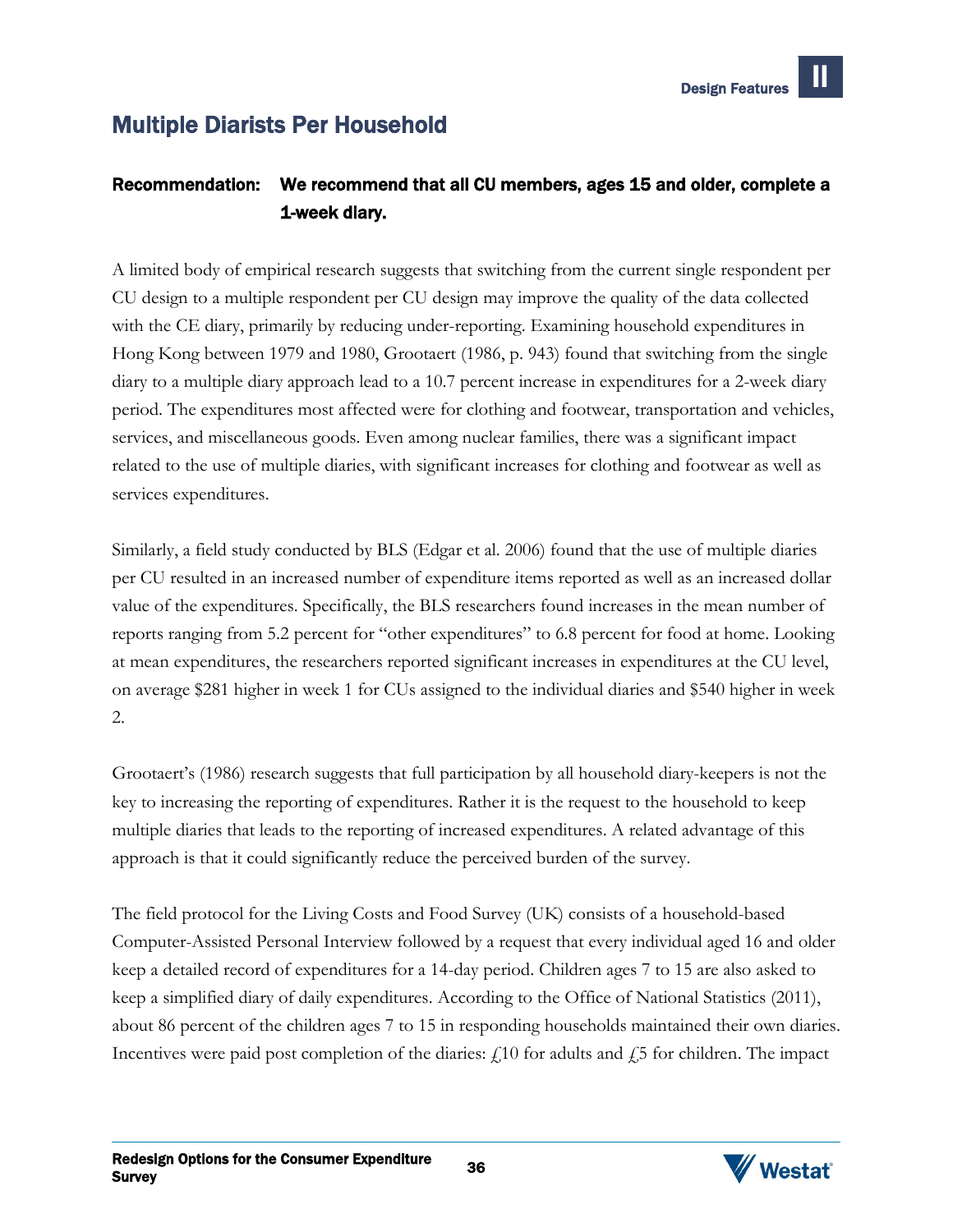of the request for multiple diaries on response rates cannot be ascertained as no relevant controlled research has been published; current response rates average around 50 percent for the survey.

A field test that compared single and multiple diary data collection protocols was conducted in 2011 as part of the Household Food Acquisition and Purchase Survey (Mathematica, 2011). With the multi-diary protocol, all adults (ages 19+) and youth (ages 11-18) in the households kept diaries of all household food acquisition over a 7-day period. The field test found that households assigned to the single diary condition reported more spending and consumption of food at home while households assigned to the multiple diary condition reported more food consumption away from home. As a result of the field test, three kinds of diaries were adopted in 2012: (1) a Primary Respondent Book; (2) Adult Food Book for adults age 19 and older other than the primary respondent; and (3) Youth Food Book for those age 11-18.<sup>5</sup>

Other examples of data collection efforts that involve a request for multiple diarists within the household include the National Household Travel Survey (U.S. Department of Transportation, 2011), time-dairy studies (e.g., Fu, et al., 2002) and the nutritional diary study associated with the National Health and Nutrition Examination Survey (NHANES).

The details of how to place multiple diaries could be an issue, should this recommendation be adopted. We recommend that the person who knows the most about the expenditures in the household receive instructions on the diary and this individual inform the other diarists of their duties.

## Use of Annotated Grocery Receipts

#### Recommendation: Allow respondents to provide annotated receipts for grocery or supermarket expenditures, in lieu of making diary entries.

Research by NORC (Sjoblom and Lee, 2012) suggests that respondents are willing to save receipts, especially receipts for apparel and food purchases (either for consumption at home or away from the home), and that most receipts can be coded without further input from the CE respondents. In

 $\overline{a}$ 



<sup>&</sup>lt;sup>5</sup> The field test also included an incentive experiment, comparing a household level incentive of \$50 vs. \$100. The \$100 incentive resulted in response rates nine percentage points higher than the \$50 level. The final field protocol incorporated the use of multiple diaries, incentives at the household level, and multiple telephone contacts during the diary week.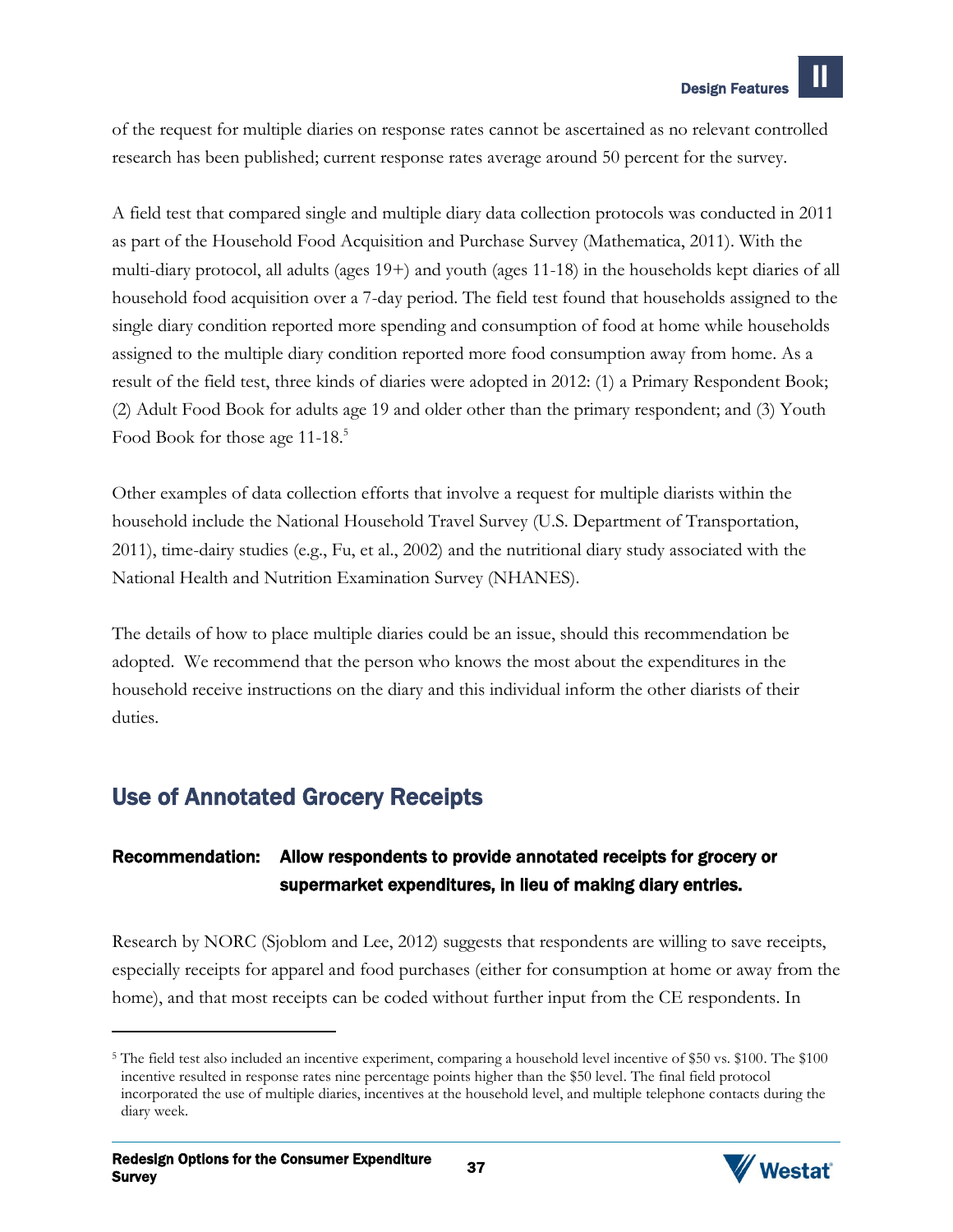addition, that research identified specific detailed data required by CE that were not available from receipts, including the type of meal and outlet type for food away from home, whether food purchased for consumption at home was fresh, frozen, bottled, canned, or some other form, and the gender and age of the person who would wear purchased clothing, shoes, jewelry, and accessories (Sjoblom and Lee, 2012; p31-32).

The burden on CE respondents would be reduced if they could provide receipts rather than make diary entries, especially for grocery and supermarket purchases, which often include a large number of items. The challenge, however, is to have records that meet the demands of the CE data requirements, and provide sufficient detail to code the expenditures into OPLC categories. The revision of the OPLC categories, eliminating many detailed distinctions, greatly facilitates using grocery store receipts in place of diary entries. For example, the category "fish and seafood" no longer requires distinguishing among canned, fresh, and frozen fish or seafood.

Some stores put UPC codes on their receipts (for example, Wal-Mart and Target). With the UPC code, a product's OPLC category is easily identified. However, other stores do not put UPC codes on their receipts. Respondents who purchase groceries at those stores will most likely need to annotate their receipts to permit coding by either the interviewer or a central coding operation. Under our redesign proposal, there is also an opportunity for interviewers to follow-up with respondents for receipt information that is not clear from their original annotations.

If replacing diary entries with receipts proves to be successful for food and apparel expenditures, the procedure could be extended to other expenditure types, such as apparel and personal care items. In Section III, below, we propose an evaluation to study how successfully respondents could provide receipts in place of making diary entries.

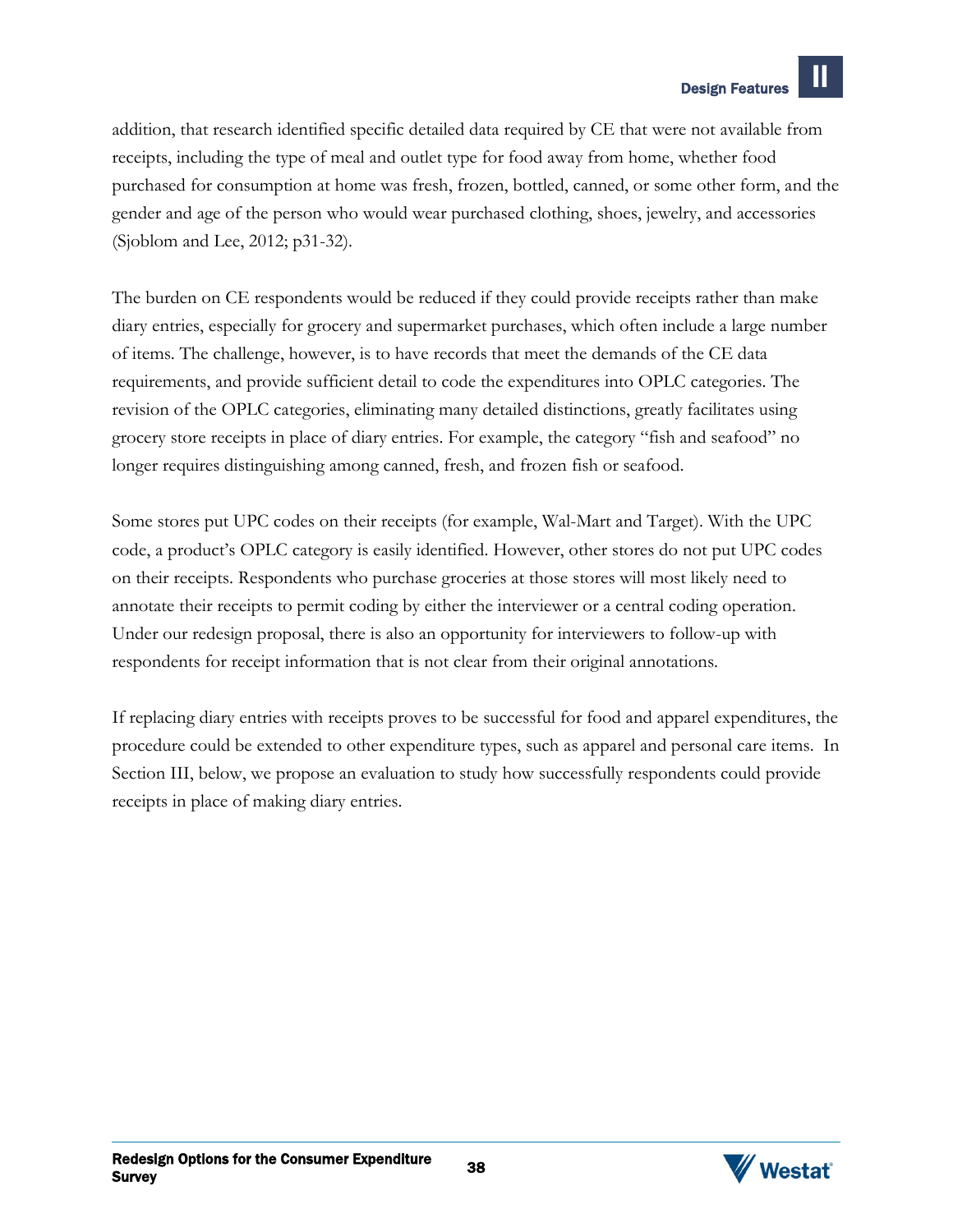

#### Incentives

#### Recommendation: Incorporate incentives at all stages of the CE data collection to both improve response rates and motivate reporting. Include an incentive in the advance letter, and provide incentives to the CE interview respondents and to every diarist in the CU.

Although incentives have most often been considered as a means to boost response rates, we recommend incentives as a means to control total survey error. That is, we view incentives as a tool not only to improve the response rate, but also to motivate respondents to use records for the interview and to record diary entries on a daily basis. We believe incentives are a key to the success of our proposed one-sample design. With appropriate incentives, respondents may be more motivated to provide complete and accurate data for the interview and the diary.

The timing of incentives, the use of CU and person-level incentives, and the amount of the incentive should be designed to achieve several goals:

- Reduce nonresponse;
- Reduce the level of effort to achieve specific response rates;
- Motivate respondents to gather and use records for the interview; and
- Motivate daily recording of expenditures by each respondent.

The survey literature lacks a unifying theory by which to guide the use, timing, and level of incentives. Leverage saliency theory suggests that incentives should be most effective when response propensity is low (Singer, et al., 1999); here we would expect a survey like the CE interview or diary would benefit from an incentive due to the low topic saliency for most CUs. Several authors (e.g., Baumgartner and Rathbun; 1997; Berlin, et al., 1992; Groves, Singer, and Corning, 2000) have found differential impacts of incentives as a function of topic salience, although the compensating effect of incentives has not been consistent in the literature. What the literature fails to address is how incentives impact decision heuristics related to whether or not to participate or the level of effort respondents are willing to exert to complete the survey task.

Two meta analyses (Church, 1993; Singer, 2002) have served as the foundation for three tenets considering incentive use in surveys for the past decade: (1) prepaid incentives are more effective than promised incentives; (2) monetary incentives improve response rates as compared to

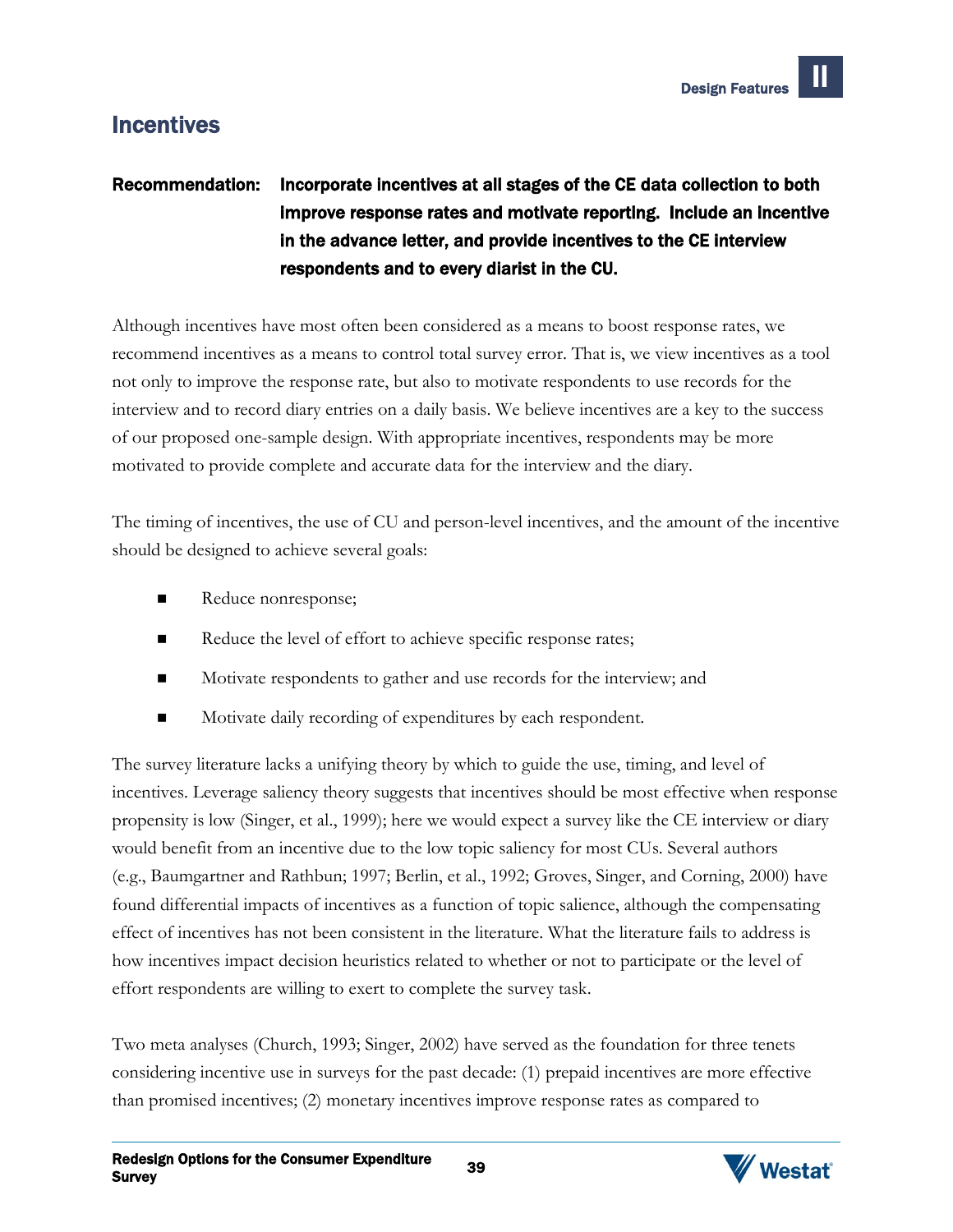non-monetary incentives; and (3) the effect of incremental increases in incentive amounts vary as a function of subject matter and population subgroup.

Evidence of diminished returns associated with prepaid incentives has motivated some commercial organizations (e.g., Arbitron, Nielsen) to experiment with promised incentives. O'Hare (2008) found that promised incentives (\$5, \$10, and \$10 gift cards) all significantly improved radio listening diary return rates, with the \$10 promised incentive raising the return rate by 11 percentage points. Some organizations mix prepaid and promised incentives. For example, in a second study reported by O'Hare (2008), a prepaid \$1 incentive included in an advance letter significantly improved willingness to place diaries in the household and a \$5 "thank you" sent following agreement to complete the diary boosted diary return rates significantly.

The monetary incentives used in past research range from token incentives of \$1 to \$3 to far more substantial amounts. Many of the more substantial incentives are linked to face-to-face interviews that represent significant respondent burden, in terms of time, detail of information, or sensitivity of the information. For example, the Health and Retirement Survey currently offers a prepaid incentive of \$50 to \$80 per married couple. When the incentives are substantial, they are typically paid at the time of the interview is completed. Examples include a \$40 incentive for the National Survey of Family Growth, a \$50 incentive per round for the Medical Expenditure Panel Survey (MEPS) for a total of \$250 for those households that complete all five rounds, and a \$90 incentive for the National Epidemiologic Survey on Alcohol and Related Conditions (NESARC). The NESARC incentive is split – \$45 up front to the respondent, \$45 at the completion of the interview. Also, the National Health and Nutrition Examination Survey (NHANES) provides varying levels of incentives at the individual level, with the levels based on age and willingness to participate in a medical exam at the time of the interview. For example, those ages 16 and older who agree to the physical exam are offered a \$125 incentive at the time of the interview; those under the age of 12 with no physical exam are offered a \$40 incentive. In addition, NHANES provides other examination-based incentives (e.g., \$40 for wearing a physical activity monitor).

The survey methodology literature is relatively rich in demonstrating the effects of incentives on response rates, level of effort, and data quality, including research specifically focused on the CE interview and diary. As illustrative of the type of study often conducted, we report here an experiment involving MEPS (Hicks, et al., 2011). MEPS is a panel survey in which households are interviewed five times over 2.5 years, collecting information about all medical care utilization and expenditures, with each interview lasting on average 60 to 90 minutes. Three levels of incentives were tested: \$30, \$50, and \$70. Response rates were highly associated with incentive level, with rates

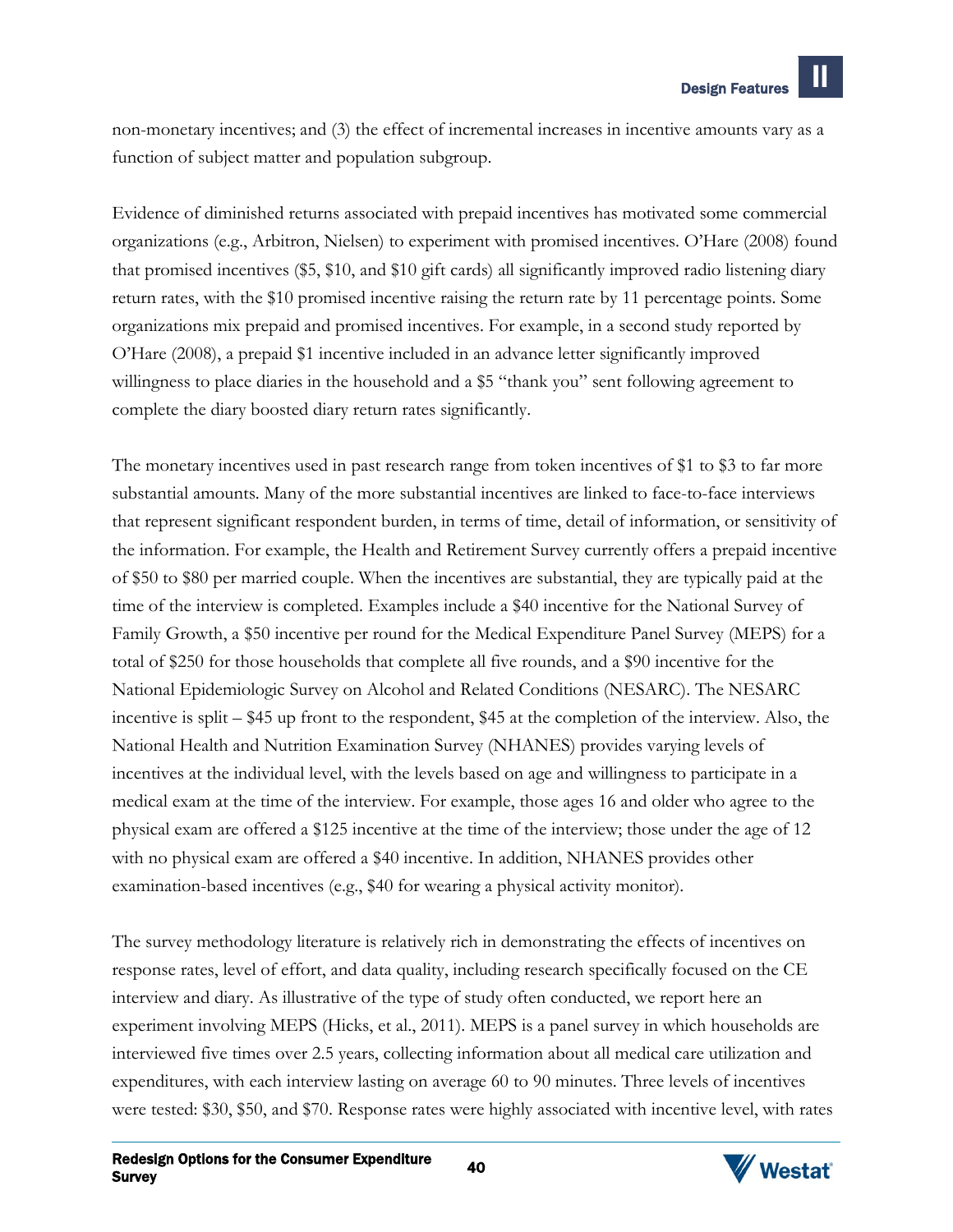of 58.4 percent, 66.7 percent, and 71.1 percent, respectively, in the first round (all comparisons statistically significant at  $p \leq 0.01$ . In addition to response rates, the study investigated the effects of incentives on level of effort and several proxy measures of data quality. With respect to level of effort, the study found that in general, the higher the incentive, the lower the average number of contacts to complete a case. With respect to data quality (permission to access medical records; rates of missing data on selected items; proportion of households reporting at least one physician visit), the study reported no difference across incentive groups.

The effect of incentives has been studied with respect to the CEI and the CED. McGrath, et al. (2007) reported the results of a controlled incentive experiment involving the diary, comparing no incentive, a \$20 incentive, and a \$40 incentive per CU. The incentives were distributed to the CUs with the mailed advance letter, prior to diary placement. The response rate did not vary across the three experimental groups, but substantive differences were detected. McGrath, et al. (2007, p.36) stated in their conclusions:

> Respondents who received an incentive reported both a higher number of expenditures, as well as higher levels of expenditures. For total spending across the 2-week Diary period, mean reported spending for the incentive cases was about \$60 higher, whereas median spending for incentive cases was about 10 percent higher than the control group (\$110). As expected, the \$40 group reported more spending than the \$20 group. Of the four main spending categories, reported spending increased the most in the 'Other' category and least for 'Food at Home'. CUs who received the incentive also reported more purchased items when compared to the control group. Those in the \$20 incentive group reported an average of 3.5 more items than the control (an increase of 5.4 percent), while the \$40 incentive group reported approximately 5.9 more item (an increase of 9.1 percent).

The authors were concerned with measurement bias – that is, that the higher spending reported by the incentivized CUs was, in part, caused by the respondents' ability to spend the incentive itself. The data did not permit clearly delineating between increased reporting due to motivational effects of the incentive and increased reporting due to increased income. The recommendation from the study was to not incorporate incentives for the CU diary sample, in part, due to the lack of significant effects with respect to the response rates.

Goldenberg, McGrath, and Tan (2009) report the findings from an experiment involving the use of prepaid incentives (debit cards) included with advance letters for the CE interview. Two levels of incentives were tested: \$20 and \$40. Both were sent via priority mail. These two incentive

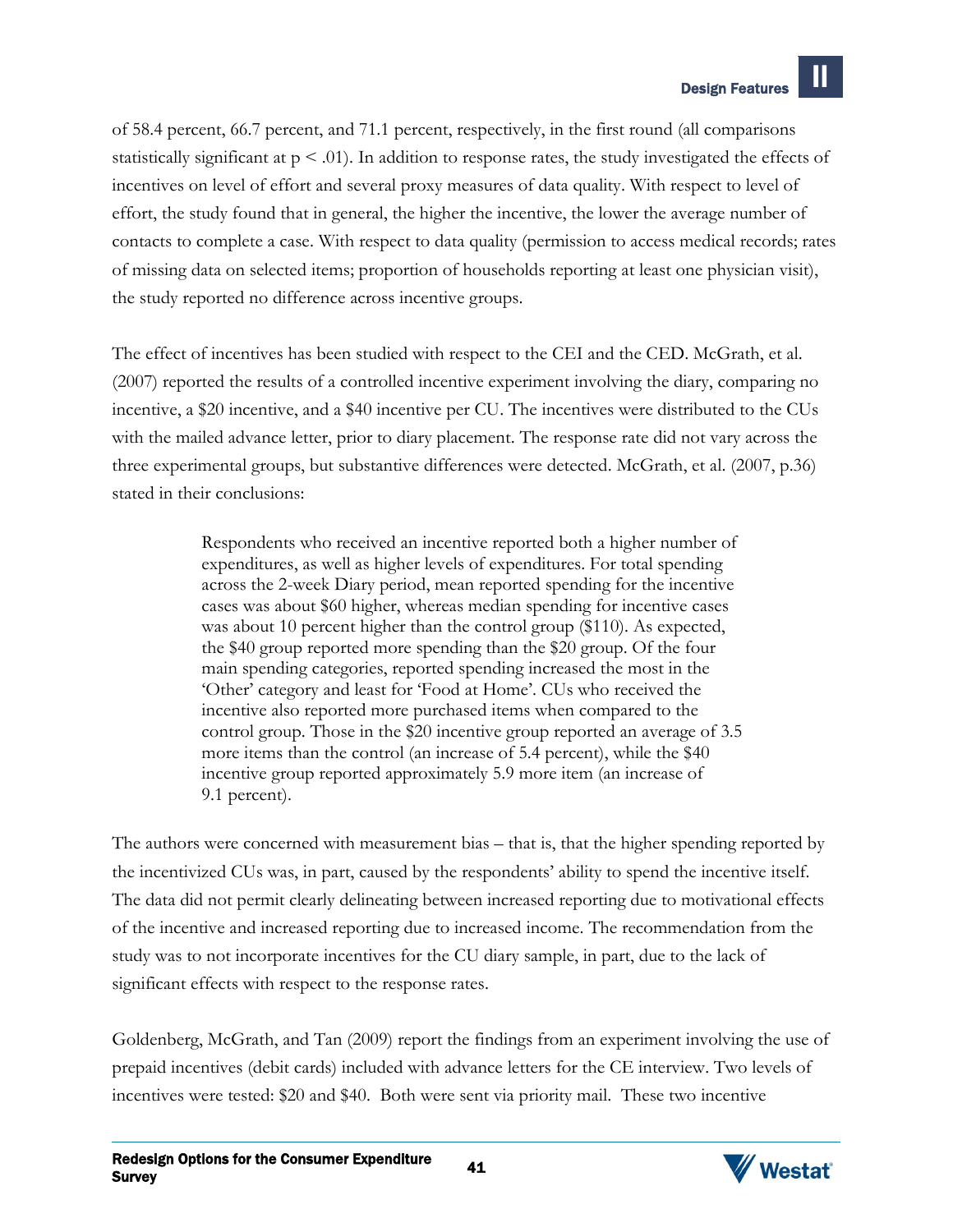conditions were compared to two no-incentive control conditions: an advance letter sent via first class mail and an advance letter sent via priority mail. Incentives were paid only in advance of the first interview (in a 5-interview panel design). The \$40 prepaid incentive led to higher response rates in the first interview (as compared to the regular mail control), in the second interview (compared to all the other conditions) and in the fourth interview (compared to the two no-incentive conditions) but there were no differences in response rates for the third and fifth interview. (Remember, the incentive was offered only in the advance letter prior to the first interview). Further analysis by Goldenberg, et al (2009) suggests that the reduction in nonresponse was due specifically to a reduction in noncontact rates. Similar to other studies (Berlin, et al, 1992; RTI, 2002; Hicks, et al., 2011), the CE incentive experiment found that the \$40 incentive reduced level of effort, in this case, number of personal visit contact attempts, as compared to the control group or no incentive priority mail group. In all these cases, the incentives at least paid for themselves by these reductions in effort.

With respect to data quality, Goldenberg et al. (2009, p. 5997) summarized their findings as follows:

…incentive recipients performed better when compared to the Control group on most of the indirect data quality measures: they answered more expenditure questions, they used records more frequently, they provided fewer don't know and refused answers, and their reported data required fewer imputations and allocations. The \$40 incentive performed better than the Incentive \$20 group on 7 of 11 measures, but some of the differences were very small and most were not statistically significant.

To date, however, no incentive has been incorporated in the CE interview program. We recommend including incentives in the redesigned CE program.

# Sample Sizes

#### Recommendation: We recommend including 14,000 CUs per year in the CE program.

Table 3 provides the sample sizes that we recommend for each annual sample. Using our recommendation, the CE program would collect comparable amounts of data for each of the expenditure categories as it collects using the current design.

The current design collects 12 months of data over four interviews for 7,000 households, yielding 84,000 household-months (12 x 7,000). Our proposed design collects 6 months of data for 14,000

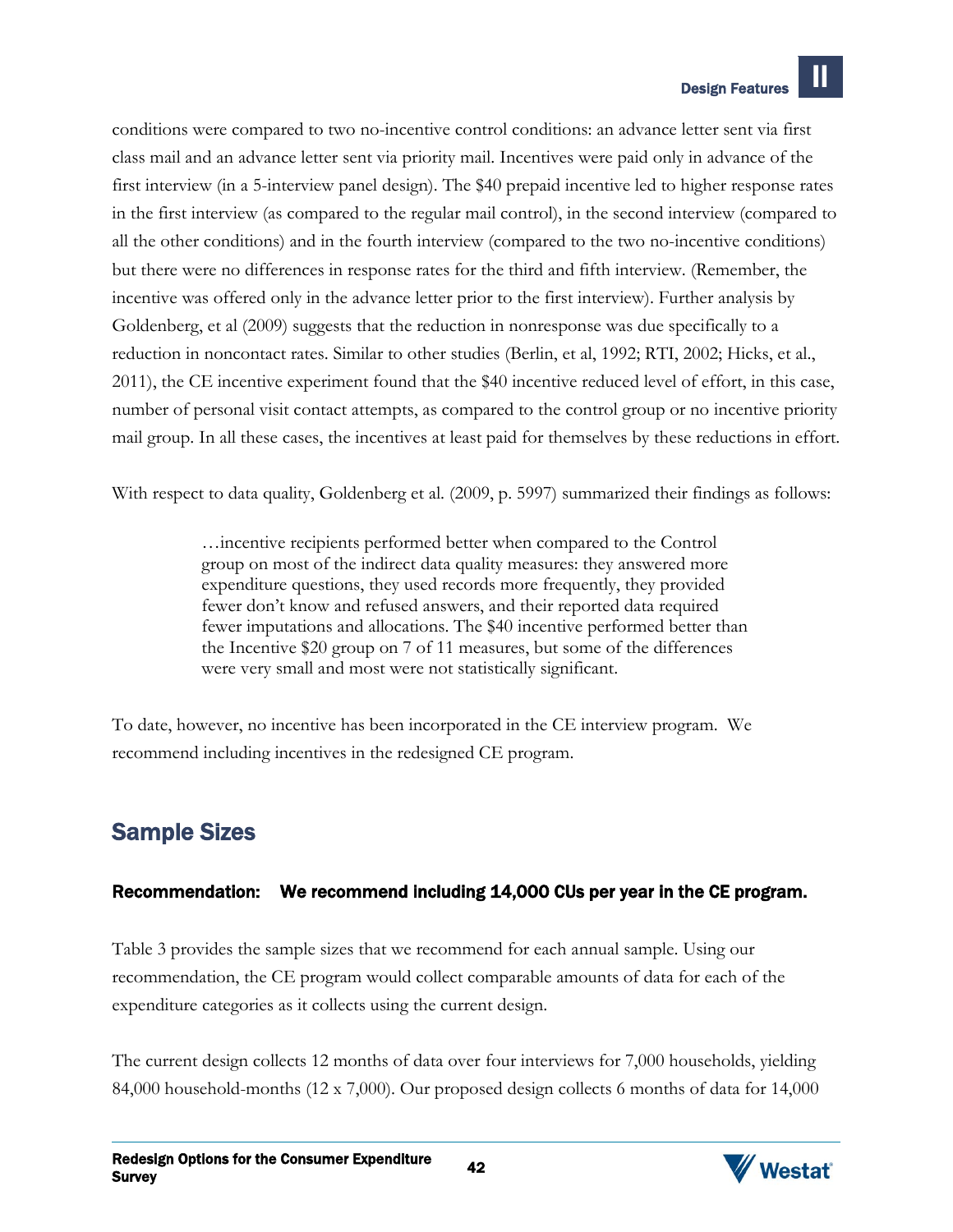households, yielding the same number of household-months (6 x 14,000 for the 6 month reference period; 2 x 3 x 14,000 for the 3 month reference period). The exception is for the items with a 1 month reference period that we recommend for the interview survey. In the case of those items, there are two interviews for 14,000 households, yielding 28,000 household-months. However, the items that we recommend for a 1-month reference period are small purchases that have been estimated from the diary, which currently yields fewer collection months.

|                           | <b>Current design</b> | <b>Proposed design</b> |
|---------------------------|-----------------------|------------------------|
| <b>CUs interviewed</b>    | 7,000                 | 14,000                 |
| Interviews completed      | 35,000                | 28,000                 |
| <b>Bounding interview</b> | 7,000                 |                        |
| Data interview            | 28,000                | 28,000                 |
| Diary                     |                       |                        |
| <b>CU<sub>s</sub></b>     | 7,000                 | 14.000                 |
| Diary weeks               | 14.000                | 14,000                 |

#### Table 3. Proposed sample sizes compared to current design

A similar calculation can be completed for the diary collection. In the current design, there are 7,000 households in the CED sample, with each CU yielding 2 weeks of data for a total of 14,000 household-weeks. Under the proposed design, there are 14,000 CUs in the sample, yielding 1 week of data for the same total number of household-weeks.

If it is desirable to collect an additional week's worth of diary data, then CU's could be asked to complete the diary at the second interview as well. Of course, this would add both cost and burden to the proposed design.

We note that the current design carries a significant design effect when estimating annual expenditures due to repeating interviews up to four times for the same CU for the interview and two times for the diary. This design effect carries a significant cost for a number of expenditures (Westat, 2011). Our recommended design almost eliminates this design effect. By spacing the interviews 12 months apart, the recommended design significantly reduces the overlap for a particular annual period, but still allows for individual analysis of annual change.

### Length of First Interview

Our recommended redesign of the CE program decreases overall burden on a single household in several different ways. First it reduces the total number of interviews from five to two. Second, the

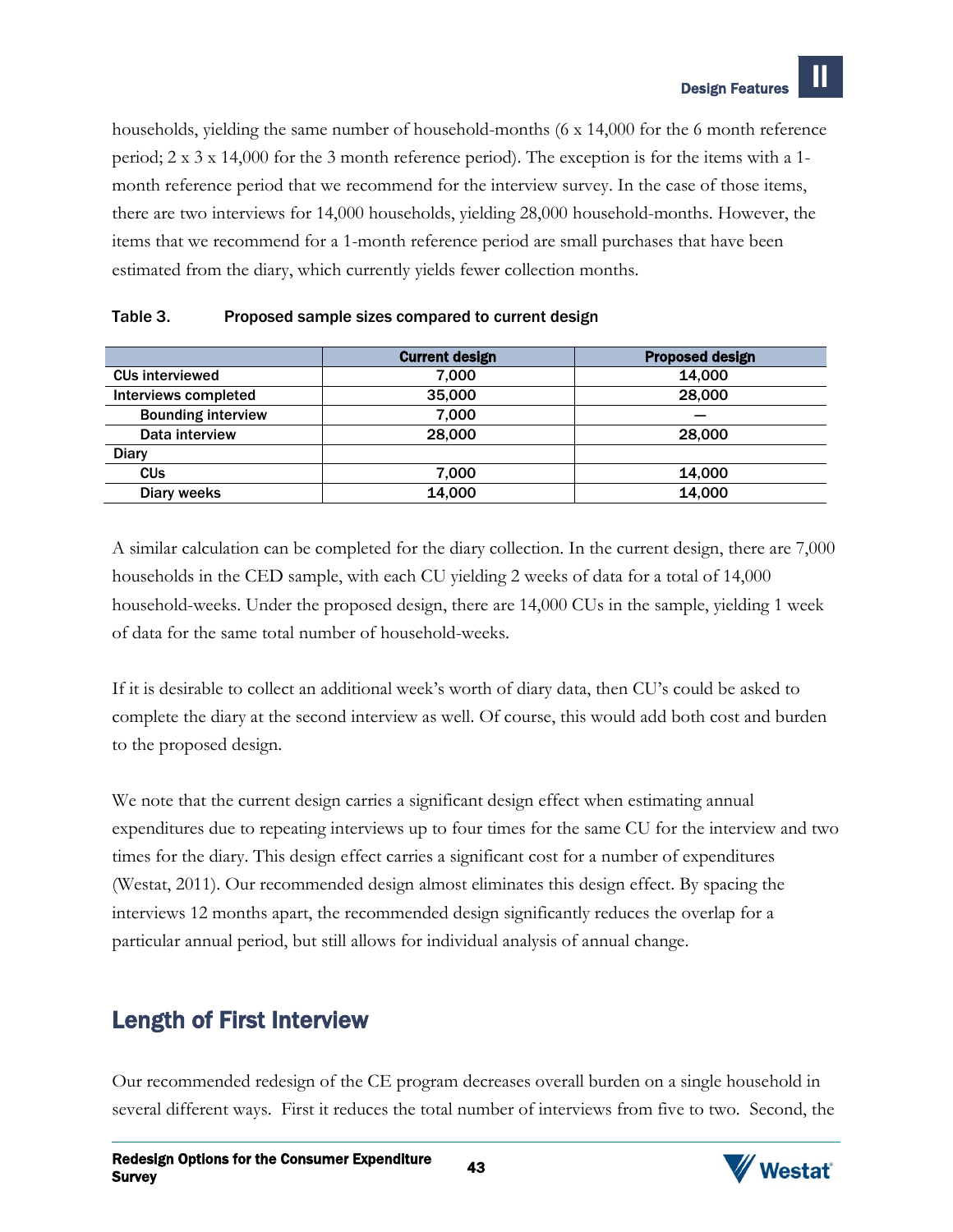diary data collection period is reduced from two weeks to one week. However, the first visit to the household using our recommended procedure will likely be longer than it is using the current procedures. One reason is that the interview will be asking for a six month reference period for a subset of OPLC categories (Table 1). This will increase the number of people who report an expense in these categories. For regular monthly expenditures (e.g. utility bills), the respondent will be asked to report six separate numbers, rather than three. As shown in Table 2, however, many of the six month expenditures do not change from one month to the next (e.g., mortgage, internet services, rent). Specifically, 19 of the 34 six-month categories should be identical across all months. For the larger expenses that are not regular (e.g. furniture, cars), the frequency of purchase is very low and only a small percentage of respondents will report a purchase even when the reference period is extended to 6 months. Therefore, extending the reference period to 6 months should not increase the interview by more than an average of a couple of minutes.

A second reason why the length of the first interview will increase is the interviewer will spend some time setting up the diary data collection. The interviewer will determine the type of technology the respondents will use, instruct them on the diary task, and explain how to distribute the diary to other members of the household. We estimate these tasks will take approximately 15 minutes. This is based on an estimate that it takes 20 minutes to place the diary in the current design. We have taken off 5 minutes from this based on the observation that the 20 minutes includes interviewers briefing respondents about the CE and its goals. In the proposed design, respondents will already be familiar with the CE and the type of data being requested.

Assuming the interview is approximately 50 to 60 minutes (based on current timings), this will increase the length of the visit to 65 to 75 minutes. While this is longer than the current CEI, this is not excessive relative to other in-person surveys that provide the respondent with an incentive, such as MEPS.

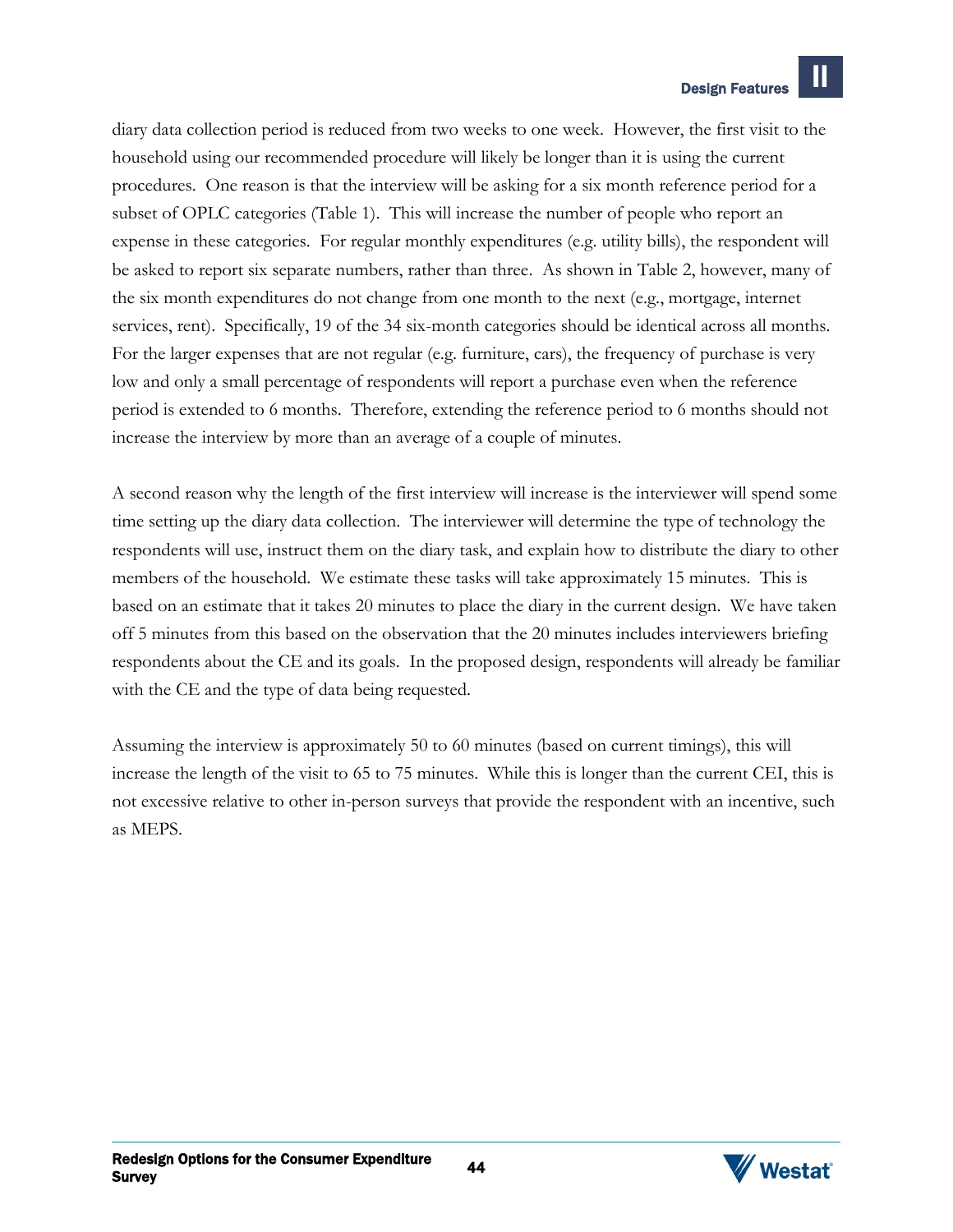## Philosophy

The evaluation plan that follows is a set of laboratory and field studies that include usability tests, feasibility tests, and experiments using controlled designs. Our recommended evaluation plan should not be viewed as an exhaustive set of studies that provide BLS with the best possible empirical data to inform a revised CE design. Rather, we have attempted to identify the minimum set of studies that are absolutely essential for redesigning the CE program in order to stay within the time and cost parameters. To meet the time schedule as well as the budget for evaluation work, some design decisions will unavoidably need to be made without additional empirical data. We believe, for example, that it would be too costly and time consuming to experimentally compare a web-based diary and a paper-and-pencil diary. We therefore assume that the redesign will incorporate a webbased diary, as we recommend, and we do not call for an evaluation of that idea. In the last section of this chapter we comment on the overall level of funding that is being proposed for the redesign.

A critical issue in the evaluation plan is determining what evaluation work can be accomplished while the web-based diary is being developed. Key features of our recommendations (e.g., the onesample design) can be tested adequately only after a fully operational web-based diary is developed. Therefore, we have attempted to separate studies into those which could be conducted before the web-based diary is fully developed and those that should, logically, wait until there is a viable webbased diary.

### Development of Web-Based Diary

The proposed redesign calls for replacing the current paper-and-pencil diary with a web-based diary. BLS has developed a web version of the diary in a format for laptop and desktop computers, and plans to develop a web version in a format for mobile devices. BLS will test these web versions of the diary in feasibility studies during 2013 and 2014 (Jay Ryan, personal communication, February 1, 2013).

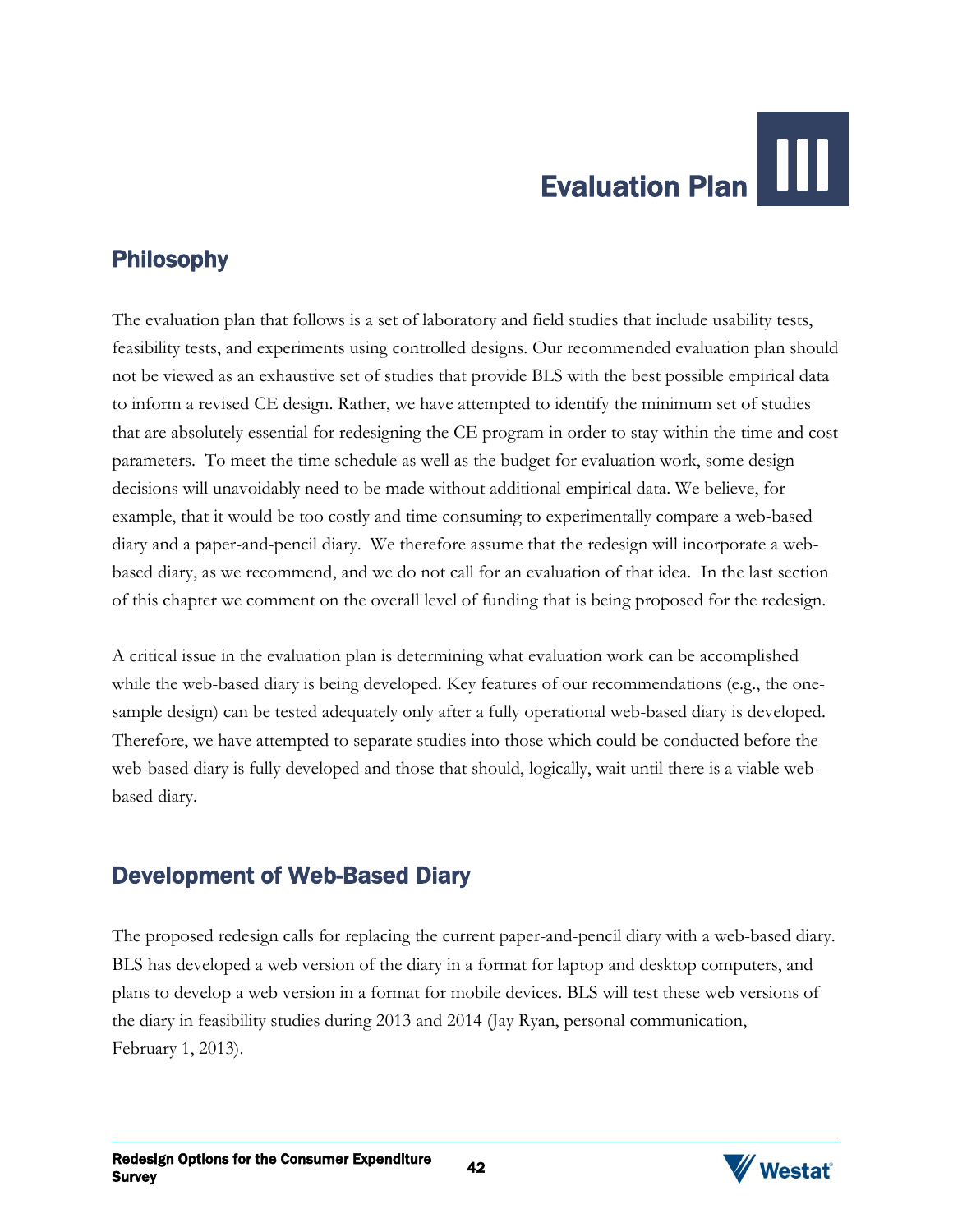We recommend that BLS conduct usability testing as the web-based diary is developed, to help ensure that the web-based diary helps respondents provide their data accurately, quickly, and with a minimum of effort. Usability testing of the web-based diary could employ the following methods:

- An environmental scan:
- Stakeholder interviews with BLS and Census staff;
- Focus groups with participants who have used the web diaries;
- Prototype testing;
- Tests in the user experience laboratory; and
- A followup field test.

The environmental scan could include a review of the web-based applications that consumers can currently use to keep a record of their spending, such as Mint, Buxfer, and Moneydance. Westat (2011b) compiled a list of these products and their capabilities several years ago. . An environmental scan could examine the relative merits of the design of each product, and study how the CE webbased diary might incorporate the most promising design elements. The cost of this work is approximately \$15,000 if a contractor completes the work.

Stakeholder interviews could also provide important information relevant to the design of the webbased diary. BLS and Census staff members who have worked with the current paper-and-pencil diaries have observed the errors that respondents tend to make when reporting their expenditure data. Interviews with these staff members could reveal the most frequent errors that respondents have committed on paper diaries when reporting a purchased item, the price paid, or ancillary information such as whether a clothing purchase was for a child. For example, CE respondents may tend to make errors when a price is ambiguous because the price paid is affected by discount coupons, a payment plan, or a rebate offer. The web-based CE diary that we described earlier in this report can be interactive and present specific, relevant instructions concisely at the moment that the respondent needs guidance. The stakeholder interviews could help suggest the kinds of interactive instructions that are most needed in a web-based CE diary. The cost of these stakeholder interviews is \$15,000 if a contractor completes this work.

Focus groups with the people who participated in the field test of the early versions of the web diary could help reveal any deficiencies with the web diary, and suggest how those deficiencies could be resolved. The focus group moderators could ask about the difficulties that the participants

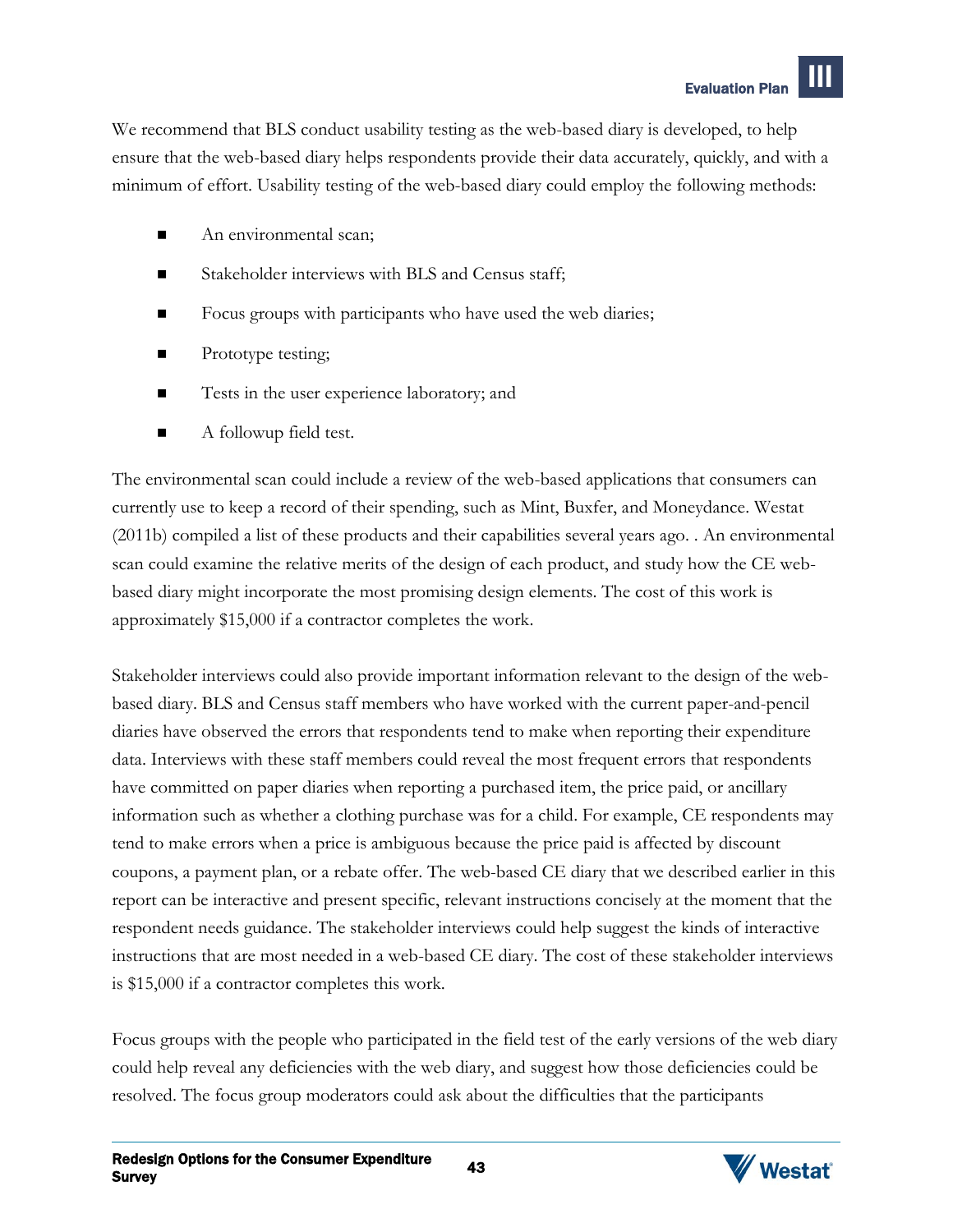experienced with the web diary, and how they tried to overcome those difficulties. The moderator would project images of the pages of the web diary. The group participants could then discuss any problems that they encountered using each page. The moderator could make changes to the projected image of the page, working with the participants to arrive at improvements to the content and layout of each page.

These focus groups may be logistically difficult to arrange, especially if the field test participants are geographically dispersed. The focus groups will be feasible only with field test participants who live in single geographic area, and who are all available shortly after the field test. An alternative approach that may be more feasible would be to interview the participants individually using a conferencing system such as WebEx, which would permit the interviewer to speak with the participants while showing them pages from the diary. Nine interviews would cost \$20,000 if done by a contractor.

The environmental scan, stakeholder interviews and focus groups with field test participants could lead to ideas for revising the web-based diary. Developers could apply those ideas by creating prototypes for the next version of the web-based diary. Those prototypes could then be tested with about 5 test respondents. An interviewer would observe the test respondents as they entered specific expenditure data using the prototype pages. The respondent might be asked to "think aloud" to help the interviewer identify problems with the design of the prototypes. Prototype testing with 5 respondents would cost \$30,000 if a contractor completed the work.

The developers would revise the web-based diary following the prototype testing. The web-based diary would then be ready for testing in the usability laboratory. Respondents would be given a set of tasks (called "scenarios") to carry out using the web-based diary. For example, the respondents might be asked to enter the data for a restaurant meal. The expenditure might be complex in some way; for example, non-household people may have shared the restaurant meal or the price may have been affected by a discount. The respondents would be video-recorded in the usability laboratory. Researchers would measure the respondents' speed and accuracy in a number of different scenarios, and observe the points at which the respondents hesitated or became confused.

The goal of testing in the usability laboratory would be to study the experience of users of the webbased diary, and detect any problems that the developers may have missed. The developers would revise the web-based diary based on the findings. We suggest three rounds of iterative testing, with 5 respondents each. One set of three rounds would test versions of the web-based diary for desktop and laptop computers. We estimate costs of about \$75,000 if BLS contracts the work out.

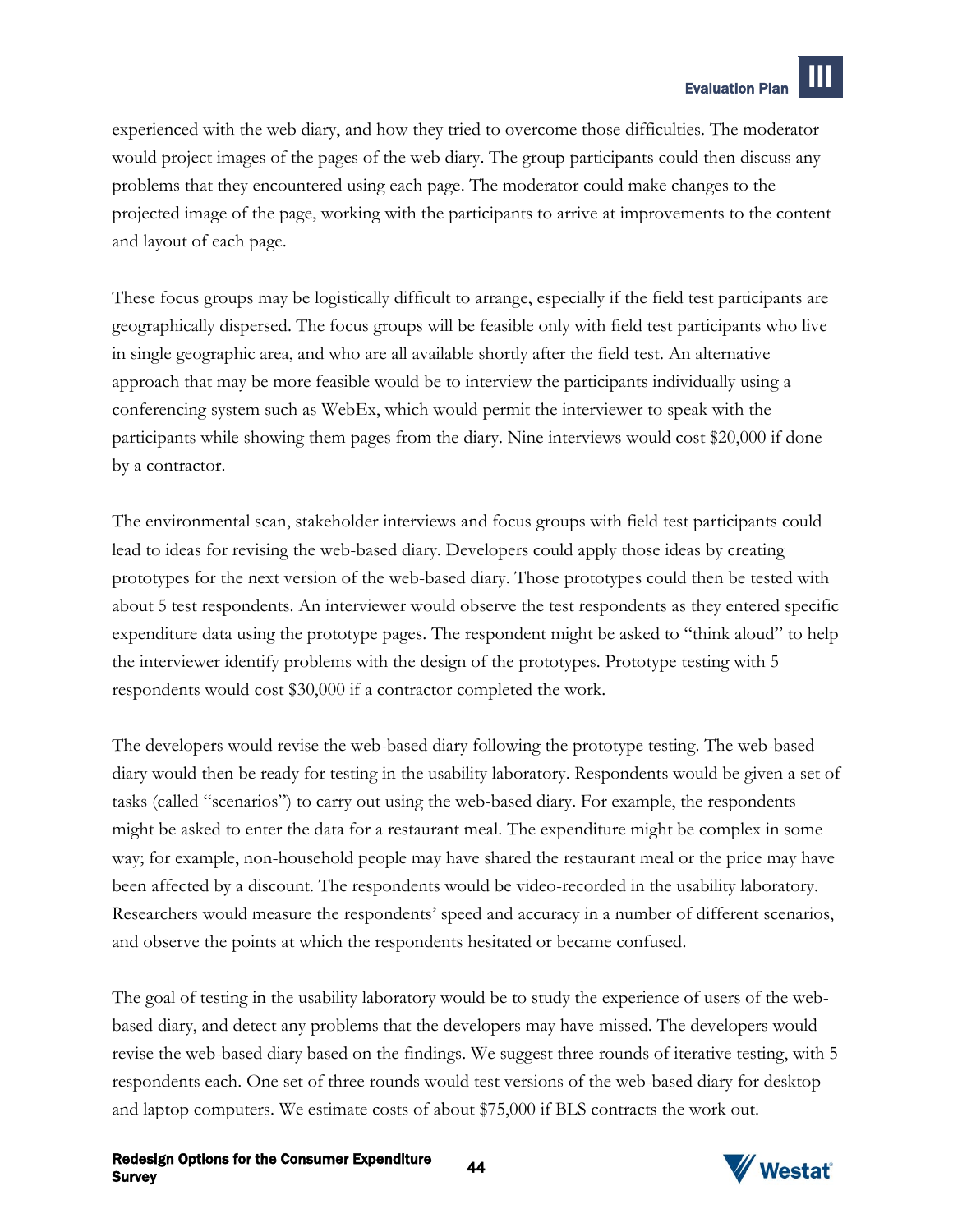A similar set of usability laboratory tests for the version of the web-based survey that runs on mobile devices would be conducted using 3 rounds of 5 respondents. The cost is \$75,000 if BLS contracts this work out.

After the completion of the usability testing, BLS could conduct a small field test in which CE respondents used their own technology, including their own computers and mobile devices, to report their expenditures. This field test would reveal whether the web-based diary could be successfully used for actual CE data collection. The field test would also reveal the extent to which respondents will use various technologies to enter data into the web-based diary. The design of the field test that BLS will conduct in 2014 calls for the respondents to be assigned a method for accessing the web-based survey. That is, respondents will be assigned to a desktop and laptop computer group, a tablet group, and a smart phone group. We recommend using a different design in which respondents are free to use any technology that they choose. The field test could then reveal the preferences of the respondents, as well as their success using the web-based diary. A field test with 200 CUs would cost \$200,000 if the Census Bureau did the work.

A separate development effort would be needed to create the smart phone app that CE respondents use to create mementos that remind them to report their expenditures. This app would be relatively straightforward. Respondents would first select the kind of memento they wished to create: a photo, a voice memo, a typed note, or a handwritten note. The app would then prompt the respondent to take the photo, audio-record the memo, type the note using the on-screen keyboard, or write the note onto the screen with a stylus or finger. The app would then automatically upload the memento. Developers could create a prototype of this app for testing. The initial version of the prototype need not actually upload the memento; the memento could remain stored on the smart phone. The prototype of the app could be tested in the usability laboratory, with 2 rounds of 5 subjects, at a cost of \$50,000 if BLS contracts the work out. The revised app could then be included in the field test of the web-based diary or fielded as a separate test. The results of the field test would suggest the proportion of CE respondents who chose to use the app to create mementos, the degree to which the respondents entered data in conjunction with the mementos, and the respondents' level of satisfaction with the app.

The development of an electronic diary is an essential part of the development work for the redesigned CE instruments. We therefore recommend that the evaluation of the web-based diary be given a great deal of priority. The web-based diary should be in final or near-final form when it is used in all the other evaluation studies.

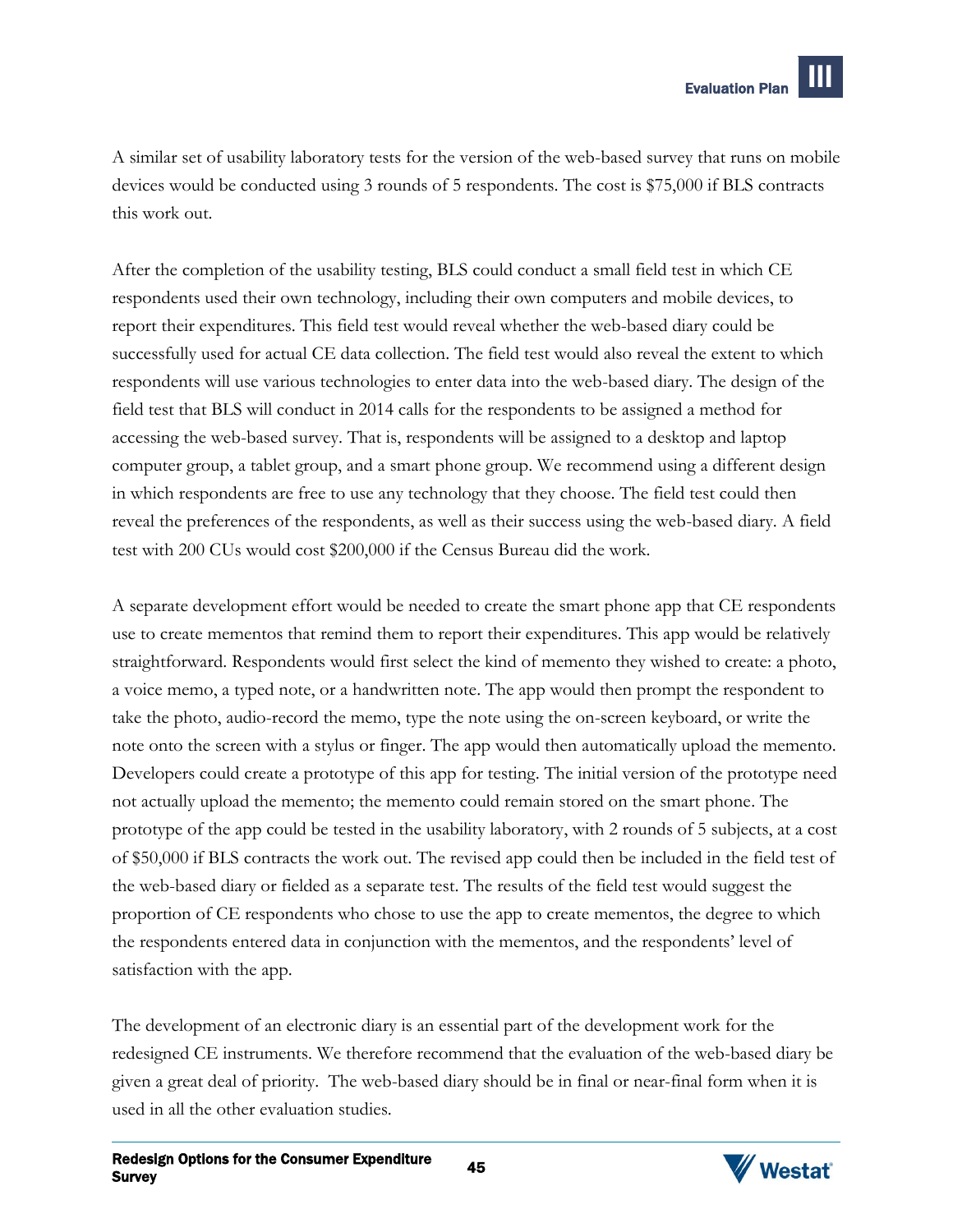### The Content of the Interview and the Diary

We recommend conducting an evaluation to determine which expenditures are covered by the two recall interviews and which expenditures are covered by the diary. We have proposed that only food, alcohol, personal products, and possibly apparel be collected on the diary. However, that proposal should be evaluated to determine whether respondents can understand that only those expenditures are included and enter the appropriate data in the diary. This work would explore variations in how the interviewers describe the kinds of expenditure to enter into the diary. For example, the interviewers might explain not only the type of item but also the types of stores where the item was purchased.

This evaluation would be carried out through a series of small laboratory and field studies. In the laboratory, respondents would be presented with the task of filling out the diary, just as they would if they were enrolled in the field survey. They could then be asked to perform tasks aimed at understanding what items they would include in the diary. One task would be to list all items they believed should be included on the diary. In another task, they would examine lists of expenditure items and indicate whether they would include each item on the diary (similar to a card sort type of exercise). The dependent measure would be how closely respondent choices corresponded to the correct expenditures for the diary. We would anticipate that this work could be completed in 2 to 3 rounds of lab-based work, with a small number of respondents, about 8 per round. Another approach would be to conduct the initial work using focus groups in which the participants complete the tasks and then talk about why they included or excluded particular expenditure items on the diary. This work would cost approximately \$40,000.

We also recommend small scale field studies in which respondents keep 1-week diaries. Depending on the results of the laboratory studies, the expenditures covered in the diary or the instructions that the interviewers give the respondents for keeping the diary could be varied across respondents. In these field studies, the respondents might also be asked to complete a recall interview prior to keeping a diary, to mimic the proposed integrated design for the CE. The interviewers could debrief the respondents after the weeklong diary-keeping period, to learn how well the respondents understood and acted upon the instructions for keeping the diary.

Sample sizes in the field studies would be dependent upon the design of the field studies. Total sample size most likely will not need to exceed 100 completed diaries; costs for such a small scale field test should be about \$480,000, assuming that the work is contracted out.

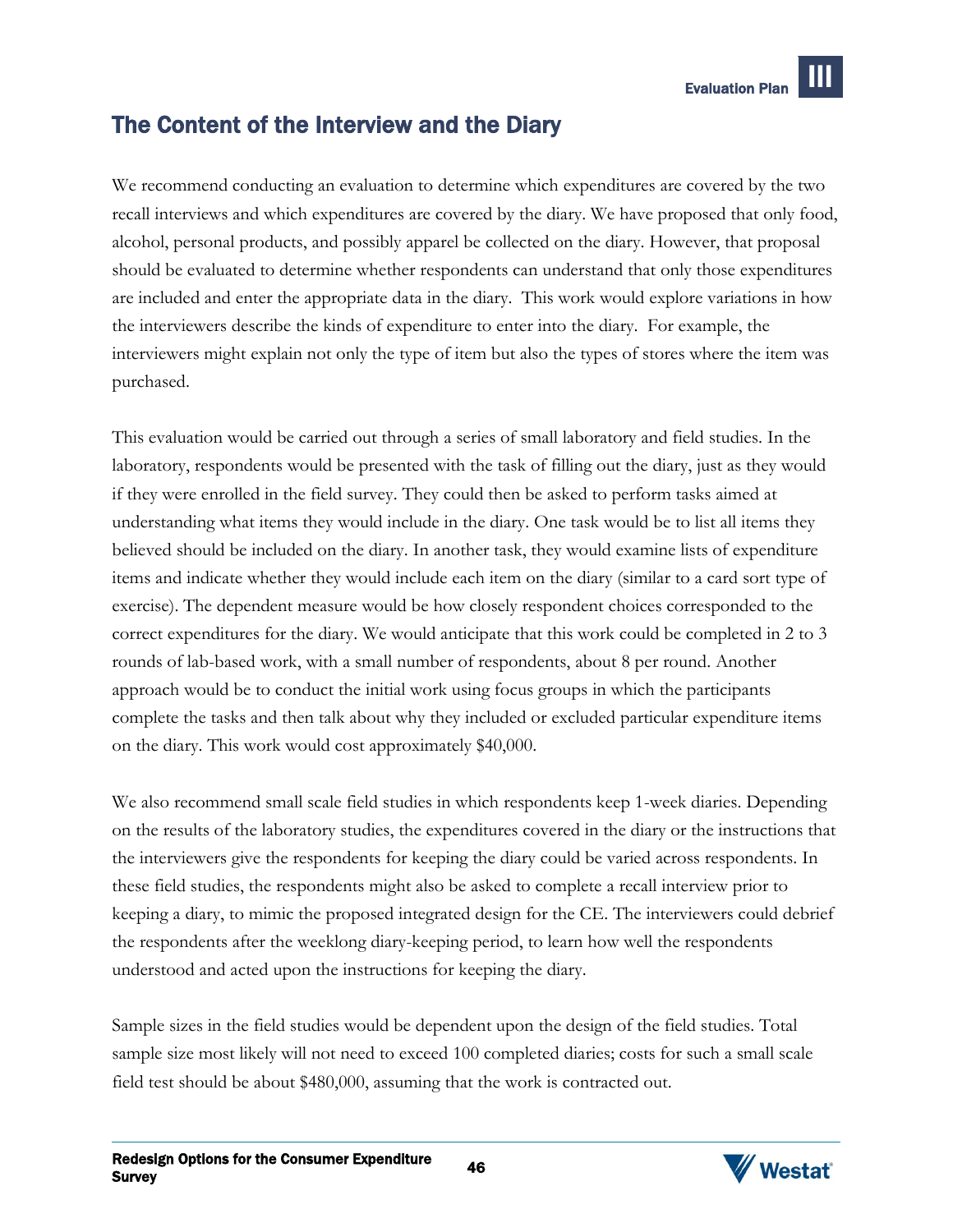

## The Use of Global Questions

Global questions can take two different forms. With the first kind of global questions, respondents provide a single estimate for an entire category. The second type of global question employs a filter or "gate" question. Respondents first report whether they had any expenditures in a category. They receive questions about those expenditures only if they answer affirmatively. Both types of questions should be studied.

The initial developmental research would determine the feasibility of asking respondents to provide global estimates for entire expenditure categories. The research would include both cognitive laboratory studies and small-scale field studies, building upon past work by Edgar (2011). This developmental research would suggest which expenditures are best suited for the global questions, and what strategies the respondents employ to reach a final estimation of their expenditures. For example, the research will suggest whether respondents are decomposing the expenditures into specific items or using some other strategy.

The research might also suggest how accurate the respondents' estimates tend to be when they are asked global questions. To assess the accuracy of the respondents' estimates of their expenditures, an interviewer could debrief the respondents and other household members about the expenditures to learn the actual levels of expenditures. The interviewer could also ask the respondents to provide receipts and other expenditure records.

We expect that this developmental research will require 3 to 4 rounds of cognitive laboratory research, each involving 6 to 8 respondents. The research would entail developing a set of global questions for the interview. Those questions could be modified after each round of testing. The cognitive lab results will suggest which OPLC categories are most suited for global questions. We expect that these categories will include, for example, large expenditures that do not require significant calculations (e.g., furniture, appliances) or regular expenses that could be estimated relatively easily (e.g., gasoline). This developmental research would cost approximately \$50,000.

## Length of Reference Period

Our proposed redesigned CE interview employs reference periods of 1, 3, and 6 months for various expenditures. Several issues must be investigated with respect to this plan. One is deciding on which

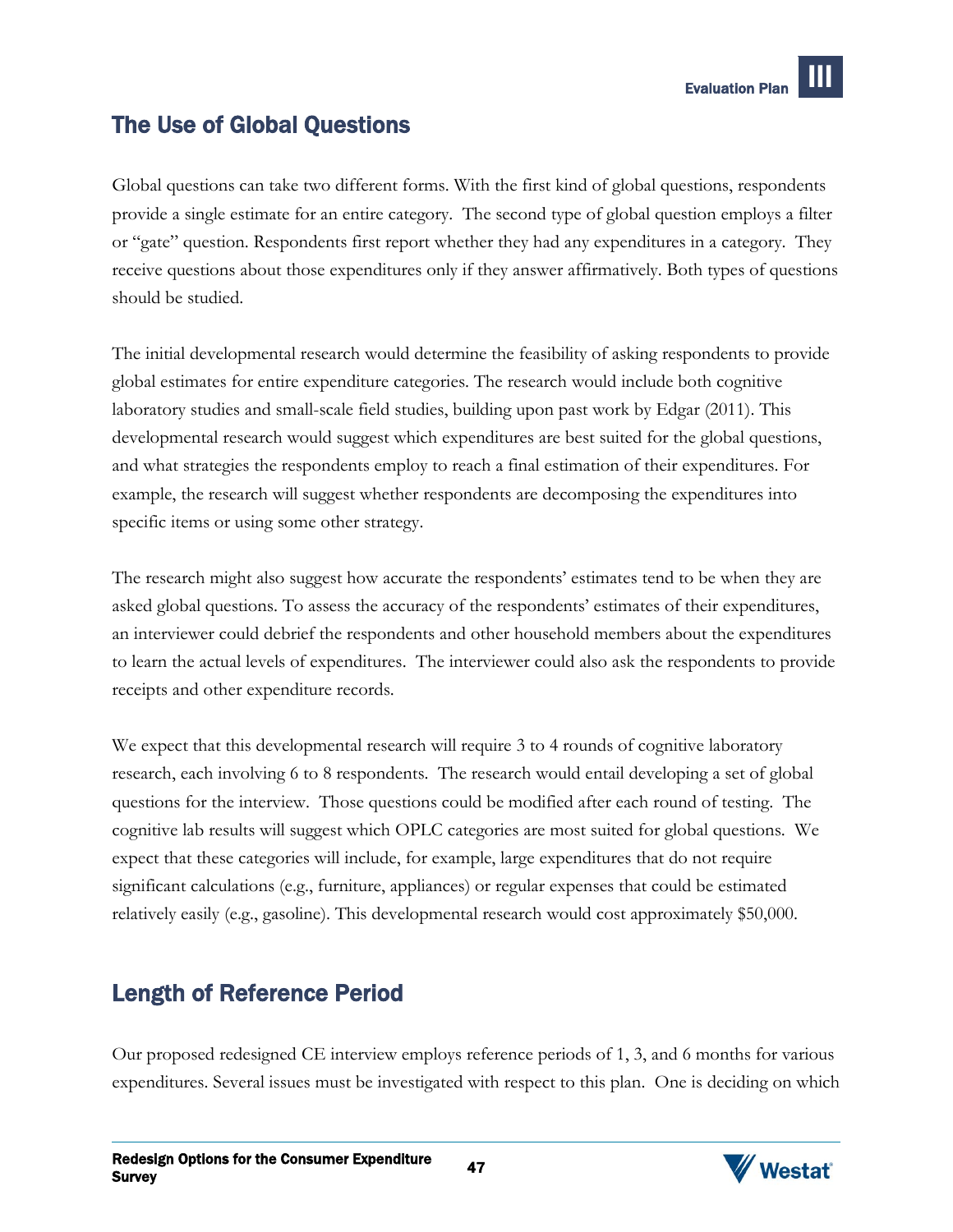expenditures can be asked for a 6, 3 and 1 month period. Second, it is important to assess how variation in the reference period during the interview might confuse respondents and lead them to telescope, or unintentionally truncate, the periods. We propose a series of cognitive interviews to study these two issues. The respondents would complete the interview using varying reference period conditions. The respondents would then be debriefed to study their reactions to the questions. The accuracy of the respondents' estimates of their expenditures would be assessed by debriefing the respondents, reviewing the respondents' receipts and other records or by asking the respondents to continually provide records of their expenditures over time. The respondents in this research could be limited to ones who were willing to carefully keep receipts and other expenditure records, so that the accuracy of their expenditure estimates could be assessed. Assuming 4 rounds of cognitive interviews with 8 respondents, the cost would be approximately \$50,000 if the work was contracted out.

## Use of Annotated Grocery Receipts

We recommended allowing the respondents to provide receipts in place of making diary entries for grocery store and supermarket expenditures. Two key issues must be investigated: (1) will respondents annotate their grocery receipts in sufficient detail to permit keying and coding? (2) should data on the receipts be entered by field interviewers or by a centralized keying operation?

We recommend beginning with small tests involving about 25 respondents to determine whether respondents can annotate the receipts in sufficient detail so that the OPLC categories can be determined for the items. Respondents would keep and annotate grocery receipts for a week. Their receipts would be examined to determine whether the OPLC categories could be identified for each item purchased.

After those initial tests, more extensive tests could be built into current CED diary collection. Some CUs would be permitted to provide annotated receipts instead of making diary entries for their grocery store and supermarket expenditures. The number and the dollar amount of the expenditures could be compared when respondents are and are not allowed to provide the receipts this way.

NORC (2012) conducted related research in which a central coding operation entered data from receipts that CE respondents provided; that study, however, involved only about 150 CUs. We

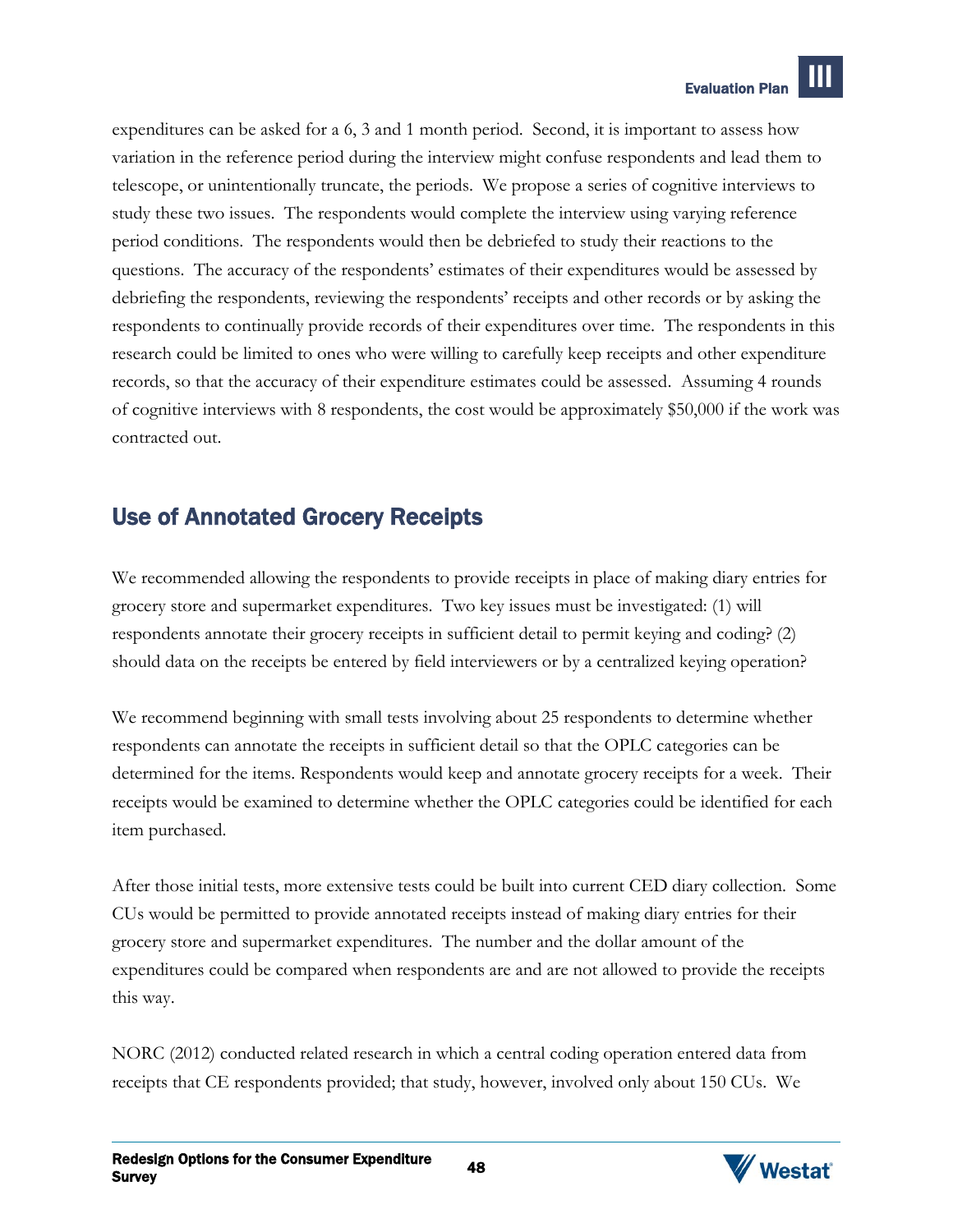recommend a larger test to help determine whether field interviewers should key the data on the receipts into a database, or whether a centralized coding operation should enter those data. There is a good reason for using a centralized coding operation: It can potentially be an efficient operation employing highly trained coders who use effective quality control measures. There is also a good reason for using field interviewers: They can contact the respondents easily to ask for more information about any item on the receipt. We recommend conducting a feasibility study that focuses on the use of a centralized coding operation. We believe that such an approach will be both more cost efficient as well as result in the highest quality data.

Moreover, with a centralized coding operation, some of the data entry might be automated. In recent years, the grocery industry has greatly consolidated. In 2009, four companies (Wal-Mart, Kroger, Costco, and Supervalue) accounted for more than 50 percent of sales in the United States, and in the largest 100 metropolitan areas, these retailers accounted for 72 percent of grocery sales (Martinez, 2007). Negotiating with these four major retailers to obtain their receipt coding scheme would in principle allow the CE program to incorporate centralized, automatic coding of receipts.

The small scale study involving about 25 respondents would cost approximately \$25,000 assuming it was contracted out. The larger test could be built into the larger field tests outlined below.

# Record Use: Understanding Record Organization and Willingness to Access

A study by Sjoblom and Lee ( 2012) suggested that respondents were both able and willing to collect records related to the expenditures that they entered into a diary over 2 weeks. The study also suggested that it was feasible, though time consuming, for interviewers to scan the receipts.

We recommend conducting an evaluation study with the aim of identifying the best methods to motivate respondents to use expenditure records in the initial CE interview. The evaluation study would also lead to protocols for conducting the interview, both when the respondent does and does not use records. The evaluation study would identify which records respondents are likely to use, and which records respondents are unwilling or unable to access or share.

We recommend two studies to learn more about CU expenditure records. Interviews and focus groups with respondents would be beneficial to further understand how respondents store and

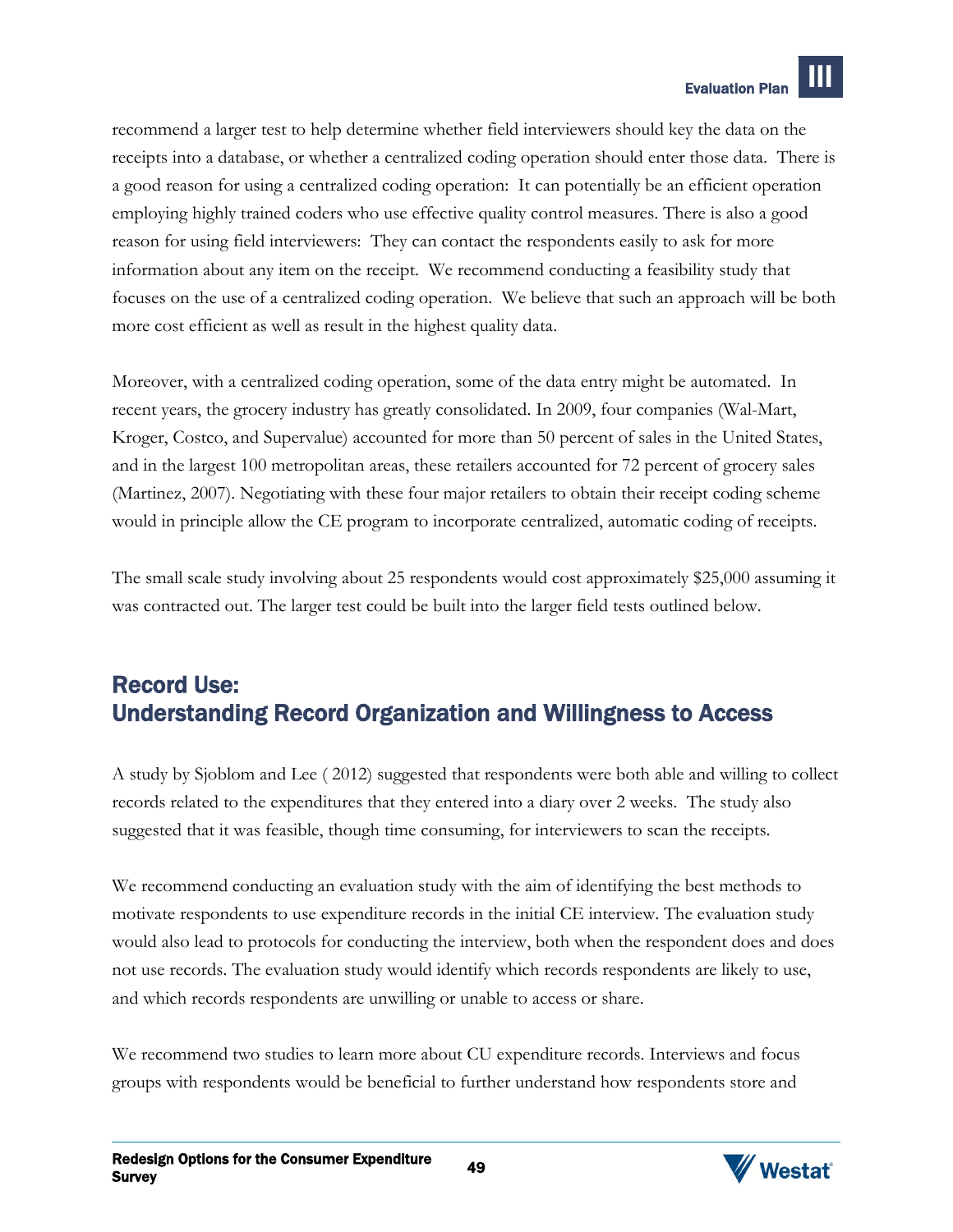organize their records, the extent to which they use electronic record keeping and bill paying, and their willingness to access those records for data collection. This research could help identify the reasons that respondents might not be able or willing to retrieve particular expenditure records. Ideally, these focus groups could be conducted around the country, to achieve geographic diversity. For purposes of budgeting we have assumed 2 focus groups costing a total of \$20,000.

At the same time, we recommend that data concerning record usage be collected as part of the ongoing CE program. Interviewers could observe and record respondents' use of records for the interview. Collecting data about record usage this way would be a low cost means by which to study this important issue, for which we have little empirical data. The results would show how often respondents use records in the interview, which particular respondents tend to use records, and what sorts of records they tend to use.

We also recommend conducting an experiment to study how the advance letter sent to CUs could best motivate them to prepare for the first interview by gathering records. The experiment would compare alternative versions of the advance letter (possibly with incentives). This experiment could be conducted with a sample of CUs that are participating in the ongoing CE program. Interviewers would note the extent to which the CUs used records in the initial interview, the types of records that they used, and the specific kinds of information that they used the records to report. Sample sizes for this experiment should be large enough to provide sufficient statistical power. To compare two different advance letters, in two waves, a sample of approximately 1600 cases would be needed if 400 CUs were assigned to each condition. The costs would be marginal if this experiment were integrated with current CE data collection activities; it would be more costly if it were conducted as an experiment with its own sample.

We recommend conducting an additional experiment to compare two methods for asking respondents to use their expenditure records. In one condition, the advance letter to the CUs would ask respondents to gather their records prior to the first interview. In the second condition, the respondents would be asked to gather their records at the conclusion of the first interview. The interviewers would call the respondents a few days later to collect the data that the respondents found on their records. This experiment would identify which method is better for eliciting respondent cooperation and enhancing data quality. Once again, we believe that this work could be integrated with the current CE interview design, with marginal impact on costs.<sup>6</sup>

 $\overline{a}$ 



<sup>6</sup> We would recommend using the current CE interview for this work, with some minor additions asked of the field staff concerning record use by the respondent. The research would require that for those CUs assigned to the post-interview revision, a second telephone call would be made to the CU to obtain updated/corrected information.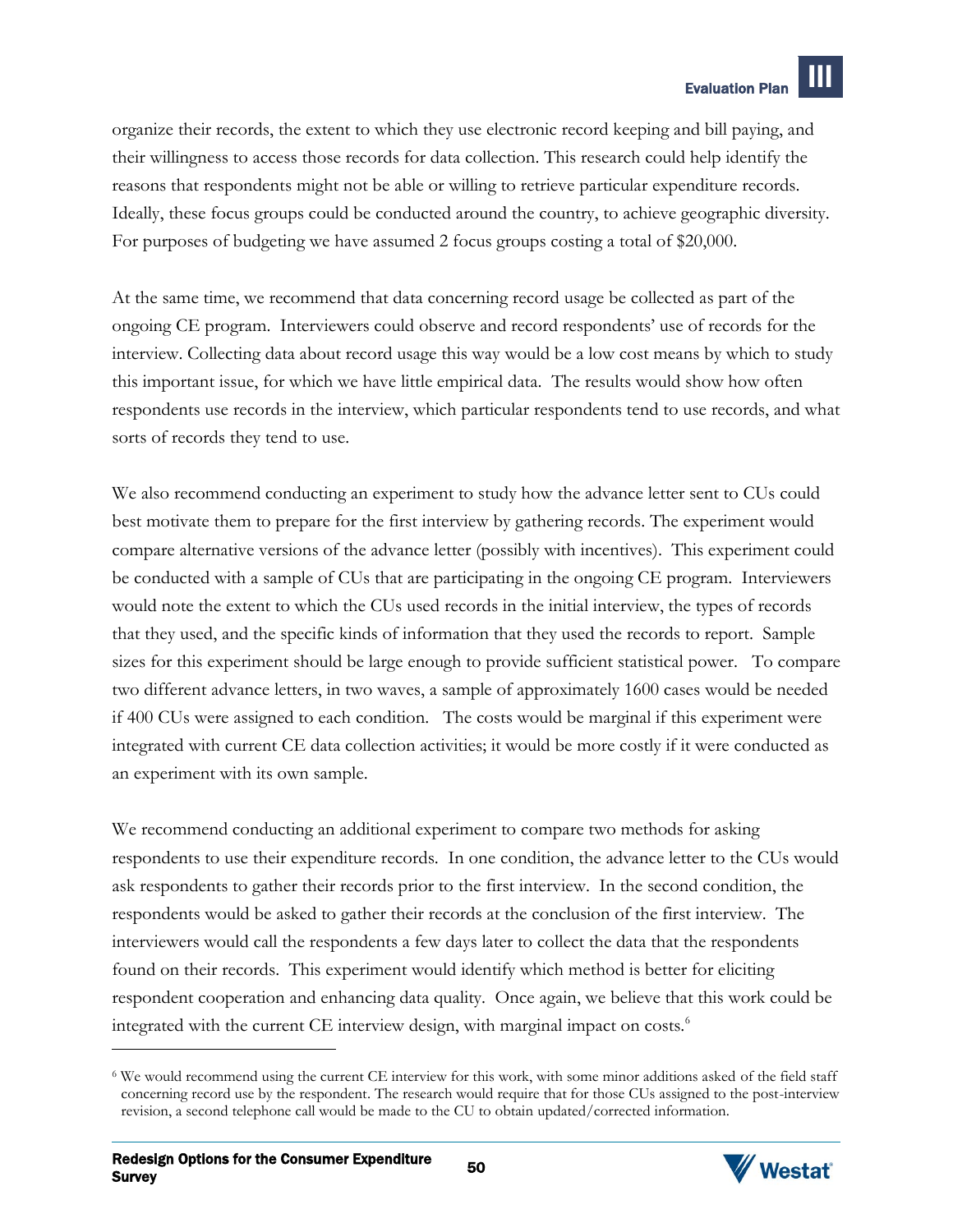We emphasize that these developmental studies should be grounded on the philosophy outlined in Section I. The respondents should be apprised of how to best perform their tasks and the interviewers should be evaluated not just on their ability to achieve a completed interview but also on their ability to persuade respondents to keep records. A successful approach to the use of records will require that respondents and interviewers perceive their roles as a collaborative venture to achieve the highest quality data. For that reason, we recommend that the experiments and field studies incorporate the use of incentives and that field interviewers be evaluated on a full range of metrics that align with the goals of the use of records, that is, improved data quality and reduced levels of nonresponse.

## Development and Testing of an Integrated Sample

One of the first evaluation activities should be an assessment of the feasibility of the integrated design. If such a design is deemed to be infeasible for any reason, then the CE program must continue to employ a two-sample design. However, the integrated design can be tested only when the web-based diary is fully developed. We recommend conducting a test of the integrated design as soon as the web-based diary is ready.

We also see merit in testing the order of the diary and the CE interview. This experiment could address the question of whether respondents should keep the diary for 1 week before the initial interview, or after the initial interview, or before the second interview, or after the second interview. However, such an experiment requires the development of different protocols for the advance letter and initial contact; in addition, it may require modifications to the CE interview. The experiment would therefore be quite expensive. For that reason, we do not recommend conducting the experiment (see last section of this chapter).

Instead, we recommend testing the integrated design in two stages: a small scale pilot test, followed by a larger scale field test. The purpose of the pilot test is to study how to encourage respondents to make diary entries without any lapses throughout the reporting period, and how to best encourage respondents to gather records after the initial interview so that they can provide detail about their responses.

In the pilot study, the respondents would complete an interview and then keep a diary over a 1 week period. Interviewers would contact CUs where some or all of the respondents appear to have

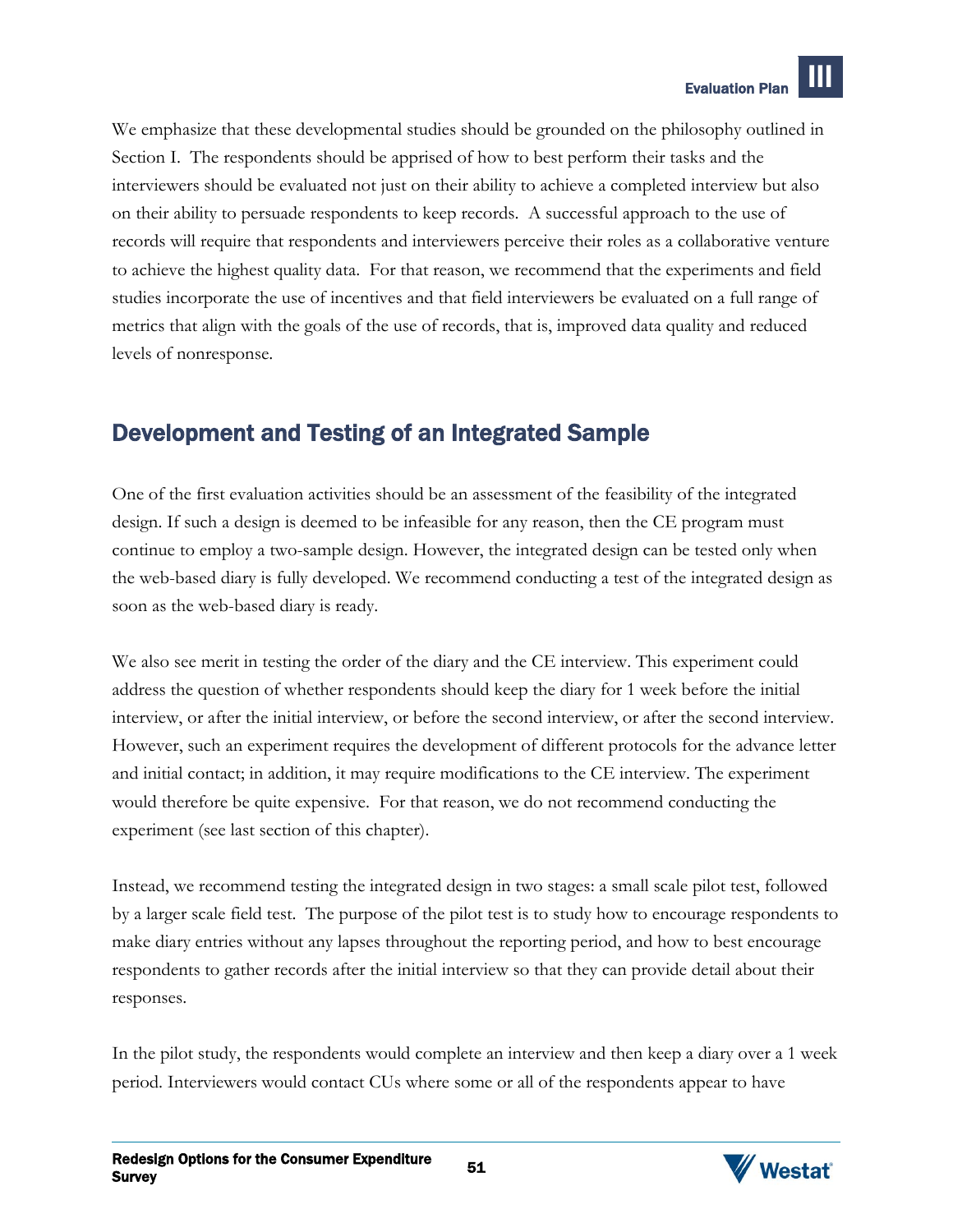stopped making entries into their web-based diaries. The interviewers would telephone, email or text the respondents who have neither made entries on the web-based diary, nor checked the box to indicate that they had no expenditures to report, for at least 1 day. The interviewers would observe and record whether the respondents resumed making diary entries. Similarly, interviewers would contact respondents using the telephone, or email, or text message, to remind them to gather records that could improve upon their responses during the initial interview. The interviewers would observe the extent to which the respondents complied with this request.

The interviewers would debrief the respondents at the end of the pilot study. The respondents would report their reaction to the contacts from the interviewers.

As this research would be a pilot study, it should be conducted with a small number of CUs, not a large enough number to achieve statistical power. We recommend including approximately 100 households, which would cost approximately \$600,000, assuming this would be done by a contractor.

The second, larger, study would be a formal test of the recommended design. It would examine response rates, process measures (e.g., keeping up with diary entries) and the number and dollar amount of the expenditures that the respondents report, both in total and by category. This study could examine the degree to which an integrated design can yield better quality data than the existing CE program, which uses two separate samples, is currently providing. If 1,000 CUs participated in this field study, and the Census Bureau did the work, the cost would be approximately \$860,000.

### Field Test: Global Questions, Diary Content and Reference Periods

We recommend conducting a field test to study the effect of employing global questions in the interview. The field test would test both kinds of global questions discussed in Section II. This field test could be conducted simultaneously with the test of the integrated design, that we recommended above.

The field work would compare the two kinds of global questions for particular sets of expenditures. Those expenditures would be identified by the earlier developmental research. The length of the reference period could be varied. Of particular interest are items that are being changed from the current design (e.g., from 3 months to 6 months, or from the diary to a 1-month reference period on

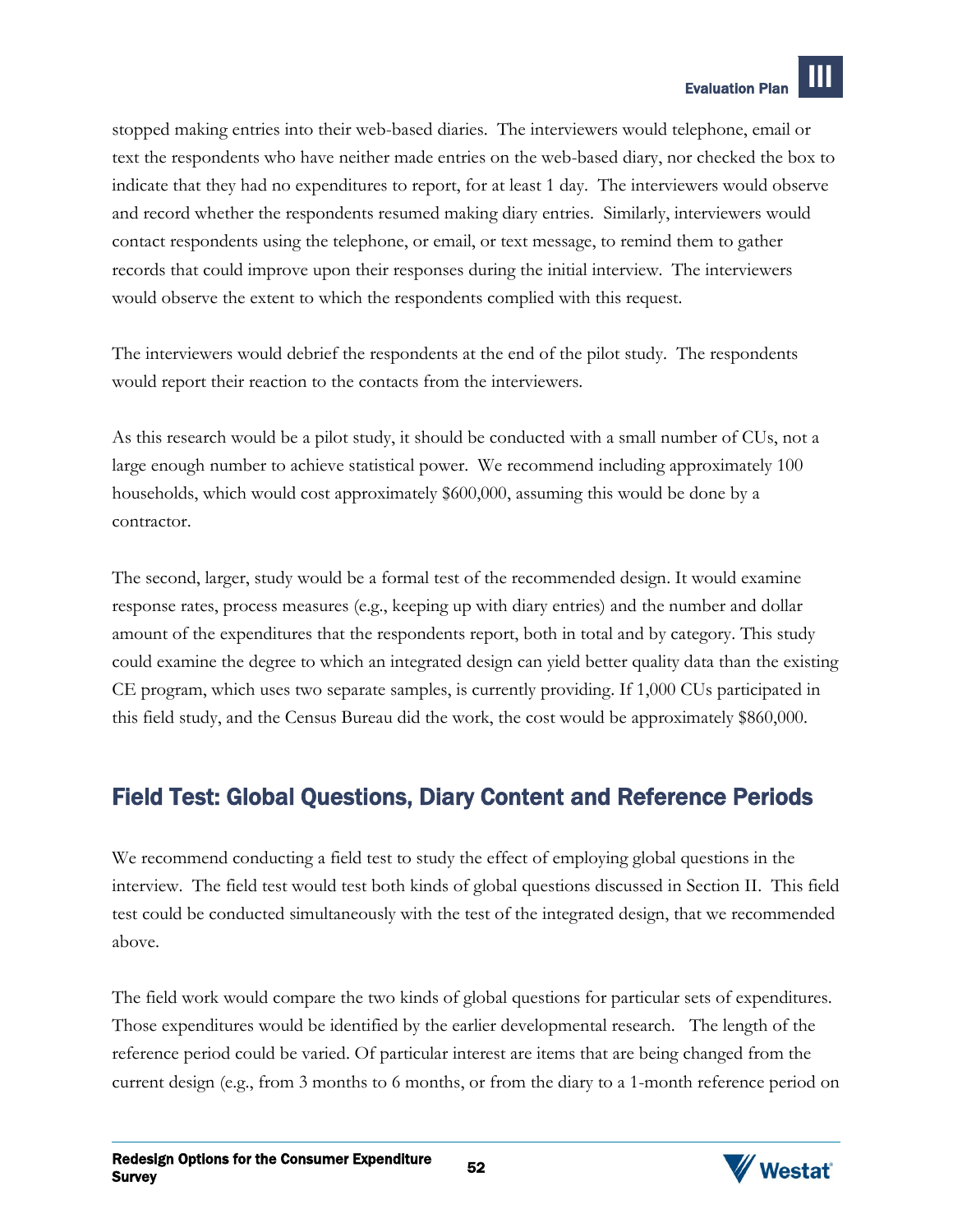interview). The dependent measures on this field test would be the number and level of expenditures, the time needed to complete the interview, the perceived burden and perhaps respondent-interviewer behavior (e.g., expressions of frustration, reading questions as worded).

We recommend conducting this field test outside the D.C. area, preferably in 2 to 3 locations with experienced CE interviewers. With a sample size of 1,000 the cost would be around \$500,000 if the work were done by the Census Bureau.

## Final Field Test

We recommend conducting a final field test to study design issues related to two issues: using multiple diary keepers in each CU and providing incentives.

**Multiple versus Single CU Diary.** BLS plans to conduct a study in 2014 to compare having multiple diary keepers in each CU with the current design of having one diary keeper per CU. However, that test will not incorporate many of our recommendations. For example, the diary data collection period will be 2 weeks rather than 1 week as we recommend. The electronic diary will resemble the current paper diary, and not use an interactive design as we recommend. The diary will cover all expenditures, rather than a limited set of expenditures, as we recommend.

We therefore suggest that the field test that BLS is planning should be redesigned to incorporate our suggestions for the design of the web diary, as presented in this report. The dependent measures in the field test could be response rate, and the number and dollar amount of the expenditures reported, in total and by OPLC categories.

We also recommend an experiment in the field test to study how the interviewers should contact CUs that appear to be neglecting to make entries into the web-based diary. The experiment would build upon the pilot study related to the integrated design. It could reveal whether the interviewers should contact the CUs by telephone or by email. It could also suggest the optimal way the interviewers should ask the respondents about the apparent lapse in their diaries. The experiment could also study the issue of who in the CU should be contacted. For those CUs assigned to the multiple diary condition, we believe that follow-up can only be with those CU members with whom the interviewer has had contact during the CU interview. For example, if a husband and wife jointly participate in the CE interview, the interviewer would be free to email or call either of them;

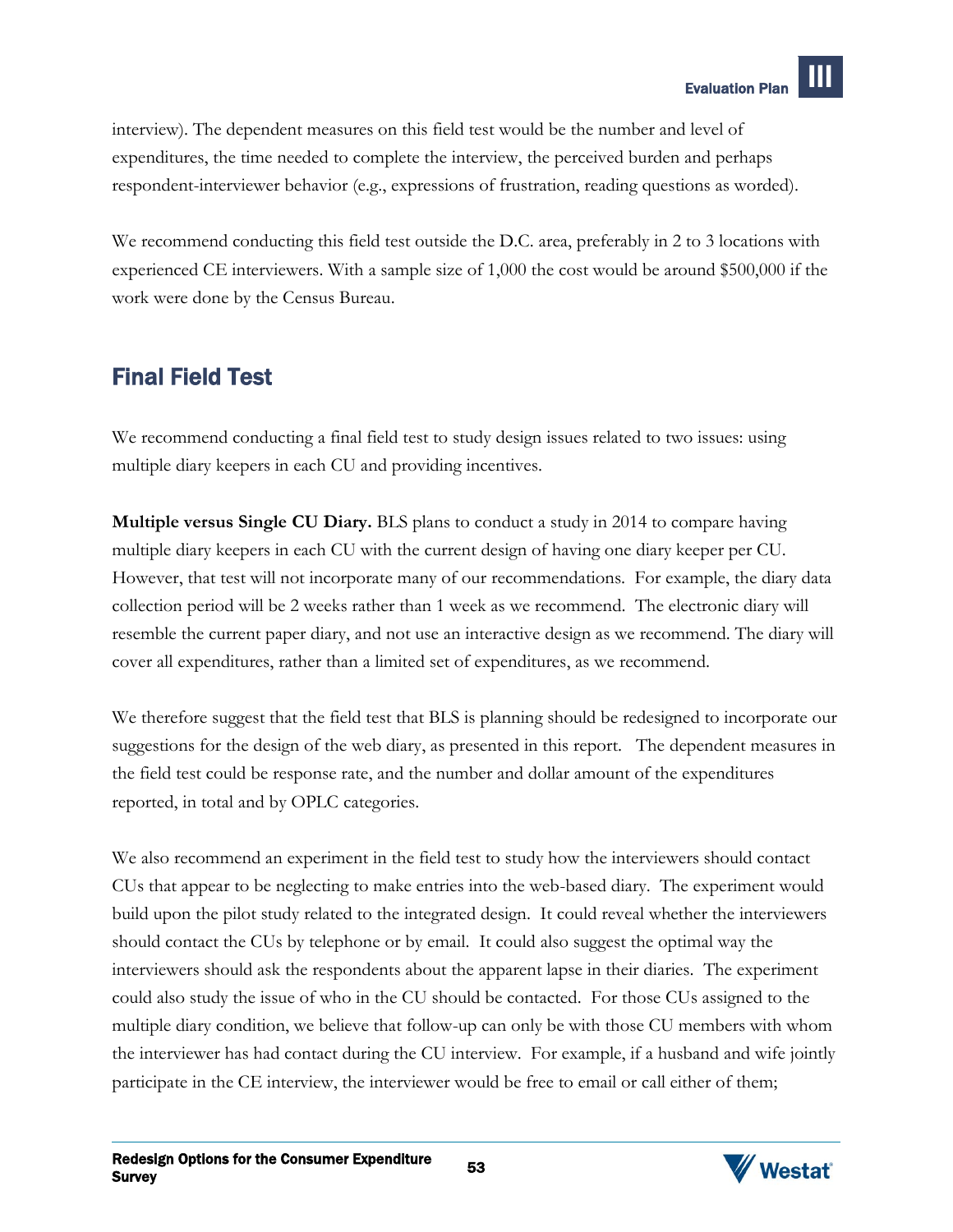however, for the adolescent daughter or son who is living in the CU but who was not present during the CE interview, communication concerning diary entries would have to be conducted through one of the parents. Due to issues of confidentiality with respect to the diary entries, this communication would be limited to encouraging compliance.

We envision a relatively large field study in which the dependent measures included both response rates and data quality. Data quality could be measured as the number and dollar amount of reported expenditures, both in total and by OPLC category. If this field study incorporated no experimental design, sample sizes on the order of the 2014 study would be appropriate. Ideally, the field study could employ a sample size sufficiently large to include an experimental design. The experiment could provide valuable information about how the interviewers should contact CUs where some or all of the respondents appear to be failing to make entries into their web-based diaries.

**Incentives.** We also recommend conducting an experiment to help identify the optimum timing and dollar value of the incentives. The experimental conditions could be the following:

- Incentive with advance letter: \$0, \$2, or \$5
- Incentive at Interview:  $$0, $25,$  or  $$50$
- Incentives with Diary:
	- For the CU, if the CU has only one respondent: \$0, \$25, \$50
	- For each respondent, if the CU has multiple respondents: \$0, \$5, or \$10 with \$20 for the principal CU respondent.

We recommend that this field test be the final field test, to be conducted in year 5 of the evaluation period. By then, BLS will have completed several field tests that would suggest whether this final field test should incorporate global questions for the interview, and varying reference periods for the expenditure items on the interview. The earlier field tests would also suggest whether this final field test should allow respondents to provide receipts for their grocery and supermarket expenditures in place of making diary entries, how the web-based diary should be designed, which categories of expenditures should be covered by the diary, how respondents should be asked to use their own technology to access the web-based diary, and how respondents should be encouraged to use records. In other words, when this final field study is designed, most of the major design decisions will have been made.

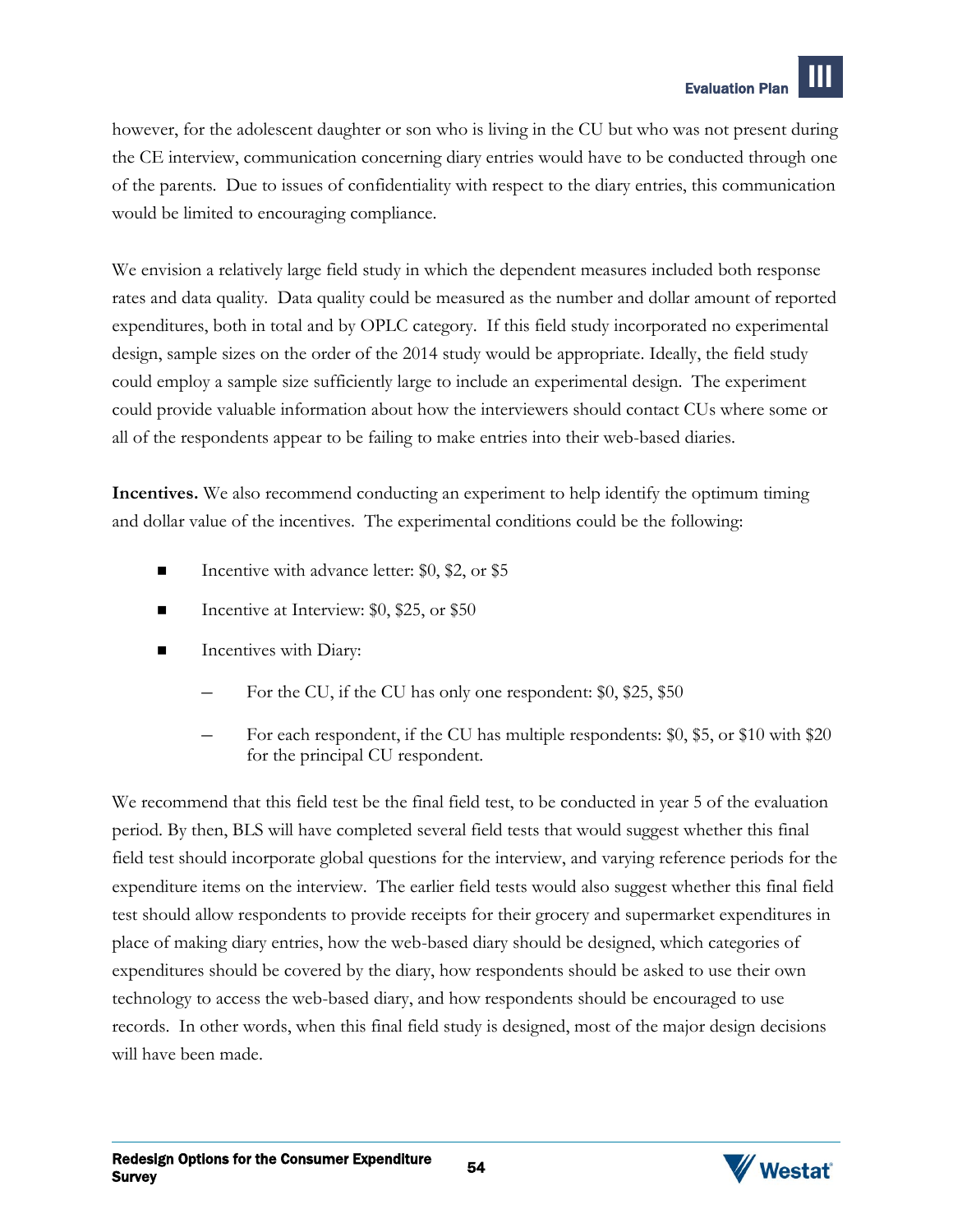Based on current Census-BLS field tests (most notably the Census Multiple Diary test), we recommend a sample size of approximately 3,000 CUs for the final field study. A sample size of 3000 completes will permit BLS to examine the impact of using multiple respondents per CU and the effect of various incentive strategies. The dependent measures can include response rates and the number an dollar amount of reported expenditures, both in total and by OPLC category.

We estimate costs for this final field study to be at approximately \$3 million, based on Census cost estimates for a number of feasibility and evaluation studies that are currently underway.

## Statistical Power

Tables 4 through 6 show the power of the statistical tests for these experiments. The sample sizes for the tests proposed prior to the final test do not generally allow for extremely powerful statistical tests. When the number of completed interviews is 1,000, for measures in the form of a proportion, such as the percent that report a particular expenditure, there is between 60 percent and 70 percent power to detect a 10 percentage point difference. For example, with 1,000 completed interviews, each of 2 treatment groups would have approximately 500 respondents. Table 4 shows that for proportions of approximately 50 percent, the level of power is about 60 percent to detect a difference of 10 percentage points.

The sample sizes double when comparing measures to the ongoing Census production sample. This is because the entire field test sample can be used for estimation. For example, when comparing the integrated design to the production sample on the pre-notification procedures, 1,000 completed interviews would provide 90 percent power to detect a 10 percentage point difference. But the power to detect a 4 percentage point difference would still not be large.

Of course, the power for the final field test is much larger because it involves 3,000 completed interviews. The power when comparing mean expenditures varies widely depending on the particular category (Tables 5 and 6). Samples that provided approximately 1,000 completed interviews would yield sufficient power to detect differences of about 20 or 30 percent.

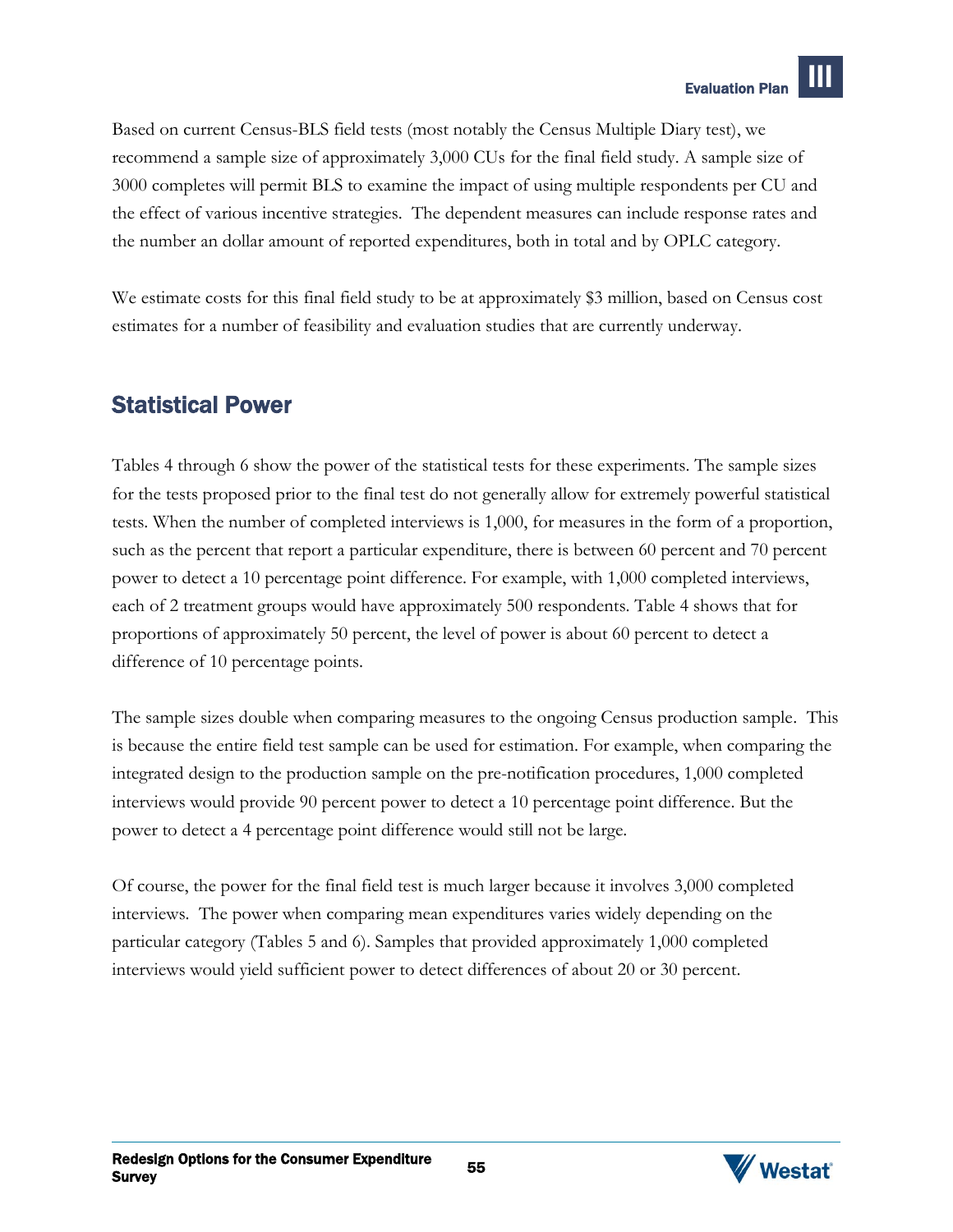

#### Table 4. Power for difference in proportions by sample size, level of rate and percentage point difference between the groups\*

|                  | $p = 50%$ |     |     | $p = 70%$ | $p = 80%$ |      |  |
|------------------|-----------|-----|-----|-----------|-----------|------|--|
| <b>Completes</b> | 4+        | 10  |     | 10        |           |      |  |
| 500              | 14%       | 61% | 16% | 70%       | 19%       | 62%  |  |
| 1,000            | 24%       | 89% | 28% | 94%       | 35%       | 91%  |  |
| 2,000            | 43%       | 99% | 50% | 100%      | 61%       | 100% |  |

\*Power calculated for a two-sided significance test at p<.05. assumes a design effect of 2; +percentage point difference.

#### Table 5. Power for difference of means for selected expenditures, completed diaries per group and effect size\*

|                             | $N = 500$ |     |     | $N=1,000$ |     |     | $N = 2,000$ |     |     |
|-----------------------------|-----------|-----|-----|-----------|-----|-----|-------------|-----|-----|
| <b>Expenditure type</b>     | $10% +$   | 20% | 30% | 10%       | 20% | 30% | 10%         | 20% | 30% |
| Food at home                | 14%       | 43% | 76% | 24%       | 71% | 96% | 43%         | 94% | 99% |
| Cereals and cereal products | 10%       | 28% | 56% | 17%       | 51% | 84% | 29%         | 80% | 98% |
| <b>Eggs</b>                 | 9%        | 22% | 43% | 13%       | 39% | 72% | 22%         | 67% | 94% |
| Other food at home          | 12%       | 33% | 63% | 19%       | 58% | 90% | 34%         | 87% | 99% |
| Food away from home         | 13%       | 38% | 70% | 21%       | 65% | 94% | 38%         | 91% | 92% |
| <b>Alcoholic beverages</b>  | 5%        | 10% | 17% | 7%        | 15% | 29% | 10%         | 26% | 51% |

\*Power calculated for a two-sided significance test at p<.05. Based on 2011 expenditure data.

+ Effect size = percent difference between the two estimates of expenditures.

#### Table 6. Power for difference of means for selected expenditures, completed interviews per group and effect size\*

|                         | $N = 500$ |     |      | $N=1,000$ |      |      | $N = 2,000$ |      |      |
|-------------------------|-----------|-----|------|-----------|------|------|-------------|------|------|
| <b>Expenditure type</b> | $10% +$   | 20% | 30%  | 10%       | 20%  | 30%  | 10%         | 20%  | 30%  |
| Electricity             | 46%       | 96% | 100% | 74%       | 100% | 100% | 96%         | 100% | 100% |
| Apparel and services.   |           |     |      |           |      |      |             |      |      |
| men, 16 and over        | 7%        | 13% | 22%  | 9%        | 20%  | 40%  | 13%         | 36%  | 67%  |
| Apparel and services,   |           |     |      |           |      |      |             |      |      |
| women, 16 and over      | 9%        | 21% | 42%  | 13%       | 38%  | 70%  | 21%         | 65%  | 94%  |
| Vehicle maintenance and |           |     |      |           |      |      |             |      |      |
| repairs                 | 9%        | 20% | 39%  | 12%       | 35%  | 66%  | 20%         | 61%  | 92%  |
| <b>Medical supplies</b> | 5%        | 7%  | 9%   | 6%        | 9%   | 13%  | 7%          | 12%  | 22%  |

\*Power calculated for a two sided significance test at p<.05. Based on 2009 expenditure data.

+ Effect size = percent difference between the two estimates of expenditures.

## Summary of Schedule and Costs of Development and Testing Plan

The schedule for the evaluation is summarized in Figure 7. The evaluation will require a total of 5 years (60 months). We recommend conducting the tests on several tracks. The first track pertains to the tests of the respondents' use of records. These tests will require 36 months in total, counting

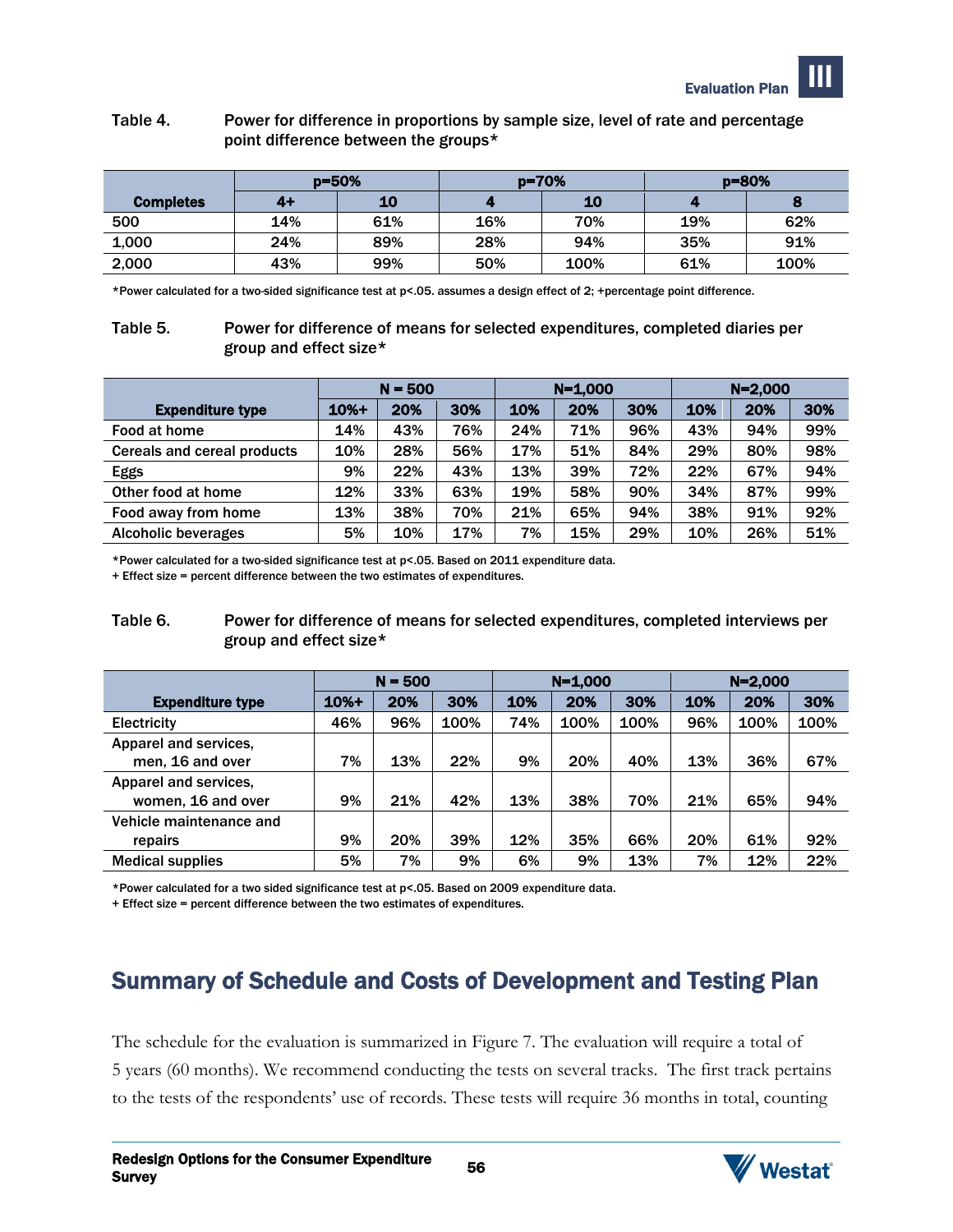all of the work outlined above. As these studies are conducted, the findings about how respondents can best be encouraged to use records can be applied to the subsequent evaluation studies.

The second track relates to the studies to identify the expenditures that should be covered by the interview and by the diary, the use of global questions and variations in the reference periods. The preliminary studies should be completed by around month 18, with the field test starting in month 19 and lasting through month 30.

The third track relates to the development of the integrated design. The initial work requires the development of the web-based diary, which should last through month 25. The testing of the integrated design would start in month 26 and last through month 40, when the large field test would end.



#### Figure 7. Timeline for redesign tasks

Table 7 summarizes the estimated costs of the design. These vary, depending on the extent that BLS or a contractor conducts the work. If BLS conducts all of the preliminary lab-based work in-house, the cost is approximately \$5.5 million. If all of this work is contracted out, the cost is approximately \$6 million.

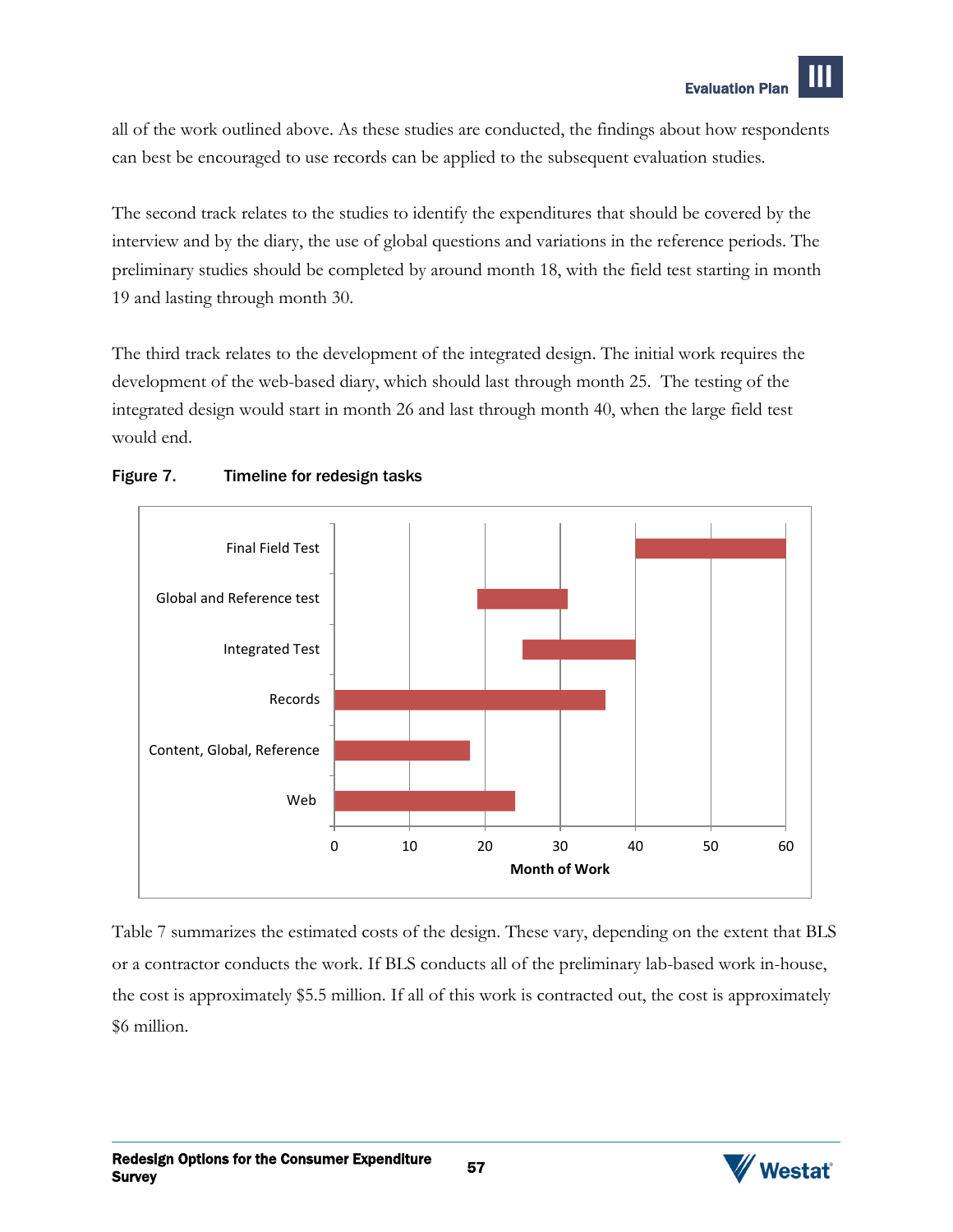

|                                                    |               | <b>Other work</b> |                | <b>Total</b>      |                |  |  |
|----------------------------------------------------|---------------|-------------------|----------------|-------------------|----------------|--|--|
| <b>R&amp;D task</b>                                | <b>Census</b> | If contracted out | If done by BLS | If contracted out | If done by BLS |  |  |
| Technology<br>development                          | \$200         | \$280             | O              | \$480             | \$200          |  |  |
| Content                                            |               | \$520             | \$480          | \$520             | \$480          |  |  |
| <b>Records</b>                                     |               | \$45              | 0              | \$45              | \$0            |  |  |
| Integrated design                                  | \$860         | \$600             | \$600          | \$1460            | \$1460         |  |  |
| <b>Global questions</b><br>and reference<br>period | \$500         | \$100             | 0              | \$600             | \$500          |  |  |
| <b>Final test</b>                                  | \$2,900       | 0                 | Ω              | \$2900            | \$2900         |  |  |
| Total                                              | \$4,460       | \$1,545           | \$1,080        | \$6005            | \$5540         |  |  |

#### Table 7. Summary of expenses for R&D work (\$1,000)

#### Scope of the Research and Development Program

The CE has not been redesigned for over 30 years. This may be one reason why many of the new designs suggested by the NAS panel and others have included very significant changes to the current methodology (Dillman and House, 2013; Westat, 2011; Mathiowetz et al, 2011). These designs have all tried to address two basic issues. One is to reduce the overall burden on CE respondents. Many have pointed to burden as one of the root causes of measurement error and response rate issues associated with the survey (e.g., Lessler, 1987). To reduce the burden, the basic structure of the CE has to be reconsidered. The second issue is related to the evolution of computer assisted interviewing (CAI). The CE currently uses CAPI, but the landscape for data collection is evolving very rapidly. Many respondents are able to access their own computers or mobile devices, which should make it easier to collect data on expenses. This should improve data quality.

The research and development program that we propose targets the main changes to the current design, including integrating the interview and diary components, the adoption of a web-based diary, changing the content of the two surveys and changing the number of interviews per household. To fit within the financial constraints, the proposed research and development program does not allow for as much exploratory research as is optimal. For a number of the key decisions, the plan assumes it is possible to narrow down the new methodology to a single design without a significant field test. At several points, the development could benefit from testing alternative methods against one another before narrowing to a final design. Examples include:

1. Testing several different versions of the web diary. The assumption in the current plan is that a single version will emerge from the initial development and testing. This

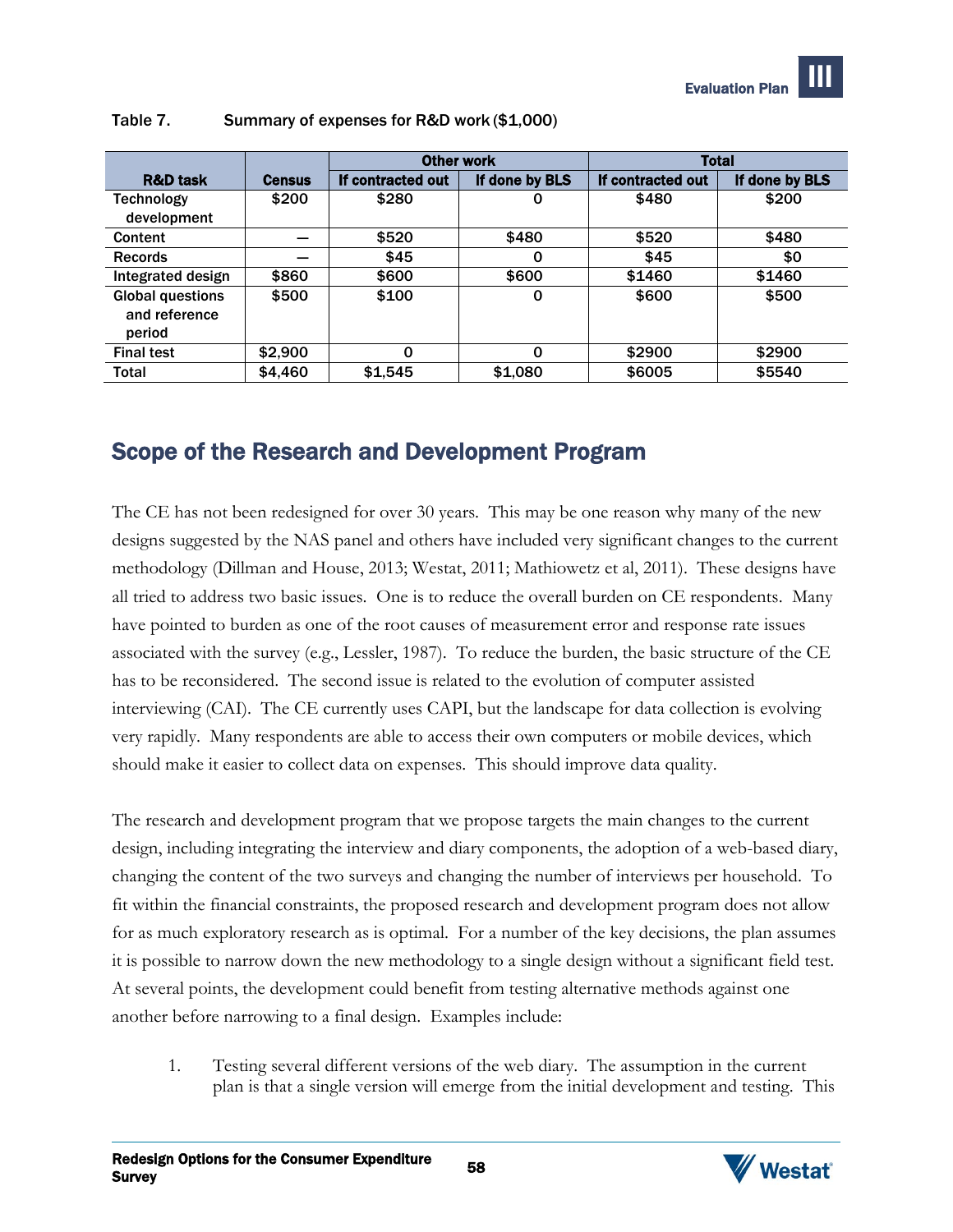may be premature. It would be better to consider the possibility that several different versions may seem promising and carried forward to more testing.

- 2. Testing several different versions of the content of the interview and diary surveys. The plan assumes that an optimal single design will emerge from the preliminary testing.
- 3. Alternative spacing of the two interviews. One key feature of our design is the recommendation to incorporate two rounds of CE interviews, 12 months apart. The 12-month lag between interviews – albeit a reduction in total burden placed on the CE unit – will require the development of field methods to maintain a high response rate for the second interview. Alternative spacing, such as 3 months or 6 months, also has implications for the recall of expenditures and the analytic utility of the data.
- 4. Integrating the sample design. For reasons stated in chapter 2, we have recommended integrating the interview and diary samples. The testing plan has a final test for this plan. However the plan does not allow for much time (or resources) to experiment with different ways to integrate the sample. For example, there was considerable discussion about whether the diary should be administered prior to conducting the interview. In our judgment, doing the interview first will provide respondents with a better idea of what is needed when completing the diary. This order should also be less redundant than the other way around. However, this is not based on empirical data and could benefit from more work at the development stages.

This list is purely illustrative of the types of studies for which the R&D effort could benefit. It is not meant to be exhaustive or in any priority order. Each of these activities would add an additional round of field testing to narrow down the alternatives before conducting a larger field test that compares the results against the current design.

A second issue related to cost is the sample sizes proposed for the larger field efforts. In particular, it would be prudent to significantly increase the size of the tests. As shown above, the power to detect differences in mean expenditures is not particularly high.

We fully understand that R&D has to be done within an environment of fixed funding and competing demands. Nonetheless, spending \$5 to \$6 million on the redesign of a major survey like the CE, which has data collection costs of approximately \$30 million per year, strikes us as low. We would urge allocating more resources if at all possible.

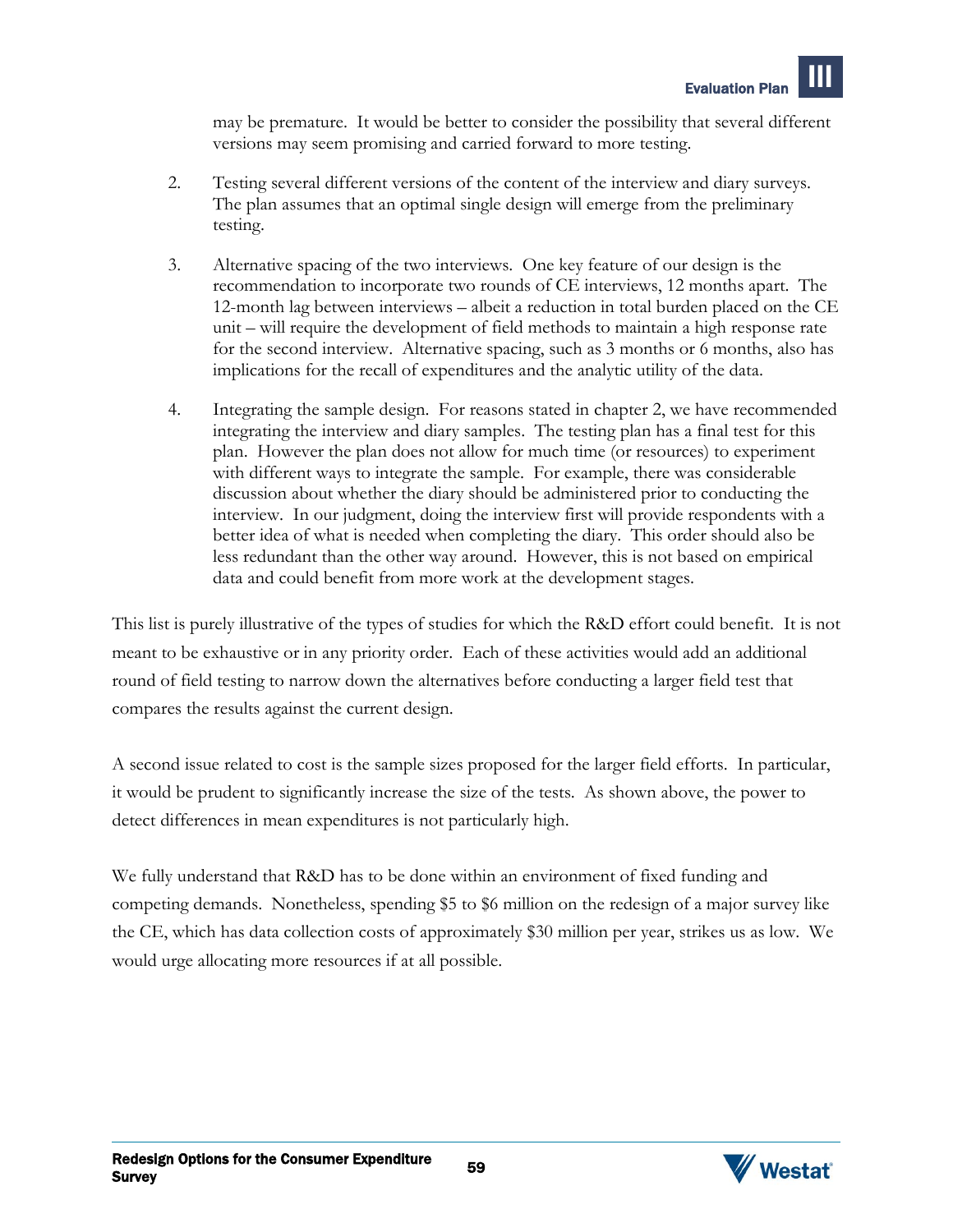# Costs for New Design

A major constraint in creating the revised design was the requirement that it be cost neutral. As we considered various design elements, we kept this requirement firmly in mind, and endeavored to avoid designs that would clearly be too costly. However, we did not continually develop cost estimates as we developed our recommendations for redesigning the CE program. Rather, we carried the design work to a nearly final state before we began to estimate the cost of the revised design.

Another constraint was to develop the cost estimate so that it would represent the Census Bureau's cost for conducting the revised design. BLS informed us at the start of this project that a decision had been made to continue working with the Census on the CE, throughout the development and implementation phases of the redesign and beyond. Thus, we were faced with the task of developing cost estimates for another organization to perform the work, with only high-level summary information about their costs from the current design. The Census Bureau's data collection operations and cost structure differ from other national survey organizations in the U.S. in a number of important ways. In consultation with BLS, we decided not to stray far from the summary CE cost data that Census provided, but to supplement it with our own understanding of Census operations on projects like the CE and our own cost experience on similar projects where necessary.

The timeline for design and implementation of the revised CE program is about 10 years. The cost estimate is intended to apply to a typical year beyond that, after the implementation was complete. Creating cost estimates was quite challenging because the CE is a complex set of activities and technologies, and 10 years is beyond the horizon for estimating survey program costs on most projects.

## **Objectives**

The cost exercise had three objectives:

1. To estimate the annual cost of the revised design in its steady state, after implementation;

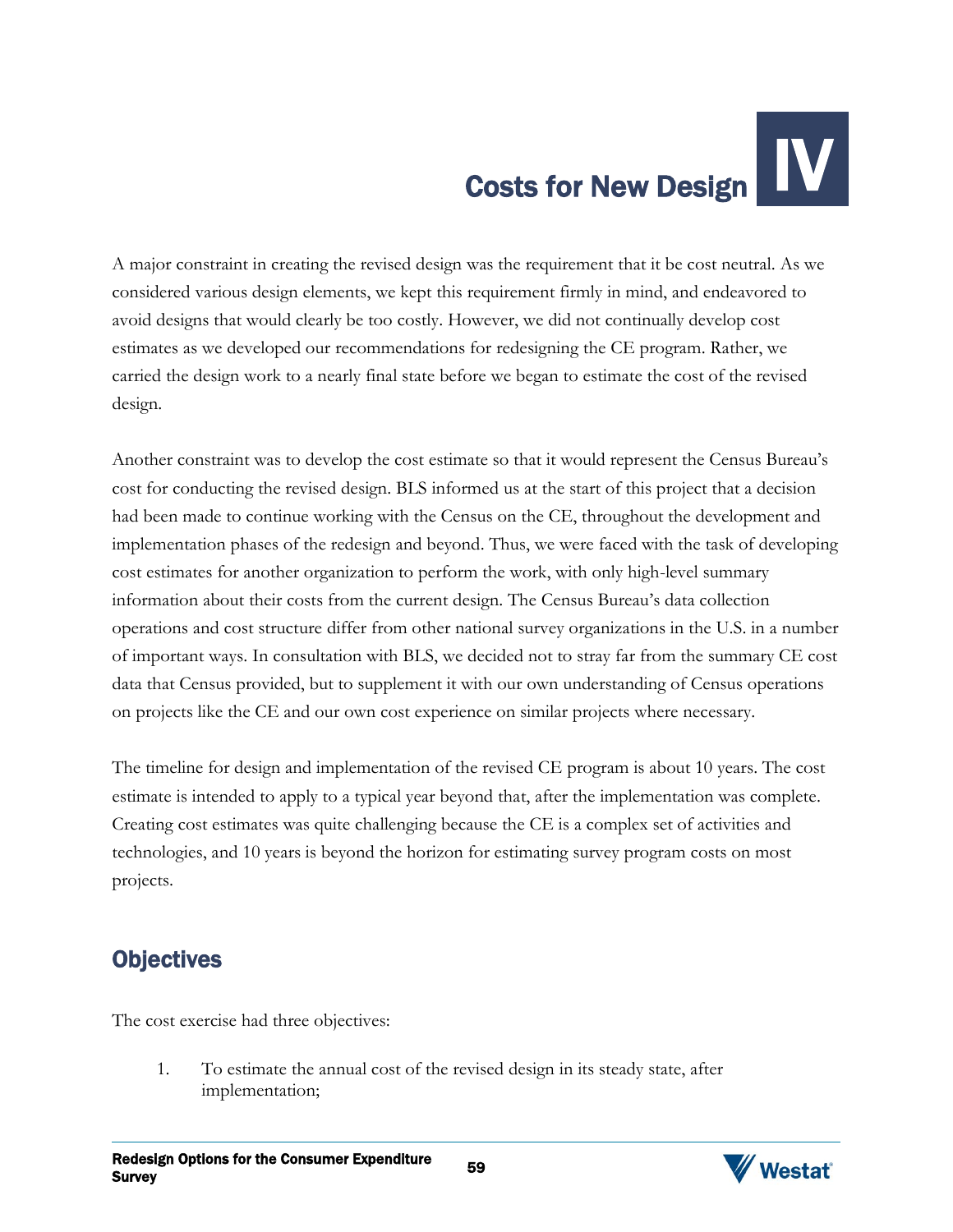- 2. To create assumptions based on recent cost data provided by the Census Bureau; and
- 3. To specify the assumptions used for each cost element.

The Bureau of Labor Statistics provided summary cost data from the Census Bureau for conducting the CE in 2011. Total cost was about \$30,000,000. This cost included both the CED and CEI components. It did not include any program costs at BLS. These figures are not actual costs but represent average cost estimates for a typical year of CE operations, rounded to the nearest \$100,000 level.

The Census costs were broken out into four categories:

| 5. | Total field activity tasks | \$6.4 million  |
|----|----------------------------|----------------|
|    | 6. Interview only          | \$10.7 million |
|    | 7. Diary only              | \$3.5 million  |
|    | 8. Overhead                | \$9.2 million  |

Interview costs were also specified by wave and interview status (complete or non-complete) for each of the five waves in the current design, and mileage was given for the "interview only" category. No additional cost detail was provided.

## Assumptions and Limitations

The first assumption we made was to provide costs in 2011 dollars. BLS and Census can choose to apply an inflation factor to convert to equivalent costs in later years.

Another assumption was that, wherever our own cost experience on similar projects differed from the data provided by the Census Bureau (for example, on cost relationships between waves of a panel study), we accepted the Census cost data as the basis for estimating the redesigned CE costs. This assumption is a limitation of the redesign estimate; its quality is dependent on the Census 2011 data, which have very little detail and no supporting documentation.

A standard approach to developing cost estimates is to identify fixed and variable costs. Clearly interviewing costs vary with sample size, and the cost of salaried labor for headquarters staff is largely fixed, regardless of sample size (over a relatively broad range of sample sizes). However, this

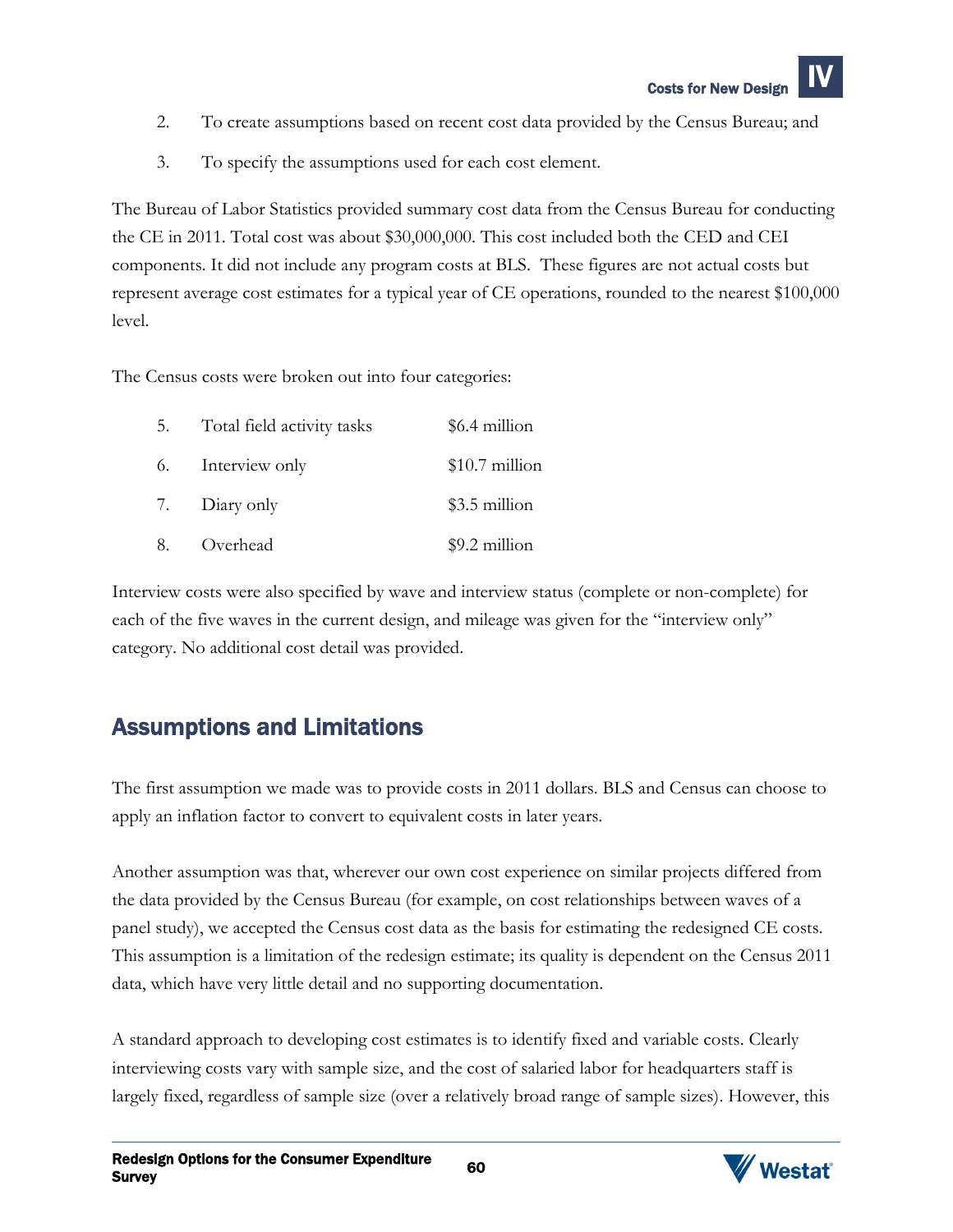division of cost categories is not clearly delineated in the CE cost data provided by the Census Bureau. Therefore, we inferred fixed costs from the brief labels and descriptions that accompanied the cost data, and focused attention primarily on the costs we knew were mainly variable.

The Census provided no information about the structure of their fixed direct and indirect costs. Therefore, we made the simplifying assumption that the indirect costs for the redesign would be similar to the 2011 overhead. In 2011, Census overhead was \$9.2 million, about 45 percent of direct costs.

The fixed part of direct costs was also not defined, but we assumed they were included in the category "total field activity tasks." The Census Bureau gave three examples of activities included in this category: re-interviews; senior field representative conference; and address research. These examples suggest that activities included in this category may not be specifically related to the volume of data collection (in that they can be scaled to fit a pre-determined need, somewhat independent of sample size), and therefore might be considered fixed. However, we have no way to estimate what mix of activities might be included in such costs after implementation. Total field activity costs were \$6.4 million in 2011, 45 percent of the interviewing and diary costs, so we assume they would be 45 percent after implementation of the redesign.

## Extrapolation of Essentially Variable Costs from Census Cost Information and Westat Experience

The variable costs in 2011 were divided between "interview only" and diary. Our approach for estimating these was to:

- If dentify cost elements that can be mapped between the current design and our recommended redesign, or that are only in the redesign;
- Plug in design features of the redesign (e.g., sample size, number of waves); and
- Apply common cost metrics.

We based the cost metrics on our own experience with similar surveys, but made some adjustments for what we know about the Census field staffing configuration and the level of Census field effort required for the current CE.

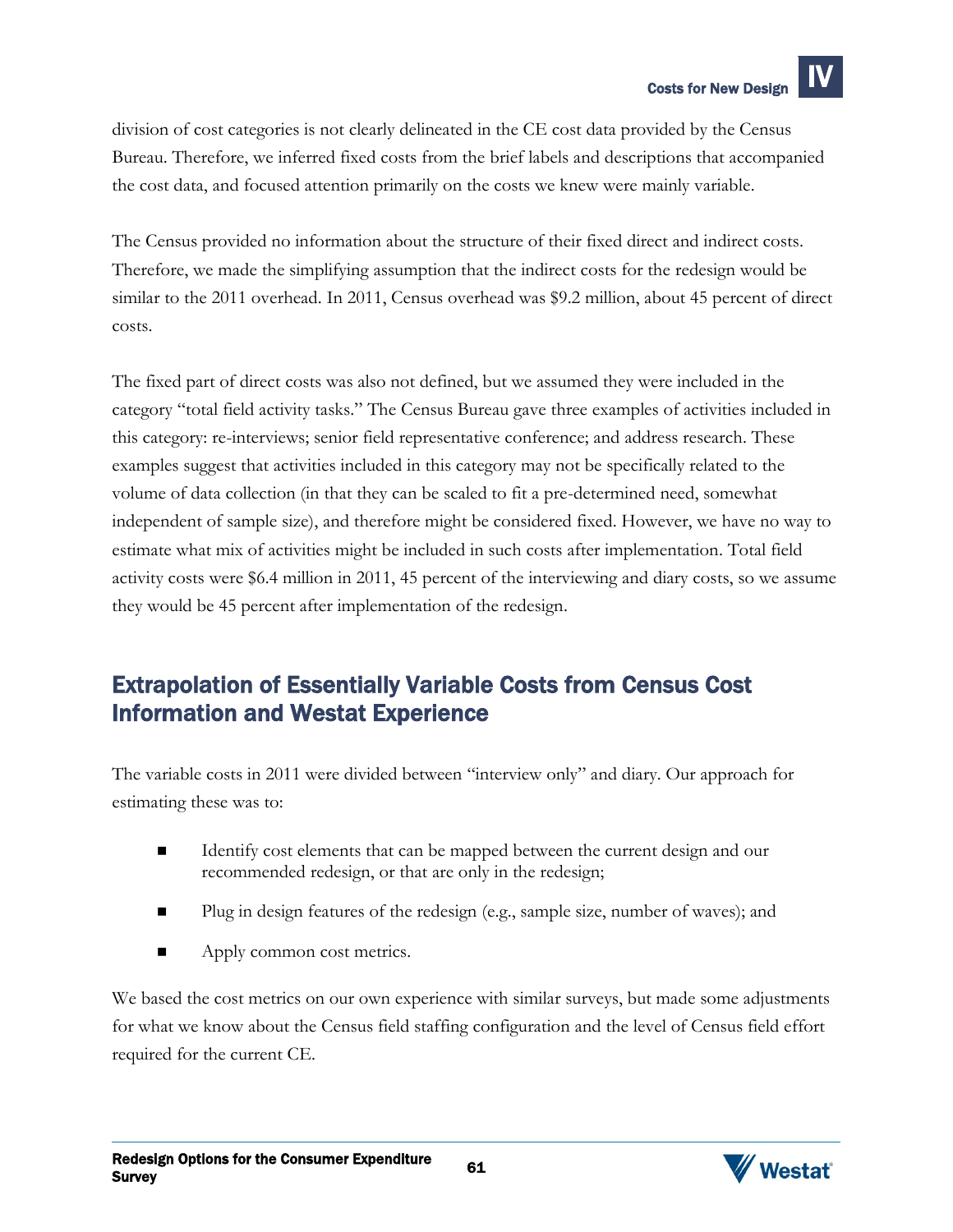Table 8 compares the cost elements in the current design with the redesign. The redesign has 28,000 CE interviews per year, 7,000 fewer than the current design because there is no separate bounding interview. The integrated redesign has no additional sample of CUs for the diary component, whereas the current design has 7,000 additional CUs for the diary.

| Table 8. | Cost elements shared between current design and proposed design |
|----------|-----------------------------------------------------------------|
|----------|-----------------------------------------------------------------|

|                           | <b>Current design</b> | <b>Proposed design</b>                 |
|---------------------------|-----------------------|----------------------------------------|
| <b>CUs interviewed</b>    | 7.000                 | 14.000                                 |
| Interviews completed      | 35,000                | 28,000                                 |
| <b>Bounding interview</b> | 7,000                 |                                        |
| Data interview            | 28,000                | 28,000                                 |
| Diary                     |                       |                                        |
| <b>CU<sub>s</sub></b>     | 7.000                 | No additional CUs in integrated design |
| Diary weeks               | 14.000                | 14.000                                 |

The variable costs related to interviewing in the integrated redesign have 7 basic components:

- Interviewer labor;
- Mileage costs;
- Senior interviewer labor;
- Survey supervisor labor;
- Respondent tablets;
- Respondent incentives; and
- Handling and transcribing grocery receipts.

Interviewer labor is the most costly of these components. To estimate interviewer labor for the redesign, we made use of data on contact attempts BLS provided from the current design, drawn from Census paradata. Table 9 shows mean attempts by wave for the current design. A total of 23.7 attempts are made over 5 waves to complete CE interviews with the average CU. This includes both in person and telephone attempts. Almost all of the first wave interviews have at least one in-person attempt, but many interviews in later waves are conducted completely by phone, with no in-person visit. The number of contact attempts by mode was not provided to us.

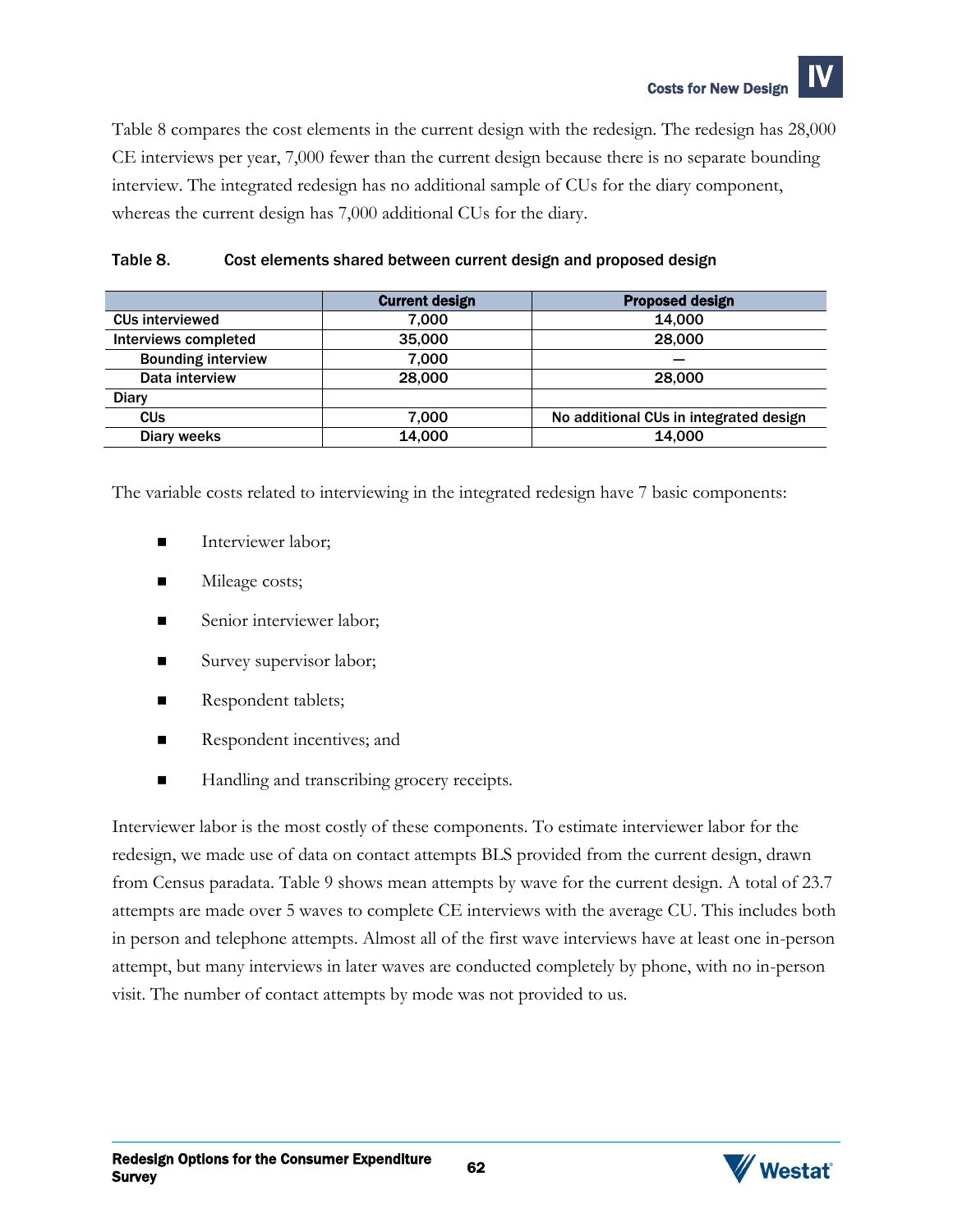| <b>Wave</b>  | <b>Current design (without diary)</b> | Proposed redesign (with diary) |
|--------------|---------------------------------------|--------------------------------|
|              | 5.4                                   | 10.0                           |
|              | 5.0                                   | 6.0                            |
|              | 4.6                                   | N/A                            |
|              | 4.4                                   | N/A                            |
|              | 4.2                                   | N/A                            |
| <b>Total</b> | 23.7                                  | 16.0                           |

#### Table 9. Field representative labor: Contact attempts per consumer unit

The redesign has only two waves of interviewing per CU, 3 less than the current design, but in the redesign, the data collection during the two waves require more interviewer effort than any two waves of the current design. The additional effort in the redesign includes the following:

- **First Interview.** The interviewers conduct the recall interview and place the diary. Because there is higher burden for the respondent, more interviewer attempts are required to gain cooperation.
- **First Interview.** The interviewers track the respondents' diary entries over the week, and call when no expenditures are being entered.
- First Interview. The interviewers telephone diary-compliant respondents to close out the diary.
- **First Interview.** Interviewers telephone CUs to collect any corrections or additional information that the respondents found on records for the recall interview (to enhance the data collected in the interview itself).
- **Second Interview.** Interviewers conduct the recall interview in-person.
- **Second Interview.** Interviewers follow up on any records or expenses obtained after the interview (to enhance the data collected in the interview itself).

Importantly, a large majority of the Census cases across all five waves in the current design are completed with at least some data collected by telephone, although the amount of data collected by telephone was not reported by the Census Bureau. Telephone data collection is much less expensive than in-person data collection. It is not possible to compare "apples to apples" in contact attempts by mode between the current design and the redesign. However, we also note that, although in the redesign both waves require an in-person interview (unlike the current design), the number of contact attempts in the redesign also reflects a considerable amount of telephone work directly with the respondent. We have made the simplifying assumption that the mix of telephone and in-person work in the redesign's two waves is comparable overall to the mix in the current design across its five waves.

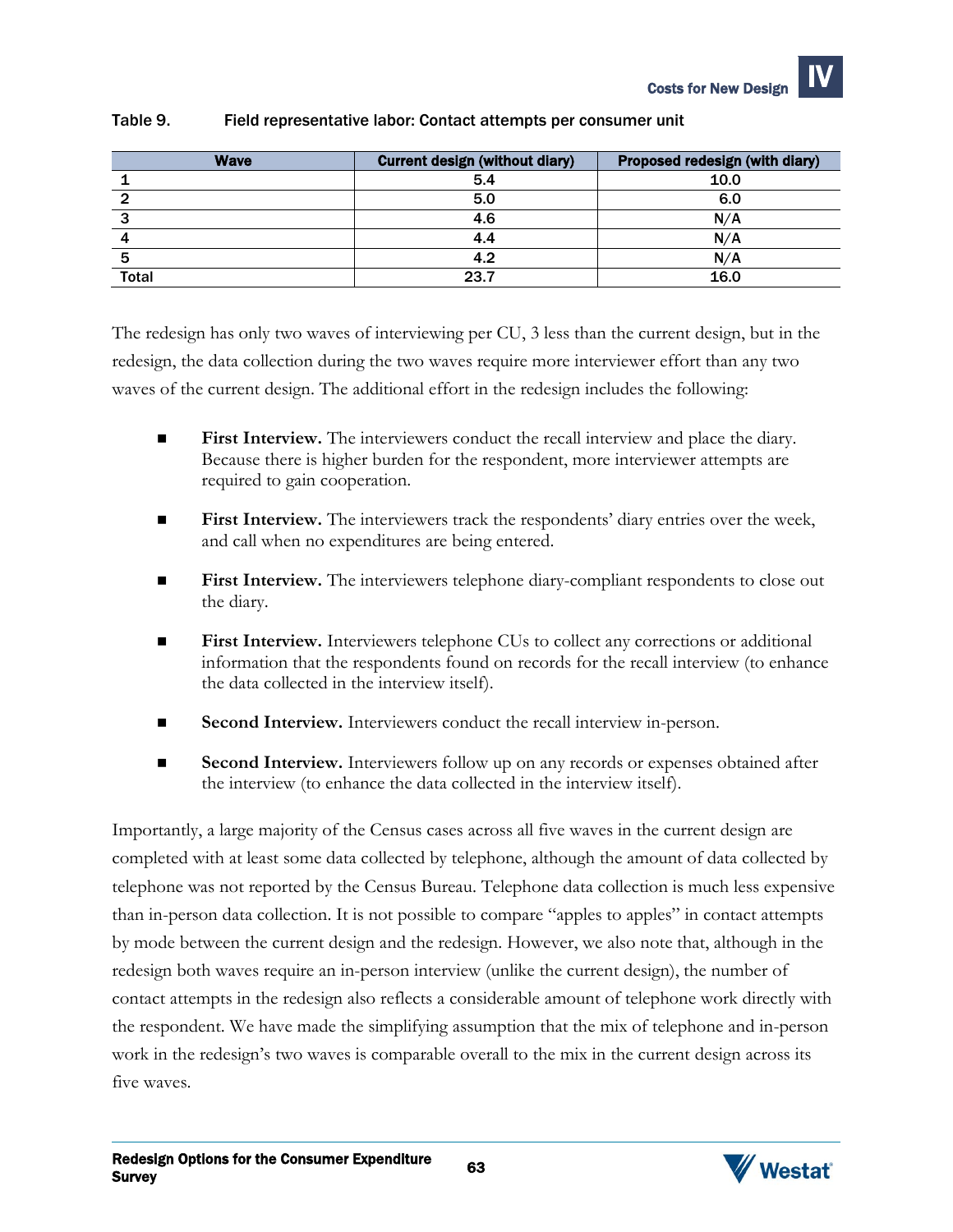The additional effort required by the redesign in its two waves (compared to the effort required by the current design in its first two waves) is offset somewhat by the addition of respondent incentives. We estimate the first interview will require an average of 10 contacts (almost twice as many as the current design), and the second will require 6 contacts on average, one more than the current design. Without incentives, the number of contact attempts in the redesign would be greater.

We assume each contact attempt will require 2.5 hours of interviewer time. This estimate does not imply literally that the interviewer will spend 2.5 hours on each CU contact attempt. Rather, it is the result of dividing total interviewer hours on the survey by the total number of contact attempts made, across all interviewers and all cases (not just completed interviews, but all sampled cases). This produces a convenient metric that can be useful in estimating and monitoring costs.

For the redesign, we will complete 28,000 interviews, with half being a first contact (10 contacts per complete) and half being a second contact (6 contacts per complete). At 2.5 interviewer hours per contact attempt, we have 560,000 hours of interviewer time per year. We assume \$19 per interviewer hour, so the total labor cost for interviewers is \$10.6 million.

In addition to labor costs, interviewers have expenses while working in the field. By far the biggest component of field expenses is mileage; it typically accounts for 90 percent or more of field expenses. From the cost data provided by Census, it appears that the total number of interviewer miles driven divided by the number of CE completed interviews in 2011 was about 75. This is consistent with our experience with similar study designs. In 2011, the government mileage rate was 51 cents per mile. Applying these assumptions to the redesign, we have 28,000 completed interviews times 75 miles per interview at \$.51 per mile, or about \$1.1 million in mileage cost.

Senior interviewers can be viewed as the first level of interviewer supervision in the field. Senior interviewers coach new interviewers, help them resolve problems, and have specialized refusal conversion skills. We assume a ratio of 1:20 for senior interviewers to interviewers.

We estimated the number of interviewers using the following calculation:

- 560,000 interviewer hours per year;
- Interviewers work an average of 10 hours per week on the CE, for 48 weeks each year, so each interviewer averages 480 CE hours per year; and

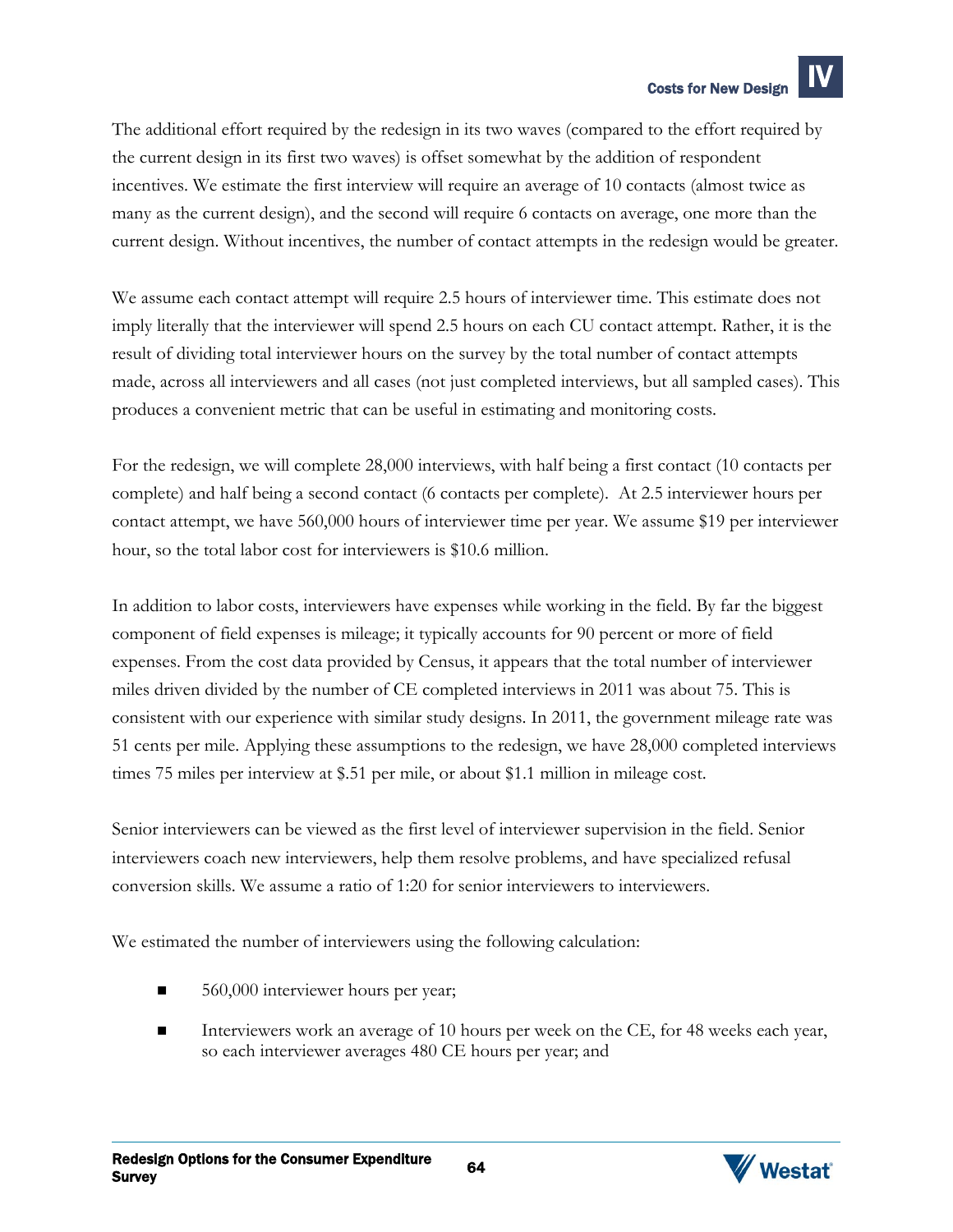$\Box$  560,000 total interviewer hours divided by 480 hours for one interviewer = 1167 interviewers.

Applying the ratio of 1:20 results in an estimated 58 senior interviewers. Assuming the senior interviewers work 20 hours per week on the CE for 48 weeks each year, at an average rate of \$25, we arrive at an estimate of \$1.4 million for senior interviewer labor.

Survey supervisors are the next layer of field management. These supervisors may have responsibility for 100 interviewers or more. Senior interviewers report to the survey supervisors. We assume a ratio of 1:4 for survey supervisors to senior interviewers, so with 58 senior interviewers we would have 15 survey supervisors. If we assume the survey supervisors work 20 hours per week and 48 weeks per year, at an average rate of \$30 per hour, we arrive at an estimate of \$.4 million for survey supervisor labor.

The redesign anticipates that each respondent in a CU will use a tablet, laptop, or other computing device for entering diary data. (This is a unique feature of the redesign, not included in the current design.) The majority of respondents will choose to use their own technology, but for those who do not, or who have no computing device, we assume the interviewer will provide a tablet. We assume 40 percent of the 14,000 CUs will house 1.5 respondents who require a survey-supplied tablet, so 8,400 respondents would need tablets supplied by the project. They will retain the tablets for less than a month, so during the year there would be a continuous flow of tablets going out to CUs and coming in from CUs. We assume that peak usage in any given month would be about one-sixth of the 8,400, so no more than 1,400 tablets would be deployed or in transit at any point during the year.

We assume a monthly charge of \$50 for these tablets. This includes amortization of their purchase cost over their expected life (perhaps \$15 per month), and software license fees, data charges, and maintenance costs averaging perhaps \$35 per month. The total estimated cost per year is 1,400 tablets at \$50 each per month for 12 months, or \$.8 million.

Respondent incentives are another unique feature of the redesign, not used in the current CE. For costing purposes we assume a \$2 incentive in advance, \$25 per completed interview, and \$10 per completed diary with 2 diaries per CU. With 14,000 initial contacts ( $$2 + $25 + 20 = $47$ ) and 14,000 second interviews (\$2 + \$25 = \$27) the total is around \$75 per CU (\$47+\$27 = \$74). For 14,000 CUs this would total about \$1.1 million.<sup>7</sup> We have factored the benefits of these incentives

 $\overline{a}$ 



<sup>&</sup>lt;sup>7</sup> Note that with 12 months between interviews, and once the rotation schedule is fully balanced, there would be 28,000 CU's interviewed in any particular annual period.. Half the CU's will be experiencing a first contact and half a second contact..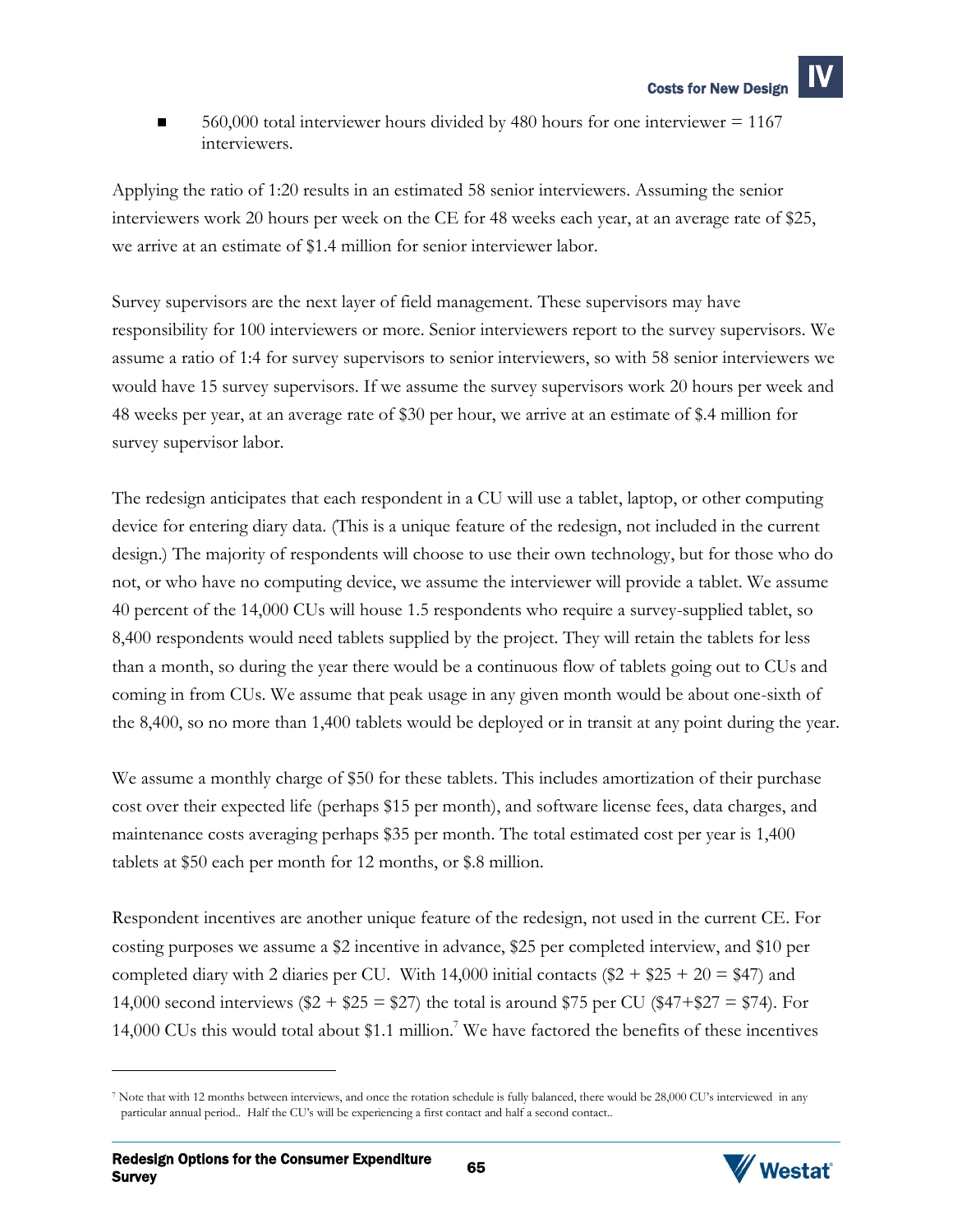into our assumptions about interviewer level of effort to achieve response rates comparable to the current CE. Without incentives, we would need to assume that more contact attempts would be needed per completed interview. With some experimentation it might be possible to identify a costneutral point at which the tradeoff between incentive cost and interviewer labor cost would be zero, but the literature on incentives in surveys suggests that incentives are cost-effective. That is, incentives can increase response rates more cheaply than additional interviewer labor, up to some threshold.

Table 10 summarizes the estimated Census interviewing costs in the redesign. The total cost is estimated at \$15.3 million.

| Table 10. | Estimated Census interviewing costs in redesign |
|-----------|-------------------------------------------------|
|-----------|-------------------------------------------------|

| <b>Component</b>                  | <b>Estimate</b> |
|-----------------------------------|-----------------|
| <b>Field representation labor</b> | \$10.6 million  |
| Mileage costs                     | \$1.1 million   |
| Senior field representative labor | \$1.4 million   |
| Field supervisor labor            | \$.4 million    |
| <b>Respondent tablets</b>         | \$.8 million    |
| <b>Respondent incentives</b>      | \$1.1 million   |
| <b>Total interview costs</b>      | \$15.3 million  |

Table 11 shows the total estimated annual costs for the redesign in a steady state at Census.

#### Table 11. Total costs for redesign in steady state at Census

| Interviewing costs                                   | \$15.3 million |
|------------------------------------------------------|----------------|
| Other field activities $@$ 45% of interviewing costs | 6.9 million    |
| <b>Total direct costs</b>                            | 22.2 million   |
|                                                      |                |
| Overhead $@$ 45% of direct costs                     | 10.1 million   |
| <b>Total costs</b>                                   | 32.2 million   |

## Benchmarking and Sensitivity

At the suggestion of BLS, we checked our assumptions against the current CE interview. We used the same cost metrics from the redesign, but applied them to the current design, with 7,000 CUs, 5 waves, 24 contacts per CU per year, and no incentives or respondent tablets. The result was an estimate of \$9.3 million, very close to the cost data the Census provided for the CE interview (\$9.4 million).

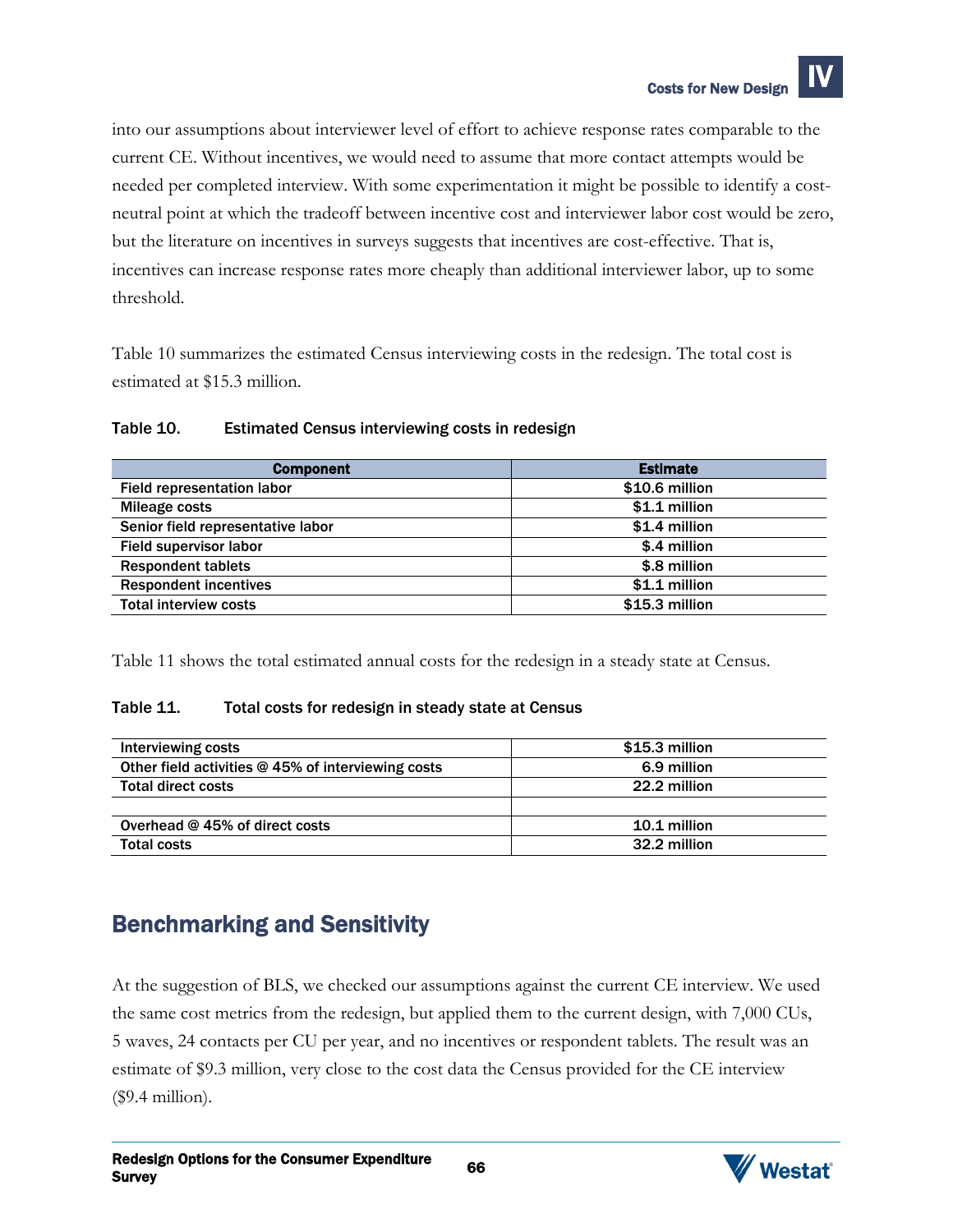#### Costs for New Design IV

By far the single most important cost driver in our estimate is the number of contacts per CU. Changing the assumption for number of contacts per CU per year from 16 to 17 would increase the total cost by about \$2.0 million. Contact data is notoriously imperfect, but we assume the same error properties from year to year, and from one design to another in the Census contact record data.

We conclude that the redesign costs are estimated to be approximately the same as the current design costs. Our estimate for the redesign costs is very sensitive to the degree of field effort required to achieve the desired number of completed interviews and diaries and the response rate targets.

As part of these cost activities, we have produced a set of metrics and assumptions that can be modified as the redesign effort unfolds over the next several years, and as BLS acquires more cost experience with the redesigned CE program.

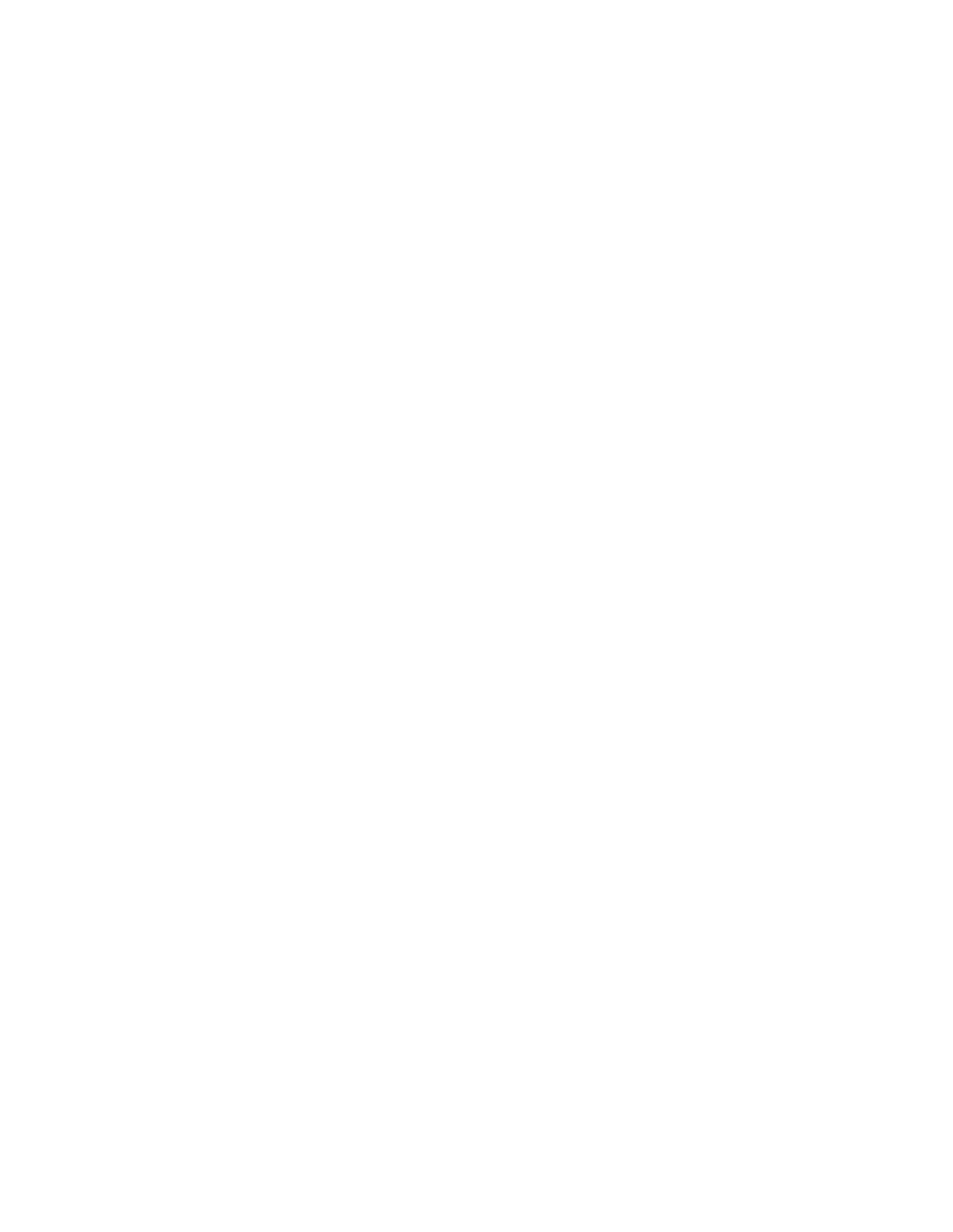## References

- Baumgartner, R., and Rathburn, P. (1997). "Prepaid Monetary Incentives and Mail Survey Response Rates." Paper presented at the Annual Conference of the American Association for Public Opinion Research, Norfolk, VA, 1997.
- Beatty, P. (2010). "Considerations Regarding the Use of Global Survey Questions." Presentation at the Consumer Expenditures Survey Methods Workshop, December 8-9, 2010, Suitland, MD.
- Berlin, M., Mohadjer, L, Waksberg, J., Kolstad, A., Kirsch, I., Rock, D., and Yamamoto, K. (1992). "An Experiment in Monetary Incentives." American Statistical Association, Proceedings of Survey Research Methods Section, Alexandria, VA: 393-398.
- Bureau of Labor Statistics. (2009). "Survey Source of Data for Consumer Expenditures Survey Integrated Tables, 209. Available at [http://www.bls.gov/cex/ce\\_2009source.pdf.](http://www.bls.gov/cex/ce_2009source.pdf)
- Bureau of Labor Statistics. (2010). "Recall Period In the Consumer Expenditure Surveys Program." Presentation at the CE Methods Workshop, December, 2010, Washington, DC.
- Cantor, D. (2010) "Discussion of Plans for Designing the Recall Period for the Consumer Expenditure Interview Survey." 2010 Consumer Expenditure Survey Methods Workshop, U.S. Bureau of Census, December 8 and 9.
- Casey, W. (2010). "CPI Requirements of CE." Washington, DC: Office of Survey Methods Research, Bureau of Labor Statistics, U.S. Department of Labor.
- Cho, M., Eltinge, J., and Steinberg, B. (2004). "Temporal Patters of Survey Response Rates and Reporting Rates in the U.S. Consumer Expenditure Interview and Other Panel Surveys." Paper presented at the Annual Conference, American Association for Public Opinion Research.
- Chopova, B., Edgar, J., Gonzalez, J., King, S., McGrath, D., and Tan, L. (2008). "Assessing Nonresponse bias in the CE Interview Survey: A summary of four studies." Washington, DC: Office of Survey Methods Research, Bureau of Labor Statistics, U.S. Department of Labor.
- Church, A. (1993). "Estimating the Effect of Incentives on Mail Survey Response Rates: A Meta-Analysis." Public Opinion Quarterly, 57:62-79
- Creech, B., Smith, M., Davis, J., Fricker, S., Tan, L., To, N., and Gonzalez, J. (2012). *Measurement Issues Study Final Report*. Bureau of Labor Statistics. [http://www.bls.gov/cex/ce\\_statpapers.htm.](http://www.bls.gov/cex/ce_statpapers.htm)
- Davis, J., Stinson, L., and To, N. (2002). *What does it really mean to be user-friendly when designing an expenditure diary?* Presented to the American Association for Public Opinion Research, St. Pete Beach, Florida.

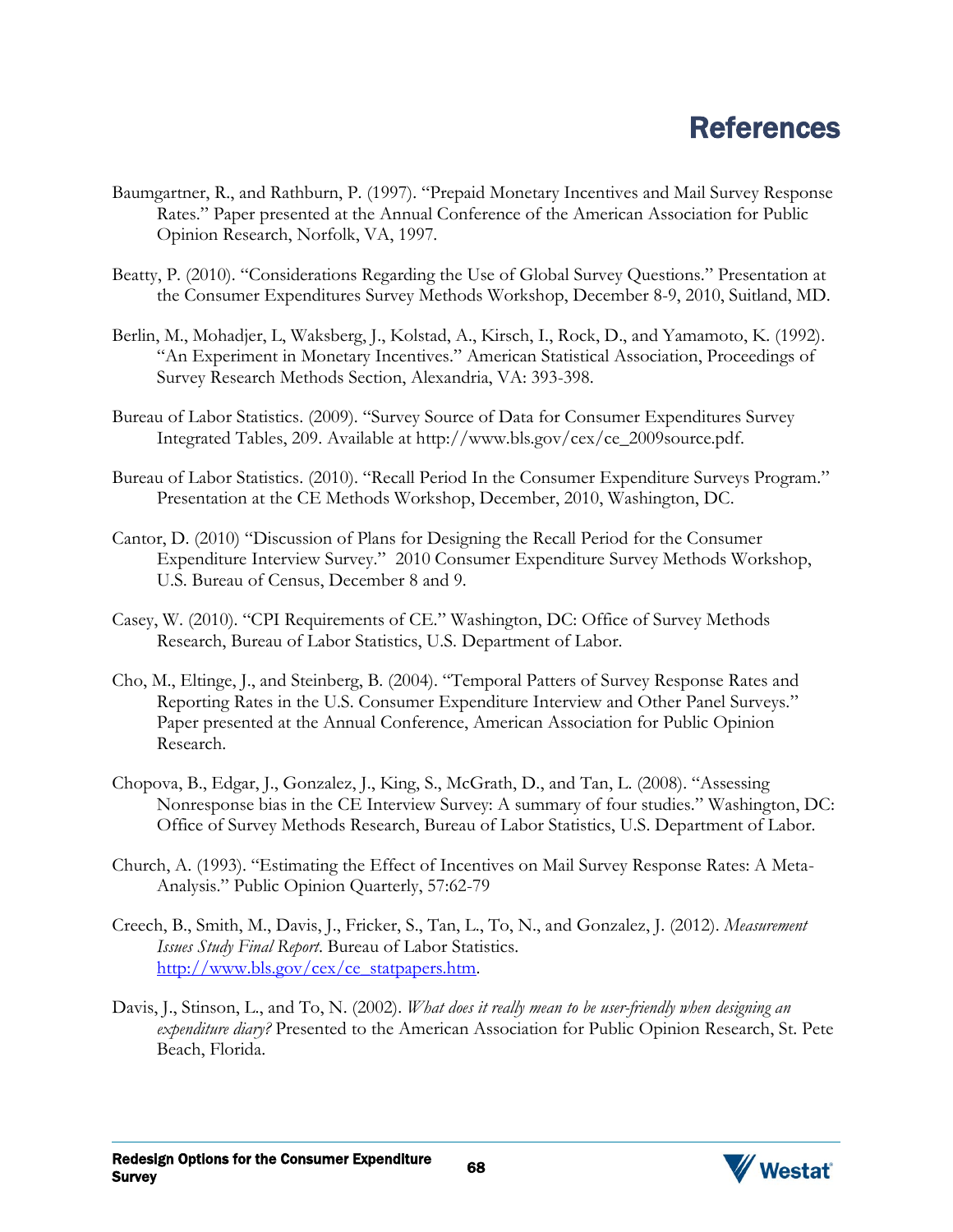- Dillman, D,. and House, C. (2013). (eds.) *Measuring What We Spend: Toward a New Consumer Expenditure Survey*. Washington, DC: National Academies Press.
- Dippo, C., Coleman, J., and Jacobs, C. (1977). "Evaluation of the 1972-73 Consumer Expenditure Survey." Proceedings of the Section on Social Statistics, Alexandria, VA: American Statistical Association.
- Duggan, M., and Rainie, L. (2012). *Cell phone activities 2012.* Washington, DC: Pew Research Center's Internet & American Life Project.
- Edgar, J. (2005). "CE Data User's Survey." Office of Survey Methods Research, Bureau of Labor Statistics.
- Edgar, J. (2010). "Respondent Record Use in the U.S. Consumer Expenditure Interview Survey." Paper presented at the Annual Conference, American Association for Public Opinion Research, May 13-16, 2010, Chicago, IL.
- Edgar, J. (2011). "CE Methods Workshop Report." Washington, DC: Office of Survey Methods Research, Bureau of Labor Statistics, U.S. Department of Labor.
- Edgar, J., Davis, J., Spell, S., Verlander, R., and Wetzel, G. (2006). Individual Diary Feasibility Test Final Report. Bureau of Labor Statistics unpublished internal report.
- Fu, S.J., Wang, R., and Qiu, Y. (2002). "Daily Activity and Internet Use in Dual-Earner Families: A Weekly Time Diary Approach." *IT & Society*, Vol. 1: 37-43.
- Gelsen, E., Richards, A., and Strohm, C. (2011). "U.S. Consumer Expenditure Records Study." Paper prepared for the U.S. Census Bureau, RTI International, Research Triangle Park, NC.
- Goldenberg, K.L., McGrath, D., and Tan, L. (2009). "The Effects of Incentives on the Consumer Expenditure Interview Survey." Paper presented at the Annual Conference, American Association for Public Opinion Research, Ft. Lauderdale, FL.
- Grootaert, C. (1986). "The Use of Multiple Diaries in a Household Expenditure Survey in Hong Kong." *Journal of the American Statistical Association,* Vol. 81 (396): 938-944.
- Groves, R., Singer, E., and Corning, A. (2000). "Leverage-Saliency Theory of Survey Participation." *Public Opinion Quarterly*, 54: 346-361.
- Henderson, S., Passero, B., Rogers, J., Ryan, J., and Safir, A. (2011). "Consumer Expenditure Survey (CE) Data Requirements."
- Hicks, W., Connor, S., Ward, P., DiGaetano, R., Goksel, H., Kumar, V., and Lefkowitz, D. (2011). "An Experiment Evaluating Different Respondent Monetary Gifts." Paper presented at the Annual Conference, American Association for Public Opinion Research, Phoenix, AZ.
- Horsfield, G. (2010). Family Spending: A report on the 2009 Living Costs and Food Survey. Office for National Statistics report.

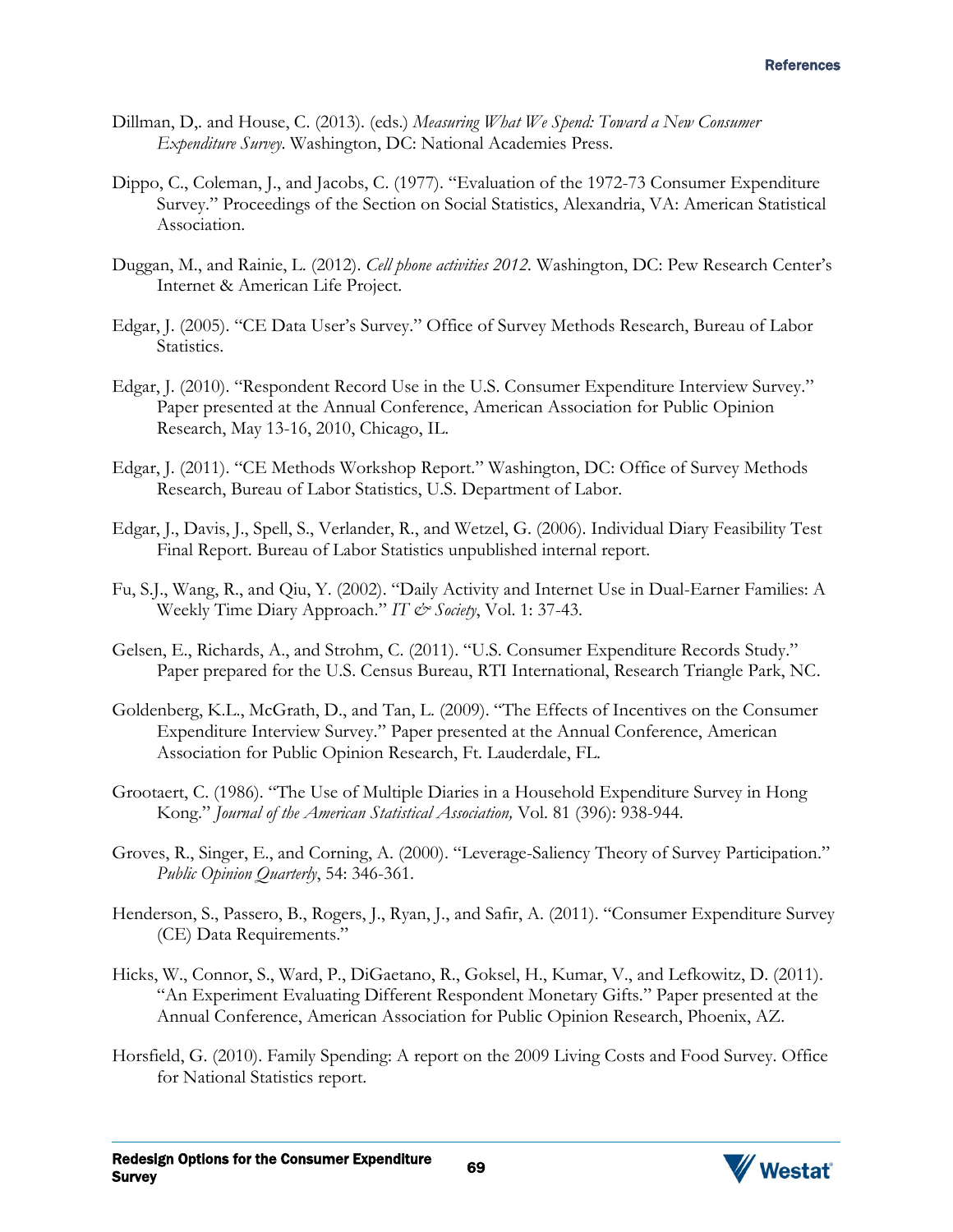- Iida, M. et al. (2012). Using diary methods in psychological research. In: Cooper, H. (Ed.) *APA handbook of research methods in psychology: Vol. 1. Foundations, planning, measures, and psychometrics.*  Washington, DC: American Psychological Association.
- Kreuter, F., McCulloch, S., Presser, S., and Tourangeau, R. (2011). "The Effects of Asking Filter Questions in Interleafed versus Grouped Format." *Sociological Methods and Research*, 40(1): 88- 104.
- Krishamurthy, P. (2008). Diary. In: Lavrakas, P. *Encyclopedia of survey research methods.* Thousand Oaks, CA: Sage.
- Lessler, J. (1987) *BLS Conference Report*. Report to the Bureau of Labor Statistics, March 12, 1987. Last accessed June 14, 2013: http://www.bls.gov/cex/cesrvymethslessler1.pdf.
- Martinez, S. (2007). "The U.S. Food Marketing System: Recent Developments 1997-2006." Economic Research Report Number 42. Washington, DC:. Economic Research Service.
- Mathematica Policy Research. (2011). "Supporting Justification for OMB Clearance of the National Household Food Acquisition and Purchase Survey." Contract Number AG-3K06-D-09- 0212/GS-10F-0050L. December 5, 2011.
- McGrath, D., McDermott, N., Chopova, B., and Gomes, C. (2007). "The Effects of Incentives on the Consumer Expenditure Diary Survey." Washington, DC: Bureau of Labor Statistics, Internal report.
- McGrath. (2005). "Comparison of Data Obtained by Telephone versus Personal Visit Response in the U.S. Consumer Expenditures Survey." Alexandria, VA: Proceedings of the American Statistical Association, Section on Survey Research Methods, pp. 3368-3375.
- O'Hare, B. (2008). "Incentives in the Private Sector." Paper presented to the Council of Professional Associations on Federal Statistics, March 10, 2008.
- Office of National Statistics. (2011). "Living Costs and Food Survey User Guide." ONS Social Surveys.
- Rainie, L. (2012). *25% of American adults own tablet computers.* Washington, DC: Pew Research Center's Internet & American Life Project.
- RTI. (2002). "2001 National Household Survey on Drug-Abuse Incentive Experiment. Prepared for the Substance Abuse and Mental Health Services Administration under Contract No. 283-98-9008.
- Safir, A. (2011). "Survey Design and Data Collection." Presentation to the CNSTAT Panel on the Consumer Expenditure Survey, February 8, 2011.
- Safir, A., and Goldenberg, K. (2008). "Mode Effects in a Survey of Consumer Expenditures." Alexandria, VA: Proceedings of the American Statistical Association, Section on Survey Research Methods, 4436-4443.